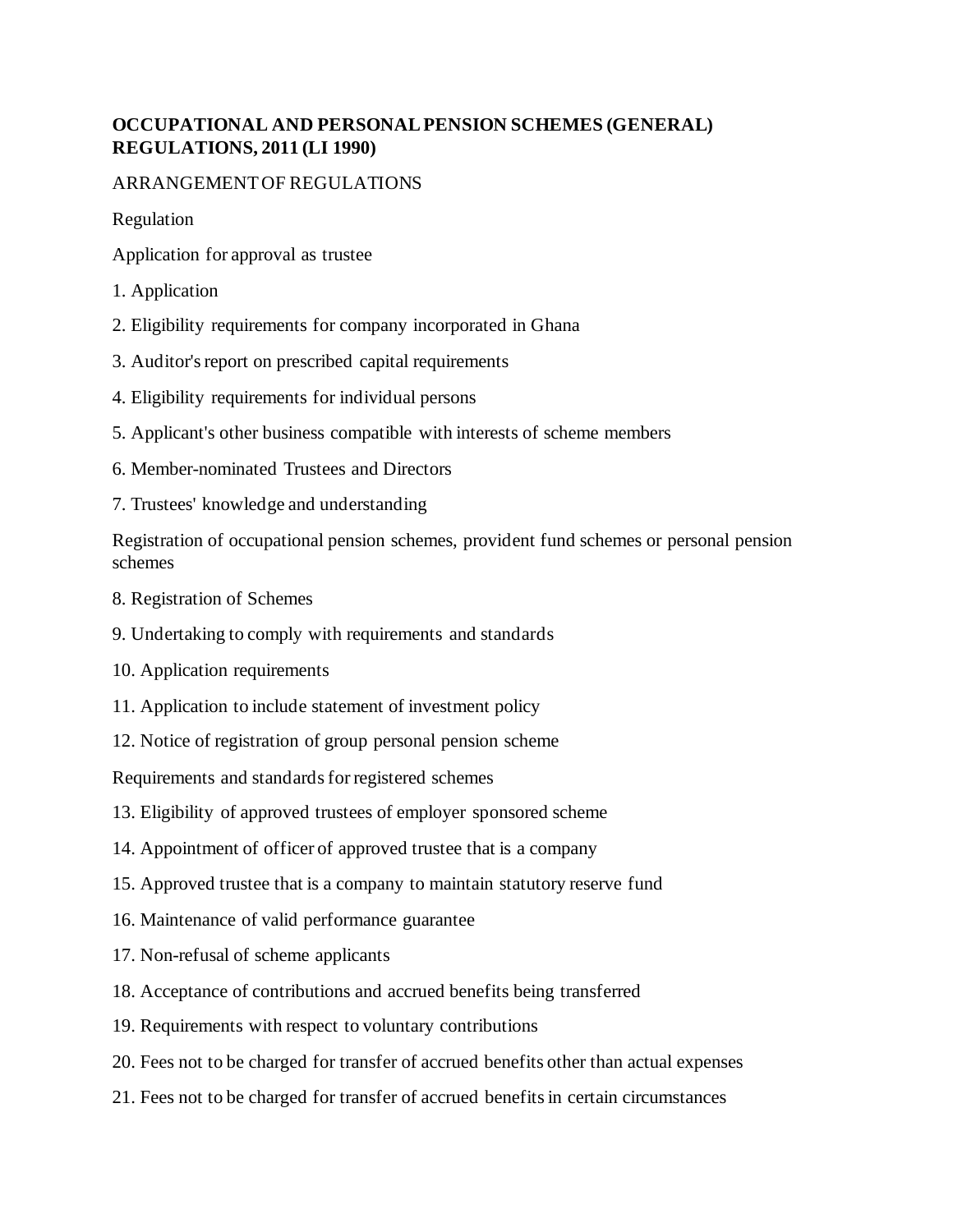22. Scheme may consist of one or more constituent funds

23. Statement of investment policy to be maintained in respect of each registered scheme

24. Control objectives and internal control procedures to be maintained for each registered scheme

25. Investment standards to be complied with

26. Requirements with respect to particulars specified in application for registering group personal pension schemes

27. Failure of approved trustee to ensure compliance with certain requirements and standards

Functions of approved trustees

28. Approved trustee's general duties with respect to administration of a scheme

- 29. Approved trustee to appoint pension fund manager
- 30. Independence of pension fund manager
- 31. Investment management contract
- 32. Approved trustee to ensure compliance with prescribed capital requirements
- 33. Duties of approved trustee with respect to investment of scheme funds
- 34. Approved trustee to appoint custodian of scheme assets
- 35. Prohibited investment practices
- 36. Conflict of interest issues
- 37. Approved trustee to provide information to scheme members
- 38. Approved trustee to give membership certificates to relevant employees
- 39. Approved trustee to provide scheme members with annual benefit statements
- 40. Approved trustee to assist participating employers and scheme members
- 41. Approved trustee to inform scheme members of changes in business particulars

42. Approved trustee to inform scheme members of requirements relating to voluntary contributions

- 43. Approved trustee to ensure presence of independent trustee at meetings
- 44. Disclosure of interests
- 45. Approved trustee to notify Authority of events of significant nature
- 46. Authority's approval in respect of governing rules of registered scheme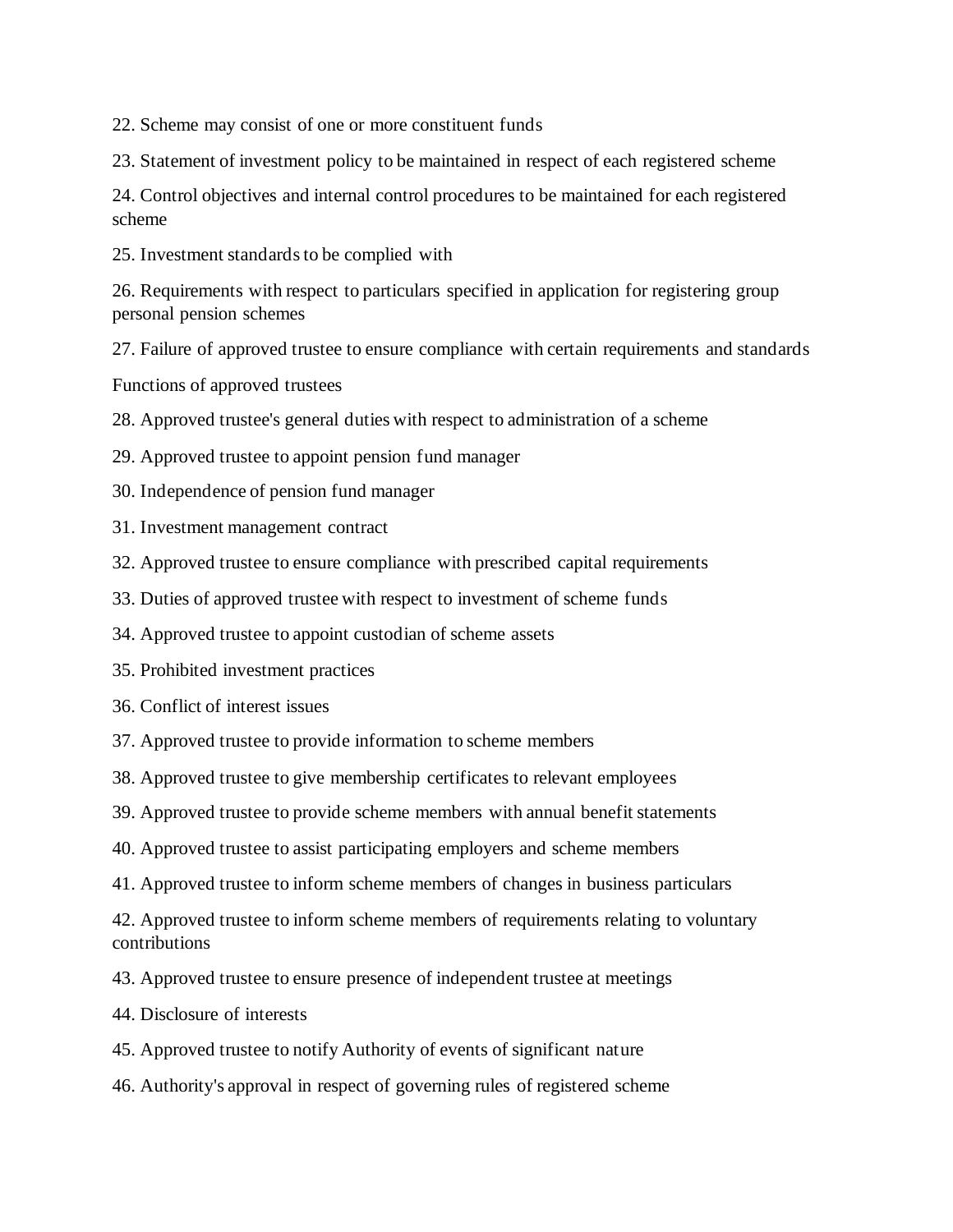- 47. Approved trustee to ensure separation of scheme assets
- 48. Approved trustee to deduct money in respect of administrative expenses
- 49. Interest on scheme's assets placed on deposit
- 50. Offences
- Service providers
- 51. Eligibility for appointment as custodian of scheme assets
- 52. Custodial agreement
- 53. Use of central securities depository
- 54. Approved trustee to review service providers' reports.
- 55. Service providers to report certain matters to the Authority
- 56. Power of Authority on becoming aware of matters reported
- Accounting and other records
- 57. Proper accounting records to be kept
- 58. Separate accounts for each scheme member
- 59. Financial period of registered scheme
- 60. Approved trustee to prepare statement of accounting policies
- 61. Approved trustee to prepare financial statements
- 62. Auditor's report to be attached to financial statements
- 63. Financial statements to be in conformity with applicable accounting guidelines
- 64. Comparative amounts to be included in financial statements
- 65. Signing of financial statements
- 66. Scheme report to be prepared
- 67. Investment report to be prepared
- 68. Approved trustee to comply with relevant regulations
- 69. Approved trustee to ensure preparation of consolidated report
- 70. Scheme members may request for copies of annual report
- 71. Register of scheme members to be kept
- 72. Other records to be kept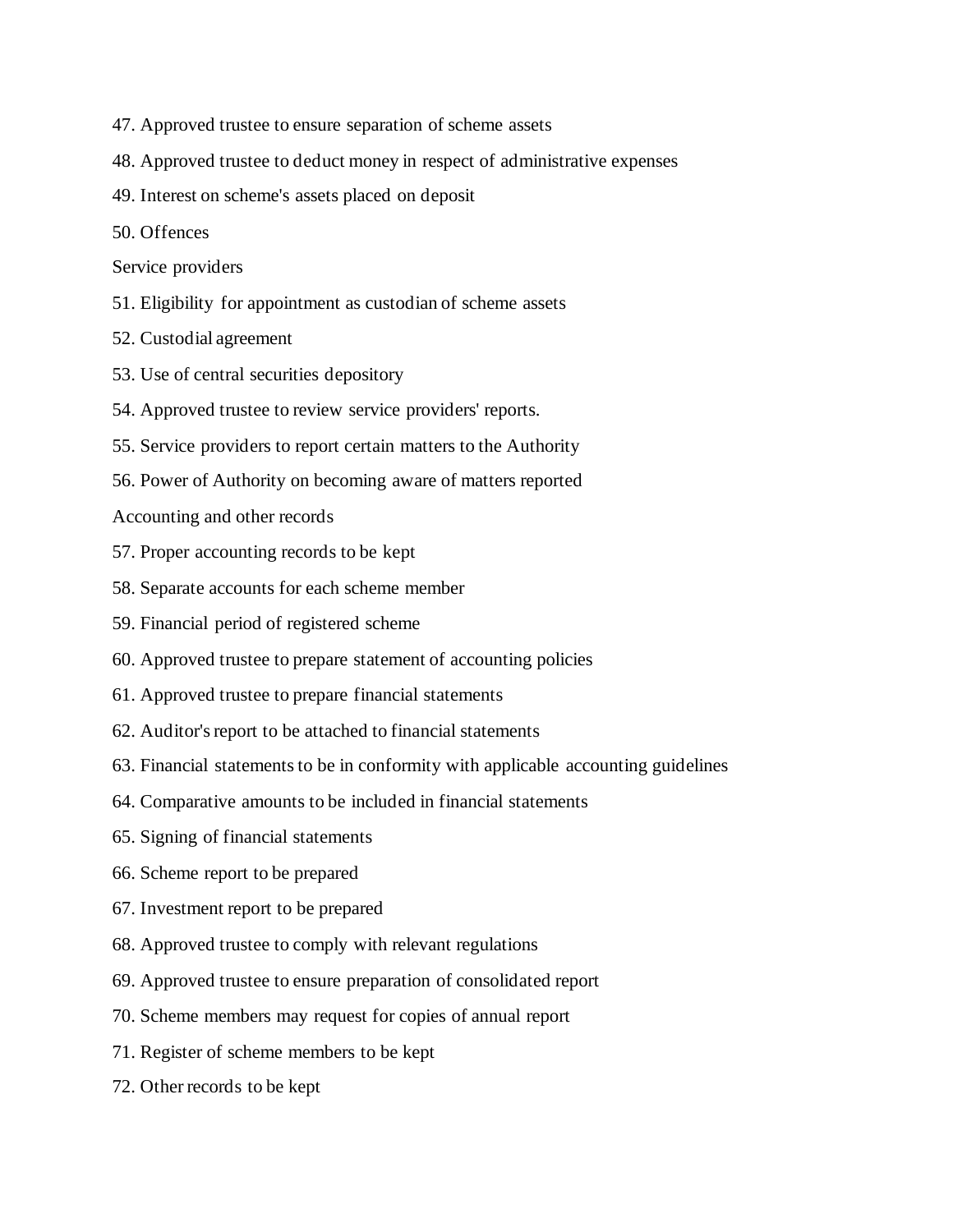73. Period for which accounting and other records are to be kept

74. Offences

Functions of auditors

- 75. Approved trustee to ensure financial statements are audited
- 76. Approved trustee to appoint auditor to audit scheme accounts
- 77. Failure to appoint an auditor
- 78. Qualifications for auditor
- 79. Removal and resignation of auditor
- 80. Effect of winding up of office of auditor
- 81. Fees and expenses of auditor
- 82. Auditor to report on financial statements
- 83. Auditor to report certain matters to Authority
- 84. Power of Authority on becoming aware of matters reported
- 85. Access of auditor to scheme records
- 86. Auditor's opinion with respect to information and explanations
- 87. Obstruction of auditor
- 88. Certain statements of auditor not admissible evidence
- Lodgement of documents with the Authority
- 89. Approved trustee to lodge trustee's return with Authority
- 90. Requirements under section 167 of the Act
- 91. Meaning of relevant period for the purposes of Regulations 92, 93 and 96
- 92. Approved trustee to report on control objectives and internal control measures
- 93. Duty of auditor in respect of approved trustee's report
- 94. Approved trustee to report on compliance with capital requirements
- 95. Duty of auditor in respect of trustee's report
- 96. Power of Authority to direct approved trustee to rectify matters
- 97. Approved trustee to lodge monthly return with Authority

Scheme membership and contributions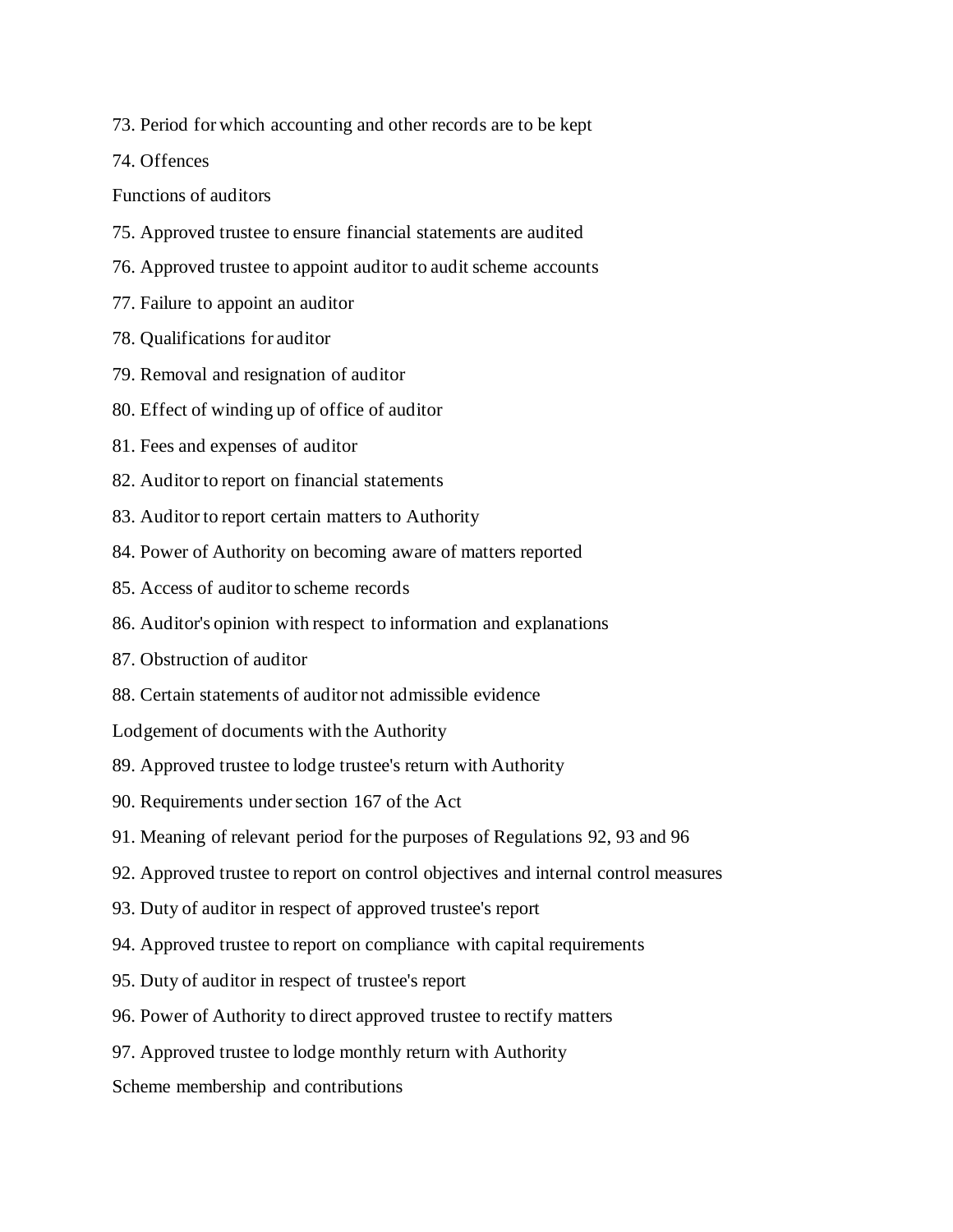98. Participating employer to calculate pensionable salary and pay mandatory contributions

99. Participating employer to provide remittance statement to approved trustee

100. Authority to give participation certificates to participant employers

Duty of approved trustee and recovery of arrears

101. Approved trustee to check calculations of mandatory contributions

102. Rate of contribution surcharge

103. Approved trustee to inform Authority of failure mandatory contribution

104. Approved trustee to take actions required by Authority

105. Authority to give notice to defaulter and approved trustee to inform Authority of nonpayment

106. Approved trustee to check calculations of arrears and contribution surcharge

107. Crediting of payments

Other duties of employers and self-employed persons

108. Participating employer to give monthly pay-records to scheme members

109. Employers to keep records

110. Participating employer to respond to inquiries relating to registered scheme

111. Participating employer to notify trustee of certain information

Portability of accrued benefits

112. Transfer of accrued benefits

113. Transfer of accrued benefits of member of employer sponsored scheme

114. Transfer of accrued benefits of member of master trust scheme or group personal pension scheme

115. Transfer of accrued benefits of self-employed person

116. Transfer of accrued benefits in preserved accounts in master trust scheme or group personal pension scheme

117. Transfer by participating employer of employee's accrued benefits

118. Form of election

119. Approved trustee to notify scheme member of member's options of transfer

120. Duty of approved trustee on being notified of election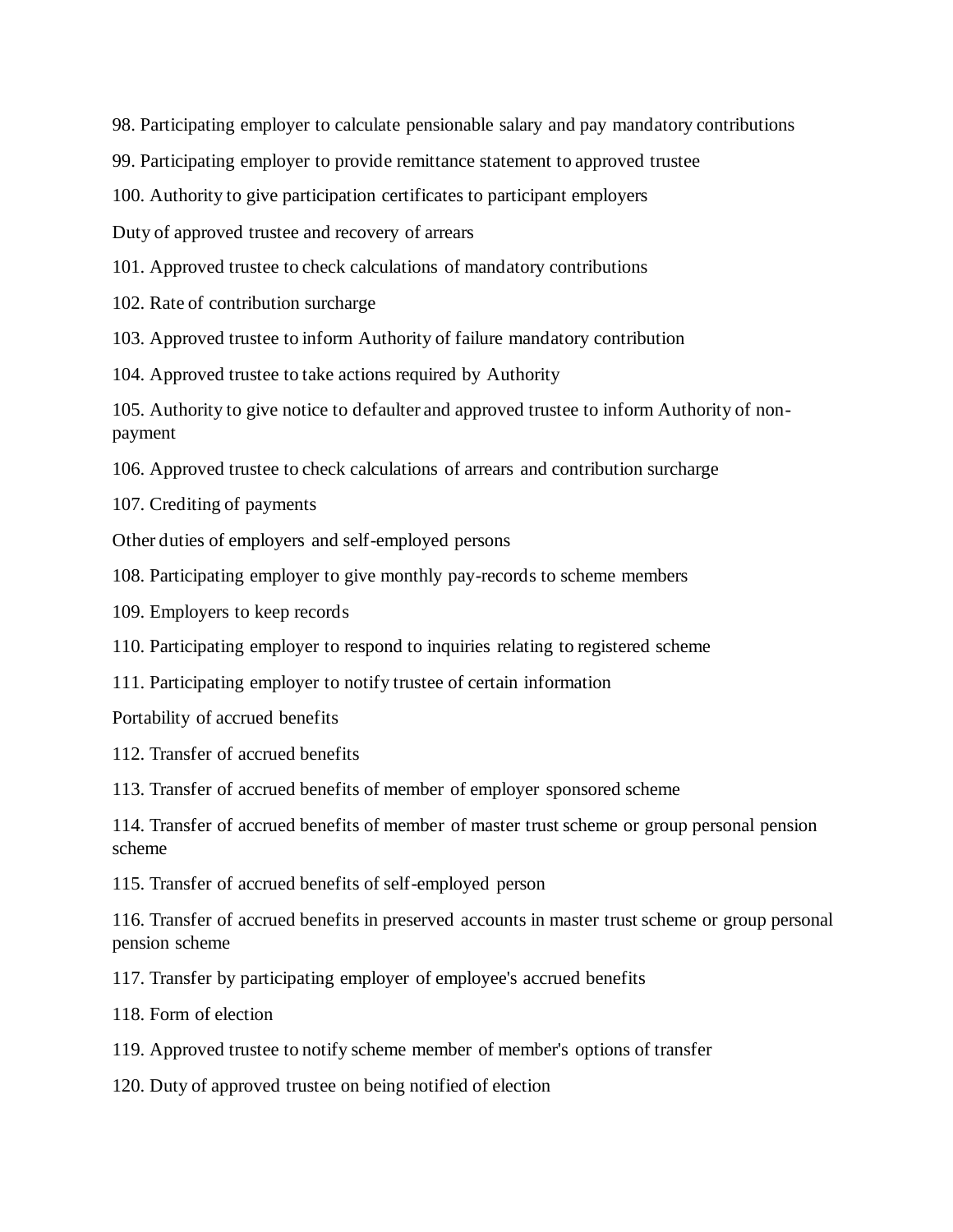121. Approved trustee to give transfer statement to scheme member

122. Confirmation of transfer to new scheme

123. Accrued benefits not to be transferred if contributions or contribution surcharges **Outstanding** 

124. Accrued benefits not to be transferred if scheme accounts are being audited or if scheme is being investigated

Payment of accrued benefits

125. Claim for payment on attaining retirement age

126. Requirements of sections 111 and 219 of the Act

127. Claim for payment on attaining early retirement age

128. Claim for payment on death

129. Additional classes of persons entitled to be paid accrued benefits

130. Claim for payment on ground of permanent emigration from Ghana

131. Claim for payment on ground of total incapacity

132. Approved trustee to ensure payment of accrued benefits within certain periods

133. Accrued benefits not to be paid if scheme accounts are being audited or if scheme is being investigated

134. Approved trustee to ensure claimant provided with final benefit statement

Unclaimed benefits

135. Duty of approved trustee if scheme member cannot be located

136. Duty of approved trustee if claimant cannot subsequently be located

137. Duty of approved trustee to notify scheme member who has reached retirement age of his entitlement

138. Duty of approved trustee when scheme member whose accrued benefits are retained in a scheme cannot be located

139. Approved trustee to submit to Authority particulars of scheme members who have unclaimed benefits

140. Register of scheme members who have unclaimed benefits to be kept

141. Disposal of unclaimed benefits in employer sponsored scheme

142. Unclaimed benefits in master trust scheme or group personal pension scheme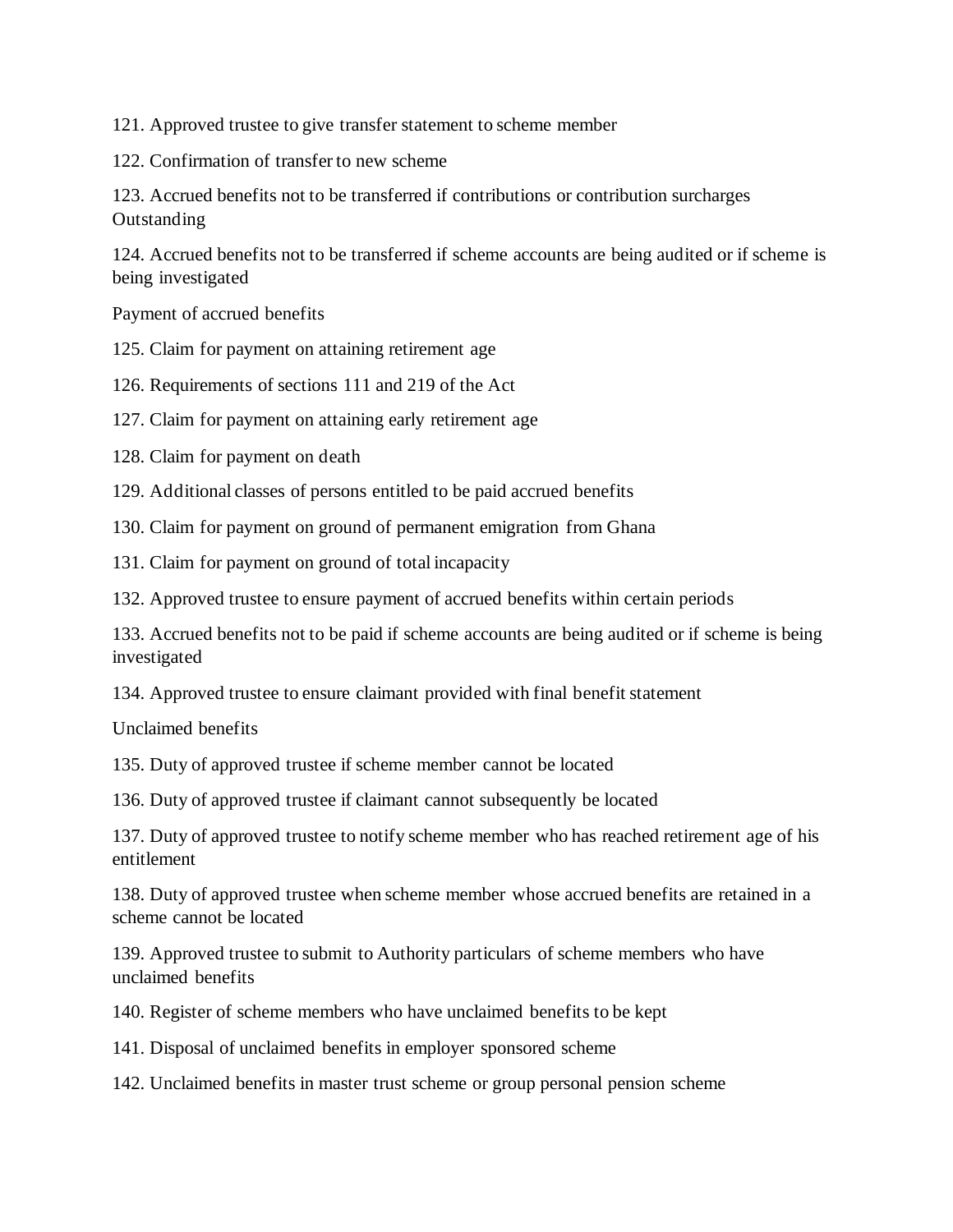143. Offences

Winding up of registered schemes

144. Winding up

- 145. Circumstances in which employer sponsored scheme may be wound up voluntarily
- 146. Application for Authority's consent
- 147. Consent of Authority to winding up of employer sponsored scheme
- 148. Appointment of liquidator
- 149. Effect of winding up employer sponsored scheme
- 150. Effect of appointment of liquidator
- 151. Powers of liquidator on winding up
- 152. Duty of liquidator to report to Authority
- 153. Disposal of scheme assets on winding

Winding up of registered schemes generally

154. Appointment of liquidator

**Miscellaneous** 

155. Notices to be served for purposes of the Act

156. Interpretation

SCHEDULES

FIRST SCHEDULE

Investment Management Contracts

SECOND SCHEDULE

Contents Of Custodial Agreements

OCCUPATIONAL AND PERSONAL PENSION SCHEMES (GENERAL) REGULATIONS, 2011 (LI 1990)

IN exercise of the powers conferred on the Minister responsible for Pensions by Section 207 of the National Pensions Act, 2008 (Act 766) and on the recommendations of the Board of the National Pensions Regulatory Authority, these Regulations are made this 16th day of February, 2011.

Application for approval as trustee

Regulation 1—Application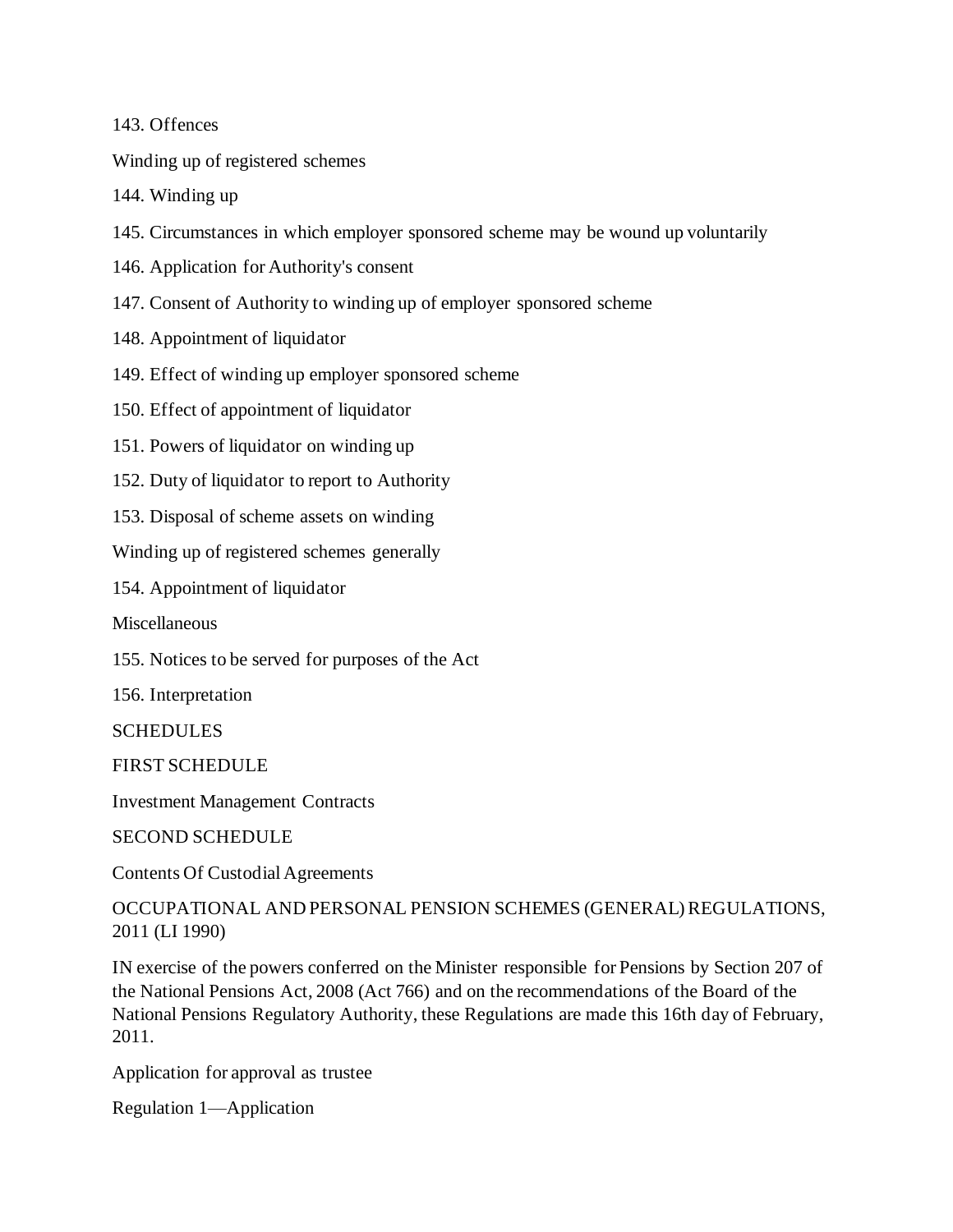(1) A person may in accordance with sections 122 and 123 of the Act apply to the Authority to be appointed as a trustee to manage an occupational pension scheme, a provident fund scheme, a personal pension scheme or any other privately managed pension scheme.

(2) The Authority shall not approve an application for appointment as a trustee unless the applicant satisfies the requirements specified under regulation 2 or 4.

Regulation 2—Eligibility requirements for company incorporated in Ghana

(1) A company incorporated in Ghana which desires to be appointed as a trustee by the Authority shall

(a) be a registered company with a name including the word "trust" or "trustee";

(b) have at least 3 directors; all of whom shall be individual persons;

(c) limit it's business to trust business;

(d) submit to the Authority an auditors report in accordance with these Regulations;

(e) satisfy the Authority

(i) that the controllers of the applicant are persons of good reputation and character and, in particular, have not been convicted by a Court of competent jurisdiction whether in Ghana or elsewhere, of an offence involving fraud or dishonesty;

(ii) that the chief executive officer and a majority of the directors including an independent director have the skill, knowledge, experience and qualifications that are, in the opinion of the Authority, necessary for the successful administration of a registered scheme; and

(iii) that it is capable of carrying on the business of administering registered schemes.

(2) On receipt of an application, the Authority shall enter and inspect the premises intended to be used by the applicant for carrying on the business of administering registered schemes.

(3) The Authority may refuse to grant an application if the applicant fails to allow the Authority to enter and inspect the premises intended to be used for the trust business.

(4) An approved trustee shall employ a compliance officer with the relevant professional qualifications and experience.

(5) The compliance officer shall

(a) ensure that the provisions of the Act or Regulations made under the Act are complied with;

(b) report to the Chief Executive Officer of the Authority cases of non-compliance with the provisions of the Act or Regulations made under the Act by the approved trustee; and

(c) liaise with the Authority on matters which in the opinion of the Authority are necessary to enhance compliance by the approved trustee with the provisions of the Act and Guidelines issued under the Act.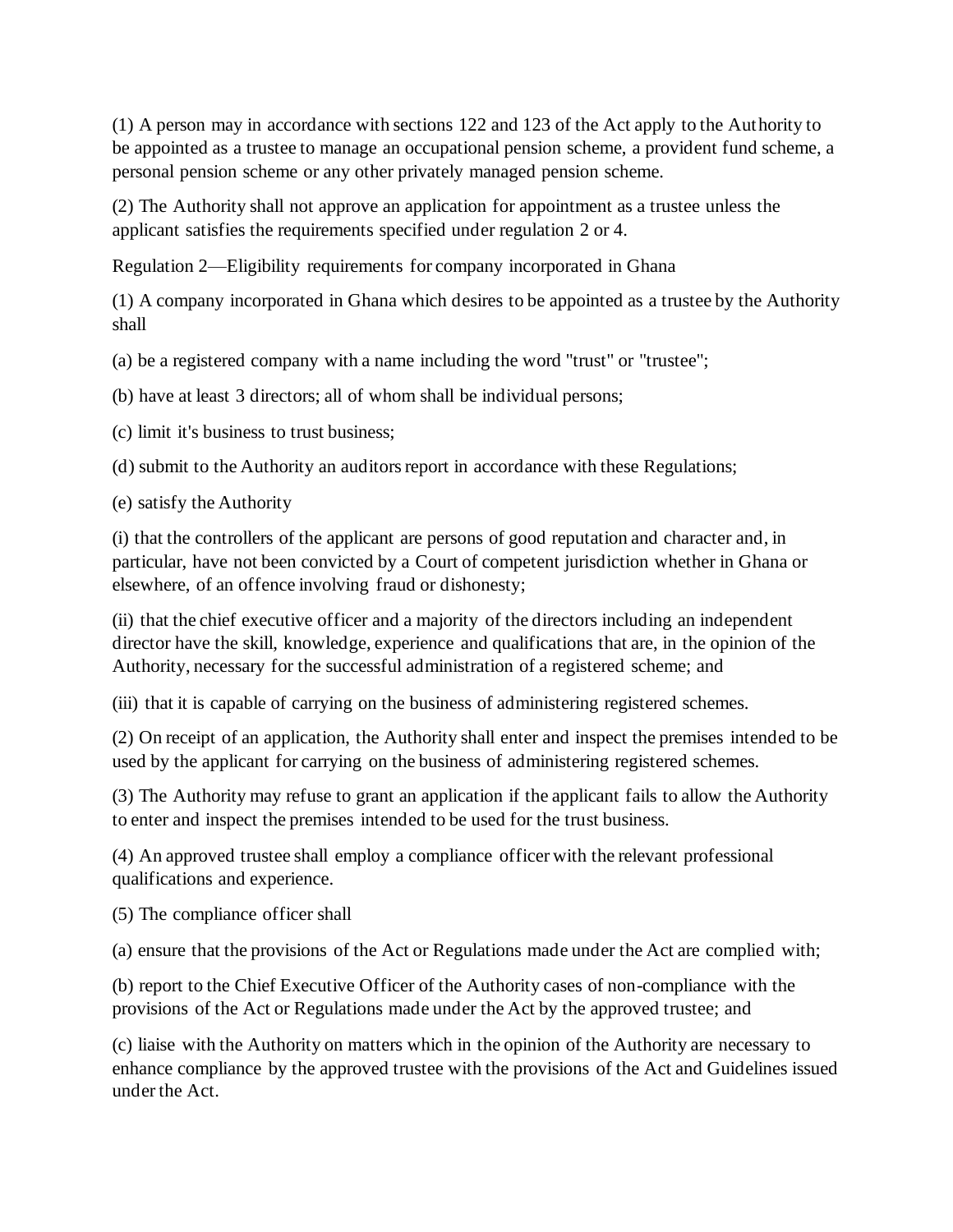(6) An approved trustee who fails to employ a compliance officer shall pay to the Authority an amount equivalent to two hundred and fifty penalty units and for each day that the default subsists shall pay a penalty of fifty penalty units and shall have its licence suspended after thirty days.

Regulation 3—Auditor's report on prescribed capital requirements

(1) The auditor's report referred to under regulation 2 (1) (d) shall be prepared by an auditor appointed by the applicant.

(2) The report shall be in writing and addressed to the applicant.

(3) The report shall be submitted to the Authority on or before the date that the Authority may specify.

(4) The auditor's report shall

(a) state whether or not the applicant has complied with the prescribed capital requirements; and

(b) include other observations, elaborations, qualifications or explanations as the auditor considers necessary.

(5) Where the Authority requires an applicant to rectify a matter relating to observations, elaborations, qualifications or explanations, the applicant shall submit to the Authority, before the end of a period specified by the Authority a second report prepared by the same auditor who prepared the first report.

(6) The second report shall state whether or not the matter relating to the observations, elaborations, qualifications or explanations included by the auditor in the written report has been addressed by the applicant.

Regulation 4—Eligibility requirements for individual persons

An individual person who desires to be appointed as a trustee shall

(a) be ordinarily resident in Ghana; and

(b) satisfy the Authority that that person is a person of good reputation and character and, in particular, has not been convicted by a Court of competent jurisdiction whether in Ghana or elsewhere, of an offence involving fraud or dishonesty.

Regulation 5—Applicant's other business compatible with interests of scheme members

(1) The Authority may approve an application under regulation 1 (1) if the other businesses carried on by the applicant are in the opinion of the Authority compatible with the interests of the members of an occupational pension scheme, a provident fund scheme or a personal pension scheme.

(2) Sub regulation (1) applies even if the applicant complies with the provisions of these Regulations in respect of appointment of trustees.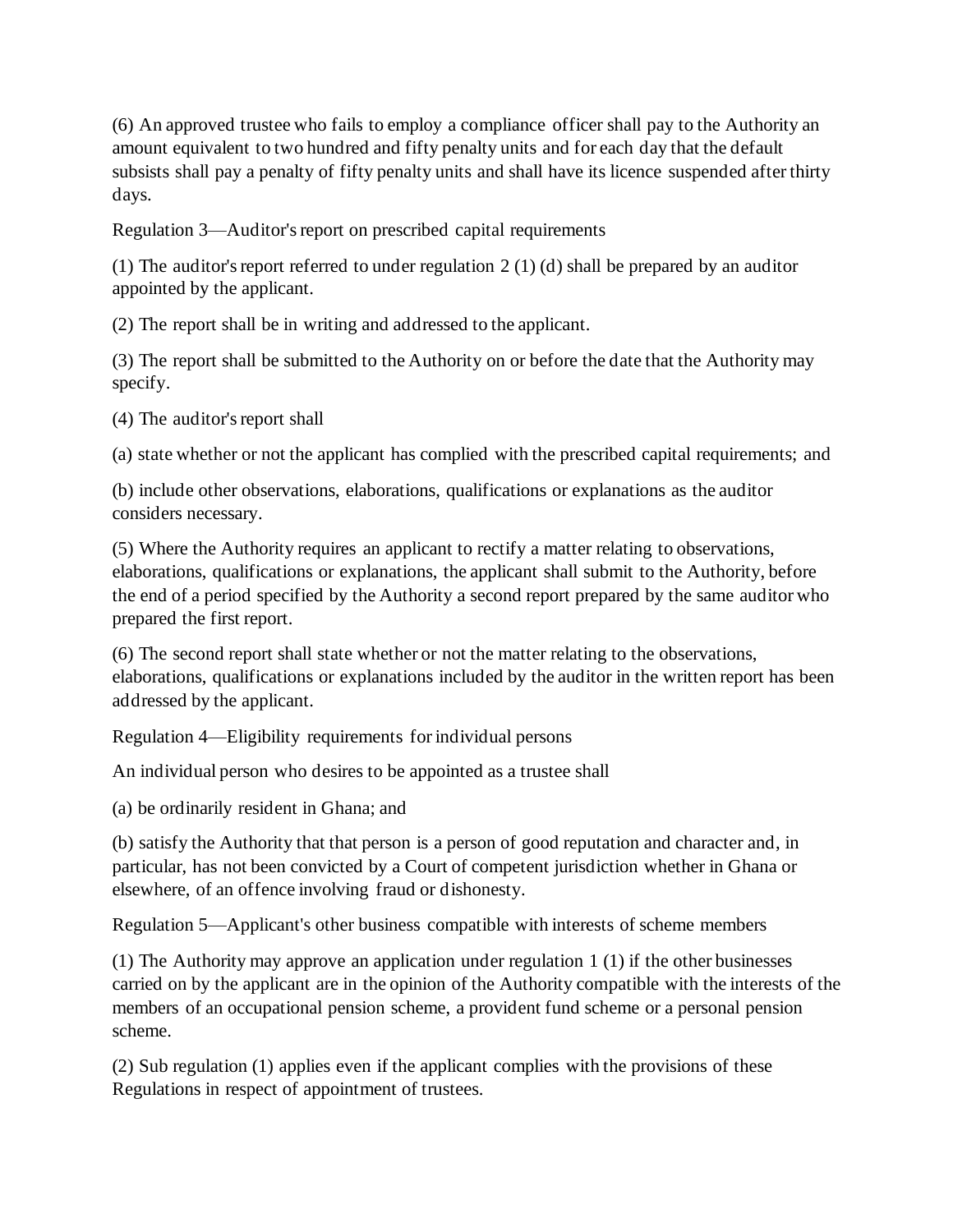Regulation 6—Member-nominated Trustees and Directors

(1) For the purposes of this regulation

(a) "member-nominated trustee" includes 'member-nominated directors';

(b) "requirements" means the requirements for trustees to put in place and implement arrangements to provide that at least one-third of the trustees are member-nominated trustees; and

(c) "trustees" means trustees of an occupational pension scheme or provident fund scheme or a group personal pension scheme registered by the Authority.

(2) A trustee shall ensure that arrangements are put in place to provide for at least one-third of the total number of trustees to be member-nominated trustees within six months after the registration of a scheme and implement the arrangements.

(3) For schemes where all the trustees are individuals or individuals and companies, the membernominated trustees' requirements rather than the member-nominated director's requirements apply.

(4) Where a trustee body comprises both individuals and companies, each company counts as a single trustee for the purpose of determining the total number of trustees.

(5) For schemes where all the trustees are companies, the member-nominated director's requirements apply.

(6) Where a company is the sole trustee then the member-nominated director's requirements apply to the total number of company directors.

(7) Where a trustee body has more than one company as trustee then the member-nominated director's requirements apply separately to each company.

Regulation 7—Trustees' knowledge and understanding

(1) In this regulation "trustee" includes directors of a corporate trustee board.

(2) An individual trustee of an occupational pension scheme, provident fund scheme or personal pension scheme shall

(a) have appropriate knowledge and understanding of the law relating to pensions and trusts and the investment of the assets of the schemes, and

(b) be conversant with its scheme-related documents, that is, the trust deed and rules of the scheme, any statement of investment principle and any other document that records current policy relating to the administration of the scheme generally.

(3) For the purposes of sub-regulation (2)

(a) the degree of knowledge and understanding required is that appropriate to enable the individual to properly exercise the functions of a trustee of a registered scheme, and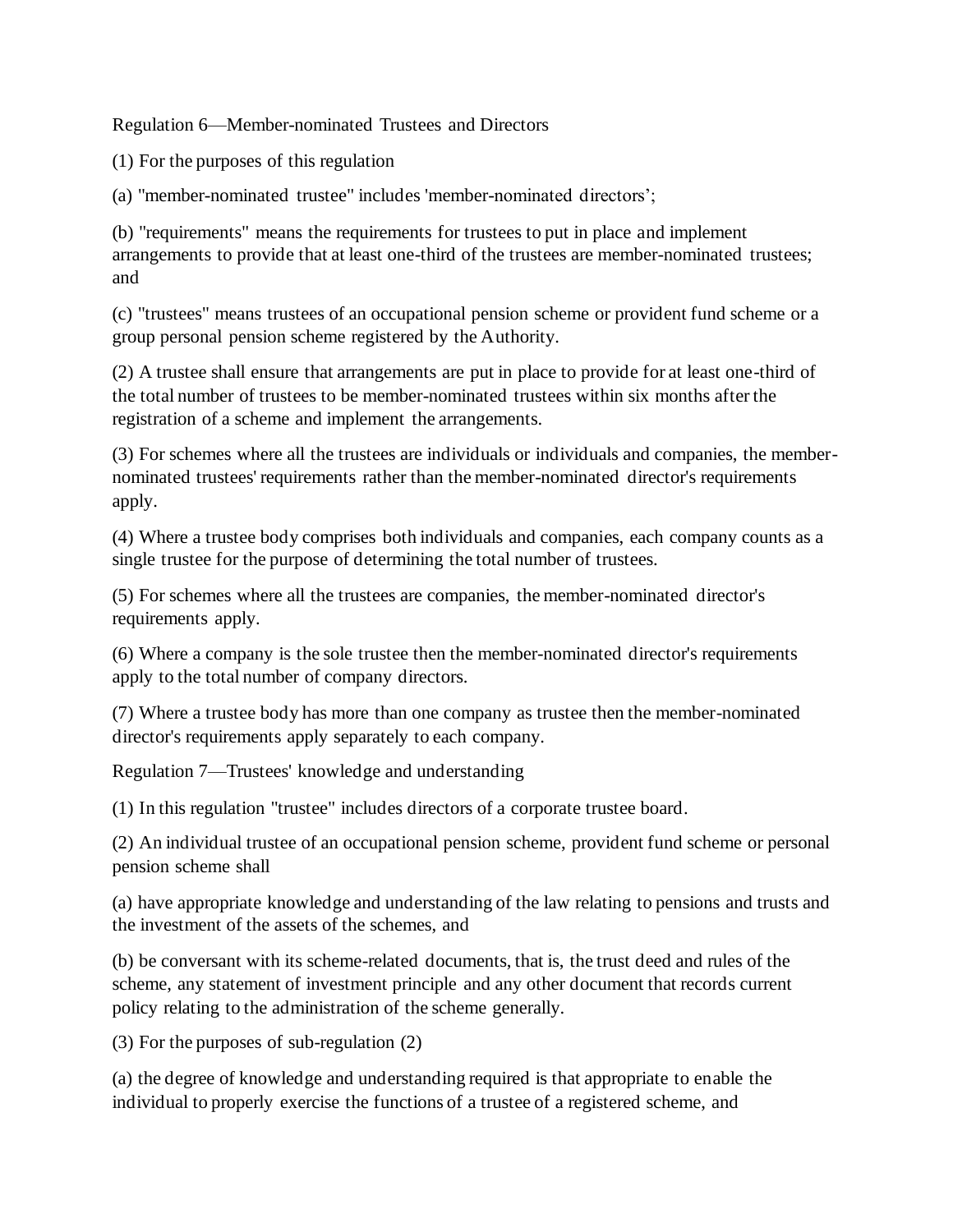(b) being conversant with documents is having a working knowledge of those documents to the extent that the trustee is able to use them effectively when required to do so in the course of carrying out the duties of a trustee of a scheme.

(4) A corporate trustee shall ensure that an individual who exercises a function in relation to the scheme as a director of a trustee company, or in another capacity, has the appropriate level of knowledge and understanding of

(a) the trust deed and rules of the scheme as if that person were an individual member of a trustee board,

(b) any statement of investment principles,

(c) any other document recording current policy relating to the administration of the scheme generally.

(5) The requirement in subregulation (4) applies whether the corporate trustee is

(a) a company formed to act as a professional trustee for any number of pension schemes;

(b) a company formed only for the purpose of acting as a trustee of a particular pension scheme; or

(c) a company such as the sponsoring employer acting as the scheme trustee.

(6) The Authority shall issue Guidelines on the scope of knowledge and understanding of trustees.

(7) An approved trustee shall obtain the relevant trustee training from training institutions and courses approved by the Authority.

(8) A newly-appointed individual trustee shall within six months from the date of appointment as trustee complete the required training.

(9) An approved trustee who successfully completes the relevant trustee training program shall be given a 'Certificate of Successful Completion' approved by the Authority.

(10) The certificate is proof to sponsors or to the Authority that the learners and scheme members understand all that is required to manage a successful registered scheme.

(11) The knowledge and understanding of an approved trustee shall be updated annually in accordance with Guidelines issued by the Authority and learning programs designed to update the knowledge of the trustee.

(12) The Authority shall review its Guidelines where necessary and shall publish the reviewed Guidelines on its website or any other print media determined by the Authority.

(13) The Authority shall take into consideration the relevant knowledge and understanding acquired by a trustee in the renewal of the licence of an approved trustee.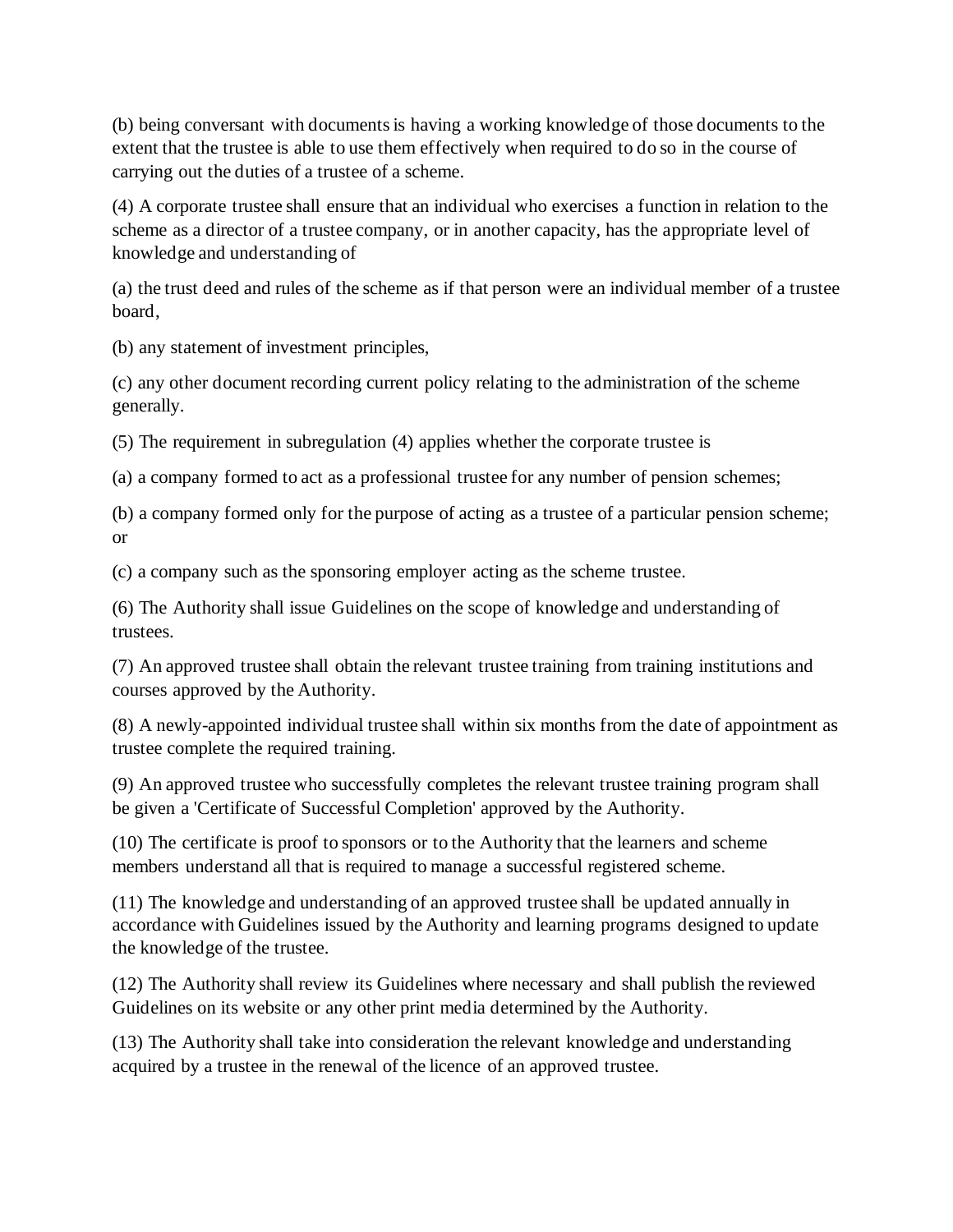Registration of occupational pension schemes, provident fund schemes or personal pension schemes.

Regulation 8—Registration of Schemes

For the purpose of regulations 9 to 12

"applicant" in relation to an occupational pension scheme, provident fund scheme, or personal pension scheme means an applicant seeking to register a scheme in accordance with section 129 or 135 of the Act and, if an application is made by two or more trustees, means those trustees jointly; and

"an approved trustee", in relation to an application to register an occupational pension scheme, a provident fund scheme or a personal pension scheme includes a reference to an individual person or company that has applied for approval as an approved trustee under section 123 of the Act.

Regulation 9—Undertaking to comply with requirements and standards

(1) An application for registration of an occupational pension scheme, provident fund scheme or a personal pension scheme shall be in accordance with sections 129 to 135 of the Act.

(2) An applicant shall give an undertaking to the Authority by deed, or by a document similar to a deed acceptable to the Authority that the applicant shall ensure that, as far as reasonably practicable, the requirements and standards prescribed in these Regulations in relation to an occupational pension scheme, a provident fund scheme or a personal pension scheme shall be complied with if registered.

Regulation 10—Application requirements

(1) An application for registration of an occupational pension scheme, a provident fund scheme or a personal pension scheme shall be made to the Authority and signed

(a) by at least two directors of the company if the applicant is or includes a company; and

(b) by at least two of those persons, including the independent trustee if the applicant consists wholly of individual persons.

(2) Where an application is made by persons all of whom are individual persons, each of those persons who is not an independent trustee shall be a member of the scheme.

(3) A person is an independent trustee if that person satisfies the requirements specified in section 119 (2) of the Act.

(4) Where an application is made by persons one or more of whom are companies and the others are individual persons, each of those individual persons shall be members of the scheme.

(5) An application to register a provident fund scheme as an employer sponsored scheme shall include particulars of the employer sponsoring the scheme.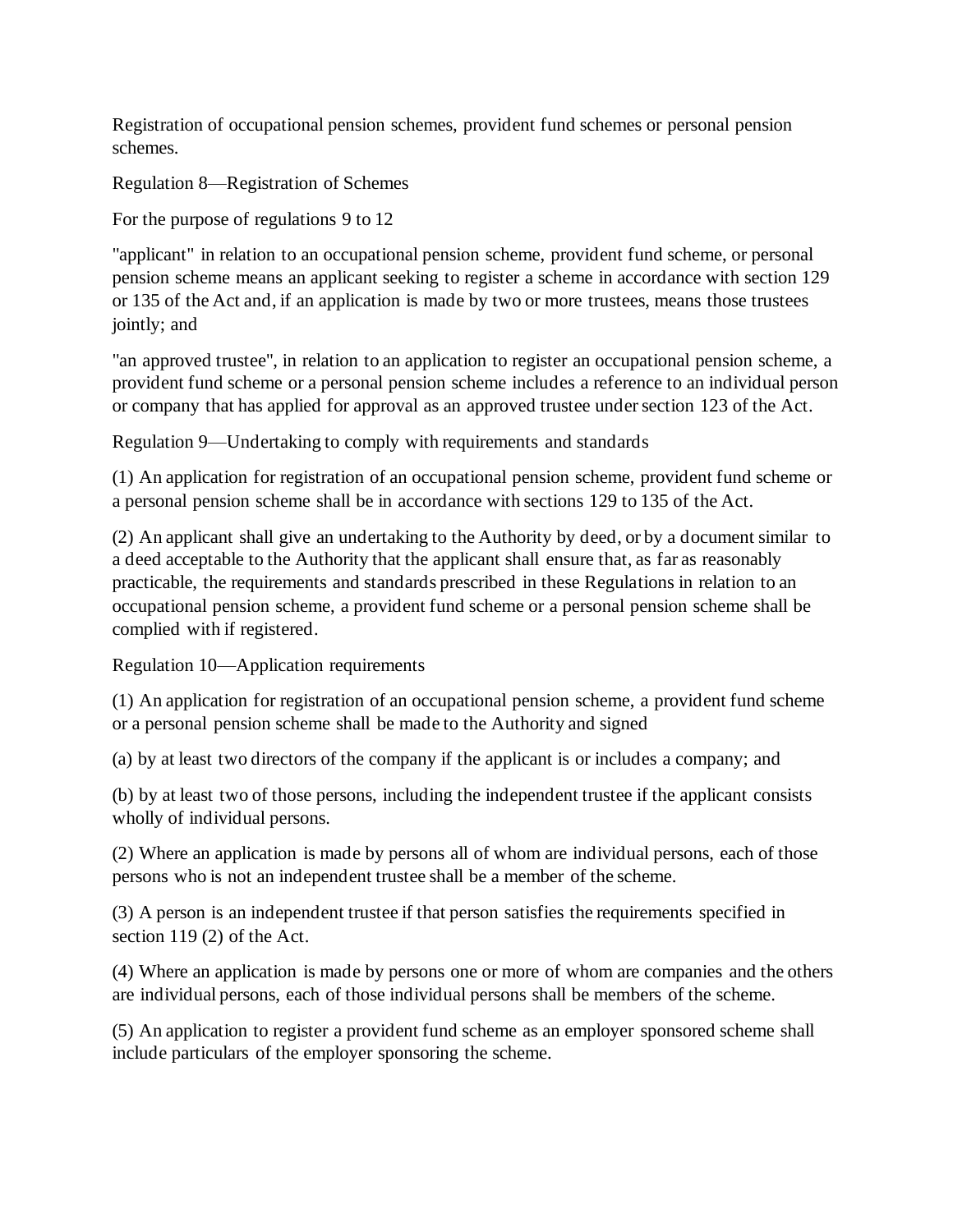(6) Where an application is made by persons any of whom are individual persons, each of those individual persons shall produce to the Authority a performance guarantee or satisfy the Authority that the trustee shall enter into a guarantee before the operation of the scheme.

(7) A performance guarantee relating to a person

(a) shall be issued in writing by an authorised financial institution or authorised insurer;

(b) shall impose a continuing obligation on the authorised financial institution or authorised insurer to indemnify the scheme against any loss sustained by the scheme or the scheme members as a result of

(i) a failure by the person concerned to perform a duty imposed on approved trustees by or under the Act; or

(ii) a breach of any fiduciary duties on the part of the person concerned;

(c) shall be governed by the laws of Ghana; and

(d) may allow the guarantor to terminate its obligation under the guarantee by giving not less than thirty days' written notice to the Authority and to the person concerned before terminating the obligation.

Regulation 11—Application to include statement of investment policy

(1) The applicant shall attach to the application a statement setting out the investment policy of the scheme.

(2) The statement of investment policy shall include sufficient information to enable scheme members to ascertain in relation to each constituent fund of the scheme

(a) the investment objectives of the fund;

(b) the policy as to the kinds of securities and other assets in which the fund may be invested;

(c) the policy as to the balance between different kinds of securities and other assets of the fund; and

(d) the risks inherent in implementing the policies in paragraphs (b) and (c) and the return expected to result from giving effect to those policies.

Regulation 12—Notice of registration of group personal pension scheme

(1) The Authority shall publish in the Gazette a notice of registration of a group personal pension scheme registered under Section 135 of the Act not later than thirty days after the registration.

(2) The notice of registration shall contain

(a) the name of the scheme;

(b) the name and address of the approved trustee of the scheme; and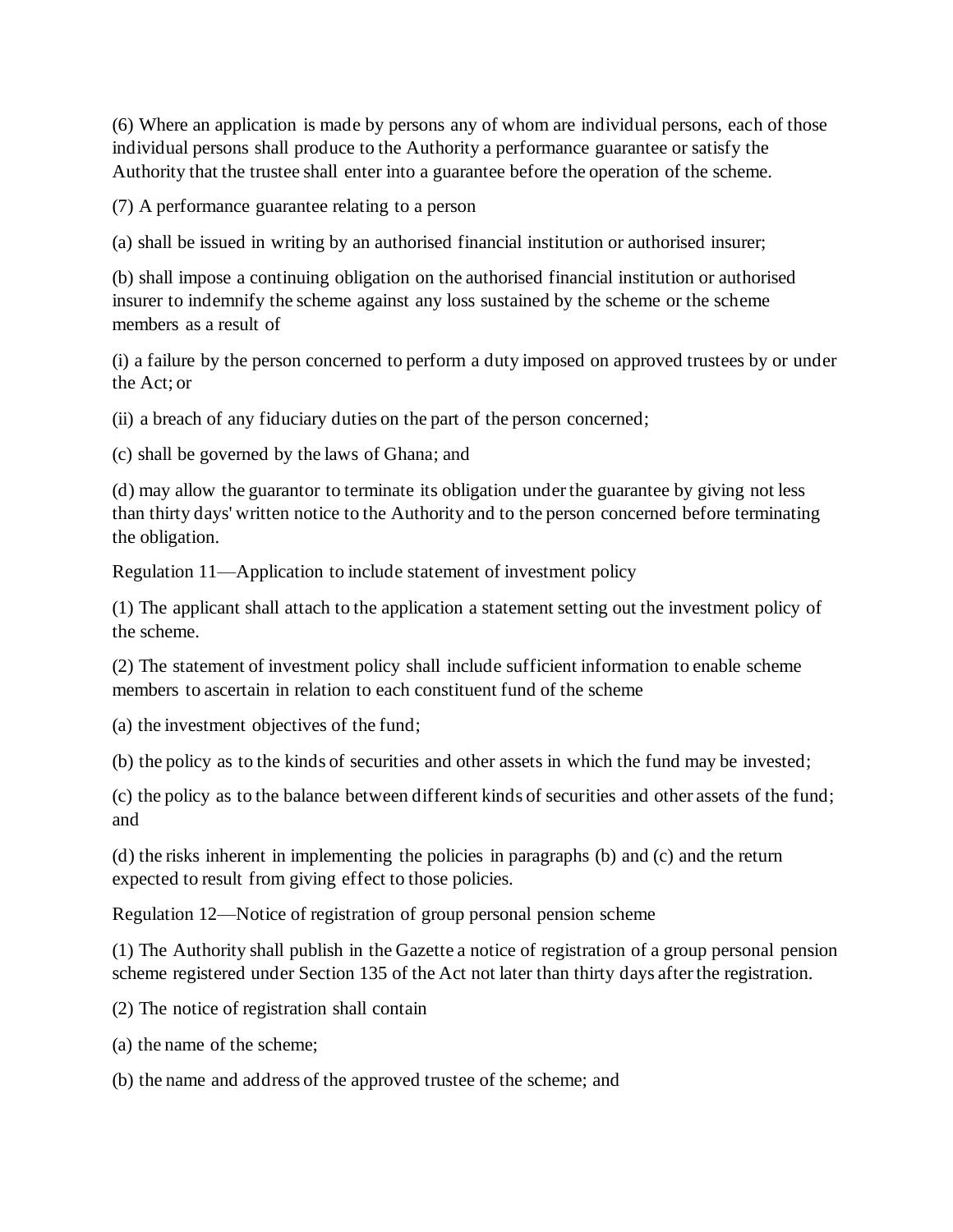(c) the informal sector group for which the scheme relates.

Requirements and standards for registered schemes

Regulation 13—Eligibility of approved trustees of employer sponsored scheme

(1) Where all the approved trustees of an employer sponsored scheme are individual persons, at least one of those trustees shall be an independent trustee and the others shall be members of the scheme.

(2) Where one or more of the approved trustees of an employer sponsored scheme are companies and the other trustees are individual persons, each of the individual persons shall either be an independent trustee or a member of the scheme.

Regulation 14—Appointment of officer of approved trustee that is a company

(1) Where an approved trustee of a registered scheme is a company and the office of an officer of the company becomes vacant, an application shall be made to the Authority to seek the consent of the Authority to appoint another officer to replace that officer within thirty days after the occurrence of the vacancy.

(2) A person shall not be appointed to act as an officer in respect of an approved trustee of a registered scheme that is a company except the Authority gives its prior written consent for the appointment.

Regulation 15—Approved trustee that is a company to maintain statutory reserve fund

An approved trustee of a registered scheme which is a company, shall maintain a statutory reserve fund which shall be credited annually with

(a) fifteen percent of the net profit after tax and before appropriation; or

(b) any other percentage of the net profit as the Authority may determine as contingency fund to meet the claims for which it may be liable as determined by the Authority.

Regulation 16—Maintenance of valid performance guarantee

An approved trustee of a registered scheme who is an individual trustee shall

(a) maintain a valid performance guarantee, and

(b) on receipt of a notice from the Authority that its performance guarantee does not satisfy the requirements of the Authority, issue another performance guarantee before the expiration of the current guarantee.

Regulation 17—Non-refusal of scheme applicants

(1) An approved trustee shall not refuse an application for

(a) membership of a registered scheme that is made by or on behalf of a relevant employee of a participating employer, or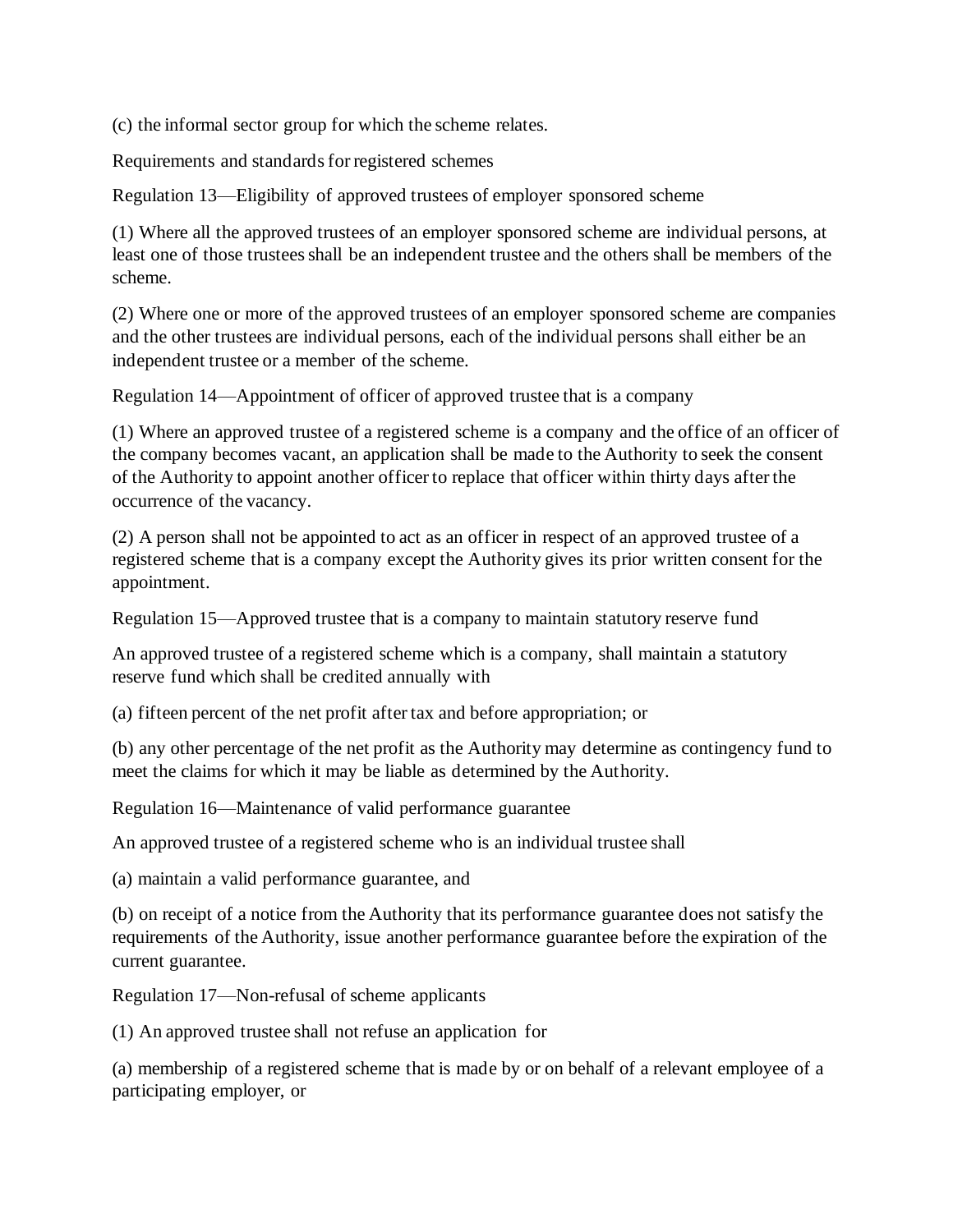(b) by a self-employer who is fifteen years of age or above and below retirement age if the employee or person, provides the relevant information required by the approved trustee with respect to the application for membership of the scheme and agrees in writing to comply with the governing rules of the scheme.

(2) An approved trustee shall not refuse an application for participation in a registered scheme that is made by or on behalf of an employer if the employer, provides the relevant information required by the approved trustee with respect to the application for membership of the scheme and agrees in writing to comply with the governing rules of the scheme.

(3) An approved trustee shall not refuse an application for membership of a registered scheme that is made by a person only for the purpose of maintaining a preserved account within the scheme if that person provides the relevant information required by the approved trustee with respect to the application for membership of the scheme and agrees in writing to comply with the governing rules of the scheme.

(4) An approved trustee shall disclose the following information to a person who applies to become a scheme member or participating employer:

(a) the requirements and information required for application for membership of or participation in the scheme;

(b) the governing rules of the scheme; and

(c) scheme information, including the fees and charges payable under the scheme.

(5) An approved trustee shall give a person who applies to join a scheme a notice of acceptance within thirty days from the date of receipt of the information required for the application for membership of or participation in the scheme, or from the date on which the applicant agrees to observe and accept the governing rules of the scheme.

(6) An approved trustee may terminate the membership of a scheme member in accordance with the governing rules of the scheme and shall

(a) in the case of a scheme member who is a relevant employee, terminate the membership with the written consent of that member or give the participating employer of that member sixty days notice before the termination; or

(b) in the case of a scheme member who is a self-employed person or former self-employed person, who is 15 years of age or over and below retirement age, terminate the membership with the written consent of that member and give the member sixty days notice before the termination.

(7) An approved trustee

(a) may terminate the participation of an employer in accordance with the governing rules of the scheme and with the written consent of the participating employer; and

(b) shall give the participating employer sixty days notice before the termination.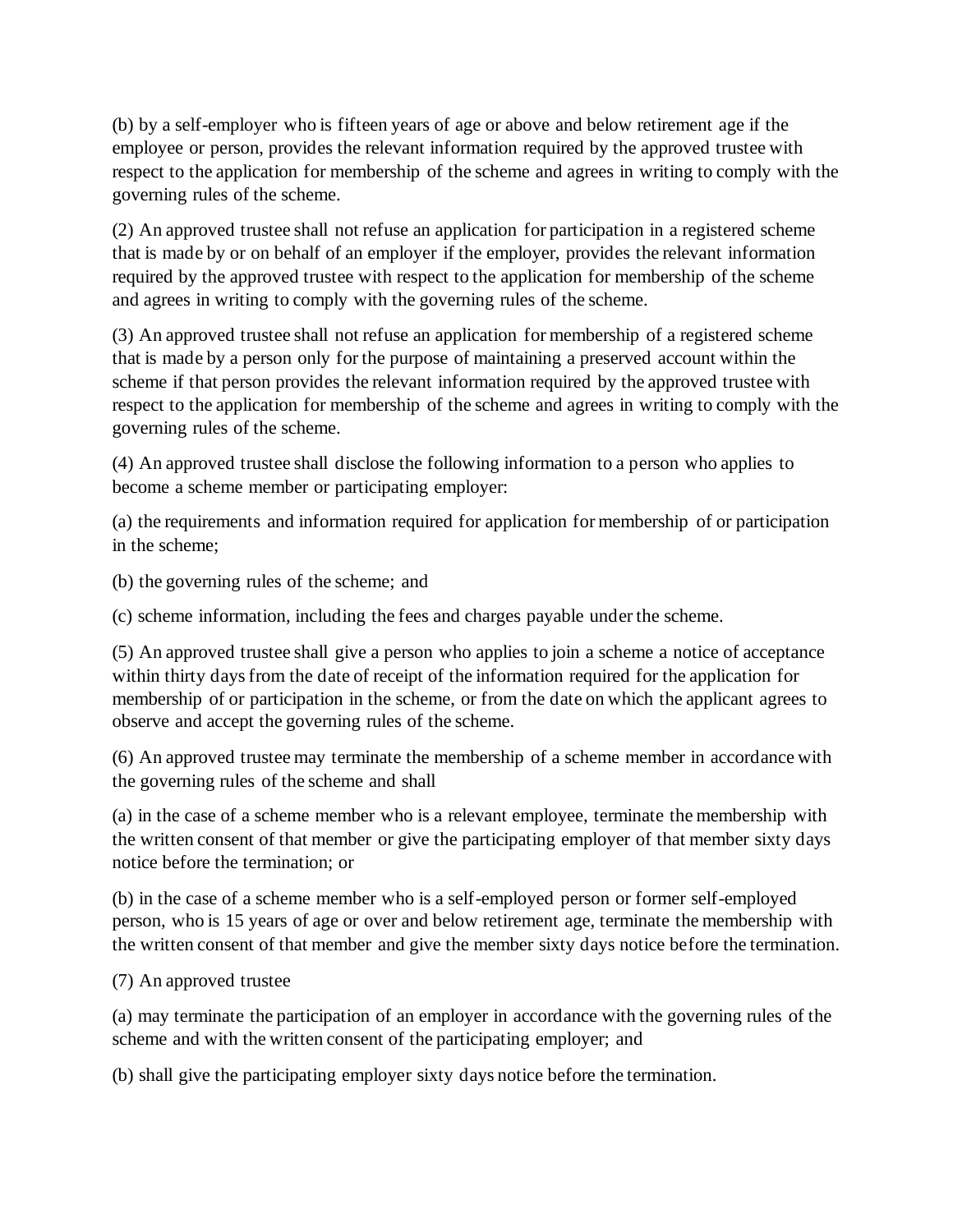(8) A scheme member whose accrued benefits are being transferred or have been transferred shall not

(a) be charged fees, or

(b) be subjected to financial penalties, restrictions or requirements that prevent or hinder the relevant participating employer or the scheme member from terminating its participation in the registered scheme of the transferor trustee or the liability to contribute to that registered scheme.

Regulation 18—Acceptance of contributions and accrued benefits being transferred

(1) An approved trustee of a registered scheme shall accept contributions paid by participating employers and self-employed persons who are members of the scheme.

(2) Accrued benefits may be transferred from one scheme to another registered scheme in accordance with these Regulations.

Regulation 19—Requirements with respect to voluntary contributions

(1) An approved trustee of a registered scheme shall not pay accrued benefits from voluntary contributions except by reference to the contributions and the income or profits derived from their investment.

(2) The governing rules of a registered scheme shall provide that

(a) participating employers shall pay to the trustee of the scheme any voluntary contribution made by their employees on request by the employees who are members of the scheme;

(b) where a participorting employer elects to make voluntary contributions in respect of any employees who are members of the scheme, the contributions shall vest in the employees as accrued benefits in accordance with the governing rules of the scheme; and

(c) where an employee or a self-employed person who is a member of a registered scheme elects to make voluntary contributions, the contributions shall vest in full as accrued benefits in that employee or self-employed person when the contributions are received by the approved trustee of the scheme.

Regulation 20—Fees not to be charged for transfer of accrued benefits other than actual expenses

An approved trustee shall not charge a member of the scheme any fees or impose financial penalties for the transfer of accrued benefits from a registered scheme to another scheme or from one account to another account within the scheme, except

(a) actual and reasonable expenses incurred by the trustee as a result of redeeming funds in connection with the transfer from a unit trust or similar type of investment, and

(b) purchasing units in another investment, where a difference in price of the units is normally associated with the redemption of those funds and the purchase of those units.

Regulation 21—Fees not to be charged for transfer of accrued benefits in certain circumstances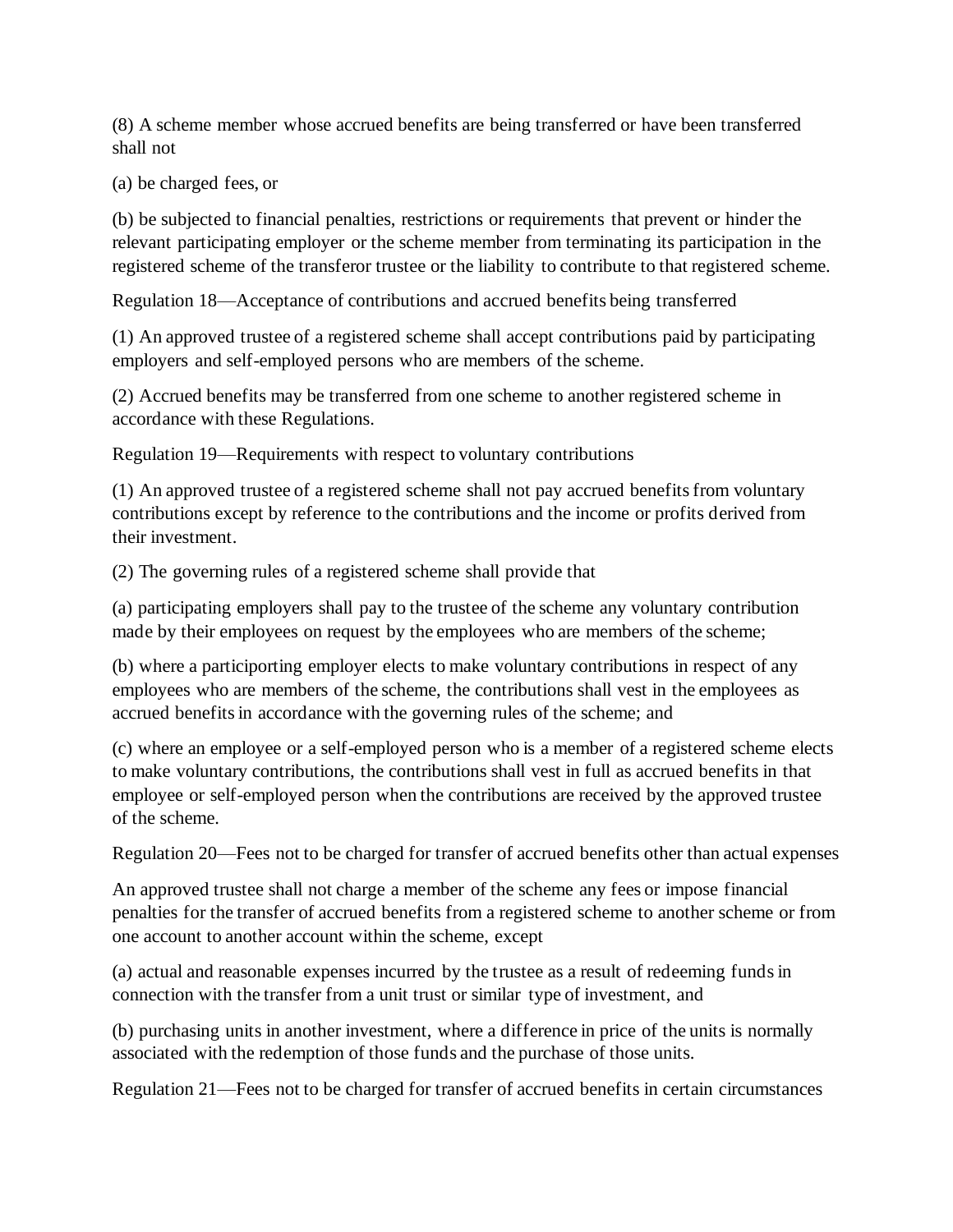(1) An approved trustee of a scheme shall not charge fees or impose financial penalties for the transfer of the member's accrued benefits to another scheme or from one account to another account within the scheme where contributions have ceased to be paid to a registered scheme by or on behalf of a scheme member.

(2) Sub regulation (1) applies to the first transfer of benefits made in respect of the member and only if

(a) the transfer is made within twelve months after the date on which the contributions ceased to be paid; and

(b) the amount of benefits, at the time of the transfer, does not exceed fifty Ghana Cedis.

Regulation 22—Scheme may consist of one or more constituent funds

(1) A registered scheme may consist of a single constituent fund, or of two or more constituent funds.

(2) A constituent fund shall be approved by the Authority.

(3) Where the scheme comprises two or more constituent funds, each of the funds shall have different investment policies.

(4) The Authority may cancel the approval of a constituent fund of a scheme on application made by an approved trustee of the registered scheme.

(5) An application under sub regulation (4) shall

(a) be in a form approved by the Authority;

(b) be accompanied by the relevant documents, and

(c) contain any other information specified in the Guidelines of the Authority.

(6) The Authority may, by written notice, require an applicant to provide additional information and documents reasonably necessary for the determination of an application.

(7) Where a requirement is not complied with within a reasonable time specified in the notice, the Authority may reject the application.

(8) Where a registered scheme is cancelled, the approval granted in respect of each constituent fund of the registered scheme shall be considered as cancelled.

Regulation 23—Statement of investment policy to be maintained in respect of each registered scheme

A statement of investment policy

(a) shall be prepared and maintained in respect of each registered scheme.

(b) shall include sufficient information to enable scheme members to ascertain in relation to each constituent fund of the scheme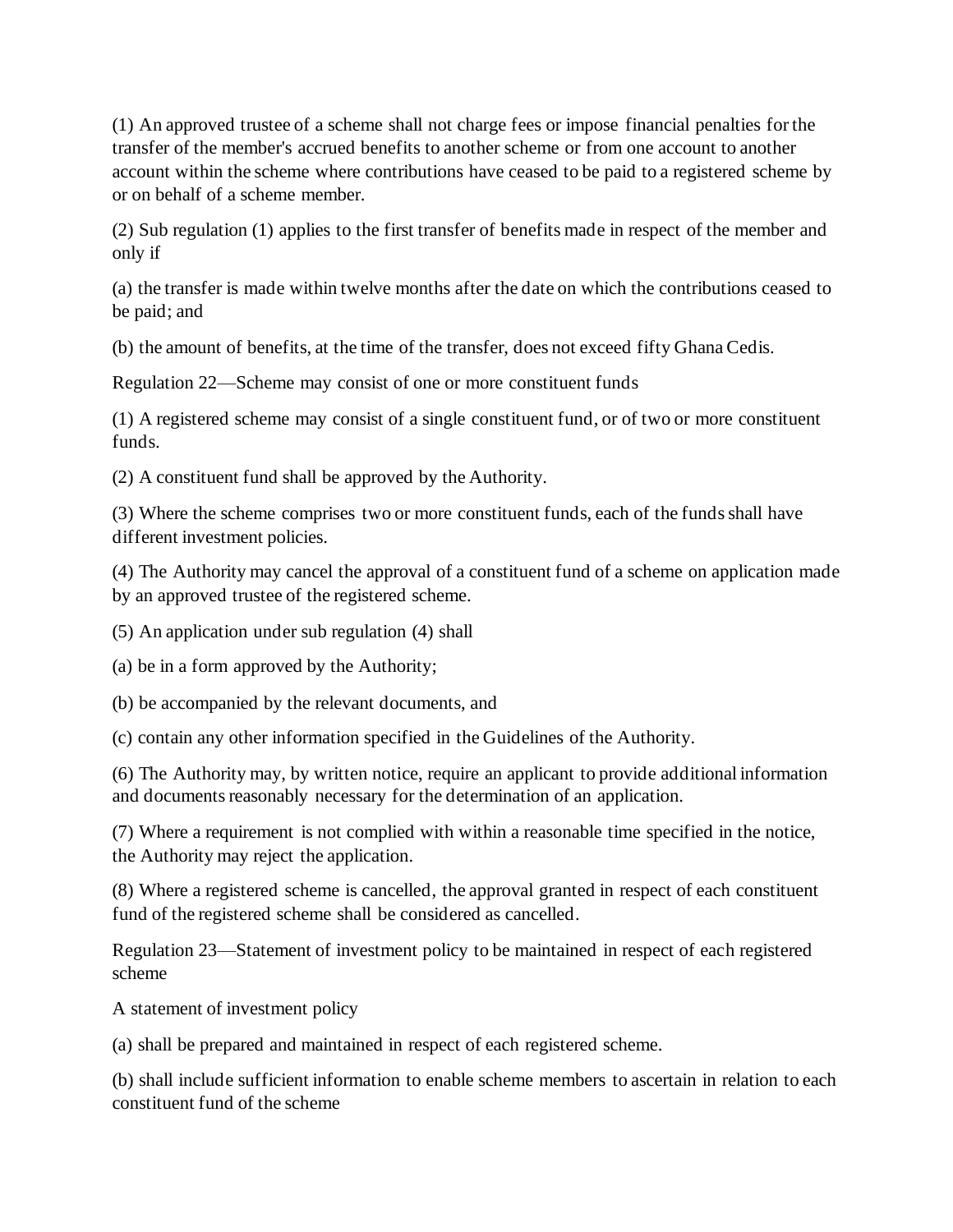(i) the investment objectives of the fund;

(ii) the policy as to the kinds of securities and other assets in which the fund may be invested;

(iii) the policy as to the balance between different kinds of securities and other assets of the fund; and

(iv) the risks inherent in implementing the policies, and the return expected to result from giving effect to the policies.

Regulation 24—Control objectives and internal control procedures to be maintained for each registered scheme

(1) Each registered scheme shall establish and maintain control objectives while the scheme is registered.

(2) The control objectives of a registered scheme shall include the following:

(a) ensuring that the scheme assets are safeguarded in the interests of scheme members;

(b) ensuring that the Guidelines made by the Authority with respect to prohibited investment practices are not contravened;

(c) ensuring that the limitations and prohibitions imposed under these Regulations with respect to the investment of the funds of the scheme in restricted investments are complied with;

(d) ensuring that the requirements on prohibited investment practices and Guidelines on investment of pension funds with respect to permissible investments are complied with in relation to the scheme;

(e) ensuring that the funds of the scheme and the scheme assets are, except as permitted by these Regulations, kept separate from the participating employers, the approved trustee of the scheme, service providers and other persons appointed or engaged for the purposes of the scheme.

(3) Each registered scheme shall establish internal control measures to achieve the control objectives of the registered scheme and shall maintain and comply with the control objectives while the scheme is registered.

(4) The internal control measures shall include procedures for

(a) monitoring investments to ensure that the control objectives are achieved;

(b) monitoring the assets and liabilities of the scheme to ensure that the funds of the scheme and the scheme assets are kept separate from those of the participating employers, the trustee and any other persons such as service providers; and

(c) ensuring the accuracy of statements, returns and reports required to be lodged with the Authority.

(5) The control objectives and internal control measures established and maintained for the scheme may be reviewed when necessary.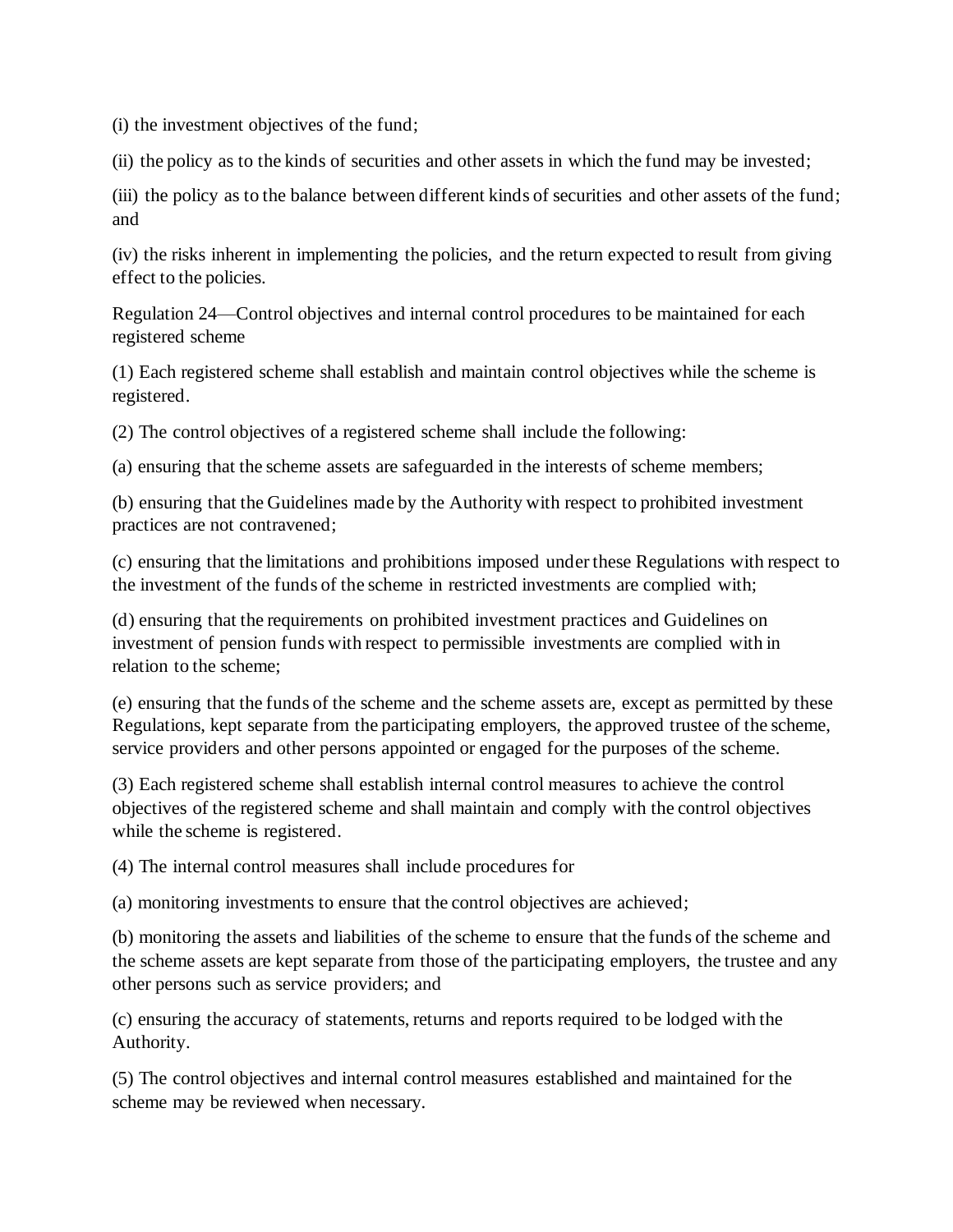Regulation 25—Investment standards to be complied with

(1) The funds of a registered scheme shall be invested only in accordance with investments permitted under these Regulations and Guidelines on investment of pension funds issued by the Authority.

(2) The Guidelines shall be published in the Gazette.

(3) A pension fund manager appointed in relation to the scheme by the approved trustee of the scheme shall comply with provisions on investment under these Regulations and Guidelines issued by the Authority on investment of pension funds.

Regulation 26—Requirements with respect to particulars specified in application for registering group personal pensions scheme

A group personal pension scheme, shall comply with the particulars of the scheme specified in the application for registration under section 135 of the Act which has been approved or modified by the Authority after the scheme has been registered.

Regulation 27—Failure of approved trustee to ensure compliance with certain requirements and standards

An approved trustee of a registered scheme who fails to comply with regulation 23, 24 or 26 is personally liable to pay to the Authority a penalty of two hundred and fifty penalty units for each day that the default subsists and shall have its licence suspended after thirty days.

Functions of approved trustees

Regulation 28—Approved trustee's general duties with respect to administration of a scheme

An approved trustee of a registered scheme shall in the administration of the scheme

(a) exercise a level of care, skill, diligence and prudence that is reasonably expected of a prudent person who is acting in a similar capacity and who is familiar with the operation of registered schemes;

(b) make use of relevant knowledge and skill that the trustee is reasonably expected to have due to the trustee's business or occupation;

(c) ensure that the funds of the scheme are invested in different investments to minimize the risk of losses except where in particular circumstances it is prudent to have only one investment;

(d) act in the interest of the scheme members and not in the trustee's own interest;

(e) act in accordance with the governing rules of the scheme; and

(f) supervise and exercise proper control over service providers appointed or engaged for the purposes of the scheme.

Regulation 29—Approved trustee to appoint pension fund manager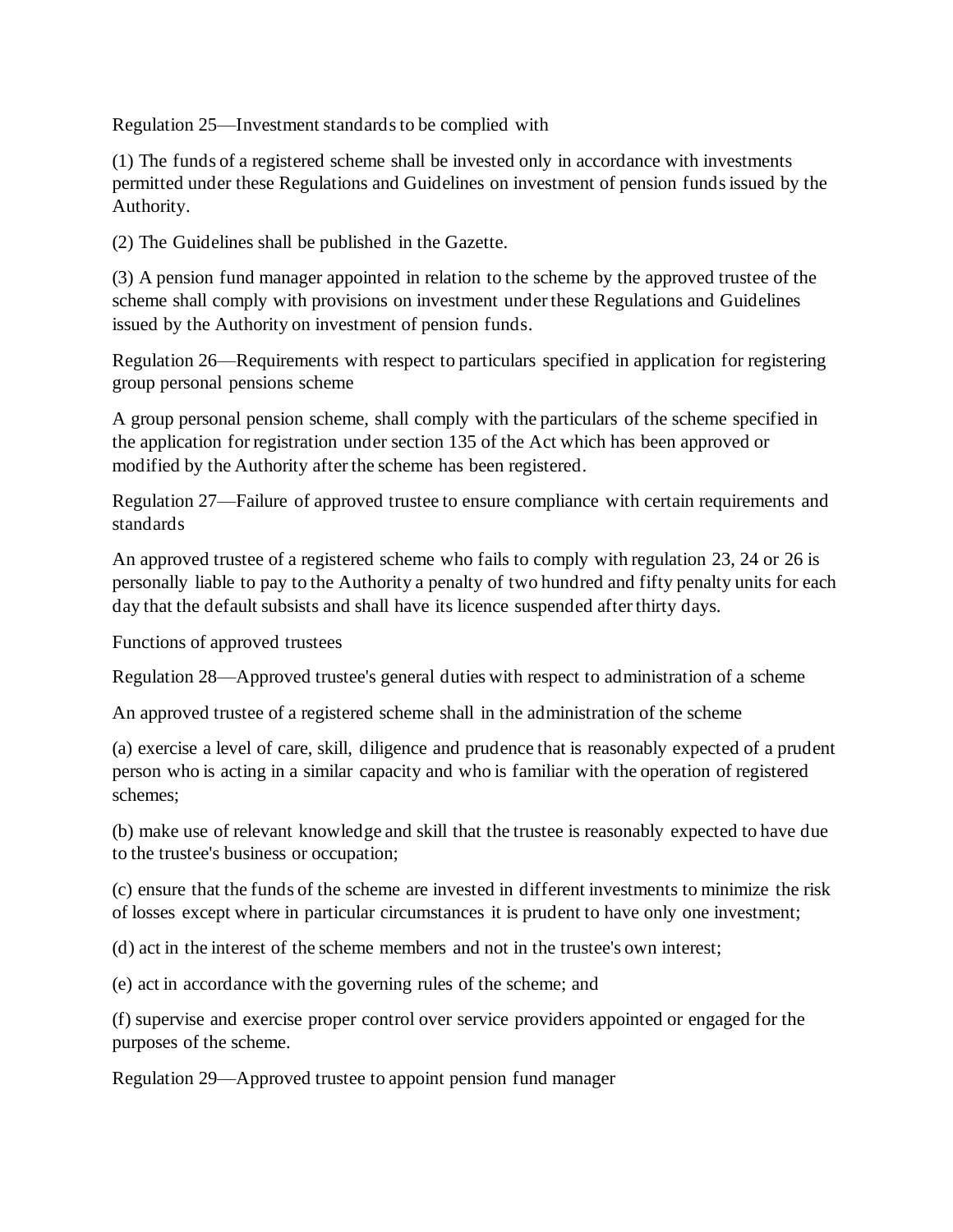(1) An approved trustee of a registered scheme shall

(a) appoint a pension fund manager to manage the investment of the funds of the scheme; and

(b) ensure that the contract for the appointment of the pension fund manager is in conformity with the First Schedule.

(2) A person shall not be appointed as a pension fund manager unless that person

(a) is a company incorporated in Ghana; and is licensed by the Securities and Exchange Commission as an investment adviser under the Securities Industry Act, 1993 (PNDCL 333);

(b) has a paid up stated capital of not less than  $GH¢200,000$  and net assets of at least the same amount or an amount that may be determined by the Authority from time to time; and

(c) meets any additional requirement that may be determined by the Authority.

(3) The trustee shall in appointing a pension fund manager ensure that

(a) the selection and appointment of the pension fund manager is recorded in writing;

(b) there is no conflict of interest between the pension fund manager and other persons who have a contractual relationship with the trustee, or any other trustee, that could prejudice the interests of scheme members;

(c) the pension fund manager has the resources including human resources necessary to carry on business as a pension fund manager; and

(d) the pension fund manager has in place adequate controls and safeguards with respect to the investment of funds of the scheme to project the interests of scheme members.

(4) A trustee shall not appoint a person as a pension fund manager in respect of the scheme unless the person is independent of

(a) the trustee; and

(b) the custodian of the scheme assets.

Regulation 30—Independence of pension fund manager

For the purposes of regulation 29 (4), a pension fund manager is independent of the approved trustee of the scheme and of the custodian of the scheme assets if:

(a) the manager is not an associate of the trustee or custodian;

(b) a person is not the controller of both the manager and the trustee or custodian or any associate of the trustee or custodian; and

(c) the manager acts independently of the trustee and custodian in their dealings with the scheme.

Regulation 31—Investment management contract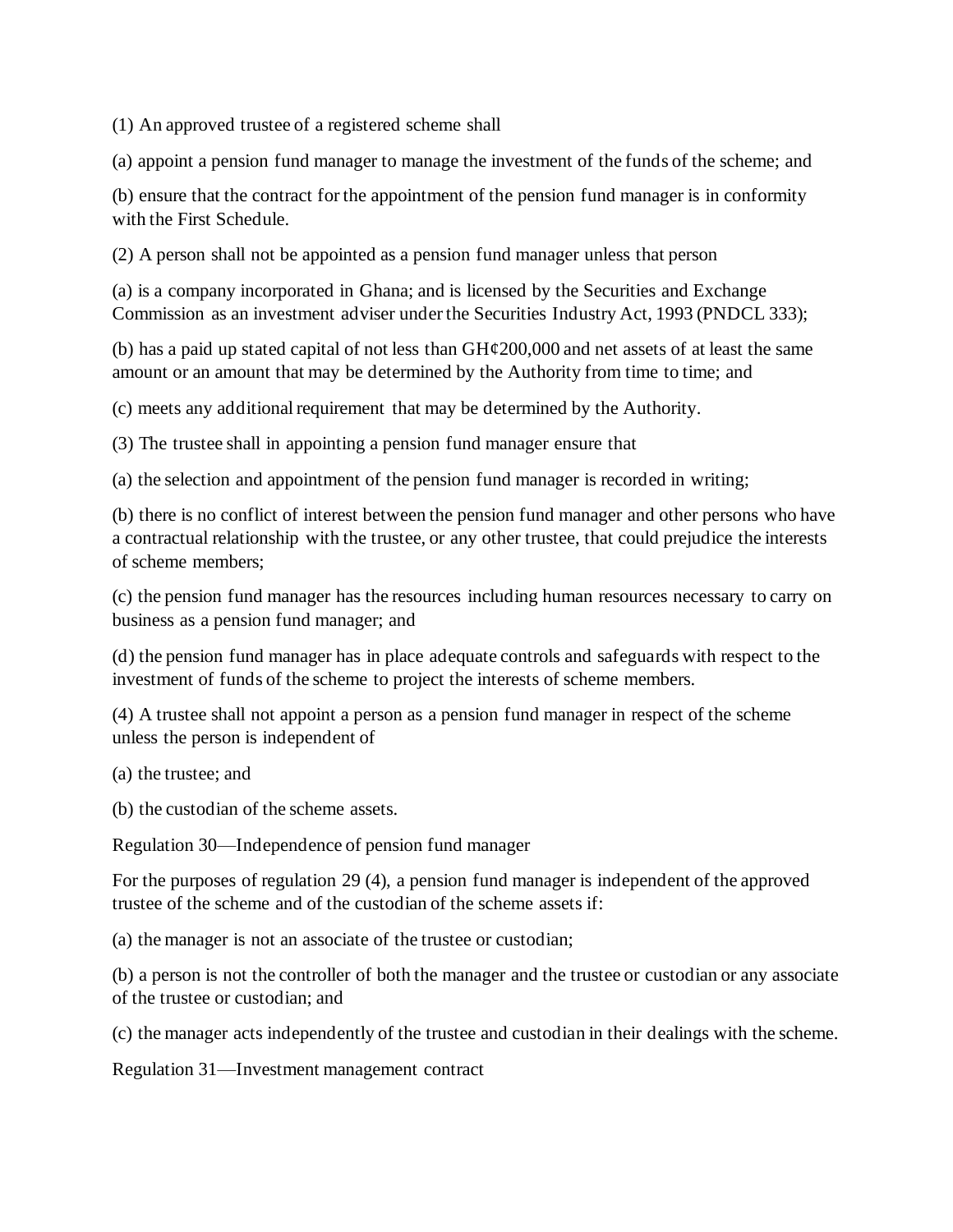(1) An approved trustee of a registered scheme shall ensure that a valid investment management contract exists between the trustee and the pension fund manager appointed for the scheme.

(2) The investment management contract shall specify the obligations of the pension fund manager with respect to the investment of funds of the scheme.

(3) The contract shall be in conformity with provisions specified in the First Schedule.

(4) The approved trustee of a registered scheme shall not appoint a pension fund manager for a scheme unless

(a) the trustee has given an undertaking by deed, or by a document similar to a deed to notify the manager in writing of any matters that the trustee regards as pertinent to the manager's appointment; and

(b) the manager has given an undertaking by deed, or by a document similar to a deed to notify the trustee in writing of any changes to matters referred to in paragraph (a) within thirty days after those changes have occurred.

(5) Despite any provision in the governing rules of a scheme an investment management contract relating to a scheme that exempts or limits the pension fund manager from liability for negligence or fraud is void.

Regulation 32—Approved trustee to ensure compliance with prescribed capital requirements

A company which is an approved trustee shall ensure that the prescribed capital requirements are complied with at all times.

Regulation 33—Duties of approved trustee with respect to investment of scheme funds

(1) An approved trustee of a registered scheme shall ensure that

(a) a pension fund manager appointed for a scheme acts in the interest of the scheme members and shall not connive with other persons in transactions that relate to investment of the funds of the scheme,

(b) where a transaction involving the acquisition of an asset for or in relation to a scheme is entered into between relevant persons, the consideration payable for the asset shall not be greater than the prevailing market price,

(c) where a transaction involving the disposal or lending of an asset for or in relation to the scheme is entered into between relevant persons, the consideration payable for the asset shall not be less than the prevailing market price,

(d) service providers appointed or engaged for a scheme do not retain any payment or benefit from a third party, either directly or indirectly in the acquisition, disposal or lending of scheme assets,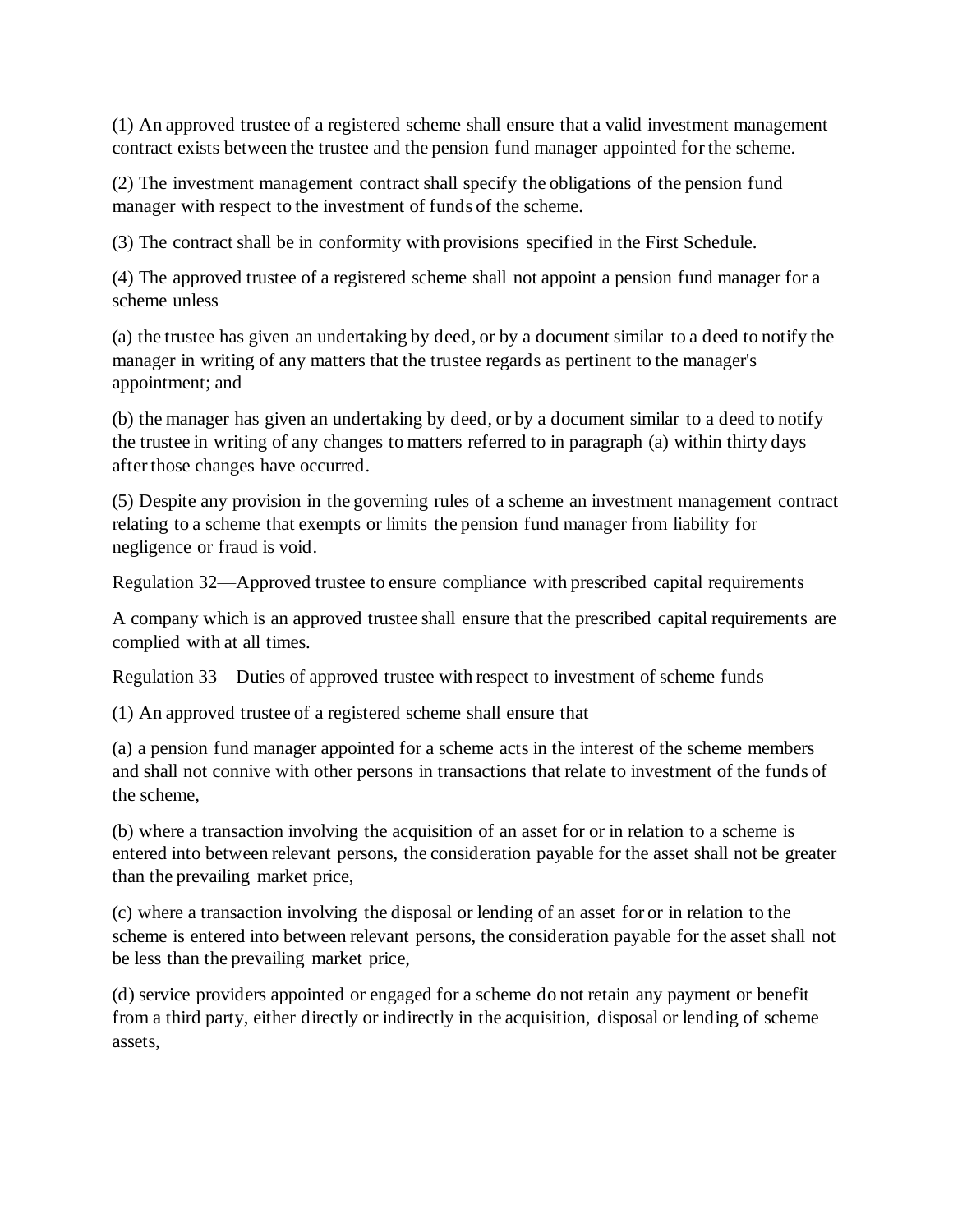(e) a pension fund manager appointed for a scheme does not acquire or dispose of securities at brokerage rates that exceed the customary institutional full-service brokerage rates applicable to the acquisition and disposal of securities; and

(j) the acquisition or disposal of securities is done in accordance with the best commercial practice applicable to the preparation and execution of financial transactions.

(2) For the purposes of sub regulations (b) and (c) relevant persons are

(a) the approved trustee and any service provider appointed or engaged for the purposes of the scheme;

(b) the participating employers of scheme members; or

(c) associates of any of the participating employers of a scheme member, or of a service provider appointed or engaged for the purposes of the scheme.

(3) Sub regulation (1) (d) shall not prevent a third party from providing the service providers with goods or services that are of demonstrable benefit to the scheme or scheme members.

Regulation 34—Approved trustee to appoint custodian of scheme assets

(1) An approved trustee of a registered scheme shall

(a) appoint an eligible person in accordance with eligibility requirements for the appointment of a custodian of scheme assets specified under these Regulations to be the custodian of the scheme assets;

(b) ensure that the scheme assets are kept by, or are under the control of the custodian; and

(c) enter into a custodial agreement with the custodian setting out the functions of the custodian with respect to the assets of the scheme.

(2) The agreement shall be in accordance with the requirements in relation to custodial agreements specified under these Regulations.

Regulation 35—Prohibited investment practices

An approved trustee of a registered scheme shall not

(a) enter into a repurchase agreement with the funds of the scheme;

(b) end securities held in respect of the scheme;

(c) use the funds of the scheme to acquire financial futures contracts or financial option contracts;

(d) subject the scheme assets to any encumbrance; or

(e) use the scheme assets for any other investment practices that may be prohibited by the Authority.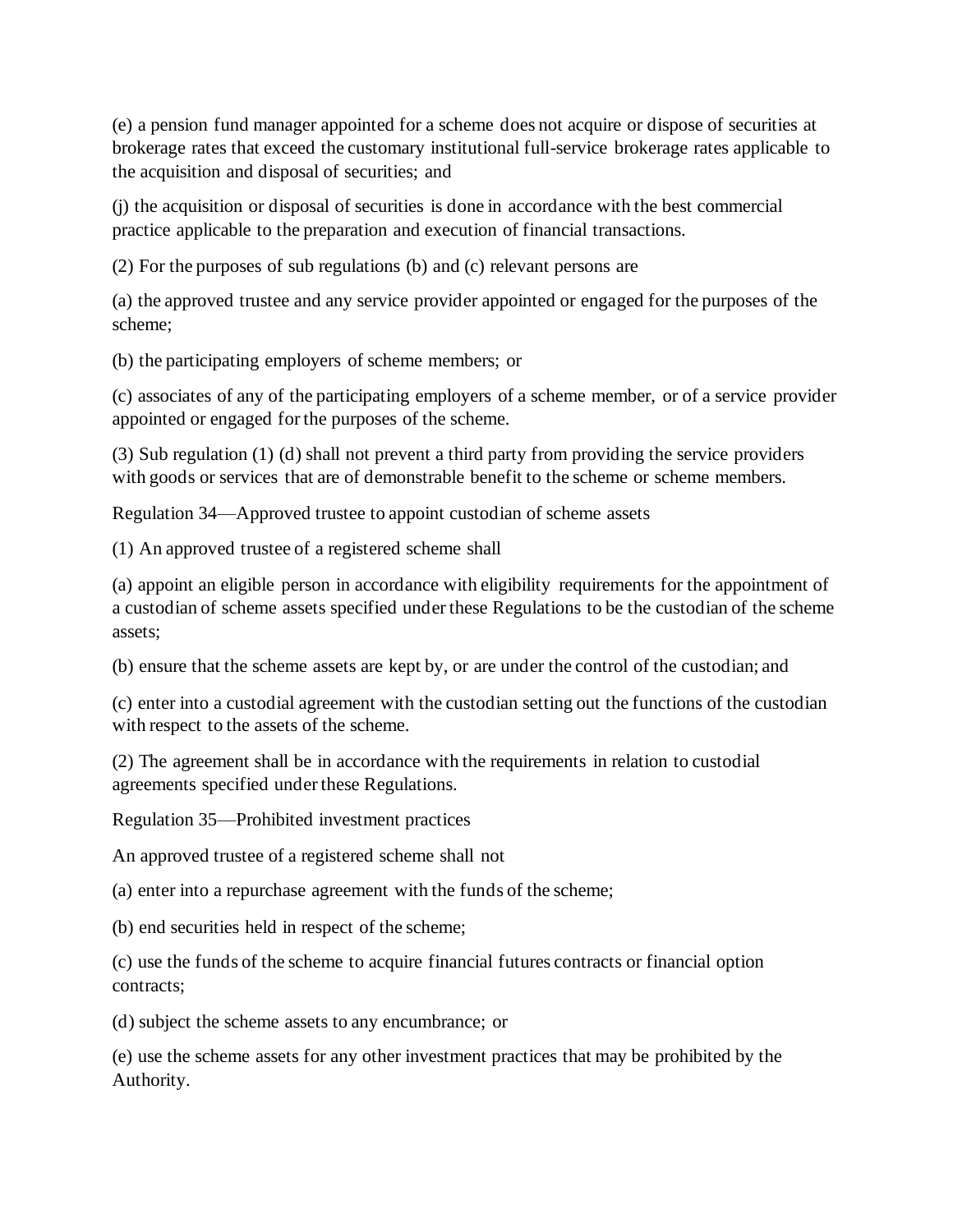Regulation 36—Conflict of interest issues

(1) An approved trustee or pension fund manager shall not

(a) invest pension fund assets in instruments that are subject to any type of prohibitions or limitations on the sale or purchase of such instruments,

(b) trade on margin accounts or take positions with pension fund assets,

(c) keep "short positions" that is short selling on borrowing of securities,

(d) trade in financial instruments with pension fund assets at prices different from the market price allowable on the Securities Exchange on the day the transaction is effected whether or not the purchase or sale price is higher or lower than the market price,

(e) invest pension fund assets in shares or any other securities issued by

(i) the approved trustee or pension fund manager;

(ii) a pension fund custodian;

(iii) a shareholder or director of the approved trustee or pension fund manager or pension fund custodian holding pension fund assets on its behalf except in equities within prescribed limits and money market instruments, specifically certificates of deposit and bankers acceptances, issued by a bank or discount house on its behalf, and traded on a money market electronic platform open to the public and approved by the Bank of Ghana; or

(iv) securities or assets not listed or traded at a registered Securities Exchange.

(f) sell pension fund assets to

(i) itself,

(ii) any shareholder, director or affiliate of the approved trustee or pension fund manager,

- (iii) any employee of the approved trustee or pension fund manager,
- (iv) the spouse or relative of persons referred to in paragraph (i) to (iii),
- (v) affiliates of any shareholder of the approved trustee or pension fund manager, or
- (vi) a pension fund custodian holding pension fund assets to the order of the approved trustee.

(2) An approved trustee, pension fund manager, or agent of an approved trustee or pension fund manager shall not

(a) purchase pension fund assets under its management,

(b) apply pension fund assets under its management by way of loans and credits, or as collateral for a loan taken by any person, or

(c) divulge or utilise confidential information regarding pension fund assets investment decisions, for any personal, corporate or related benefit.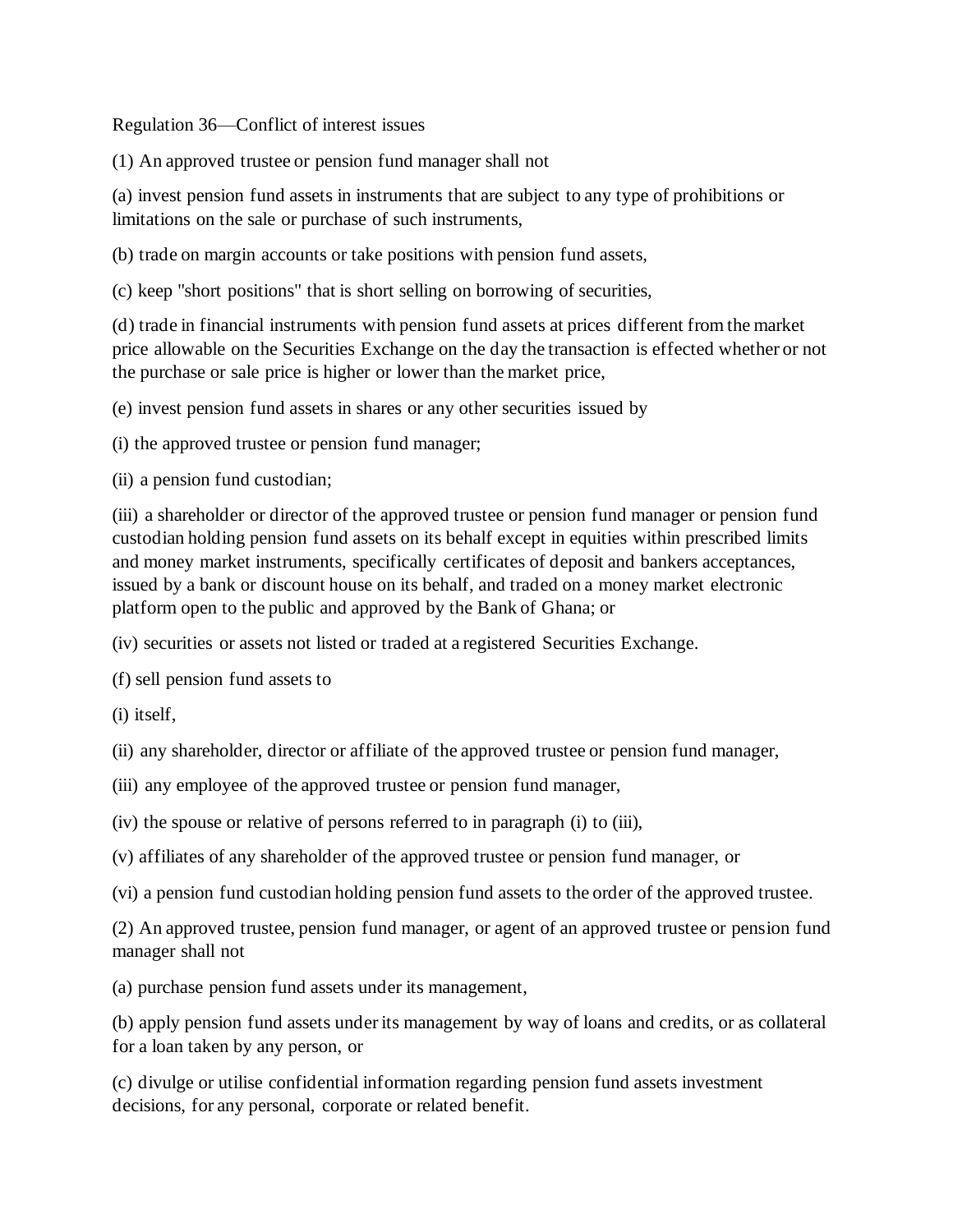Regulation 37—Approved trustee to provide information to scheme members

(1) An approved trustee of a registered scheme shall ensure that a person who becomes a member of a scheme is given a document containing information relating to the scheme within sixty days after that person becoming a member of the scheme.

## (2) The document shall

(a) include a general description of the scheme, such as the terms, fees and charges payable under the scheme;

(b) specify particulars of funds if the scheme consists of two or more constituent funds; and

(c) specify the person, if any, designated by the trustee as the contact person for the scheme either by name or by reference to the person's position or job description, and the means by which the person can be contacted.

(3) Where a member of an employer sponsored scheme or a master trust scheme is an employee of a participating employer, the trustee shall give to the member's employer the document referred to in sub regulation (1) and the employer shall give the document to the member within fourteen working days of receipt of the document by the employer.

Regulation 38—Approved trustee to give membership certificates to relevant employees

(1) An approved trustee of a scheme shall within sixty days after a relevant employee of a participating employer becomes a member of a registered scheme give a membership certificate to the employee.

(2) A membership certificate shall specify,

(a) the name of the scheme;

(b) the name of the approved trustee of the scheme;

(c) the address of the trustee's principal place of business in Ghana, or the trustee's residential address if the trustee is an individual person and does not have a place of business in Ghana;

(d) the name of the scheme member; and

(e) the date of issue of the certificate.

(3) An approved trustee of a registered scheme may arrange to give to the member's employer the membership certificate and the employer shall give the certificate to the member within seven working days after the employer receives it.

Regulation 39—Approved trustee to provide scheme members with annual benefit statements

(1) An approved trustee of the scheme shall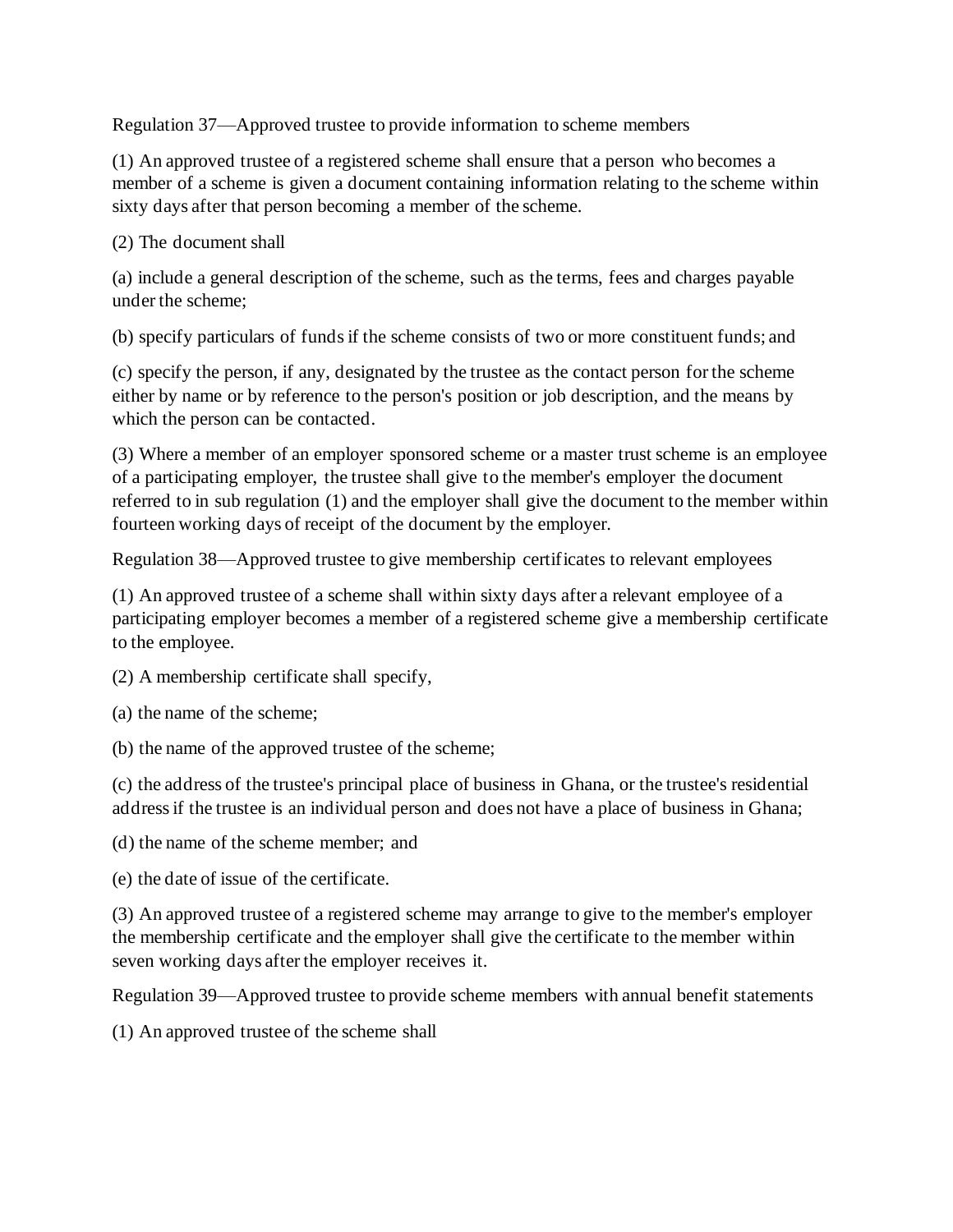(a) within three months after each financial period of a registered scheme, provide each member of the scheme with a benefit statement setting out the member's contributions as at the end of that period, whether or not the financial statements of the scheme for that period has been audited,

(b) notify members in writing of subsequent audit adjustments made to the benefit statements that affects a member's balance within thirty days of being aware of the audit ad justments.

(2) Where the financial period of a registered scheme is extended beyond twelve months, the approved trustee of the scheme shall provide each member of the scheme with

(a) a benefit statement for the first twelve months of the financial period; and

(b) another benefit statement prepared and issued as at the end of the extended financial period.

(3) A scheme member's benefit statement shall

(a) specify the name of the member, the name of the scheme and the name of the approved trustee of the scheme;

(b) specify the total contributions paid to the scheme in respect of a member during a financial period and any contribution periods for which contributions in respect of the member were not paid;

(c) specify the value of accrued benefits of the member as at the beginning and end of the financial period;

(d) specify the total contributions paid by a self-employed person to the trustee of the scheme during the financial period;

(e) specify the total contributions paid by an employer to the trustee of the scheme for its employees during the financial period;

(f) specify particulars of amounts transferred to or from the scheme during the financial period; and

(g) contain any other information that may be determined by the Authority.

(4) The benefit statement shall be prepared on accrual basis, except that contributions and items relating to contributions not yet received by the approved trustee of the scheme may be included on cash basis.

(5) A benefits statement in respect of a registered scheme paid by or for a scheme member shall include a separate information with respect to

(a) the mandatory contributions paid by or in respect of the member, and the accrued benefits derived from the mandatory contributions; and

(b) the voluntary contributions paid by or in respect of the member, and the accrued benefits derived from the voluntary contributions.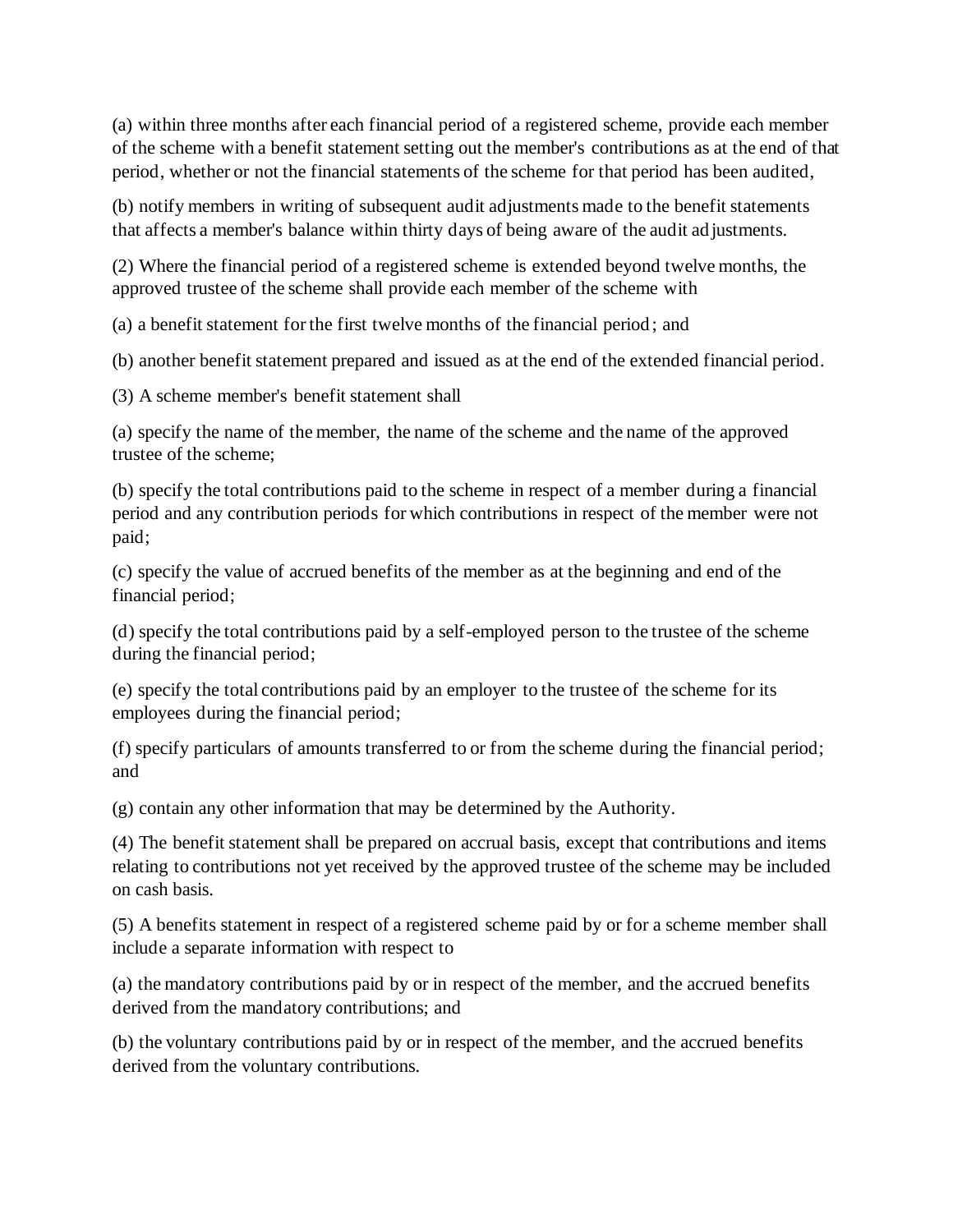(6) Where a member of an employer sponsored scheme or a master trust scheme is an employee of a participating employer, the trustee shall give a member's benefit statement to the member's employer and the employer shall give the benefit statement to the member within fourteen working days of receipt of the statement by the employer.

(7) An approved trustee of a registered scheme shall not comply with this regulation where a person has ceased to be a scheme member for a period of three months after the end of a financial period of the scheme and the accrued benefits of the member has been transferred to another registered scheme or paid in accordance with sections 101 or 110 of the Act.

Regulation 40—Approved trustee to assist participating employers and scheme members.

(1) An approved trustee of a registered scheme shall, as far as reasonably practicable assist scheme members and participating employers to participate effectively in the operation of the scheme by

(a) responding to inquiries in respect of the scheme, including those relating to

(i) the total amount of contributions received by the trustee in respect of a scheme member and the dates on which the contributions were received or the date on which a contribution was last received;

(ii) information in a document that the trustee has given to scheme members or participating employers; and

(b) dealing with complaints from scheme members or participating employers.

(2) For the purposes of sub regulation (1), a trustee may designate a person as a contact person of the scheme either by name or by reference to the person's position or job description, and specify the means by which the person can be contacted.

Regulation 41—Approved trustee to inform scheme members of changes in business particulars

(1) An approved trustee of a registered scheme shall by written notice inform scheme members, a participating employer of a change in its business name, address, telephone number or facsimile number within thirty days and in any case not later than fourteen days after the occurrence of the change.

(2) A change of a business name shall be with the approval of the Authority.

(3) A person who fails to give the required notice under sub-regulation (2) is liable to pay a penalty of two hundred and fifty penalty units for each day that the default subsists and shall have its licence suspended after thirty days.

(4) Where a member of an employer sponsored scheme or a master trust scheme is an employee of a participating employers, the trustee shall inform the member's employer of the change and the employer shall notify the member of the change within fourteen working days after the employer receives the notice.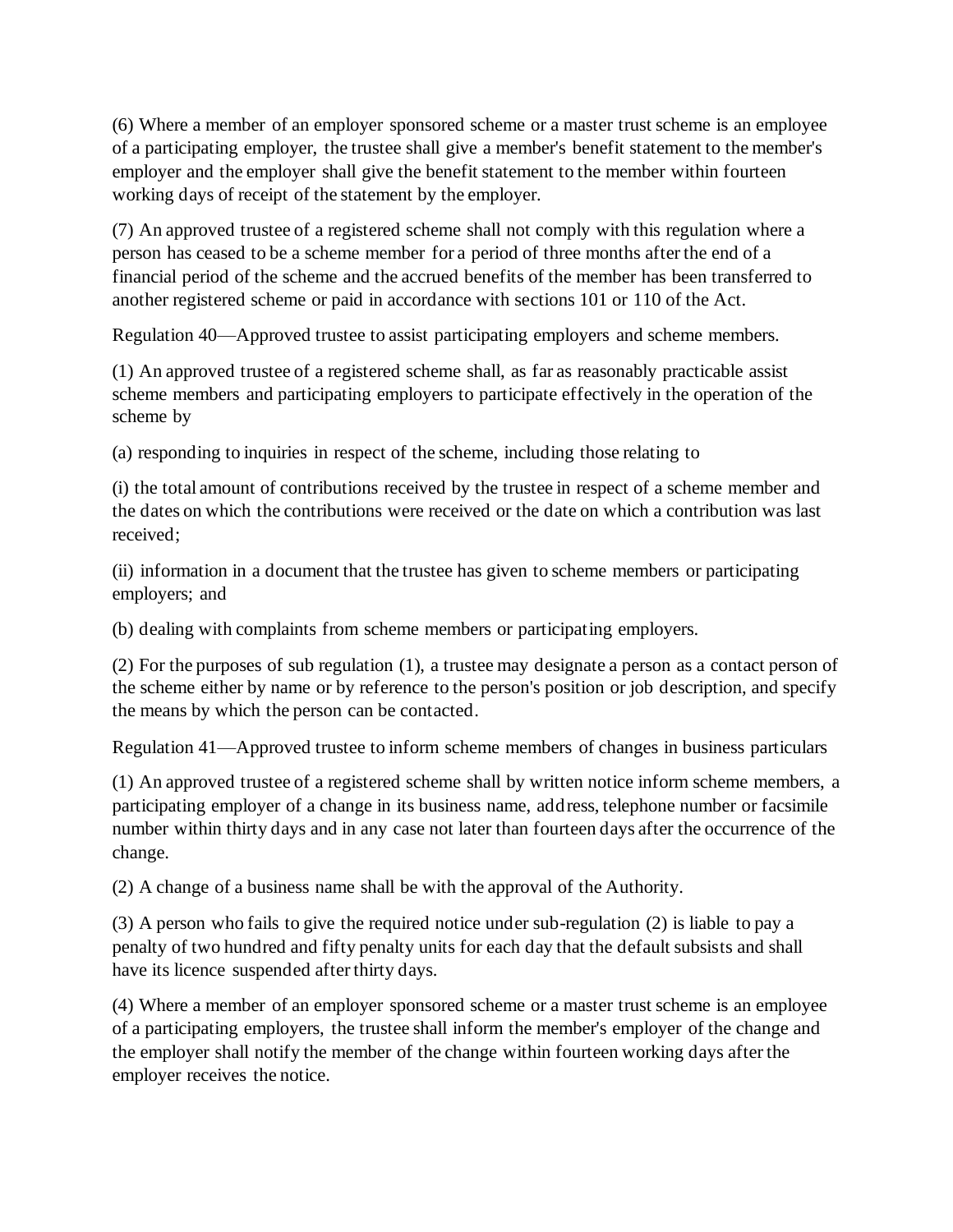Regulation 42—Approved trustee to inform scheme members of requirements relating to voluntary contributions

(1) An approved trustee of a registered scheme shall, by written notice, inform the scheme members and participating employers of the procedure, and requirements for making changes to the payment of voluntary contributions within fourteen days of receipt of an inquiry or a request for a change in the payment of voluntary contributions.

(2) Where a member of an employer sponsored scheme or a master trust scheme is an employee of a participating employer, the trustee shall deliver the written notice to the member's employer and the employer shall deliver the notice to the member within fourteen working days of receipt of the notice.

Regulation 43—Approved trustee to ensure presence of independent trustee at meetings

(1) An approved trustee of an employer sponsored scheme shall ensure that the independent trustee of the scheme is, as far as reasonably practicable, present at meetings of the trustees.

(2) Where a decision is taken at a meeting of the trustees at which the independent trustee is absent, the minutes of the meeting shall be given to the independent trustee within seven days after the meeting and the independent trustee shall within seven days after receipt of the minutes acknowledge in writing, acceptance of the decisions taken at the meeting.

(3) Where the independent trustee does not agree with a decision in respect of matters involving investment of scheme assets or matters that are prejudicial to the interest of scheme members, the independent trustee shall report the matter to the Authority.

Regulation 44—Disclosure of interest

(1) An individual person who is an approved trustee of a registered scheme shall within thirty days of becoming aware of a matter that gives rise or is likely to give rise

(a) to a conflict of interest between the person's duties as a trustee of the scheme, and other duties of that person or the person's personal interest; or

(b) to the suspension or revocation by the Authority of the person's approval as a trustee in the case of an independent trustee

shall disclose in writing the nature of the interest to persons who are approved trustees of the scheme.

(2) An officer of a company which is an approved trustee of a registered scheme shall within thirty days of becoming aware of a matter that gives rise or is likely to give rise

(a) to a conflict of interest between the person's duties in relation to the scheme as an officer of the company and either the person's other duties as an officer of the company or the person's personal interests or

(b) to the suspension or revocation by the Authority of the company's approval as a trustee, if the officer is an independent director shall disclose in writing the nature of the interest to the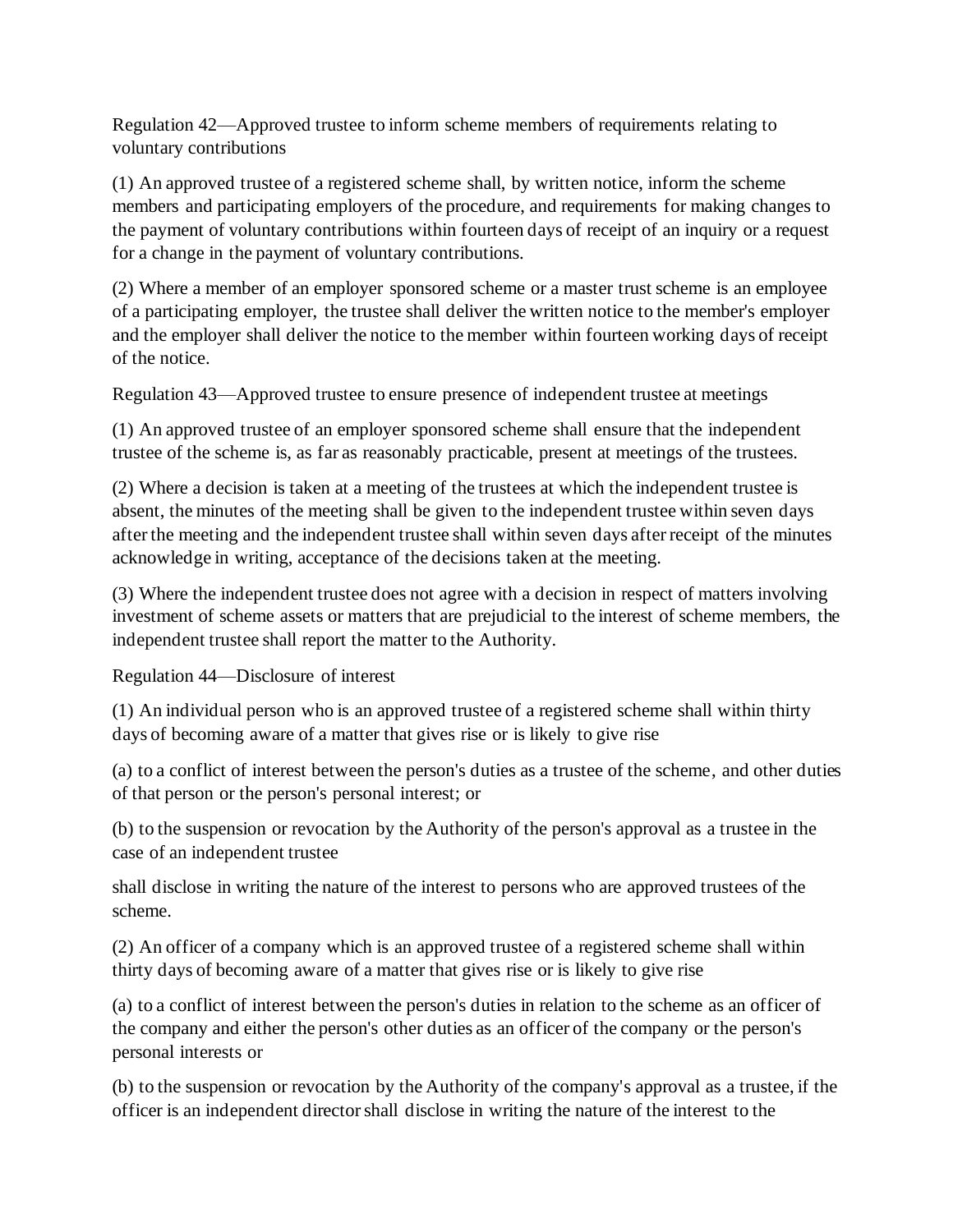company and to each of the other officers of the company and, if the trustee includes individual persons, to each of them.

(3) An approved trustee who receives a disclosure under subregulation (2) shall

(a) record the disclosure in a record book, and

(b) make the record book available at reasonable hours for inspection by the Authority or a scheme member on request.

(4) The decision of an approved trustee shall not be invalidated if the approved trustee does not disclose its interest in a matter.

(5) This regulation does not apply to the interest of a person in a matter which arises by virtue of the fact that that person is a contributor to an occupational pension scheme or a provident fund scheme or a personal pension scheme.

(6) An approved trustee or an officer of a company who discloses the nature of its interest in respect of a matter shall not, unless the other trustees agree, or in the case of a company unless the directors of the company agree that the approved trustee or officer of the company

(a) be present during deliberation of the matter; or

(b) take part in a decision in respect of the matter.

(7) For the purposes of this regulation, a person has a personal interest in a matter if that person

(a) has obtained or can obtain, whether directly or indirectly, a pecuniary or other advantage; or

(b) has conferred or can confer a benefit on:

(i) a relative or friend; or

(ii) a body of which the person is a member or with which the person has a close connection; or

(iii) any other person to whom the person is under an obligation, whether legal or moral.

Regulation 45—Approved trustee to notify Authority of events of significant nature

(1) An approved trustee of a registered scheme who becomes aware of the occurrence of an event of a significant nature shall

(a) not later than the third working day of becoming aware of the event, give written notice to the Authority setting out the particulars of the event unless the event is specified in the Guidelines of the Authority;

(b) keep a record of particulars of the event; and

(c) permit the Authority to inspect the record at any reasonable time during business hours.

(2) The approved trustee shall in writing to the Authority give further and better particulars of the event where the Authority requests for more information on the event.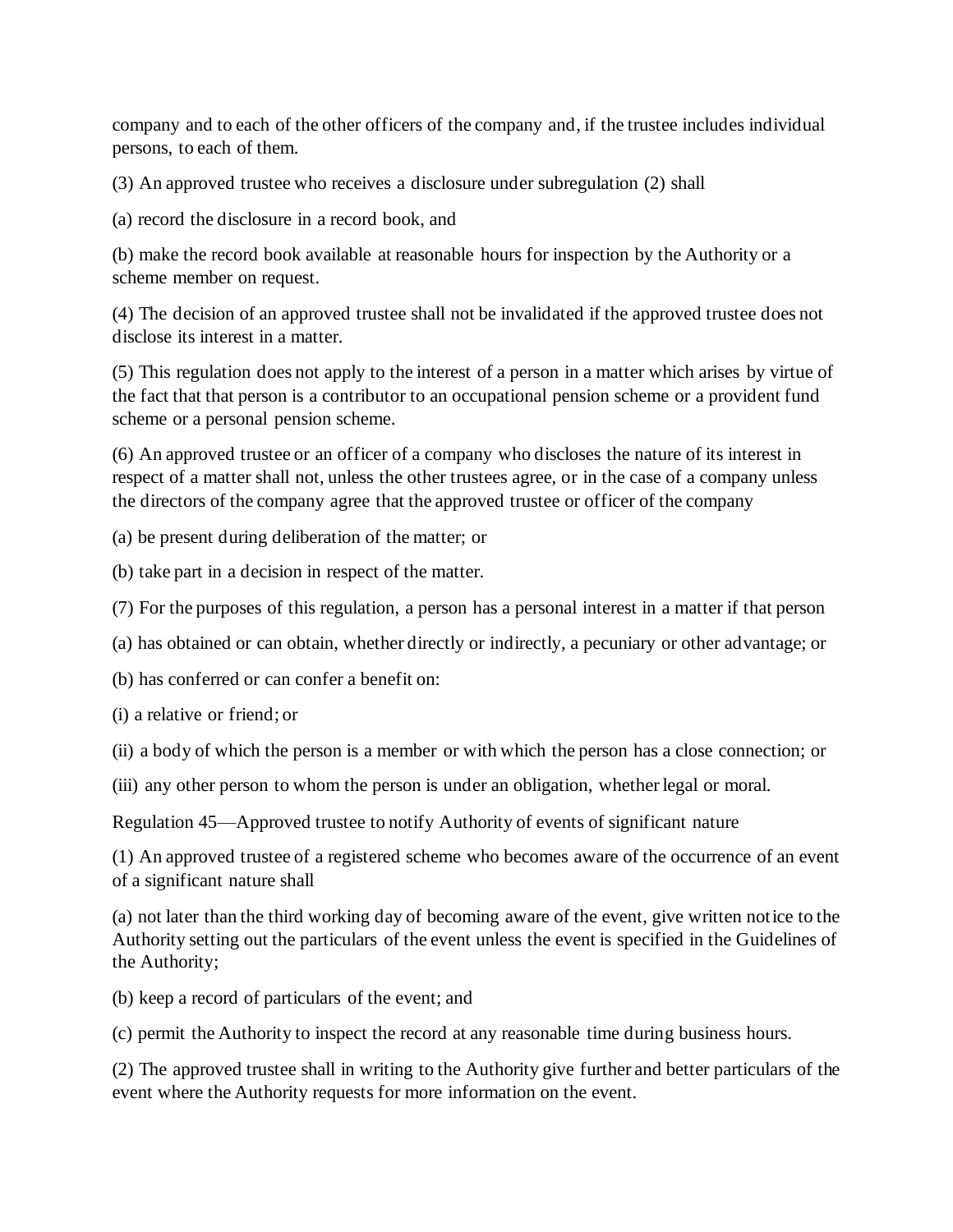(3) An event of a significant nature includes

(a) any event that causes the approved trustee to contravene the provisions of the Act, the governing rules of the scheme or breach a condition to which the approved trustee is subject to;

(b) the winding-up of the approved trustee, the appointment of a receiver or manager of the assets of the approved trustee;

(c) any change or proposed change of a controller of the approved trustee, where the approved trustee is a company or includes a company; or

(d) any material change in the approved trustee's capacity or ability to act as an approved trustee, including

(i) a systems failure which may affect the approved trustee's ability to perform its duties;

(ii) the cancellation, expiration or termination of the insurance in respect of the scheme,

(iii) the death or incapacity of a person that affects the person's ability to carry out that person's duties where the approved trustee is or includes a company; or

(iv) the cancellation, expiration or termination of the performance guarantee in respect of a person if the approved trustee is or includes an individual person.

Regulation 46—Authority's approval in respect of amendments to governing rules of registered scheme

(1) An approved trustee of a registered scheme shall notify the Authority in writing of an amendment to be made to the governing rules of the scheme and give the Authority a copy of the proposed amendment.

(2) An amendment to the governing rules of the scheme shall not take effect unless the Authority approves the amendment and notifies the trustees in writing of its approval.

(3) Sub-regulations (1) and (2) does not apply to amendment proposed to be made or made to the governing rules in respect of or by a participation agreement of a registered scheme unless the amendment relates to mandatory contributions or voluntary contributions and is in a form approved by the Authority.

(4) In this regulation, a reference to an amendment to the governing rules of a registered scheme includes a reference to addition of new provisions, or substitution or omission of existing provisions of the rules of the scheme.

Regulation 47—Approved trustee to ensure separation of scheme assets

(1) An approved trustee of a registered scheme shall ensure that the scheme assets are

(a) administered and dealt with as trust property;

(b) applied only for the purposes of the scheme;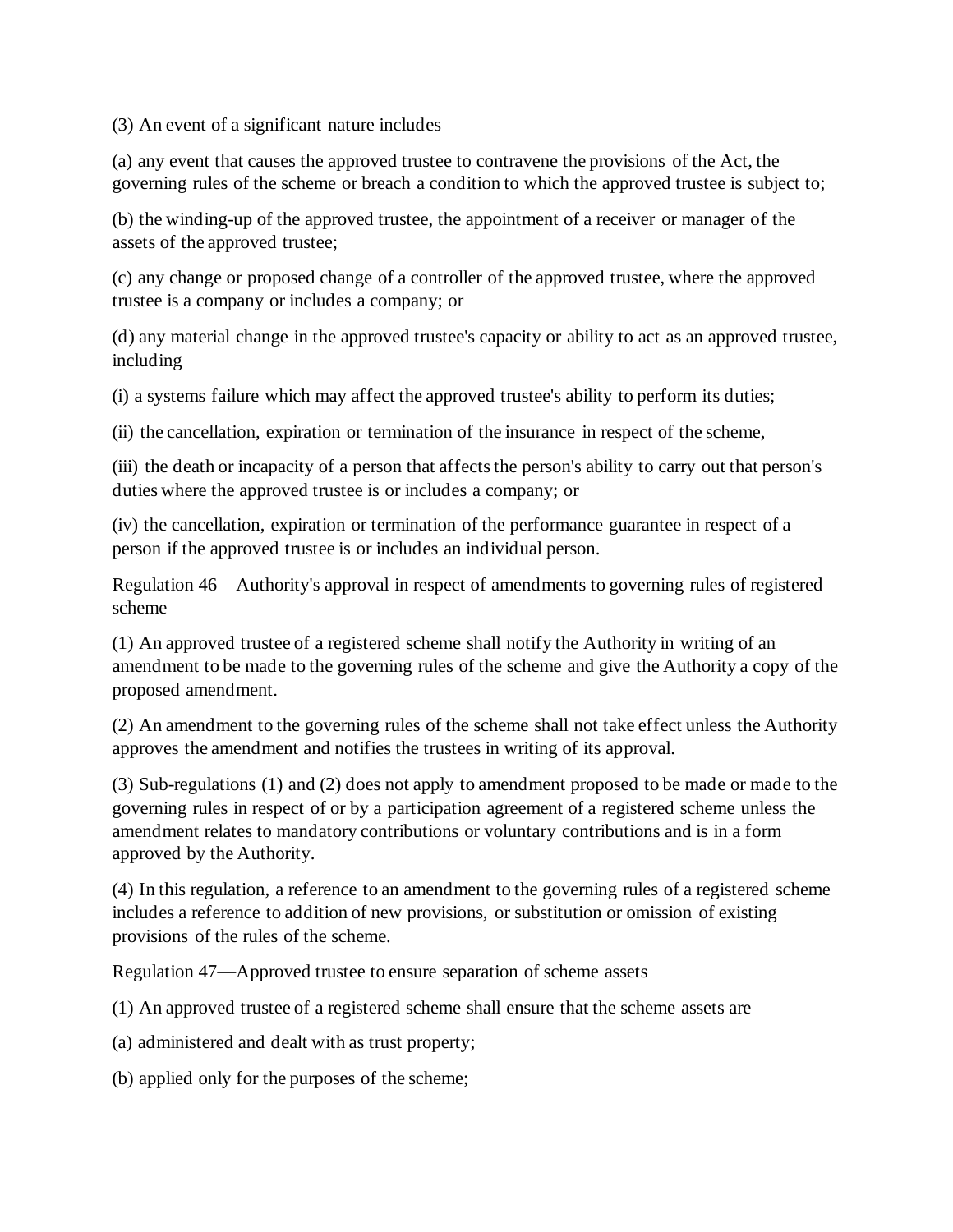(c) separately recorded in the appropriate records and distinguished;

(i) from other records;

(ii) from the trustee's personal assets; and

(iii) from any assets held by the trustee for the benefit of a participating employer or any other person.

(2) Sub regulation (1) (a) and (b) applies even if the trustee appoints a custodian or pension fund manager to perform functions in relation to the scheme assets.

Regulation 48—Approved trustee to deduct money in respect of administrative expenses

An approved trustee of a registered scheme may with the approval of the Authority deduct moneys from each scheme member's account as fees for administrative expenses of the scheme.

Regulation 49—Interest on scheme's assets placed on deposit

Where a scheme's assets are placed on deposit, the approved trustee shall ensure that the rate of interest received for the deposit is reasonable having regard to the rate of interest available on the market

(a) at the time of the deposit; and

(b) for deposits of a similar amount and nature.

Regulation 50—Offences

A person who, without reasonable excuse, fails to comply with a requirement or duty imposed on that person under regulations 28, 29, 30, 31, 32, 33, 34, 35, 36 or 47 commits an offence and is liable on summary conviction to a fine of not less than one thousand, two hundred and fifty penalty units and not more than two thousand, five hundred and fifty penalty units or to a term of imprisonment of not more than five years or to both.

Service providers

Regulation 51—Eligibility for appointment as custodian of scheme assets

(1) A person shall not be appointed as a custodian of scheme assets unless that person

(a) is a bank or a wholly owned subsidiary of a bank;

(b) has a sufficient presence and control in Ghana; and

(c) is independent of the approved trustee and pension fund managers appointed in respect of the scheme.

(2) A person has a sufficient presence and control in Ghana if:

(a) that person's day-to-day business activities in relation to its business in Ghana including the keeping of records in relation to its activities are conducted wholly in Ghana; and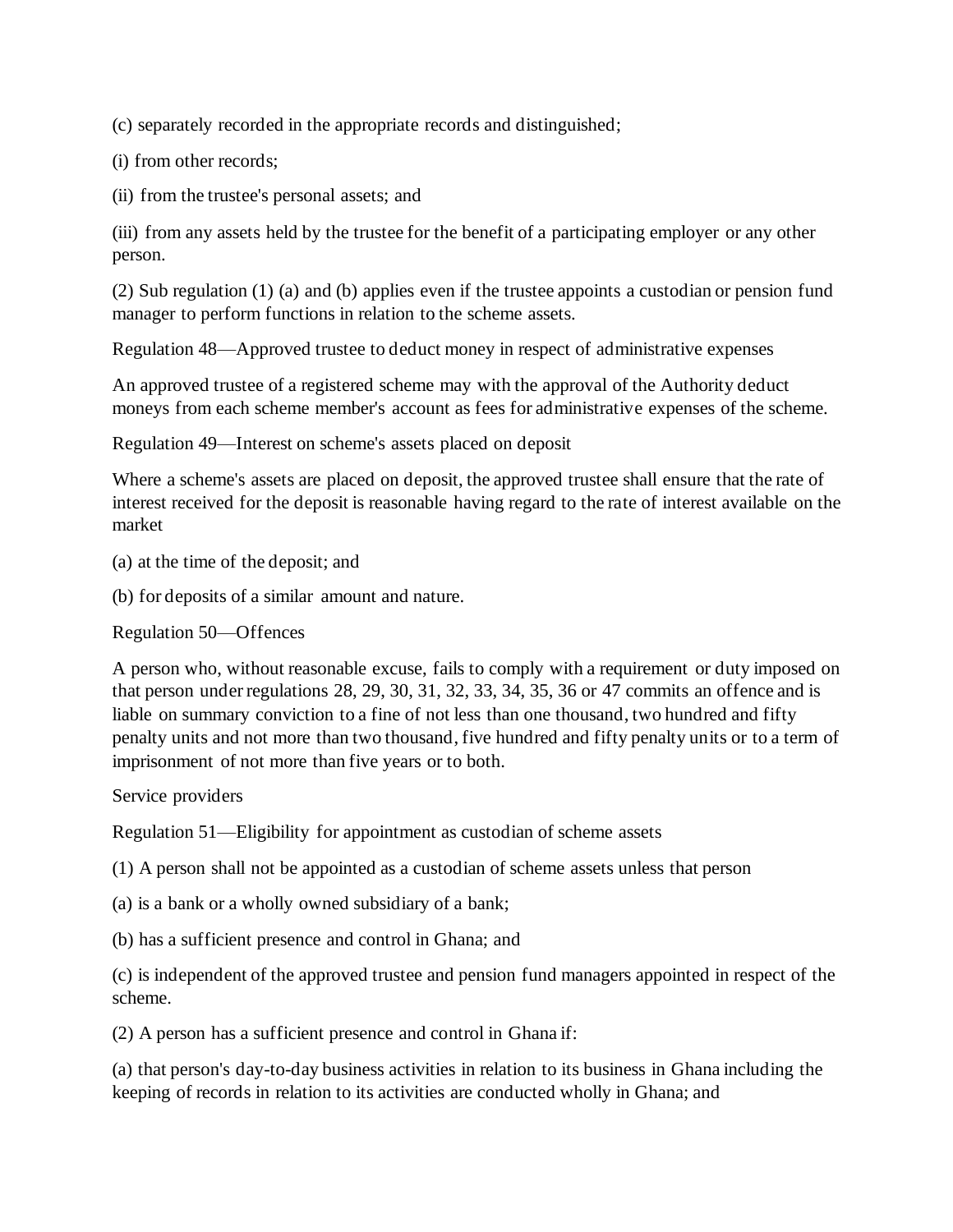(b) that person has sufficient expertise and management resources in Ghana to conduct its business operations effectively.

(3) A person satisfies the requirements under sub-regulations (1) and (2) if that person

(a) is licensed by the Securities and Exchange Commission as a custodian under the Securities Industry Act, 1993 (P.N.D.C.L. 333);

(b) has a paid up stated capital as stated in the Banking Act, 2004 (Act 673) and net assets of at least the same amount; and

(c) issues a guarantee to the full sum and value of pension fund assets held by it or to be held by it.

(4) A guarantee relating to a custodian

(a) shall be issued in writing by an authorized financial institution or authorized insurer;

(b) shall impose a continuing obligation on the authorized financial institution or authorized insurer to indemnify the scheme against any loss sustained by the scheme or the scheme members as a result of a failure by the custodian to perform an obligation imposed under the Act;

(c) shall be governed by the laws of Ghana; and

(d) may allow the guarantor to terminate its obligation under the guarantee only by giving not less than thirty days' written notice in advance to the Authority and to the custodian.

Regulation 52—Custodial agreement

(1) An approved trustee of a registered scheme

(a) who appoints a custodian to administer the scheme assets shall incorporate in the contract of appointment of the custodian, a custodial agreement in accordance with the Second Schedule, and

(b) shall take reasonable steps to ensure that the custodian complies with the terms of the relevant custodial agreement.

(2) An approved trustee who, without reasonable excuse, fails to comply with the custodial agreement commits an offence and is liable on summary conviction to a fine of not less than one thousand, two hundred and fifty penalty units and not more than two thousand, five hundred and fifty penalty units or to a term of imprisonment of not more than five years or to both.

Regulation 53—Use of central securities depository

(1) An agreement entered into between the approved trustee of a registered scheme and a custodian of scheme assets may provide for scheme assets to be held in a central securities depository.

(2) A central securities depository shall not be considered as a custodian carrying on business in Ghana for the purpose of this regulation.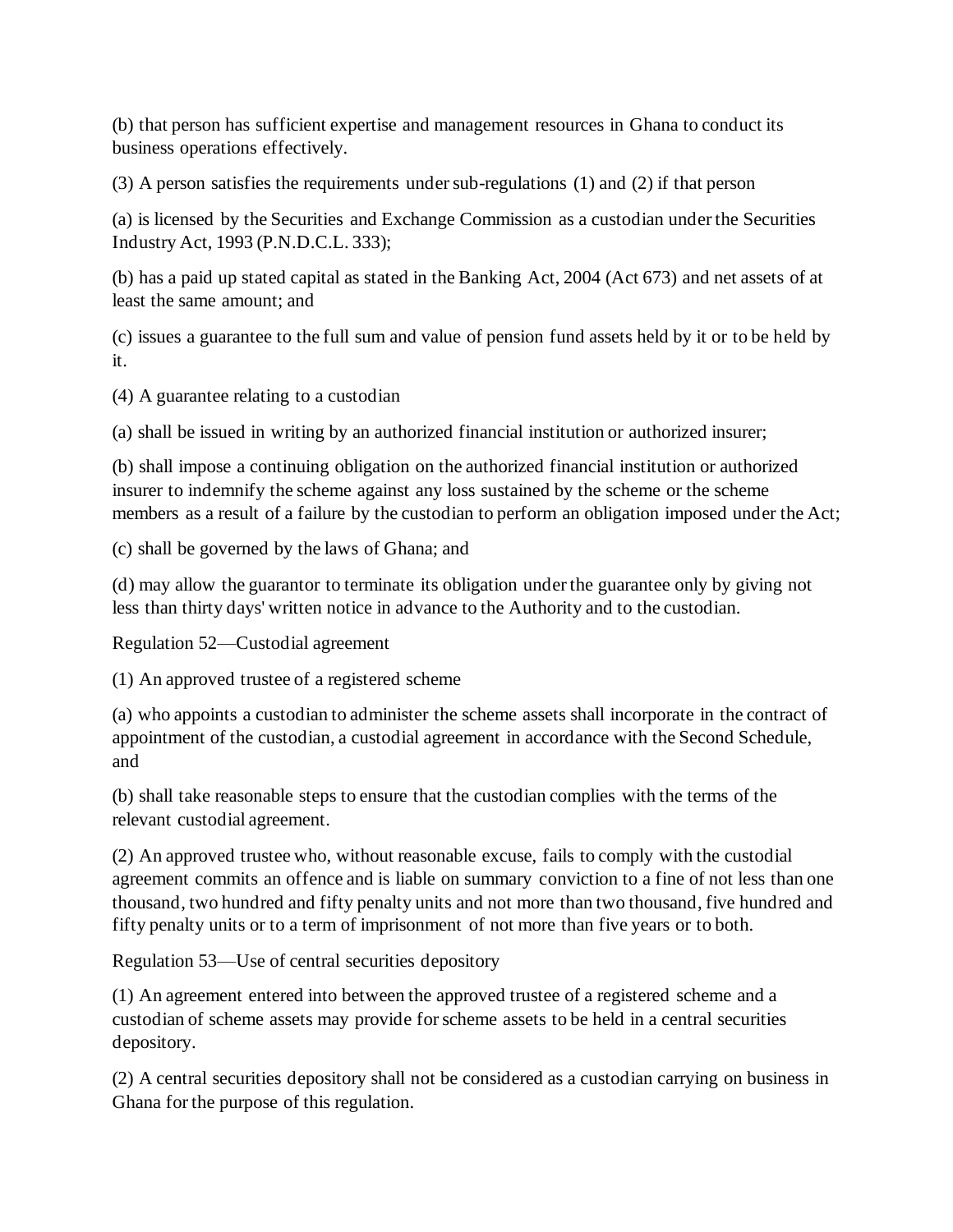Regulation 54—Approved trustee to review service providers' reports

(1) An approved trustee of a registered scheme shall for the purposes of performing its functions under the Act request each service provider appointed or engaged by the trustee to submit to the trustee

- (a) a report of any material event;
- (b) an annual report, and
- (c) any other reports.
- (2) An event is a material event if it involves

(a) a material change, or a proposal for a material change, relating to the eligibility of the service provider; or

(b) a material breach of the obligations of the service provider.

(3) A service provider shall submit to the Trustee a report of a material event within thirty days after the event occurs.

(4) Where the material event involves a proposal for a material change relating to the eligibility of the service provider, the service provider shall submit a report of the event to the Trustee within thirty days after the service provider becomes aware of the event.

(5) An annual report shall

(a) contain a copy of the audited profit and loss account and of the balance sheet for the financial year of the service provider that ends on or before the relevant financial period of the scheme, together with a copy of the auditor's report on those documents and the directors' report for that year; and

(b) be accompanied by a report by the auditor of the service provider stating whether or not, in the auditor's normal course of duties', the auditor is aware of

(i) a failure of the service provider to comply with the service provider's obligations under the contract of appointment or engagement entered into between the trustee and the service provider; or

(ii) a false declaration made by the service provider to the trustee or any other person

and the report shall give particulars of the failure or false declaration.

(6) A service provider shall submit to the Trustee an annual report relating to the scheme at least two months before the deadline after each financial period.

(7) The trustee shall review the reports submitted to the trustee by the service provider.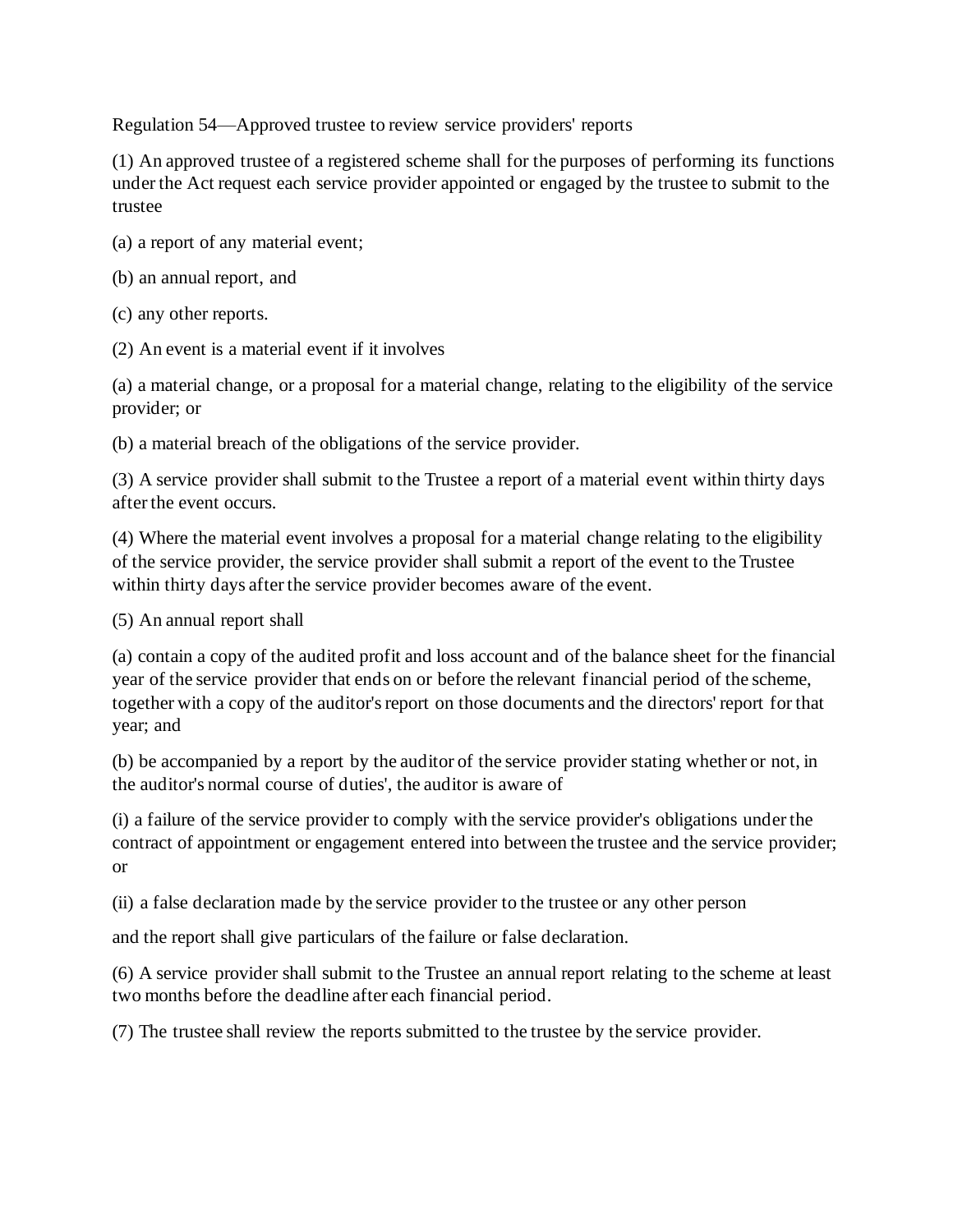(8) Where the trustee doubts the accuracy of the report, the trustee shall make inquiries to ascertain whether or not the service provider has properly performed the obligations delegated by the trustee.

(9) Where after an inquiry, the trustee is not satisfied that the service provider has performed the delegated obligations, the trustee shall either

(a) terminate the appointment or engagement of the service provider; or

(b) take steps necessary to rectify the failure of the service provider to perform the delegated obligations and prevent its re-occurrence.

Regulation 55—Service providers to report certain matters to the Authority

(1) A service provider, shall by written notice report immediately to the Authority if the service provider in the course of performing its obligations relating to a registered scheme

(a) becomes aware that the approved trustee of the scheme is not complying with regulation 57 or 58 in respect of accounting and other records to be kept under these Regulations;

(b) identifies any transaction that, in the service provider's opinion will result or has resulted in a misappropriation of the funds of the scheme or the scheme assets;

(c) identifies any payment from the funds of the scheme that, in the service provider's opinion, is materially prejudicial to the interests of scheme members or is in contravention of section 100 or 101 of the Act or Regulations made under the Act;

(d) becomes aware that scheme assets are mixed with or have been mixed with the funds of the trustee;

(e) identifies a matter that causes the service provider to form an opinion that the requirements specified in the Guidelines if any, with respect to prohibited investment practices and with the requirements of these Regulations and Guidelines on investment of pension funds have not been complied with;

(f) becomes aware that the trustee has not complied with regulation 103 in respect of failure to pay mandatory contributions; or

(g) becomes aware of any matter that can reasonably affect the interest of scheme members detrimentally.

(2) A service provider may, by written notice

(a) bring the matter to the trustee's attention;

(b) request the trustee to provide the service provider with an explanation of the matter and the related circumstances; and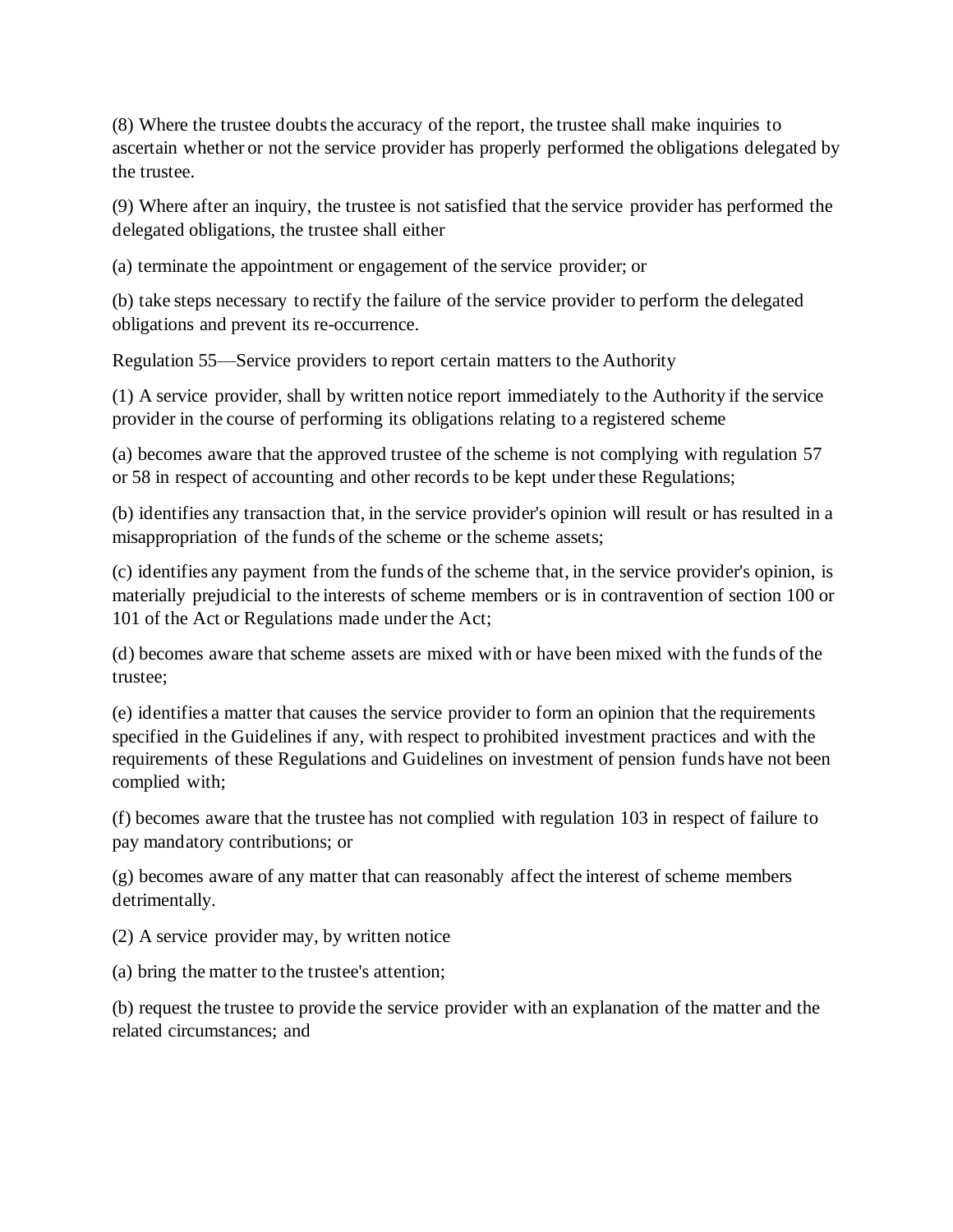(c) require the trustee to rectify the matter within a specified period as the service provider considers reasonable before reporting the matter to the authority and shall notify the Authority if the trustee complies with the request and requirement in the notice.

(3) A scheme asset is considered to be mixed with the funds of the trustee or the assets of another person when a custodian of the scheme assets

(a) is also the holder of assets of one or more other registered schemes or other financial schemes or undertakings;

(b) mixes scheme assets with those other assets; and

(c) does not keep a separate account of the scheme assets and those other assets in a manner to be able to identify them separately.

Regulation 56—Power of Authority on becoming aware of matters reported

(1) Where the Authority is notified of a matter under regulation 55 and the Authority is of the opinion that the matter can be rectified, the Authority may, by written notice direct the trustee to rectify the matter at the trustee's own expense within the period specified in the notice.

(2) The Authority may in addition to directives given to the trustee

(a) by written notice request the auditor of the scheme to provide the Authority with a report indicating whether the trustee has rectified the matter within thirty days after the end of the period specified in the notice and at the expense of the trustee, and

(b) attach a copy of the notice given to the trustee to rectify the matter.

(3) An approved trustee who fails to comply with a directive under sub regulation (1) commits an offence and is liable on summary conviction to a fine of not less than one thousand, two hundred and fifty penalty units and not more than two thousand, five hundred and fifty penalty units or to a term of imprisonment of not more than five years or to both.

Accounting and other records

Regulation 57—Proper accounting records to be kept

(1) The approved trustee of a registered scheme shall keep accounting records to explain transactions of the scheme and the financial status of the scheme.

(2) The records shall be kept

(a) in a manner to show a true and fair status of the financial transactions of the scheme during each financial period;

(b) the disposition of its assets and liabilities at the end of each a financial period;

(c) in a manner that ensures convenient and proper auditing in accordance with these Regulations; and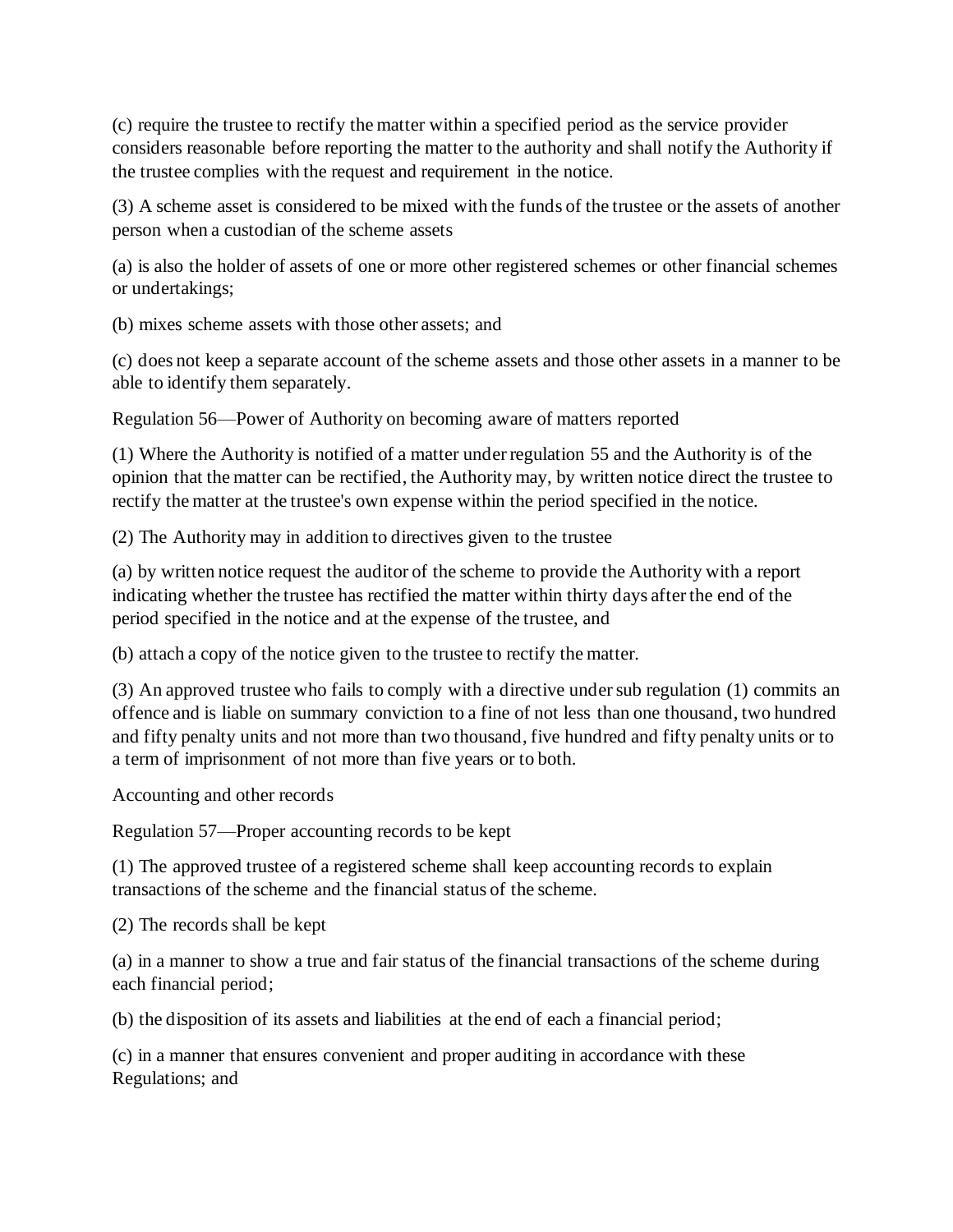(d) at a specific place that can be readily accessible in Ghana to enable the Authority discharge its duties.

(3) The records shall be made available to the Authority on request for inspection at reasonable times and without charging a fee.

Regulation 58—Separate accounts for each scheme member

(1) An approved trustee of a registered scheme shall maintain a separate account for each scheme member.

(2) The account shall specify the member's accrued benefits and show the difference between the aggregate amount and

(a) in the case of a scheme member who is a relevant employee, contributions paid by the member's employer to the scheme in respect of the member;

(b) contributions paid to the scheme by the member;

(c) any amount transferred to the account in accordance with provisions on portability of accrued benefits under these Regulations;

(d) any investment income of the scheme that is attributable to the member's accrued benefits;

(e) any amount by which the value of the scheme investments attributable to the member's accrued benefits has appreciated;

(f) accrued benefits that have been paid to or in respect of the member;

(g) fees for administrative expenses deducted or deductible by the trustee from the account under these Regulation unless those expenses are waived by the trustee;

(h) any amount by which the value of the scheme investments attributable to the member's accrued benefits has depreciated;

(i) any other amounts payable under the Act from the account.

(3) The trustee shall ensure that each member's account is kept in a manner that ascertains the market value of the accrued benefits of a member at least once every month.

(4) In the case of a scheme member who is a relevant employee of a participating employer, the trustee shall arrange for the member's contribution account to be divided into the following subaccounts:

(a) a sub-account specifying

(i) mandatory contributions paid for a member by the member's current employer in accordance with section 3 (1) of the Act;

(ii) any contribution surcharges paid by the member's employer on arrears; and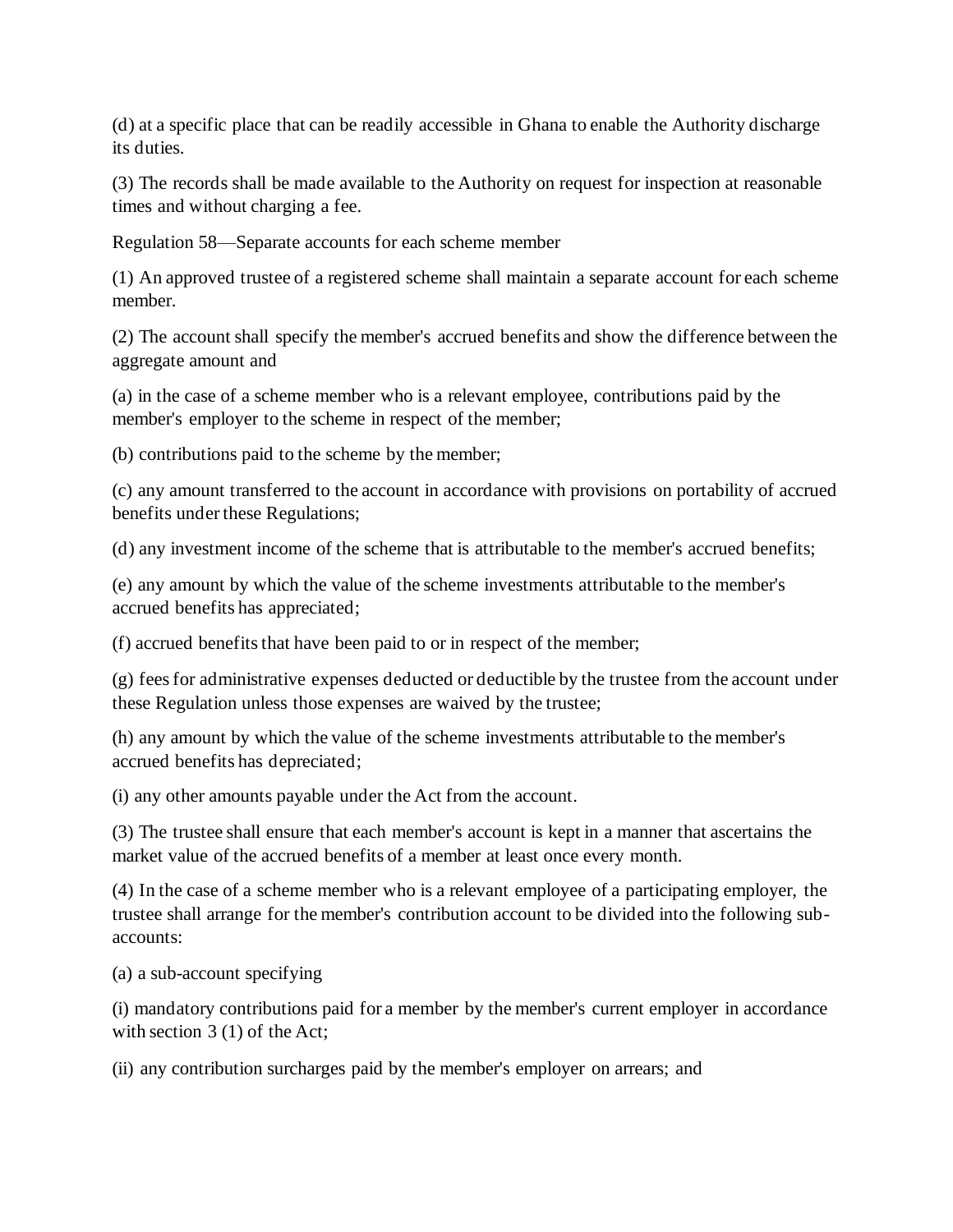(iii) the income or profits arising from investments of the contributions, surcharges and benefits taking into account any losses;

(b) a sub-account specifying

(i) mandatory contributions paid for the member by the member's current employer under Section 3 (2) of the Act;

(ii) the income or profits arising from investments of the contributions, and benefits under subregulation 4;

(iii) taking into account any losses;

(c) a sub-account specifying

(i) the voluntary contributions paid for a member by the member's current employer;

(ii) any contribution surcharges paid by the member's employer on the arrears; and

(iii) the income or profits arising from the investments of the contributions and benefits taking into account any losses;

(d) a sub-account specifying

(i) the voluntary contributions if any paid by the member while employed by the member's current employer; and

(ii) the income or profits arising from the investments of the contributions and benefits taking into account any losses;

(e) a sub-account specifying

(i) voluntary contributions paid by or for the member while employed by a former employer or while self-employed and transferred to the member's contribution account; and

(ii) the income or profits arising from the investments of the contributions and benefits taking into a count any losses.

(5) In the case of a scheme member who holds a preserved account in the scheme, the trustee shall arrange for the member's preserved account to be divided into the following sub-accounts:

(a) a sub-account specifying:

(i) mandatory contributions paid by or for the member and transferred to the member's preserved account in accordance with payment of accrued rights under these Regulations;

(ii) any contribution surcharges in respect of mandatory contributions paid by the member's employer while the member is employed by a former employer, and any contribution surcharges paid in respect of mandatory contributions paid by the member while self-employed;

(iii) the income or profits arising from investments of the contributions surcharges and benefits taking into account any losses; and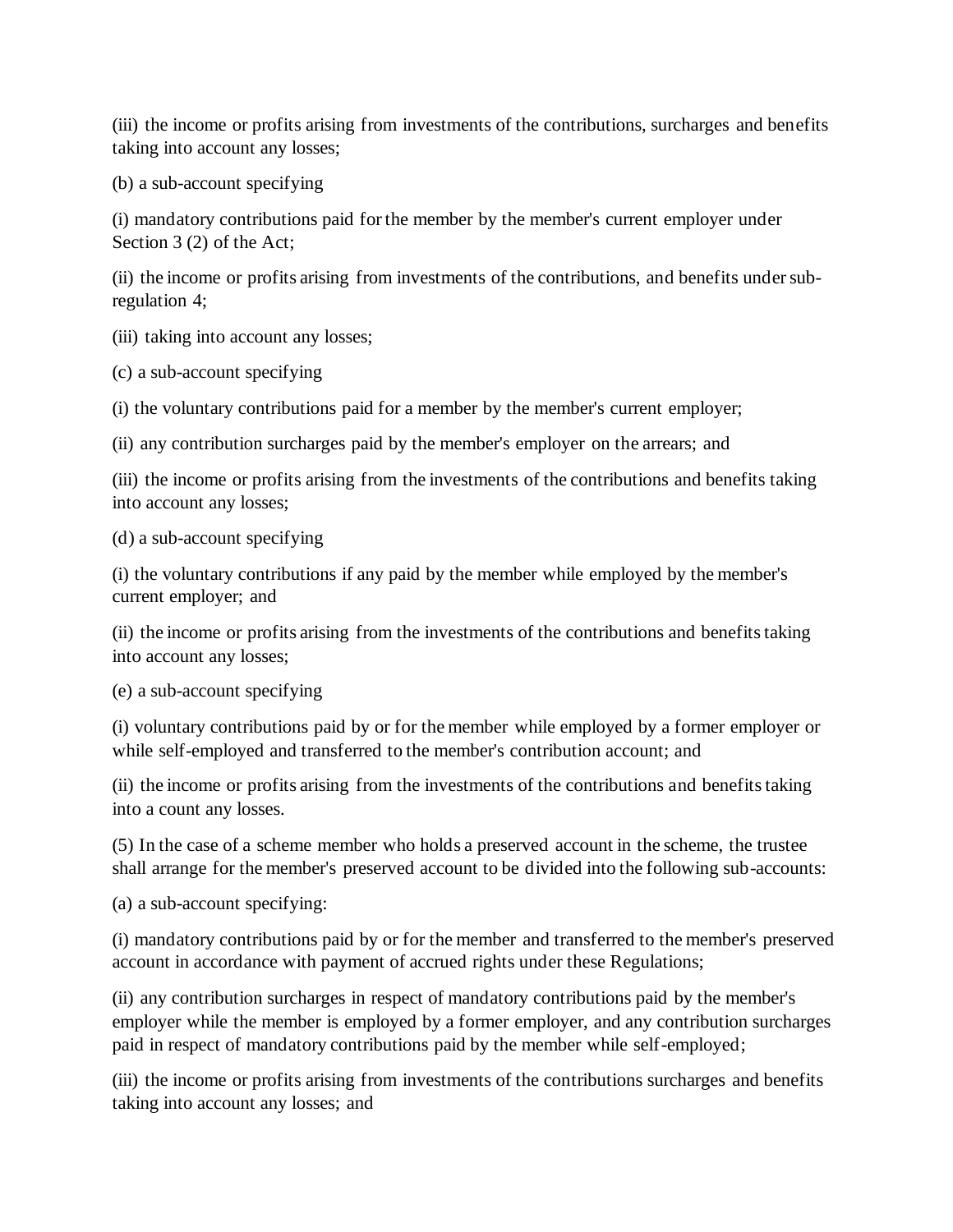(iv) the special contributions if any paid for a member and the income or profits arising from investments of those contributions, taking into account any losses; and

(b) a sub-account specifying:

(i) voluntary contributions paid by or for a member and transferred to the member's preserved account; and

(ii) the income or profits arising from investments of the contributions and benefits taking into account any losses.

(6) The trustee shall ensure that amounts relating to a scheme member's account are recorded in the appropriate sub-accounts of the member's contribution account.

(7) A trustee shall not divide a member's sub-account into further sub-accounts, other than the sub-accounts specified under this regulation.

Regulation 59—Financial period of registered scheme

(1) The first financial period of a registered scheme starts from 1st January of the date on which the scheme was registered and ends on 31st December of the year or as may be determined by the Authority.

(2) The trustee shall ensure that every subsequent financial period of the scheme is the period ending on each anniversary of the date determined under sub regulation (1).

Regulation 60—Approved trustee to prepare statement of accounting policies

(1) An approved trustee of a registered scheme shall prepare a statement of accounting policies specifying the accounting policies to be followed in preparing financial statements for the scheme under regulation 75 within thirty days of becoming an approved trustee.

(2) The statement shall specify

(a) the basis on which the assets of the registered scheme are valued or are to be valued, and

(b) which amounts are regarded or shall be regarded as income from the investment of scheme assets.

Regulation 61—Approved trustee to prepare financial statements

(1) An approved trustee of a registered scheme shall cause to be prepared a profit and loss account and a balance sheet as at the last day of the period that gives a true and fair view of the financial position of the scheme before the deadline after a financial period of a scheme.

(2) The balance sheet shall specify the assets and liabilities of the scheme and the obligations in respect of benefits payable to scheme members shall be regarded as liabilities for that purpose.

(3) An approved trustee shall cause to be prepared a statement of account which gives a true and fair view of the scheme's financial transactions for the relevant financial period.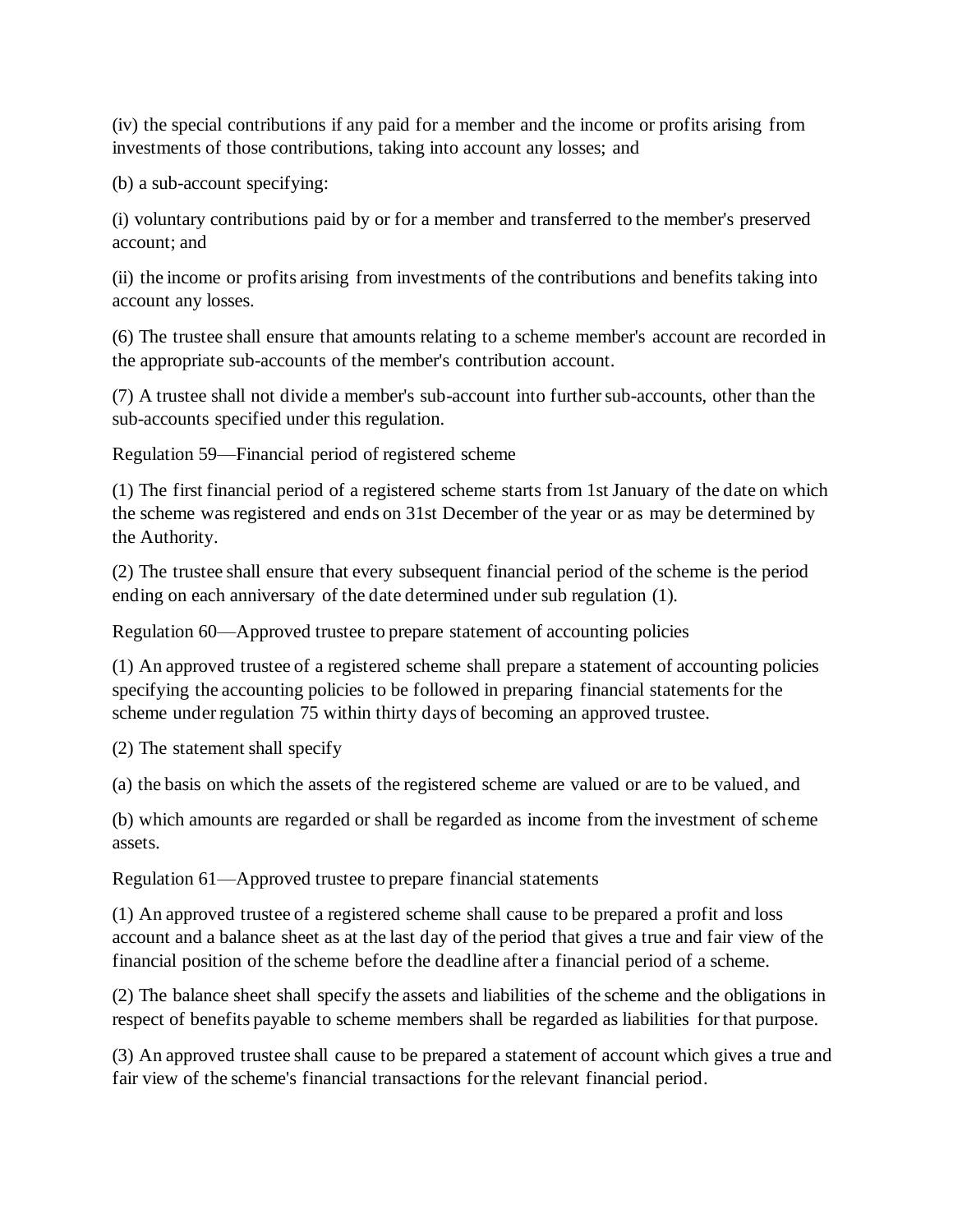(4) The statement shall specify the

(a) fees for administrative expenses deducted or deductible by the trustee from scheme members' accounts;

(b) contributions and contribution surcharge if any paid and payable by scheme members and recovered from scheme members or their employers where applicable;

(c) total returns derived from investing the funds of the scheme taking into account capital appreciation and depreciation

(d) total amount of accrued benefits paid to scheme members;

(e) total amount of accrued benefits payable to scheme member which are not paid; and

(f) amount of accrued benefits transferred to the scheme and from the scheme, during the financial period.

(5) A trustee shall ensure that the accounting policies used in the preparation of financial statements is included in or attached to the financial statements.

Regulation 62—Auditor's report to be attached to financial statements

An approved trustee of a registered scheme shall take reasonable steps to ensure that the auditor's report on the financial statements prepared for that period is attached to, or endorsed on the financial statements before the deadline for each financial period of the scheme.

Regulation 63—Financial statements to be in conformity with applicable accounting guidelines

(1) An approved trustee of a scheme shall ensure that the financial statements for a registered scheme include a statement to the effect that the financial statement was prepared in accordance with the applicable accounting guideline.

(2) An approved trustee who fails to comply with sub-regulation (1) is liable to pay to the Authority a penalty of two hundred and fifty penalty units for each day that the default subsists and shall have its licence suspended after thirty days.

Regulation 64—Comparative amounts to be included in financial statements

(1) Where a particular amount is specified in a financial statement for the financial period of a registered scheme the approved trustee of the scheme shall ensure that the corresponding amount for the immediately preceding financial period of the scheme if any is shown in the Statement in a way to allow easy comparison between the first-mentioned amount and the corresponding amount.

(2) Where the first-mentioned amount has been determined on a different basis from the corresponding amount and the different basis materially affects the determination of the corresponding amount then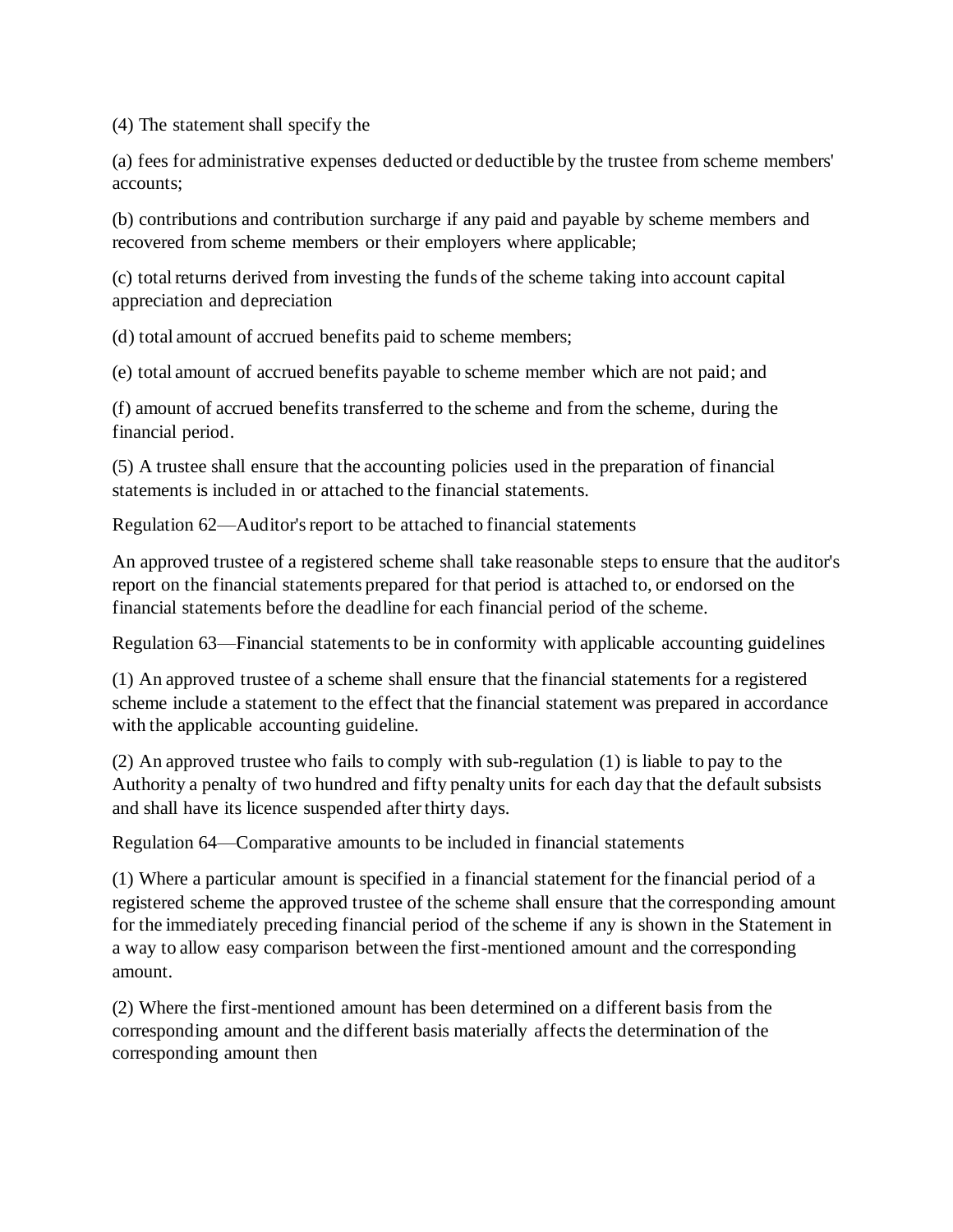(a) the corresponding amount shall be adjusted in a way to make it consistent with the basis on which the first-mentioned amount was determined; and

(b) the particulars of the adjustment and the reasons for the adjustment shall be disclosed in a note to the financial statement.

Regulation 65—Signing of financial statements

An approved trustee of a registered scheme shall ensure that financial statements relating to the scheme are signed

(a) by at least two directors of the company if the trustee is or includes a company; or

(b) by at least two persons including the independent trustee if the trustee consists wholly of individual persons.

Regulation 66—Scheme report to be prepared

(1) The approved trustee of a registered scheme shall, for each financial period of the scheme ensure that a scheme report is prepared for the scheme in accordance with these Regulations.

(2) The scheme report shall

(a) include a commentary on the financial development of the scheme which is consistent with the financial statements;

(b) include particulars of changes that have been made to the governing rules of the scheme since the end of the immediately preceding financial period of the scheme;

(c) specify how scheme members can obtain further information about the scheme and its operation and who the information may be obtained from;

(d) give particulars of

(i) the auditor who audited the financial statements of the scheme for the financial period;

(ii) any service provider, bank, legal adviser, broker or other agent appointed or engaged by the trustee for the purposes of the scheme during that period; and

(iii) the persons who were controllers of that associate during that period if the trustee is or includes a company;

and specify whether any of the persons was an associate of the trustee during the financial period;

(e) give particulars of the directors of the company who as at the end of the financial period were in office if the trustee is or includes a company;

(f) give particulars of appointments and termination of appointments of directors of the company during that period including the dates of the appointments and terminations; and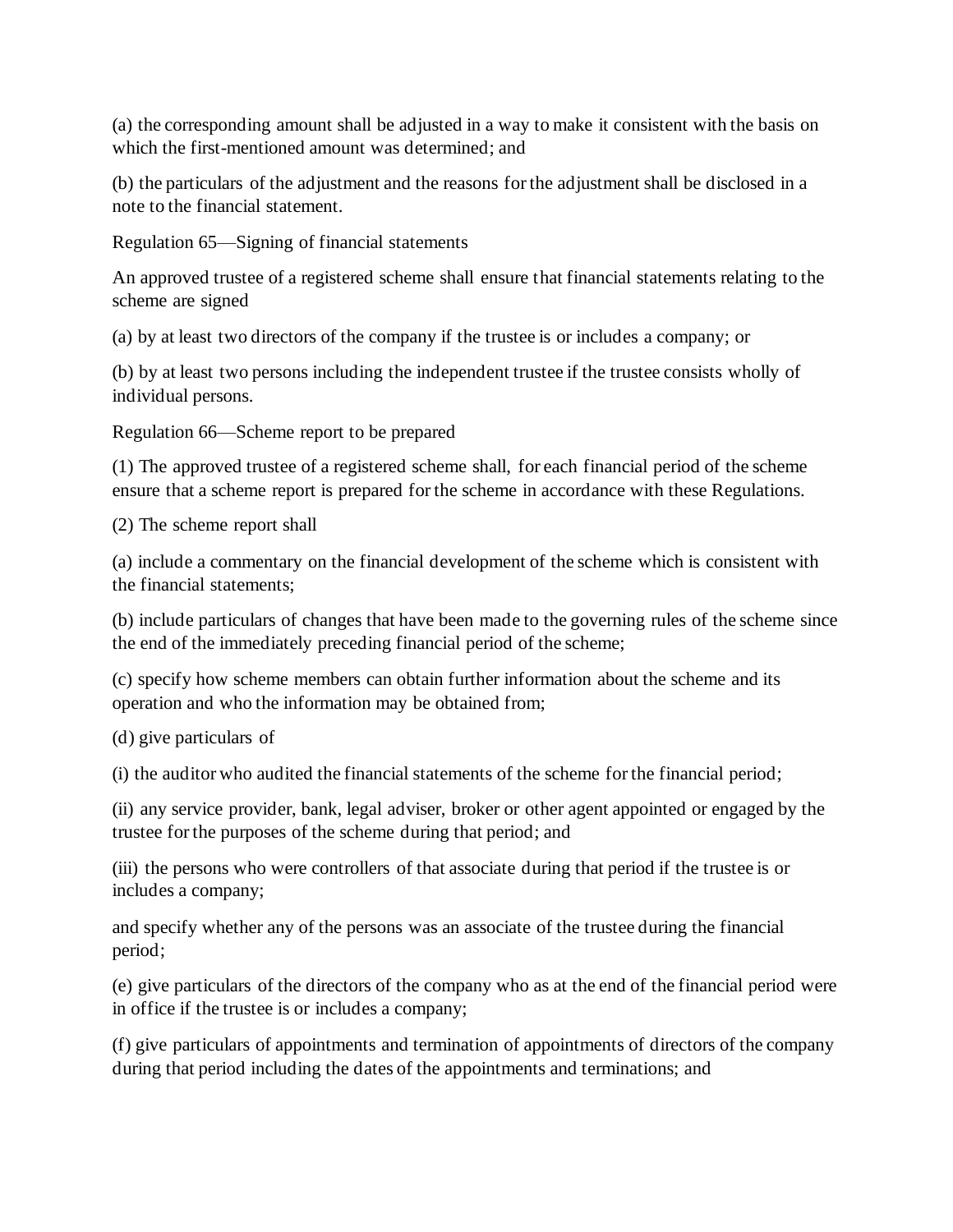(g) provide any other information that in the opinion of the trustee is necessary for a proper understanding of the scheme and its operations by scheme members.

(3) Where the trustee consists of individual persons or includes individual persons the scheme report shall give particulars of

(a) the persons who were the approved trustees of the scheme as at the end of the financial period;

(b) the independent trustee of the scheme during the financial period; and

(c) appointments and terminations of appointment of trustees during that period including the dates of those appointments and terminations of appointments.

(4) For the purpose of this regulation "particulars", in relation to a person, means:

(a) the person's name; and

(b) the person's business address or, if the person is an individual person and does not have a place of business in Ghana, the person's residential address.

Regulation 67—Investment report to be prepared

(1) An approved trustee of a registered scheme shall ensure that an investment report is prepared for each financial period of the scheme.

(2) The investment report shall include

(a) an analysis of the investments held by the trustee in respect of the scheme and particulars of the income derived from the investments during the financial period concerned;

(b) a commentary by the trustee on the analysis;

(c) particulars of the investment policy followed by the trustee during the financial period and any change in the statement of investment policy that will materially affect the risk attached to the investments of the scheme;

(d) for each constituent fund of the scheme for the financial period and for each of the two immediately preceding financial periods if any

(i) the amount of net income excluding capital appreciation or depreciation derived from the investment of the funds of the scheme;

(ii) the amount by which the value of the scheme assets has appreciated or depreciated during the financial period; and

(iii) the value of the scheme assets derived from the investment of the funds of the scheme as ascertained in accordance with the applicable accounting guideline.

(3) Information in relation to an investment report shall be adequate to provide scheme members with a proper understanding of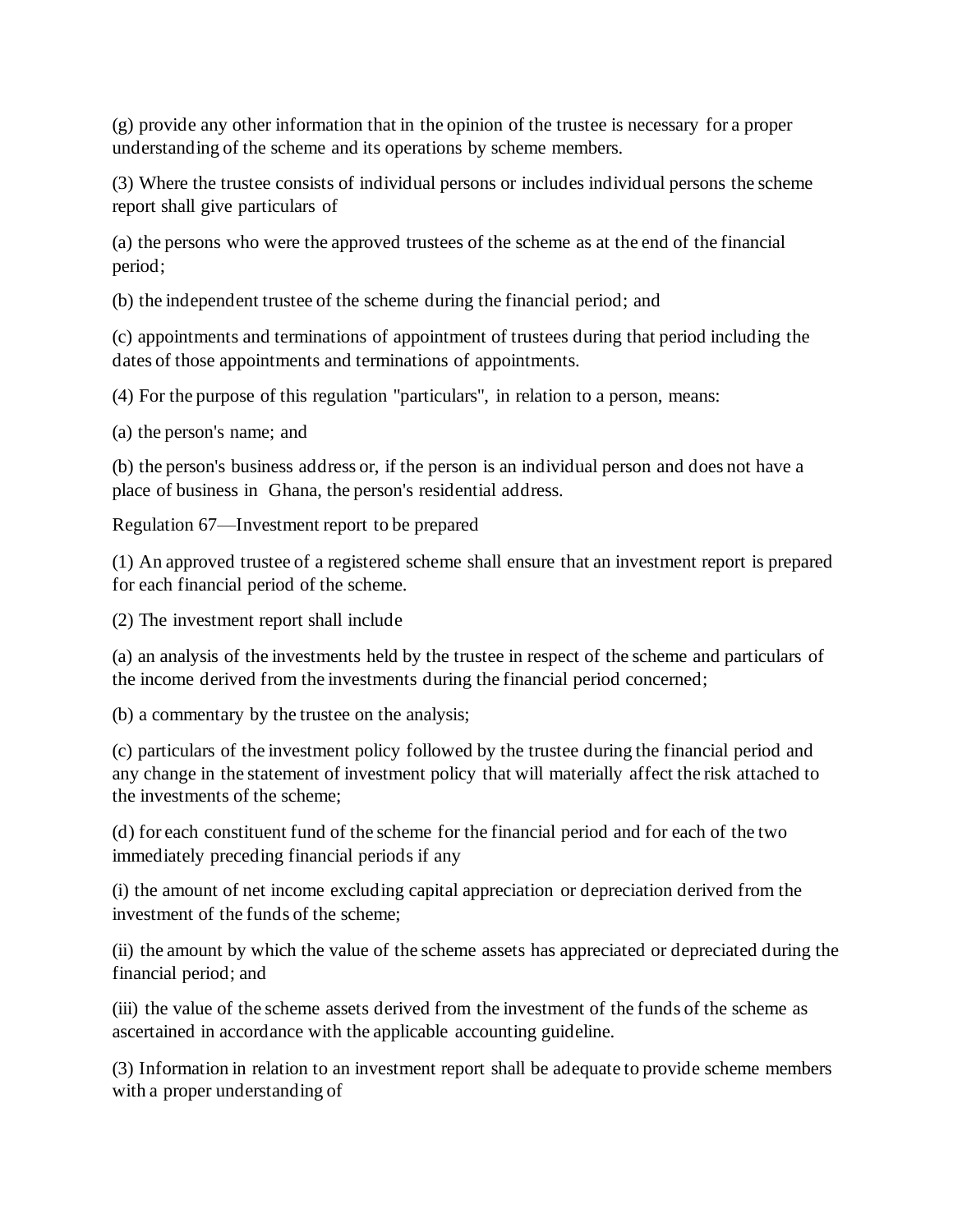(a) the investments made in respect of the scheme;

(b) the net return derived from those investments excluding any appreciation or depreciation of the value of the scheme assets attributable to those investments; and

(c) the appreciation or depreciation of the value of the scheme assets attributable to the investments.

Regulation 68—Approved trustee to comply with relevant regulations

The approved trustee of a registered scheme shall comply with regulations 66 and 67 before the deadline after the end of each financial period of the scheme.

Regulation 69—Approved trustee to ensure preparation of annual report

(1) An approved trustee of the scheme shall publish an annual report consisting of

(a) the financial statements of the scheme for that period;

(b) the auditor's report on those statements;

(c) the scheme report prepared for that period; and

(d) the investment report prepared for that period.

(2) An annual report may include any other information relating to the scheme and its administration as the trustee considers appropriate.

Regulation 70—Scheme members may request for copies of annual report

(1) A scheme member may request for a copy of the annual report in respect of the scheme for any specified financial period which is within five years before the date of the request from the trustee.

(2) The trustee shall give to the scheme member a copy of the annual report within thirty days after receiving the request and on payment of a fee determined by the Authority.

Regulation 71—Register of scheme members to be kept

(1) The approved trustee of a registered scheme shall keep a register of scheme members.

(2) The register shall specify

(a) the name of each scheme member,

(b) the member's residential address,

(c) the member's date of birth,

(d) whether the scheme member is a self-employed person or a relevant employee of a participating employer and if the member is an employee, the name and business address of the employer; and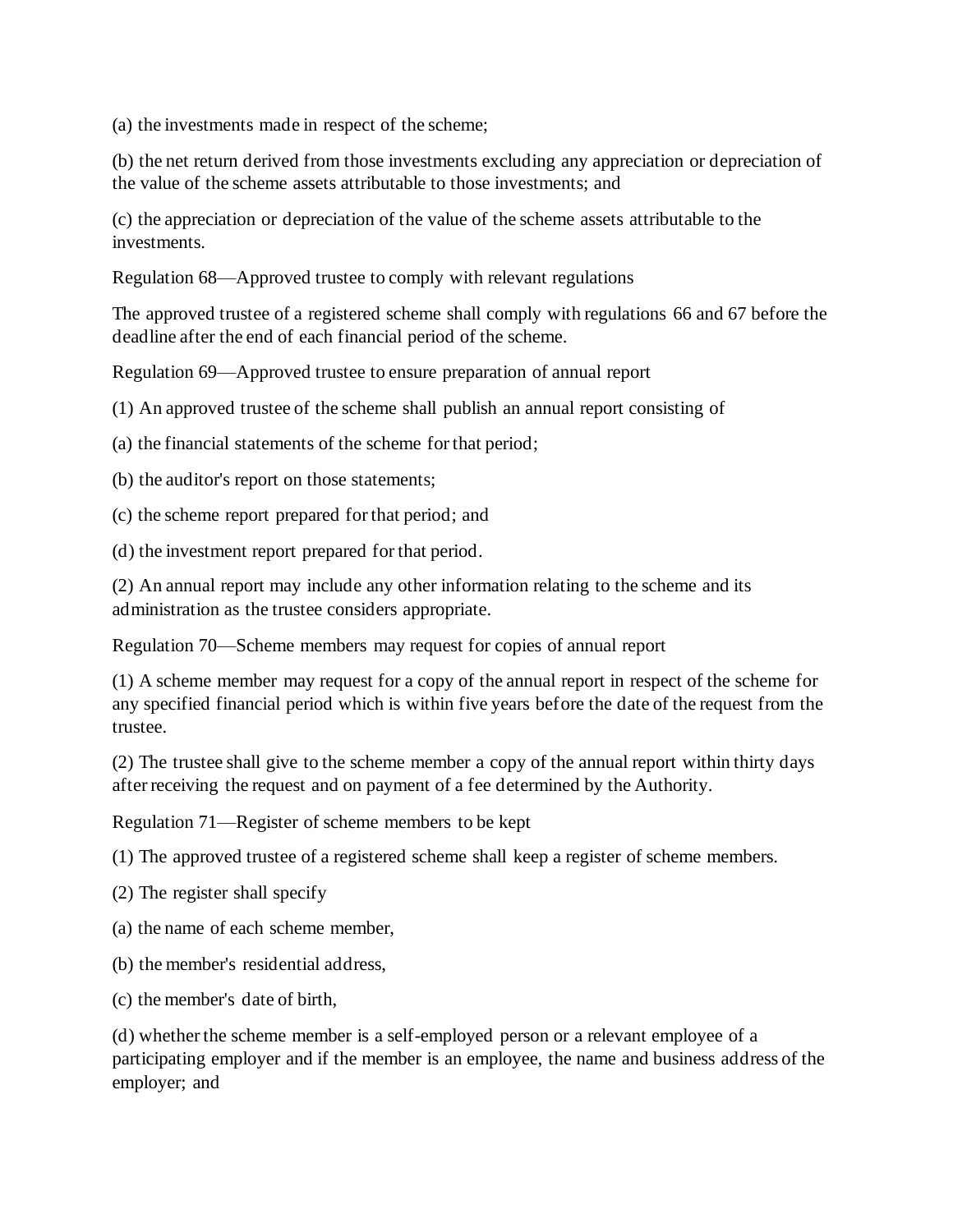(e) any other particulars that the trustee considers necessary.

Regulation 72—Other records to be kept

(1) The approved trustee of a registered scheme shall keep other records in relation to the management of the scheme other than accounting records to explain the operation of the scheme.

(2) The provisions in regulation 57 (2) and (3) apply to records to be kept under these Regulations.

Regulation 73—Period for which accounting and other records are to be kept

The approved trustee of a registered scheme shall ensure that

(a) accounting or other records required to be kept in respect of a scheme is kept for at least seven years after the end of the financial period in which the record is made; or

(b) records that relate to a person's membership of the scheme are kept for at least five years after the person ceases to be a scheme member.

Regulation 74—Offences

An approved trustee who fails to comply with a requirement or duty imposed on approved trustees under regulation 57 or 58 commits an offence and is liable on summary conviction to a fine of not less than one thousand, two hundred and fifty penalty units and not more than two thousand, five hundred and fifty penalty units or to a term of imprisonment of not more than five years or to both.

Functions of auditors

Regulation 75—Approved trustee to ensure financial statements are audited

(1) An approved trustee of a registered scheme shall ensure that the scheme's financial statements for a financial period are audited before the deadline after that period.

(2) An approved trustee who fails to take reasonable steps to comply with sub-regulation (1) commits an offence and is liable on summary conviction to a fine of not less than one thousand, two hundred and fifty penalty units and not more than two thousand, five hundred and fifty penalty units or to a term of imprisonment of not more than five years or to both.

Regulation 76—Approved trustee to appoint auditor to audit scheme accounts

(1) An approved trustee of a scheme shall appoint at least one person as auditor of the scheme within three months after the day on which a scheme is registered under section 129 or 135 of the Act, or within such extended period as the Authority may permit.

(2) An auditor of a registered scheme shall hold office until

(a) in the case of an individual person the death of that person,

(b) in the case of a firm that is not reconstituted, dissolution of that firm, or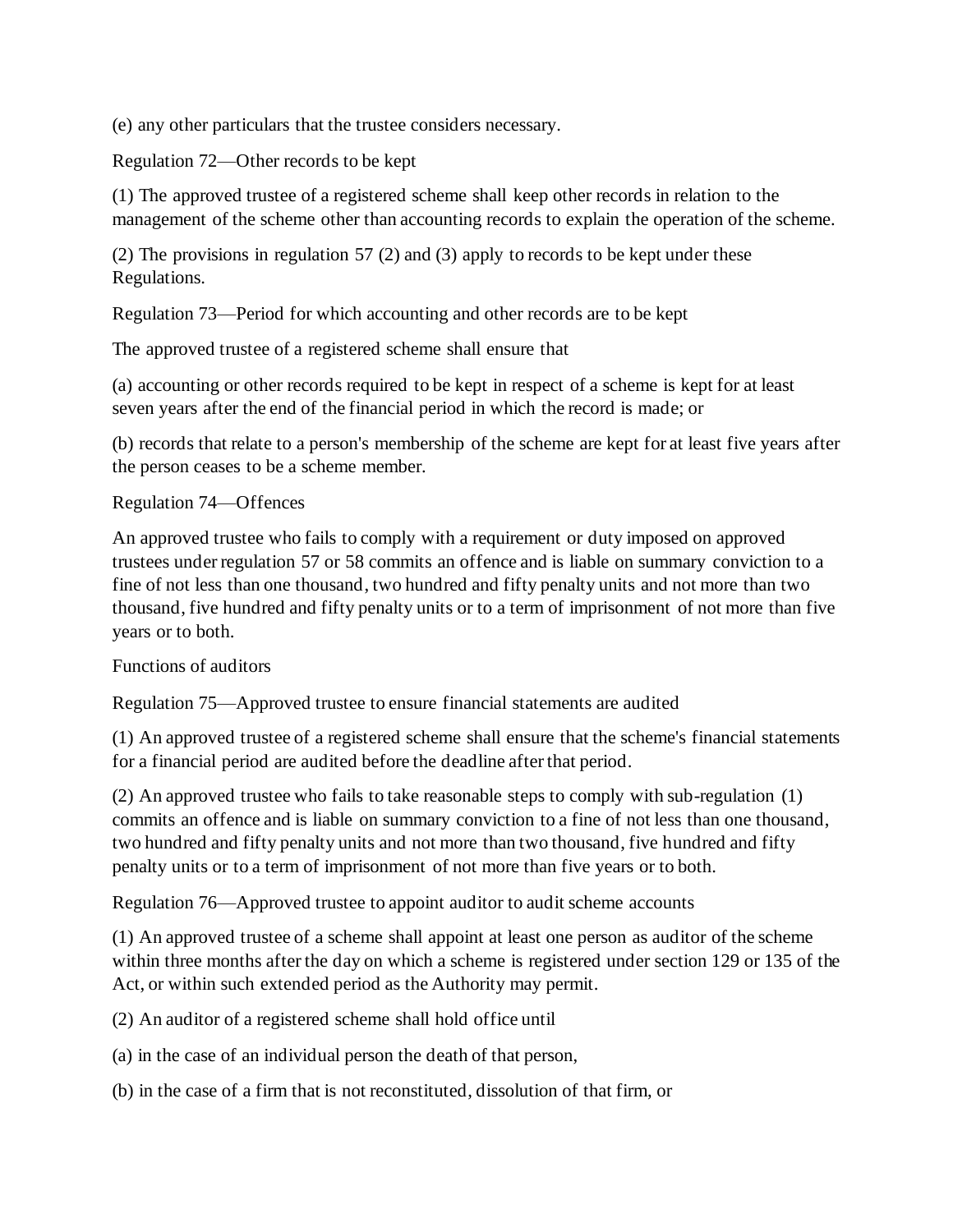(c) the removal or resignation from office of the auditor in accordance with these Regulations,

(d) the expiration of the period for which the auditor was appointed; and

(e) the auditor ceases to be qualified to be the auditor of a registered scheme.

(3) The trustee shall within thirty days of a vacancy occurring in the office of auditor of a registered scheme, or within an extended period permitted by the Authority appoint another auditor to fill the vacancy.

(4) A person shall not be appointed as the auditor of a registered scheme unless that person

(a) has consented to act as auditor of the scheme by written notice given to the trustee before the appointment; and

(b) has not withdrawn the consent by another written notice.

(5) An appointment made by a trustee contrary to sub-regulation (4) is of no effect.

(6) An approved trustee who fails to take reasonable steps to comply with a requirement of this regulation commits an offence and is liable on summary conviction to a fine of one thousand, two hundred and fifty penalty units or to a term of imprisonment of not less than one year and not more than four years or to both.

Regulation 77—Failure to appoint an auditor

(1) An approved trustee of a registered scheme shall

(a) notify the Authority in writing of its inability to appoint an auditor for the scheme within fourteen days after the day on which the appointment is required to be made; and

(b) may apply in writing to the Authority to extend the period within which the trustee is required to appoint an auditor.

(2) The Authority may extend the period for appointment of an auditor of the scheme for a further period of not more than thirty days after receipt of an application, if the Authority is satisfied with the reasons given by the trustee.

(3) Where a trustee fails to appoint an auditor of the scheme the Authority may

(a) appoint one or more persons who consent to be appointed as auditor of the scheme; and

(b) determine the fees to be paid to the auditor.

(4) The approved trustee of the scheme shall pay the auditor's fees as determined by the Authority.

(5) An approved trustee who fails to take reasonable steps to comply with a requirement under this regulation commits an offence and is liable on summary conviction to a fine of one thousand, two hundred and fifty penalty units.

Regulation 78—Qualifications for auditor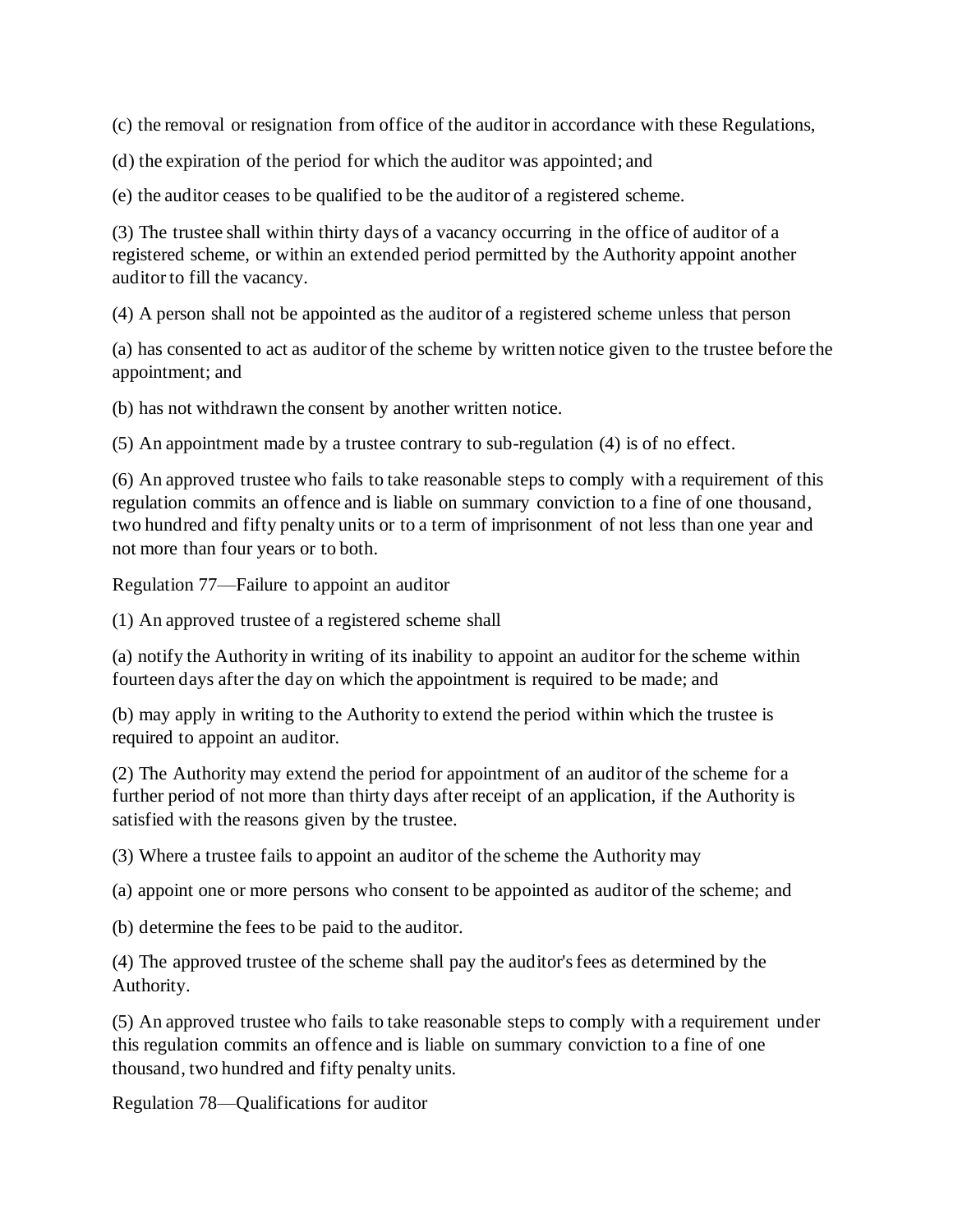(1) Subject to sub regulations (5), (7) and (8), a person is qualified to be an auditor of a registered scheme if that person is a member of the Institute of Chartered Accountants (Ghana) with a certificate to practice.

(2) A person shall not

- (a) consent to be appointed as auditor of a registered scheme;
- (b) act as auditor of a scheme; and
- (c) prepare a report required to be prepared by an auditor of a registered scheme,

unless that person is qualified to be an auditor of a registered scheme.

(3) Sub regulation (2) does not prevent a person who is not qualified as an auditor from participating in the preparation of a report if that person is under the supervision of a qualified person.

(4) A firm shall not

(a) consent to be appointed as auditors of a registered scheme;

(b) act as auditors of a scheme;

(c) prepare a report required to be prepared by an auditor of a registered scheme,

unless at least one of the partners of the firm is a person qualified to be an auditor of a registered scheme.

(5) Where the approved trustee of a registered scheme is a company, a person is not qualified to be auditor of the scheme if that person is a:

(a) controller of the company;

(b) partner, employer or employee of the controller; or

(c) partner or employee of an employee of the controller.

(6) Where the approved trustee of a registered scheme is a company, a person shall be considered to be a controller of the trustee if that person is a controller of a company that is an associate of the trustee.

(7) Where the approved trustee of a registered scheme consists of trustees who are individual persons, a person is not qualified to be auditor of the scheme if that person is a partner, employer or employee of any of the individual persons.

(8) Where the approved trustee of a registered scheme consists of trustees one or more of whom is a company and the others are individual persons, a person is not qualified to be auditor of the scheme if the person

(a) is a controller of the company;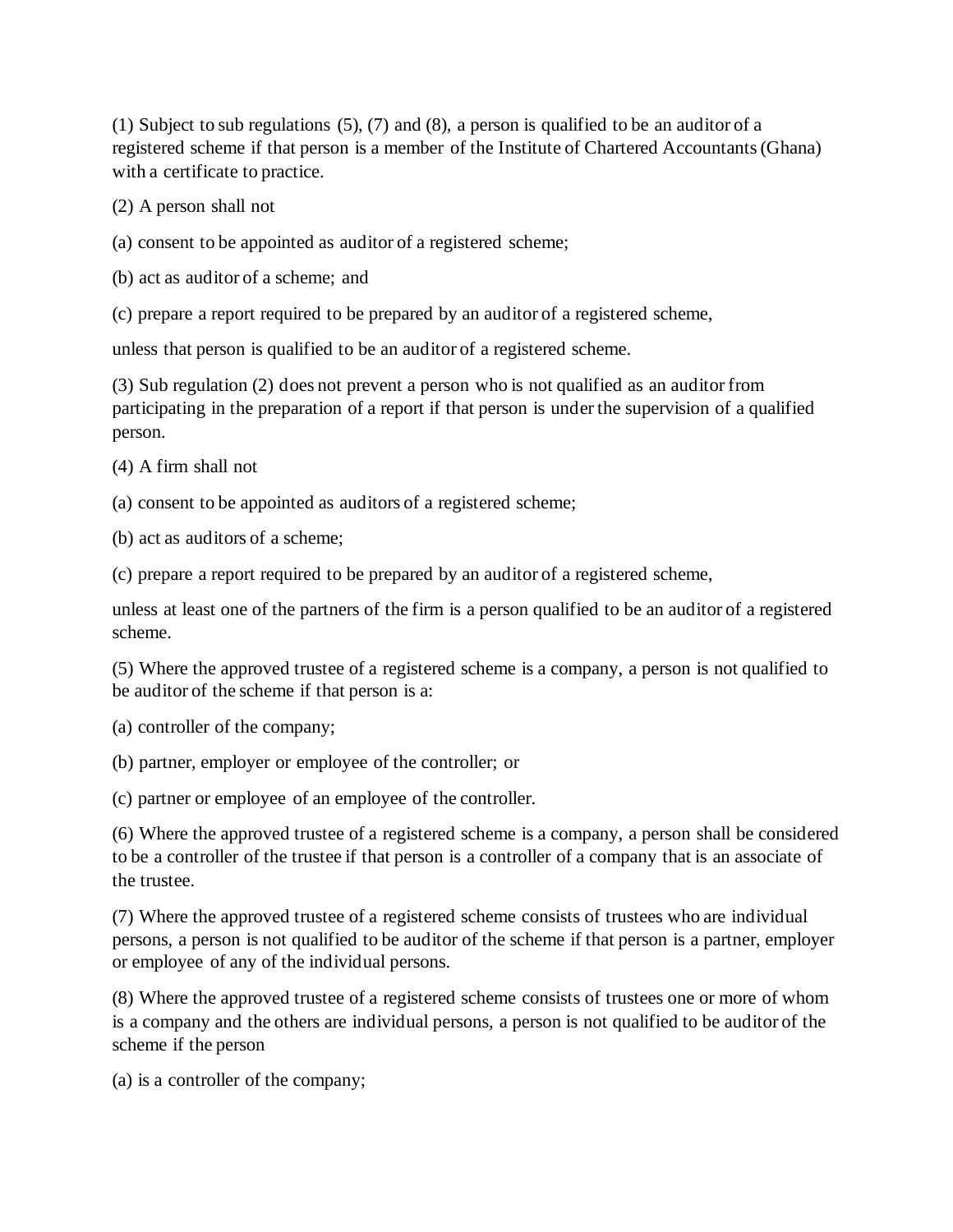(b) is a partner, employer or employee of the controller;

(c) is a partner or employee of an employee of the controller; or

(d) is a partner, employer or employee of any of the individual persons.

(9) For the purposes of this regulation a person is not a controller of an approved trustee that is a company only because the person is a liquidator of the company or of an associated company.

(10) An auditor of a registered scheme who in the course of an appointment knowingly acts in a manner that disqualifies the auditor from acting as auditor of the scheme shall immediately resign from the office of auditor of the scheme.

(11) A partner of a firm that is appointed as auditor of a registered scheme who knowingly disqualifies the firm from acting as auditor of the scheme in the course of the appointment shall immediately cause the firm to resign from the office of auditor of the scheme.

(12) A person who, without reasonable excuse, fails to comply with this regulation commits an offence and is liable on summary conviction to a fine of not less than one thousand, two hundred and fifty penalty units and not more than two thousand, five hundred and fifty penalty units or to a term of imprisonment of not more than five years or to both.

Regulation 79—Removal and resignation of auditor

(1) An approved trustee of a registered scheme may remove an auditor of the scheme from office if the approved trustee

(a) informs the Authority, by written notice, of the removal and the reasons for the removal; and

(b) serves a copy of the notice of removal on the auditor within seven working days.

(2) An auditor shall within seven working days after receiving a copy of the notice, write to the Authority specifying in the auditor's opinion the reasons for the removal.

(3) An auditor of a registered scheme may resign as auditor of the scheme by written notice given to the approved trustee of the scheme.

(4) An auditor of a registered scheme who does not desire to be appointed for a further period shall by written notice inform the approved trustee of the scheme of its intentions.

(5) The auditor's notice of resignation or not seeking re-appointment shall include

(a) a statement to the effect that, to the best of the auditor's knowledge and belief, there are no circumstances relating to the resignation or decision not to seek reappointment that would prejudicially affect the interests of scheme members to a material extent; or

(b) a statement specifying the circumstances that gave rise to the resignation or decision not to seek reappointment.

(6) The auditor shall within two working days after giving the notice to the trustee, give the Authority a copy of the notice.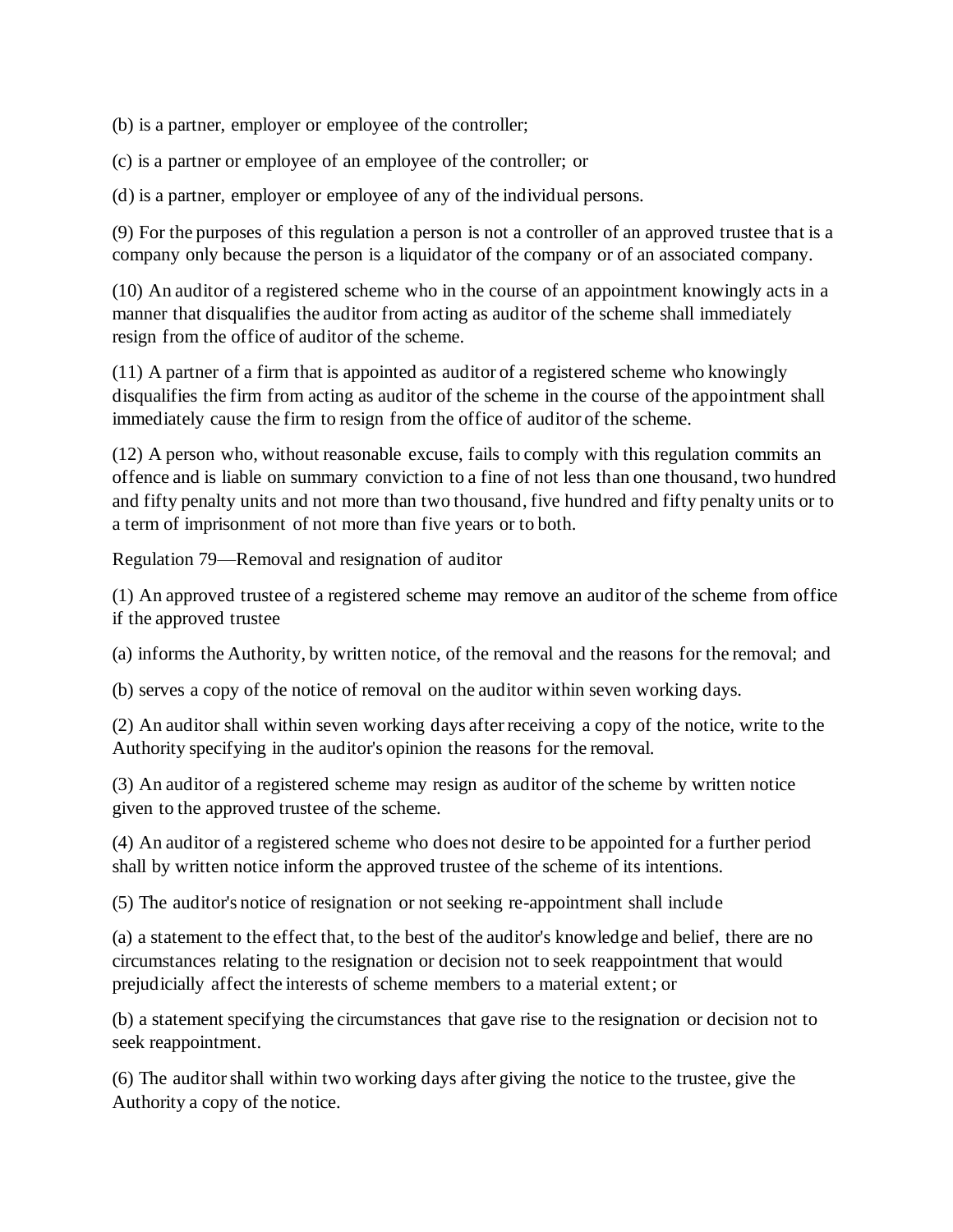(7) The trustee shall give the Authority a copy of the auditors notice of resignation or not seeking re-appointment within fourteen working days after receipt of the notice.

(8) On the retirement or withdrawal of a partner from a firm, if the firm is no longer capable of acting as auditor of a registered scheme the firm shall by written notice given to the approved trustee of the scheme resign from acting as auditor of the scheme.

(9) The firm shall give the notice to the approved trustee within fourteen days after the retirement or withdrawal of the partner from the firm.

Regulation 80—Effect of winding up of office of auditor

The auditor of a registered scheme ceases to hold office on the commencement of the winding up of the scheme.

Regulation 81—Fees and expenses of auditor

The approved trustee of a registered scheme shall pay the fees and expenses of an auditor of the scheme from the funds of the scheme.

Regulation 82—Auditor to report on financial statements

(1) The auditor of a registered scheme shall report to the approved trustee of the scheme the status of

(a) the financial statements of the scheme,

(b) the scheme's accounting records, and

(c) other records relating to the scheme.

(2) The report shall be given to the trustee within a reasonable time to enable the trustee comply with deadlines for the submission of financial statements.

(3) An auditor's report shall

(a) state whether or not the financial statements relating to the scheme are properly drawn up

(i) to give a true and fair view of the matters required under regulation 61; and

(ii) in accordance with regulations 60, 61, 63 and 64 in material respects, and, if not, specify in what respects those statements are, in the auditor's opinion, not properly drawn up;

(b) state whether or not proper accounting and other records have been kept during the relevant financial period in respect of the funds of the scheme, the scheme assets and financial transactions entered into in relation to the scheme and specify in what respects the records were not properly kept; and

(c) state whether or not the requirements specified in the Guidelines and under regulation 35 with respect to prohibited investment practices and the Guidelines on investment of pension funds under these Regulations have been complied with as at the end of that period.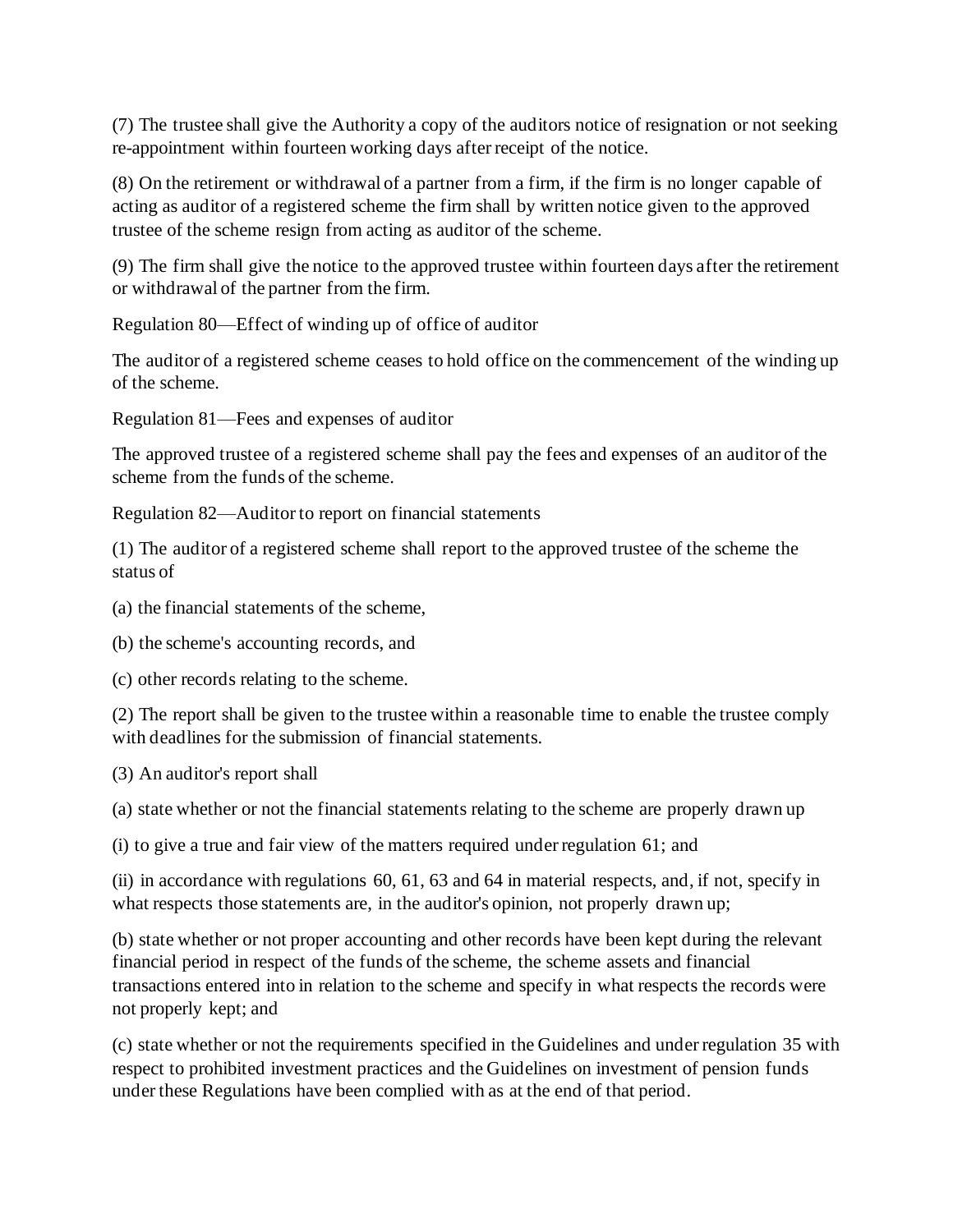(4) The auditor may include in the auditor's report any other explanations and qualifications that the auditor thinks relevant.

(5) The auditor's report shall be attached to, or endorsed on, the financial statements.

Regulation 83—Auditor to report certain matters to Authority

(1) The auditor of a registered scheme who

(a) becomes aware of any matter that would cause the auditor to qualify the auditor's report on financial statements made in respect of the scheme;

(b) becomes aware that the approved trustee of the scheme is not complying with regulation 57 or 58;

(c) identifies any transaction that, is or has resulted in a misappropriation of the funds of the scheme or the scheme assets;

(d) identifies any payment from the funds of the scheme that is materially prejudicial to the interests of scheme members or is in contravention of section 96 of the Act or of these Regulations;

(e) becomes aware that the scheme assets are or have been mixed with the funds of the trustee or the assets of any other person;

(f) identifies any matter that causes the auditor to belief that the requirements specified in the Guidelines with respect to prohibited investment practices and the requirements of regulation 35 and Guidelines on investment of pension funds have not been complied with; or

(g) becomes aware that the trustee has not complied with regulation 103, except as in the course of performing the auditor's duties

shall report the matter immediately to the Authority by written notice.

(2) The auditor shall in complying with sub regulation (1) (d) state whether or not the trustee has paid moneys taken out of the funds of the scheme within thirty days after bringing the matter to the attention of the trustee.

(3) A scheme asset is considered to be mixed with the funds of the trustee where a custodian of the scheme assets

(a) is also the holder of assets of one or more other registered schemes or other financial schemes or undertakings;

(b) mixes scheme assets with those other assets; and

(c) keeps a separate account of the scheme assets and other assets of the scheme for separate identification.

(4) The auditor may, by written notice to the trustee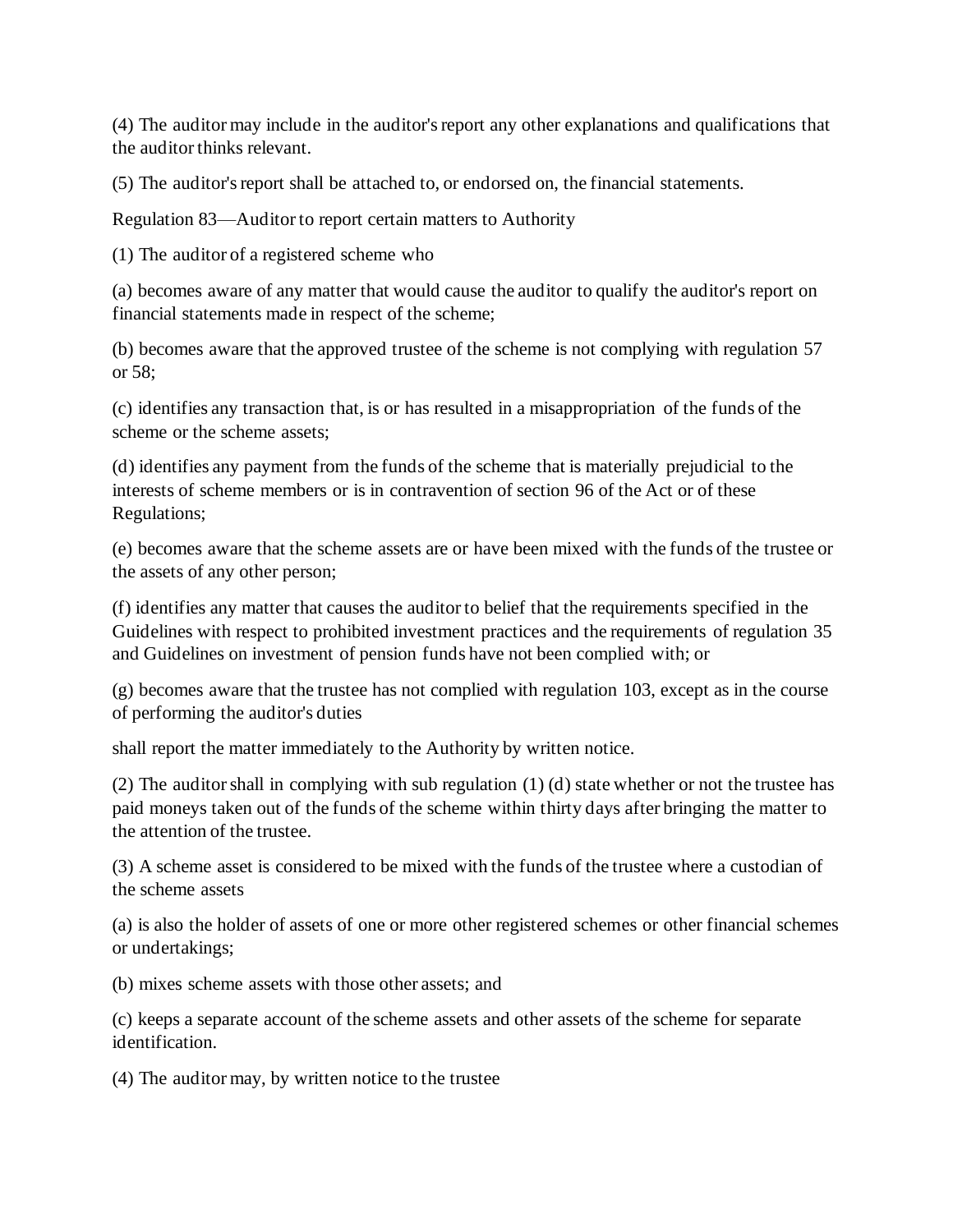(a) bring the matter to the trustee's attention; and

(b) request the trustee to provide the auditor with an explanation of the matter and the related circumstances.

(5) The auditor shall not give notice to the trustee

(a) where the matter relates to a transaction that has resulted in a material misappropriation of the funds of the scheme or the scheme assets; or

(b) where the matter is of a nature that will detrimentally affect the interests of scheme members.

Regulation 84—Power of Authority on becoming aware of matters reported

(1) The Authority may, by written notice to a trustee, direct the trustee to rectify a matter, in the auditor's report at the trustee's own expense within a period specified in the notice.

(2) The Authority shall by written notice, request the auditor to provide the Authority with a further report to show whether the trustee has rectified the matter and the auditor shall comply.

(3) The Authority shall attach a copy of the notice directing the trustee to rectify a matter in the auditor's report to the written request submitted to the auditor under sub-regulation (1).

(4) An approved trustee who fails to comply with a direction given by the Authority under sub regulation (1) commits an offence and is liable on summary conviction to a fine of not less than one thousand and five hundred penalty units and not more than two thousand, five hundred and fifty penalty units or to a term of imprisonment of not more than five years or to both.

Access of auditor to scheme records

Regulation 85—The auditor of a registered scheme shall

(a) have access at reasonable times to the accounting records and other records that are required to be kept in relation to the scheme by the trustee or by a service provider appointed or engaged by the trustee for the scheme;

(b) have access at reasonable times to the accounting records and other records that a company is required by law to keep if the trustee is or includes a company; and

(c) request from the trustee and any service provider information and explanations that the auditor requires in order to perform a duty imposed on the auditor under these Regulations.

Regulation 86—Auditor's opinion with respect to information and explanations

The auditor of a registered scheme shall determine whether information and explanations requested from a trustee, has been obtained for the purposes of reporting on matters specified under regulation 83 and may treat

(a) information contained in a remittance statement lodged with the trustee of the scheme in respect of a scheme member who is a relevant employee of a participating employer,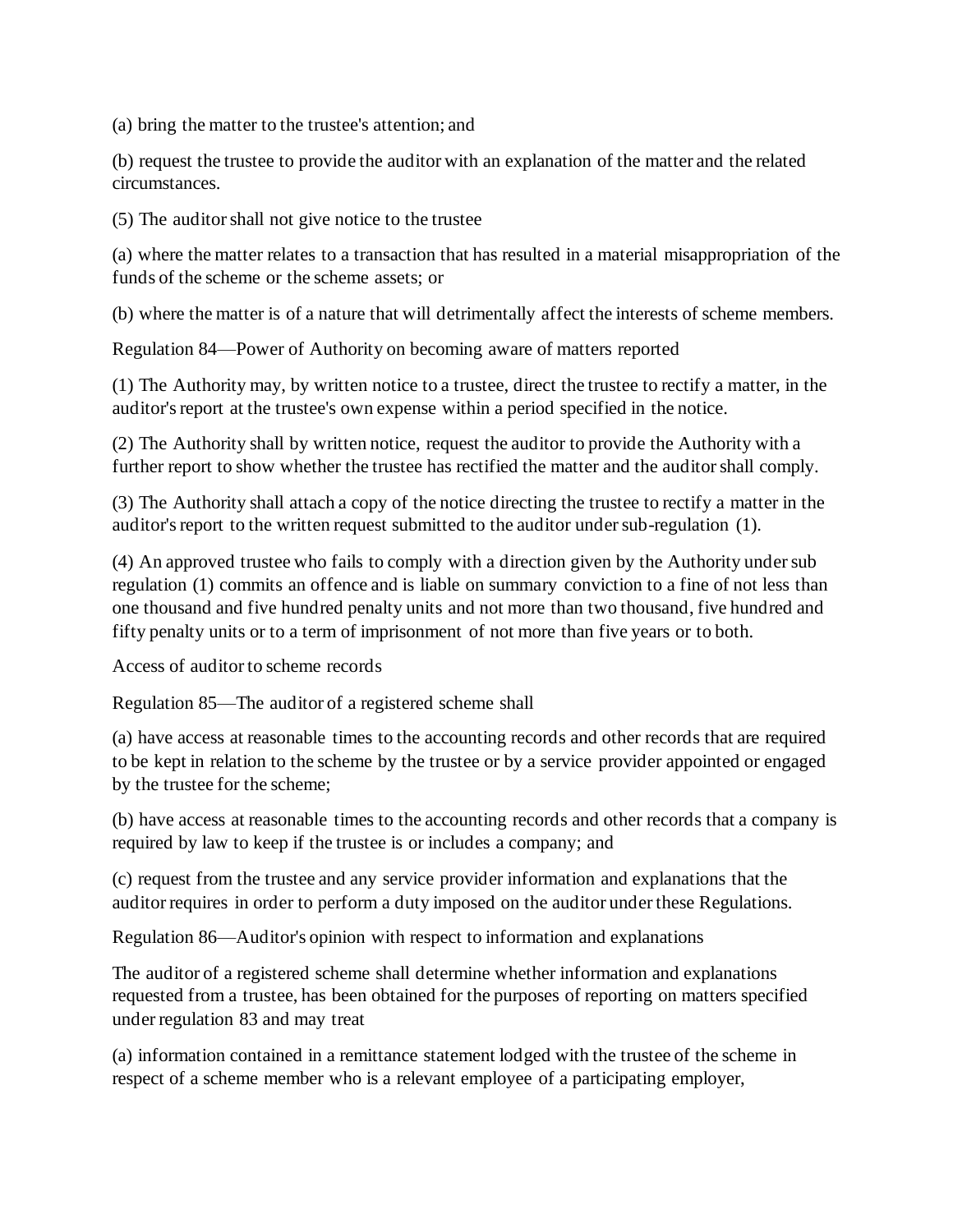(b) particulars given to the trustee by a scheme member who is a self-employed person, as conclusive evidence of the member's relevant income, in accordance with provisions on scheme membership and contributions under these Regulations.

Regulation 87—Obstruction of auditor

(1) An approved trustee of a registered scheme or service provider appointed or engaged for a scheme shall

(a) allow the auditor of the scheme access to accounting records and other records relating to the scheme and to the approved trustee of the scheme that are in the person's possession;

(b) give any information or explanation to the auditor when required by the auditor; and

(c) not obstruct, hinder or delay the auditor in the performance of the auditor's duties or the exercise of the auditor's powers.

(2) A person who contravenes sub-regulation (1) commits an offence and is liable on summary conviction to a fine of not less than one thousand and five hundred penalty units and not more than two thousand, five hundred and fifty penalty units or to a term of imprisonment of not more than five years or to both.

Regulation 88—Certain statements of auditor not admissible evidence

An auditor of a registered scheme who acts in good faith in respect of a statement made by the auditor in a notice given by the auditor to the Authority in answer to an inquiry by the Authority or, reasons for the auditor's removal or resignation from office or for not seeking reappointment as an auditor of the scheme is not liable for breach of duty.

Lodgement of documents with Authority

Regulation 89—Approved trustee to lodge trustee's return with Authority

(1) An approved trustee of a registered scheme that is a company or includes a company shall within six months after each financial year, lodge with the Authority for that period a trustee's return in accordance with this regulation.

(2) Where an approved trustee consists of or includes individual persons, each person shall within six months after each relevant period, lodge with the Authority for that period a trustee's return.

(3) The relevant period is

(a) in the case of a company, the financial year of the company;

(b) in the case of an individual person, the financial period of the registered scheme in respect of which the person is a trustee or, if the person is a trustee in respect of two or more registered schemes, one of the schemes nominated by the person and notified in writing to the Authority.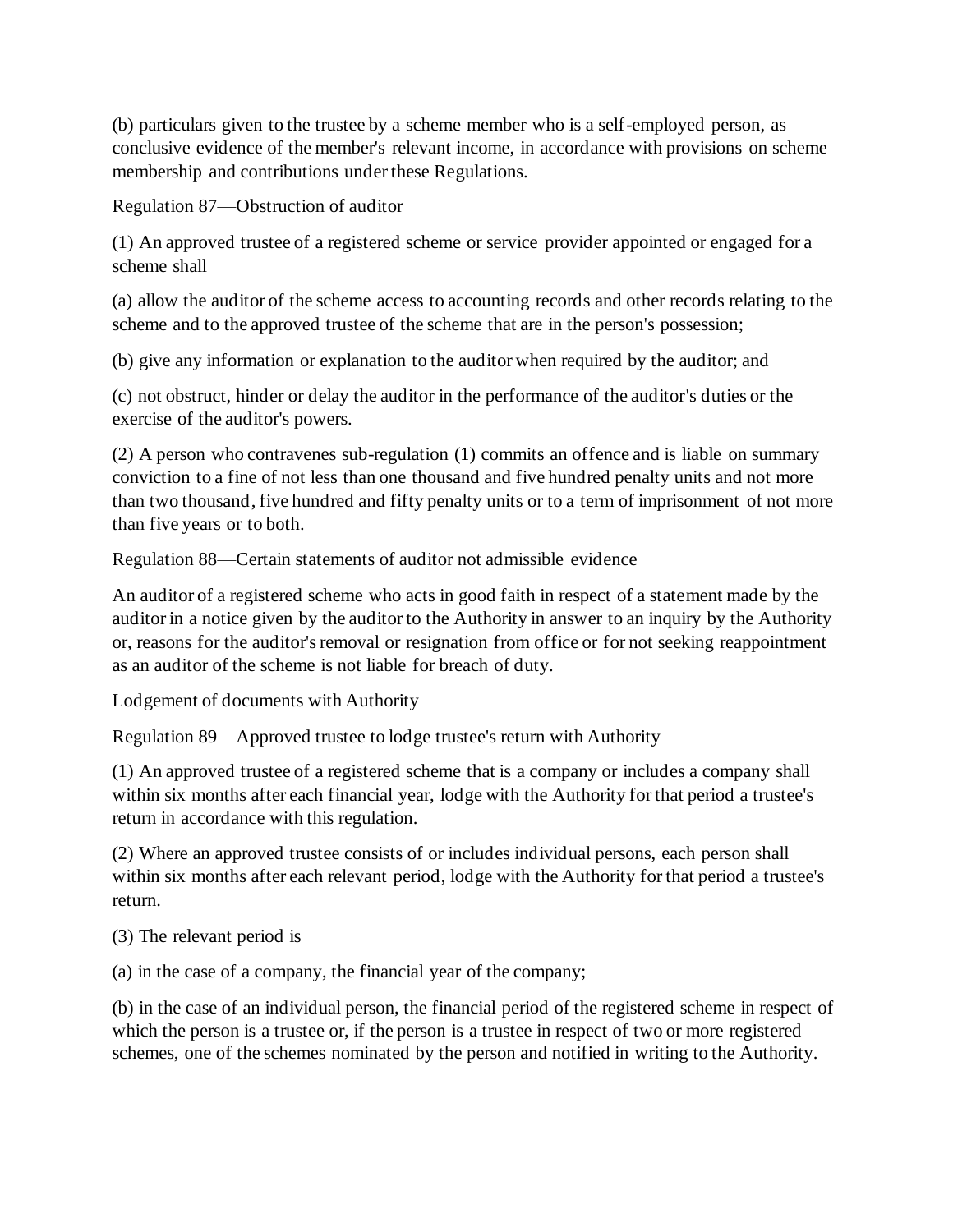(4) A nomination may be varied in respect of a later relevant period with the consent of the Authority.

(5) A trustee's return shall include a declaration

(a) that the trustee continues to satisfy the requirements for approval as a trustee under section 123 of the Act and has, during the relevant period, complied with all conditions specified in the notice of approval given to the trustee; and

(b) that the trustee continues to satisfy requirements and comply with conditions with the exception of those requirements and conditions specified in the declaration.

(6) A trustee's return shall include a statement indicating

(a) in the case of a company

(i) particulars of the address of the company's principal place of business in Ghana;

(ii) the appointment of the auditor relating to the trustee was terminated during the relevant period whether by resignation or by any other means and particulars of the termination and of any other auditor appointed to replace that auditor; or

(b) in the case of an individual person

(i) particulars of the address of the person's principal place of business in Ghana; or

(ii) the person's residential address if the person does not have a place of business in Ghana

have changed during the relevant period and specify the changes.

(7) Where the trustee includes a company, the trustee shall attach to the trustee's return a copy of the

(a) balance sheet and profit and loss account of the company relating to the immediately preceding financial year, and

(b) auditor's report and the directors' report for that year.

(8) Where the trustee is an individual person who is an independent trustee, the trustee shall attach to the return

(a) evidence of a valid performance guarantee with an authorized financial institution or an authorized insurer to secure the performance by that trustee of duties imposed on an approved trustee under the Act; and

(b) a copy of any variation if the guarantee was varied during the relevant period.

(9) A trustee's return shall be signed

(a) by at least two directors of the company in the case of a company; and

(b) by that trustee in the case of an individual person.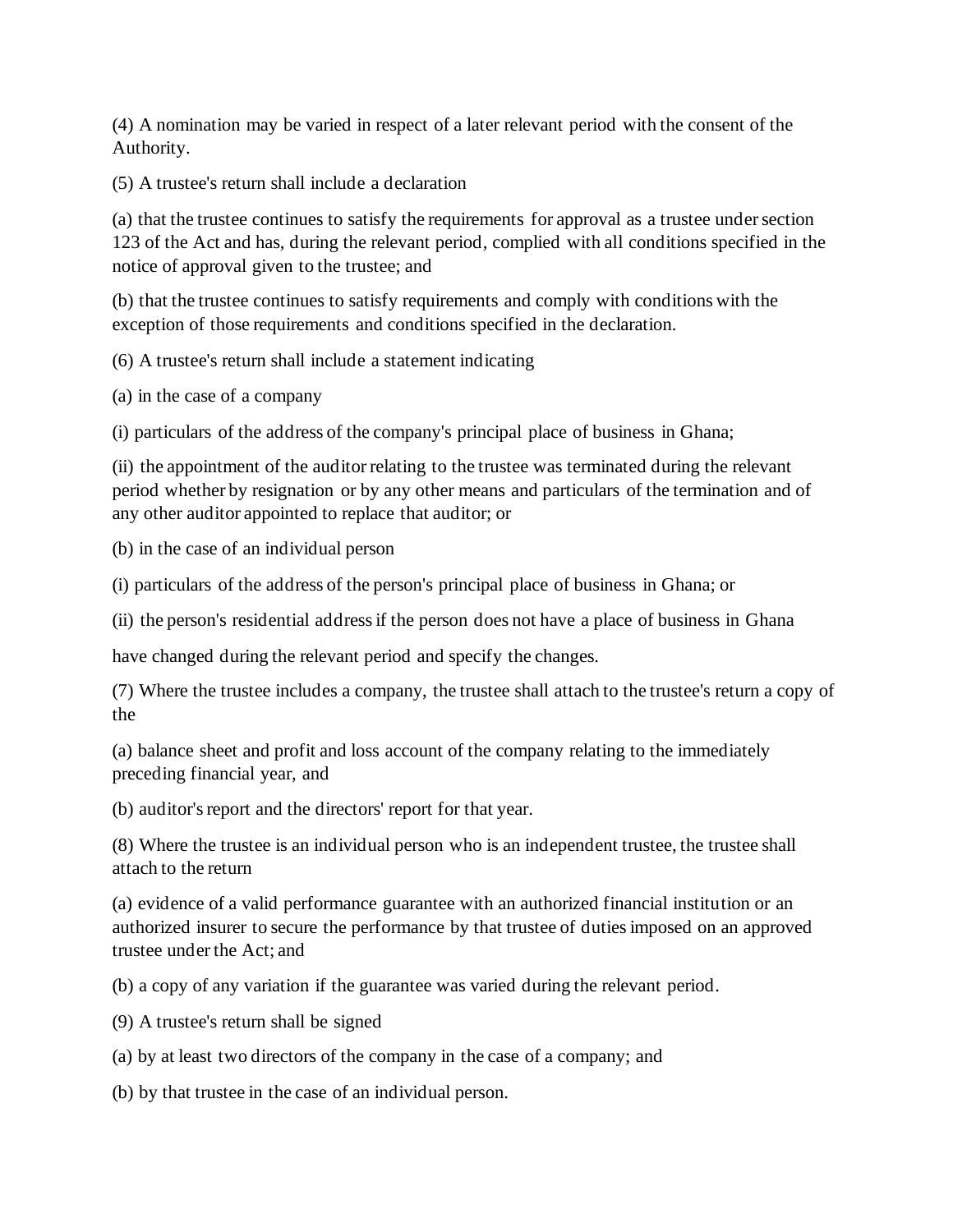Regulation 90—Requirements under section 167 of the Act

(1) For the purposes of section 167 (1) of the Act, the date for the submission of an annual report is the deadline after each financial period of a registered scheme.

(2) An annual report shall include

(a) a statement by the trustee indicating whether persons appointed or engaged as service providers for a scheme have complied with the obligations imposed on them with respect to the scheme and give particulars of the non-compliance and rectifications;

(b) a statement by the trustee of any events of a significant nature relating to the scheme that occurred during the relevant financial period which have not been reported to the Authority and specify the events;

(c) a statement as to whether or not the provisions of the Act and of the governing rules of the scheme have been complied with in all material respects in respect of the scheme during the relevant financial period and, if those provisions have not been complied with, give particulars of the failures to comply with those provisions;

(d) evidence that the trustee has and had in force for the relevant financial period, adequate insurance to indemnify scheme members against losses that may be incurred by members as a result of the administration of the scheme by the trustee or by a service provider appointed or engaged to provide services for the purposes of the scheme and, if the insurance was varied during that period, give particulars of the variation;

(e) a declaration that the trustee has, during the relevant financial period, supervised, and exercised proper control over service providers appointed or engaged for the purposes of the scheme; and

(f) any other information as may be prescribed by Guidelines.

(4) The annual report shall be signed

(a) by at least two directors of the company if the trustee is or includes a company; and

(b) by at least two persons, including the independent trustee if the trustee consists wholly of individual persons.

Regulation 91—Meaning of relevant period for the purposes of regulations 92, 93 and 96

(1) For the purposes of regulations 92, 93 and 96 the relevant period of a scheme is

(a) the financial period of that scheme if the trustee concerned is the approved trustee of only one registered scheme; or

(b) either the financial period of one of the schemes specified by the trustee or the financial year of the trustee notified in writing to the Authority where the trustee is the approved trustee of two or more registered schemes and a report prepared in respect of regulation 93 relates to two or more of the schemes.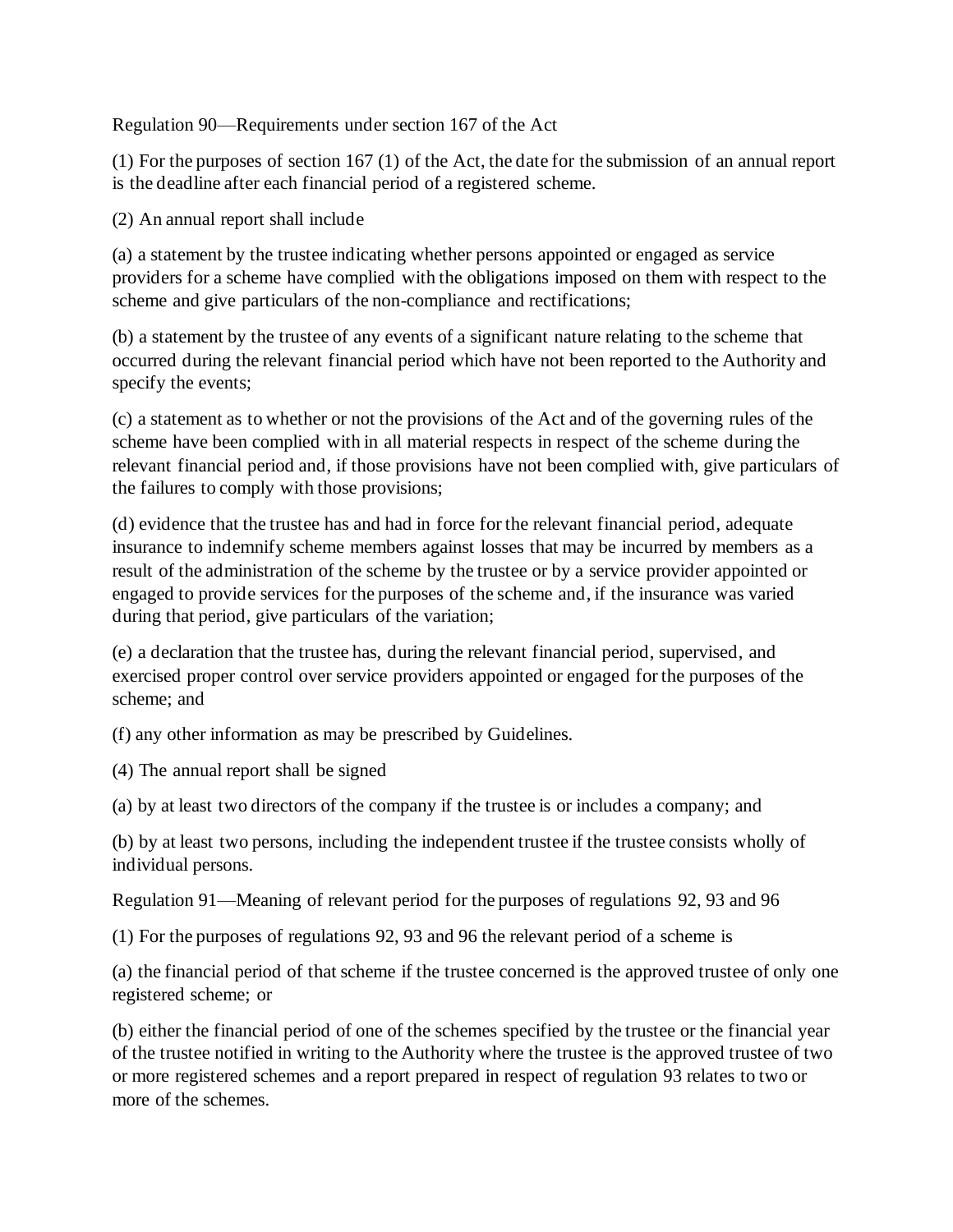(2) The relevant period nominated by the trustee may be varied in respect of a later relevant period with the consent of the Authority.

Regulation 92—Approved trustee to report on control objectives and internal control measures

(1) The approved trustee of a registered scheme shall, before the deadline after each relevant period report to the Authority

(a) the control objectives of the scheme; and

(b) the major procedures and internal control measures for achieving the objectives

(2) Where the trustee is the approved trustee of two or more registered schemes and the control objectives and procedures and internal control measures for each of the schemes are the same the trustee may lodge a single report in respect of all of the schemes.

(3) A report shall be accompanied by an auditor's report prepared in accordance with regulation 93.

(4) The report shall be signed

(a) by at least two directors of the company if the trustee is or includes a company; and

(b) by at least two of the persons including the independent trustee if the trustee consists wholly of individual persons

Regulation 93—Duty of auditor in respect of approved trustee's report

(1) The approved trustee of a scheme or schemes shall within thirty days after preparing a report submit the report to

(a) the auditor of the scheme if the report relates to only one scheme;

(b) the auditor of the relevant scheme if the report relates to two or more schemes and the trustee specifies the financial period of one of the schemes to which the report relates as the relevant period nominated under regulation 91 (1) (b); or

(c) the auditor of the trustee if the report relates to two or more schemes and the financial year of the trustee is the relevant period nominated under regulation 91 (1) (b).

(2) The approved trustee shall give the auditor sufficient time to enable the auditor review the trustee's report and the auditor shall submit the reviewed report to the trustee on time to enable the trustee to submit a report to the Authority.

(3) The auditor shall review the trustee's report and shall in writing to the trustee state

(a) whether or not the trustee established and maintained appropriate control objectives for the scheme during the period to which the report relates;

(b) whether or not effective internal control measures were established and maintained for the purpose of achieving those objectives;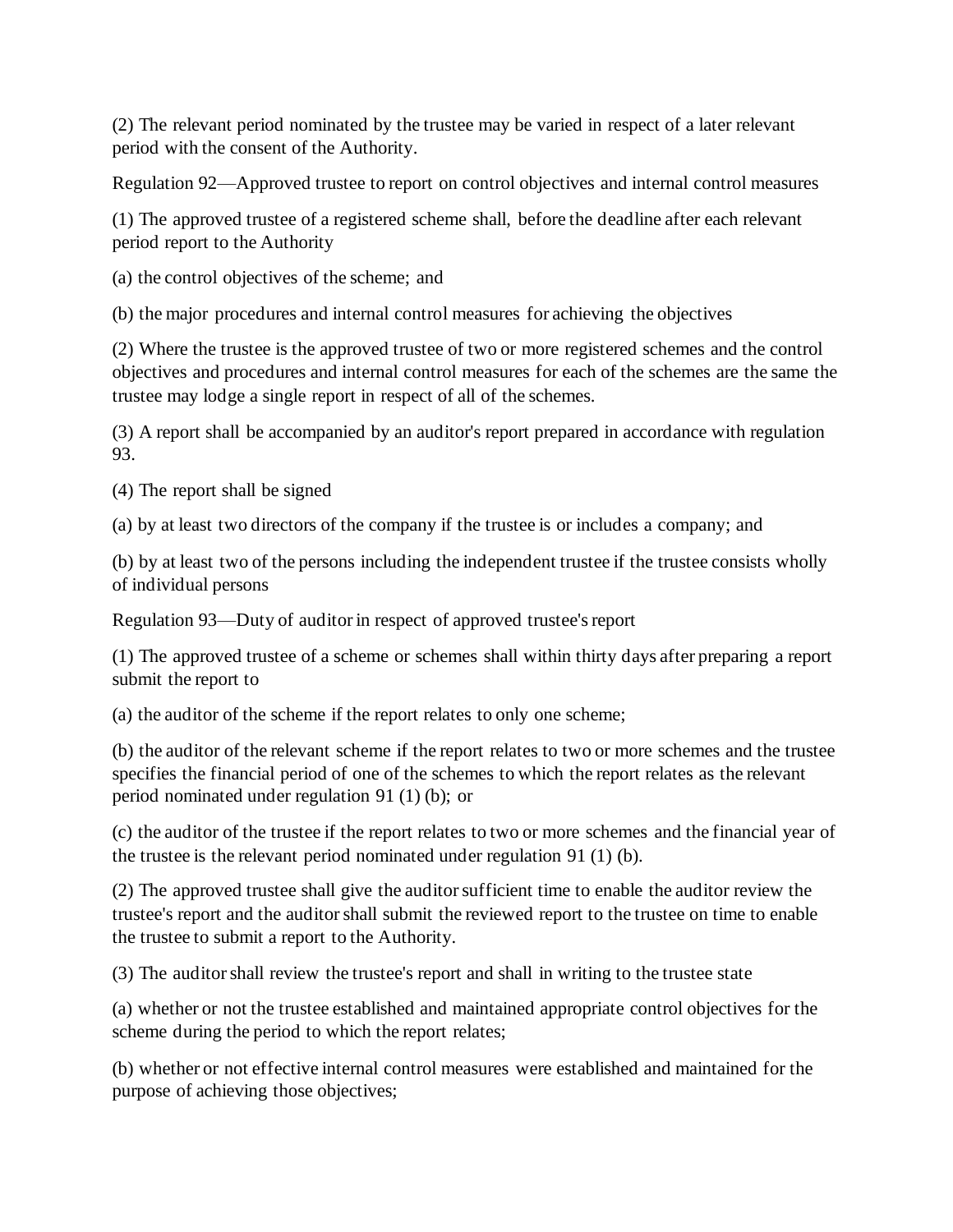(c) whether or not the internal control measures, if any were likely to have been sufficiently effective to provide a reasonable assurance that the control objectives established and maintained for the scheme would be achieved if those measures were fully and properly implemented; and

(d) whether or not, in the course of reviewing the trustee's report, the auditor became aware of any shortcomings in the internal control measures that could materially affect the operation of the scheme including its financial position or the financial interests of scheme members and specify the shortcomings.

Regulation 94—Approved trustee to report on compliance with capital requirements

(1) An approved trustee that is a company or includes a company shall within four months after the end of each financial year of the company, lodge with the Authority a report stating

(a) whether or not the prescribed capital requirements have been complied with in respect of the company throughout that financial year; and

(b) if the prescribed capital requirements were not complied with, in what respects the company did not comply with the requirements.

(2) The report shall be accompanied by the auditor's report on the company prepared in accordance with regulation 93 and signed by at least two directors of the company.

Regulation 95—Duty of auditor in respect of trustee's report

(1) An approved trustee that is a company shall submit its report to its auditor within thirty days after the preparation of the report.

(2) The auditor shall on receipt of the trustee's report, review it and in writing to the approved trustee state

(a) whether or not, in the auditor's opinion, the prescribed capital requirements have been complied with as at the end of the financial year of the company; and

(b) if the prescribed capital requirements were not complied with, in what respects the requirement were not complied with.

(3) The auditor shall ensure that the auditor's report is given to the company in sufficient time to enable the company report to the Authority

(4) The auditor of a company to which regulation 93 applies shall

(a) have access at all reasonable times to the accounting and other records that the company is required by law to keep; and

(b) require from the company, and from a controller or employee of the company, information and explanations that the auditor may require in order to prepare its report.

(5) A company to which this regulation applies shall ensure that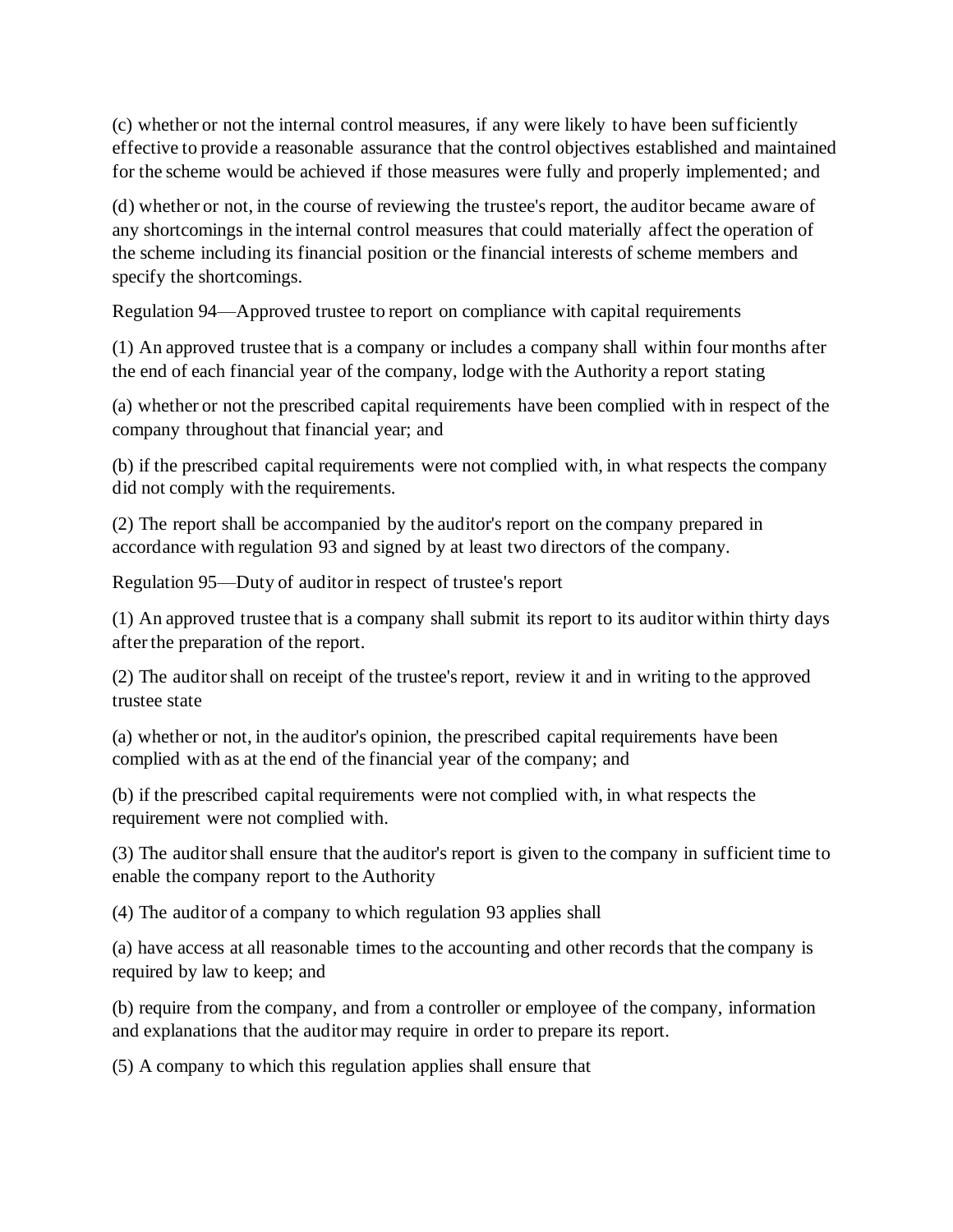(a) the auditor of the company is allowed access to any accounting and other records of the company relevant information that are in the possession of the company or of the controller or any other controller, employee or agent of the company;

(b) explanation in respect of matters are given to the auditor as and when required by the auditor; and

(c) the auditor is not hindered, obstructed or delayed in the performance of duties under this regulation"

(6) A company that, without reasonable excuse, fails to comply with sub regulation (5) is liable to pay a penalty of two hundred and fifty penalty units for each day that the default subsists and shall have its licence suspended after thirty days.

Regulation 96—Power of Authority to direct approved trustee to rectify matters

(1) The Authority may by written notice direct an approved trustee of a company to rectify a matter within a specified period if the Authority

(a) becomes aware, that the auditor's report on the accounts of a company that is included in an approved trustee's report has been qualified in some material respect; and

(b) is of the opinion that the matter is capable of being rectified.

(2) Where the Authority becomes aware, whether as a result of an auditor's report or by other means that

(a) appropriate control objectives were not established and maintained in respect of a registered scheme during a relevant period;

(b) effective internal control measures were not established and maintained for the purpose of achieving those objectives; or

(c) there were shortcomings in the internal control measures that could materially affect the operation of the scheme including its financial position or the financial interests of scheme members;

the Authority may, by written notice given to the approved trustee of the scheme, direct the trustee to rectify the matter within a period specified in the notice.

(3) Where the Authority

(a) becomes aware, whether as a result of an auditor's report or by other means that a company that is or included in an approved trustee has not, during a financial year of the company, complied with the prescribed capital requirements applicable to the company; and

(b) is of the opinion that the matter is capable of being rectified, the Authority may, by written notice given to the company, direct it to rectify the matter within the period specified in the notice.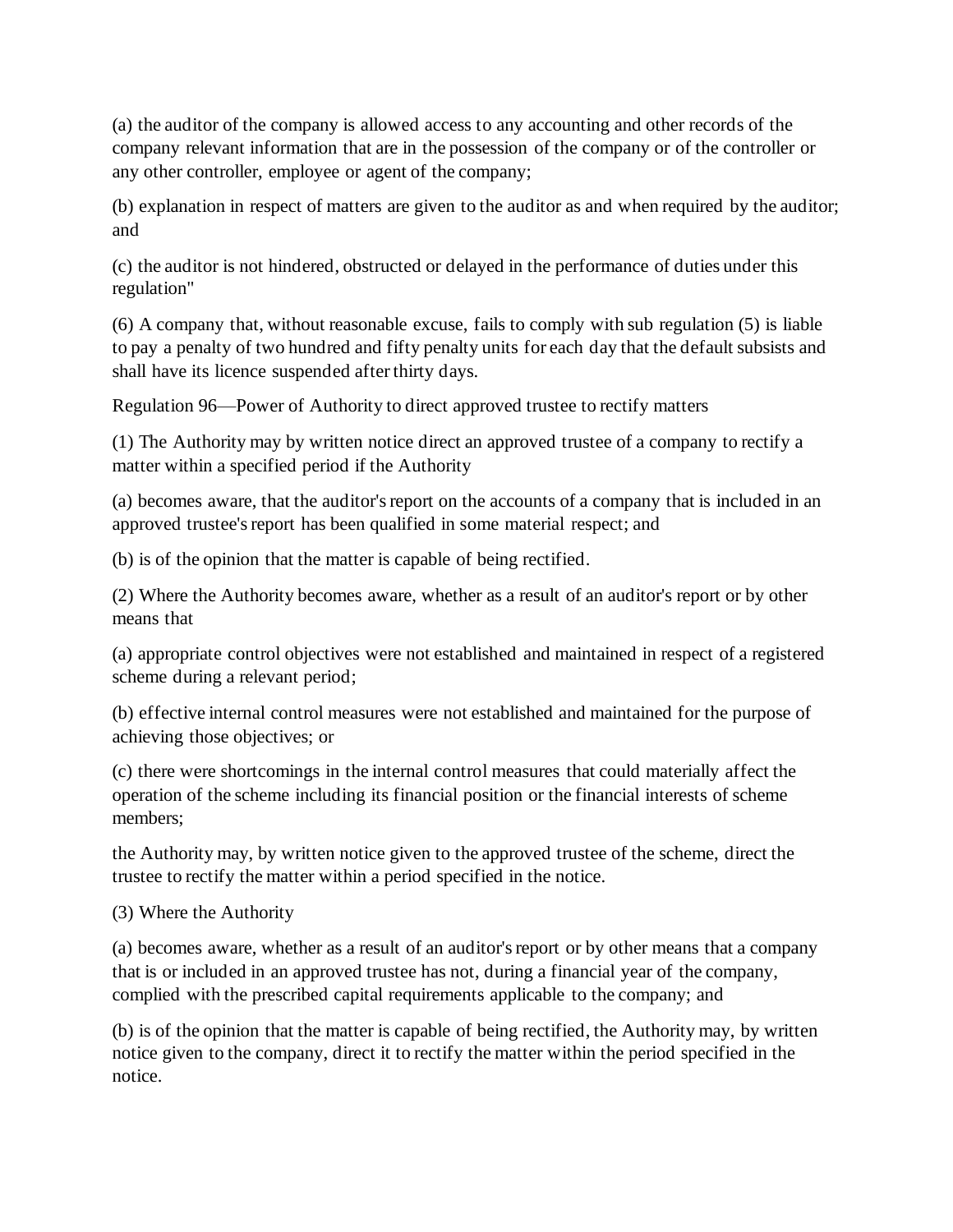(4) The Authority shall within thirty days after giving a direction to rectify a matter

(a) by written notice request the auditor concerned to provide the Authority, within thirty days after the end of the period specified in the notice and at the expense of the company or trustee concerned, with a further report indicating whether or not the trustee has rectified the matter; and

(b) attach to that notice a copy of the notice directing the company or trustee concerned to rectify the matter.

(5) A company

(a) that is an approved trustee; or

(b) that is included in an approved trustee

that, without reasonable excuse, fails to comply with a direction given under sub regulation (1) or (3) is liable to pay a penalty of two hundred and fifty penalty units for each day that the default subsists and shall have its licence suspended after thirty days.

(6) An approved trustee who, without reasonable excuse, fails to comply with a direction given under sub regulation (2) is liable to pay a penalty of two hundred and fifty penalty units for each day that the default subsists and shall have its licence suspended after thirty days.

(7) An auditor shall comply with a request made to the auditor in accordance with sub regulation  $(4)$ .

Regulation 97—Approved trustee to lodge monthly return with Authority

An approved trustee of a registered scheme shall lodge with the Authority information relating to the participating employer and members of the scheme in the form prescribed by the Authority within fourteen working days after the last day of each calendar month.

Scheme membership and contributions

Regulation 98—Participating employer to calculate pensionable salary and pay mandatory contributions

A participating employer of a registered scheme shall for each contribution period, calculate

(a) the amount of pensionable salary of each relevant employee of the employer who is a member of the scheme;

(b) the amount of mandatory contributions that the employer must pay to the approved trustee of the scheme in respect of each relevant employee in accordance with section 3 (2) of the Act; and

(c) the amount of mandatory contributions that the employer must deduct from the pensionable salary of each relevant employee and pay it to the approved trustee of the scheme in respect of each employee in accordance with section 3 (1) of the Act.

Regulation 99—Participating employer to provide remittance statement to approved trustee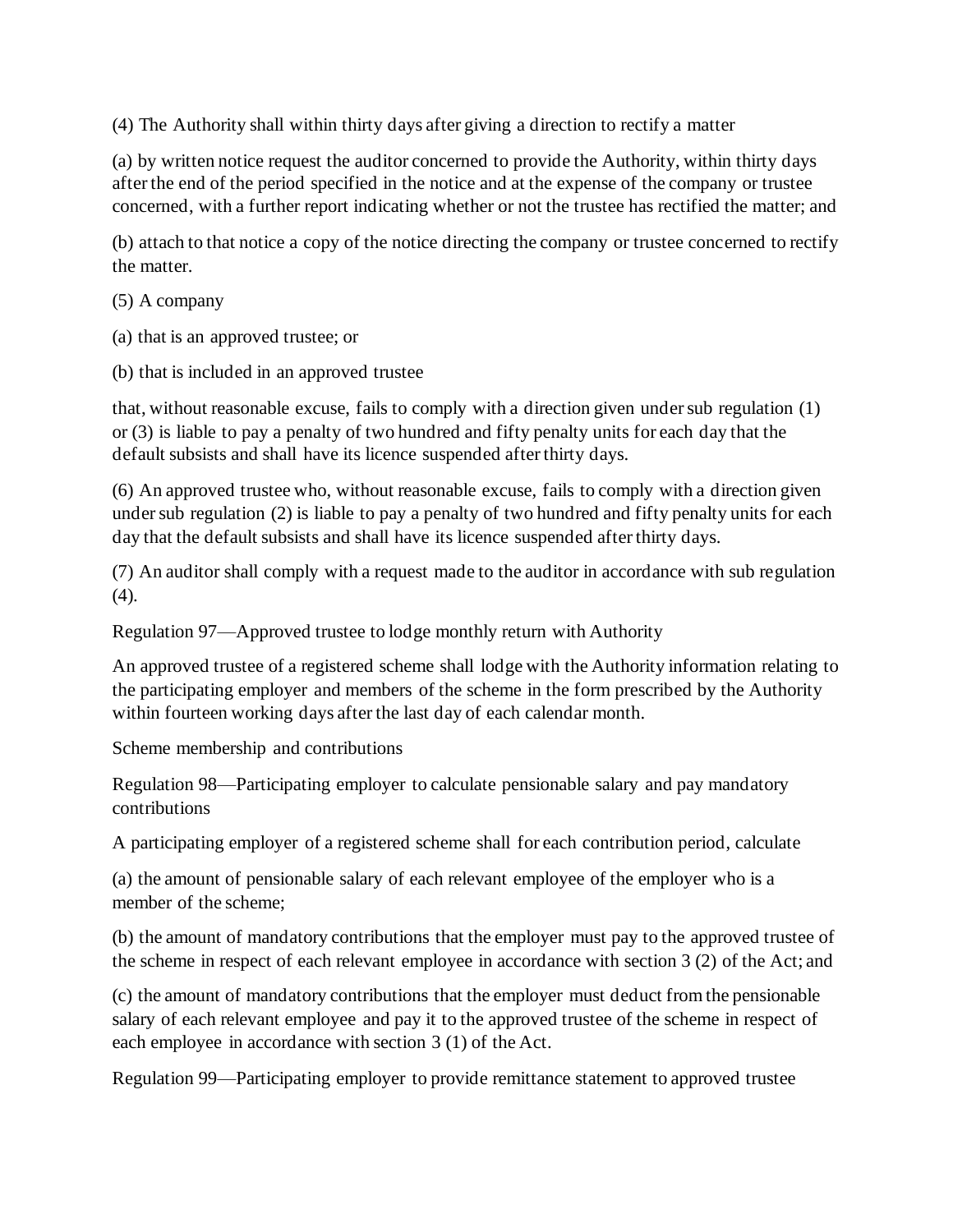(1) A participating employer shall when paying contributions to the approved trustee of a registered scheme ensure that the contributions are accompanied by a remittance statement, in a form specified or approved by the Authority, for the contribution period or periods to which the contributions relate.

(2) The remittance statement shall include

(a) the amount of relevant income of each relevant employee who is a scheme member for the contribution period or each of the contribution periods, as the case may be;

(b) the amount of mandatory contributions paid under section 3 (2) of the Act by the employer to the scheme in respect of that employee for that period or each of those periods, as the case may be;

(c) the amount of mandatory contributions deducted from the employee's relevant income under section 3 (1) of the Act by the employer and paid to the scheme for that period or each of those periods, as the case may be;

(d) the amount of voluntary contributions, if any, deducted from the employee's pensionable salary by the employer and paid to the scheme for that period or each of those periods, as the case may be; or

(e) the amount of voluntary contributions, if any, paid by the employer to the scheme in respect of the employee for that period or each of those periods, as the case may be.

Regulation 100—Authority to give participation certificates to participating employers

(1) Where the Authority is satisfied that

(a) an employer has complied with section 3 (1) or (2) of the Act; or

(b) an employer who has been previously issued a certificate has changed its name from that shown on the certificate,

the Authority shall give to the employer, through the approved trustee of the registered scheme in which the employer participates, a new certificate showing the employer's new name certifying that the employer is a participating employer in the registered scheme specified in the certificate.

(2) The approved trustee of a registered scheme shall ensure that the certificate is given to the participating employer within fourteen working days after the trustee receives it.

(3) A participating employer shall display the participation certificate

(a) at the premises of the employer in Ghana where the employer's employees are employed; or

(b) if the work that the employees perform is not at the premises of the employer in Ghana, at the employer's principal place of business in Ghana.

(4) The certificate may either be the original certificate or a certified copy issued by the Authority.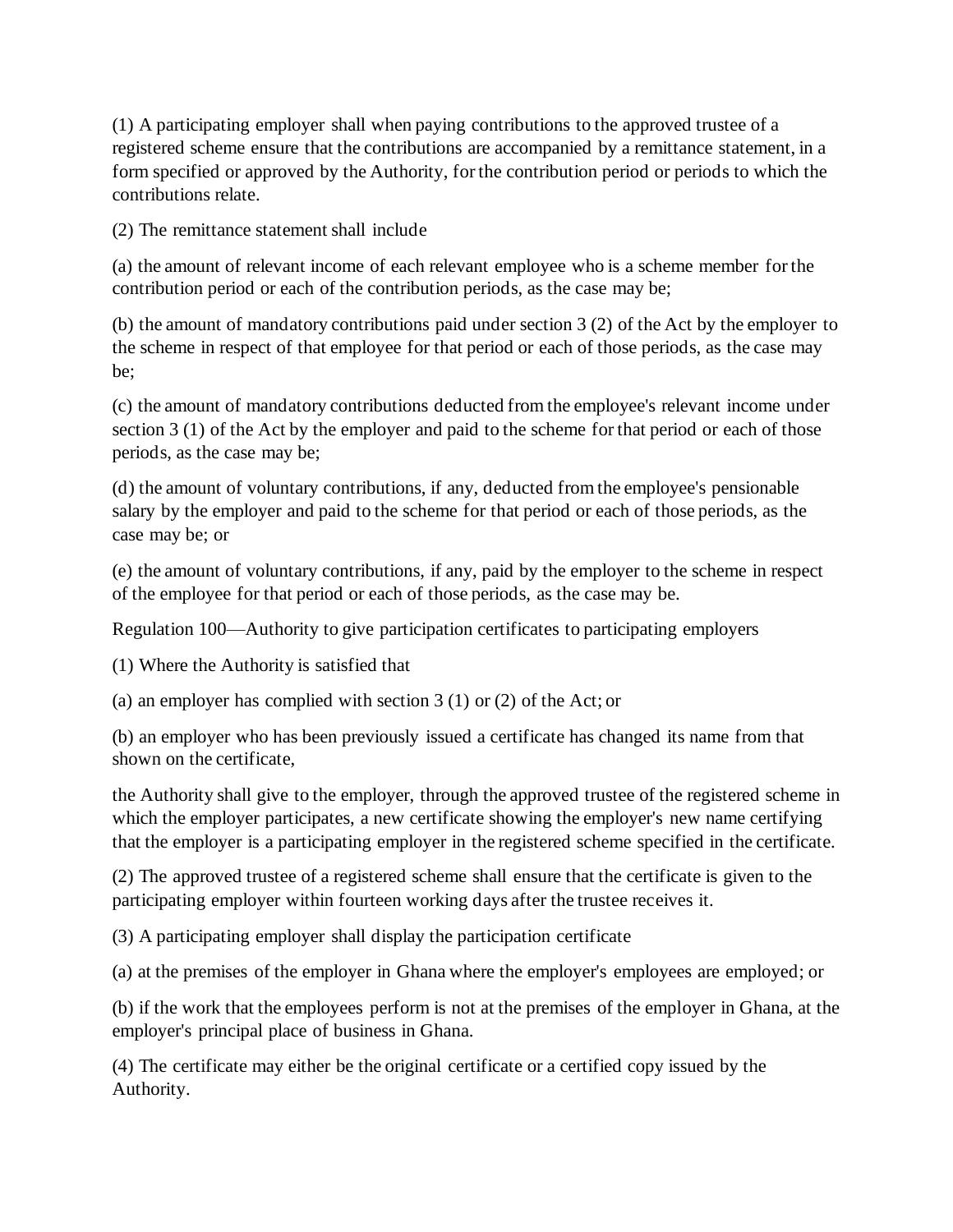Duty of approved trustees and recovery of arrears

Regulation 101—Approved trustee to check calculations of mandatory contributions

An approved trustee of the registered scheme shall on receiving a remittance statement from a participating employer

(a) check the accuracy of the arithmetical calculation of the amount specified in the statement as the mandatory contribution paid in respect of each scheme member to which the statement relates; and

(b) ensure that the mandatory contribution paid in respect of the employee tallies with the amount specified in the statement as the contribution paid.

Regulation 102—Rate of contribution surcharge

The contribution surcharge is an amount equal to three per cent per month of the amount in arrears.

Regulation 103—Approved trustee to inform Authority of failure to pay mandatory contribution

(1) An approved trustee of a registered scheme shall by written notice inform the Authority within ten days after the contribution day of the failure of a participating employer or selfemployed person to pay a mandatory contribution in full.

(2) The notice shall specify

(a) the name of the participating employer;

(b) the correspondence address including electronic mail telephone number and facsimile number if any of that employer or person;

(c) the name of the scheme in which that employer participates or of which that person is a member;

(d) the day for contribution payment;

(e) the amount of the arrears, if known to the approved trustee; and

(f) any other information as may be required by the Authority.

Regulation 104—Approved trustee to take actions required by Authority

An approved trustee of a registered scheme shall take action that may be reasonably required by the Authority in connection with the recovery of arrears or a contribution surcharge.

Regulation 105—Authority to give notice to defaulter and approved trustee to inform Authority of non-payment

(1) The Authority shall within thirty days after receiving a notice under regulation 103 serve on the defaulter a written notice requiring the defaulter to do all or any of the following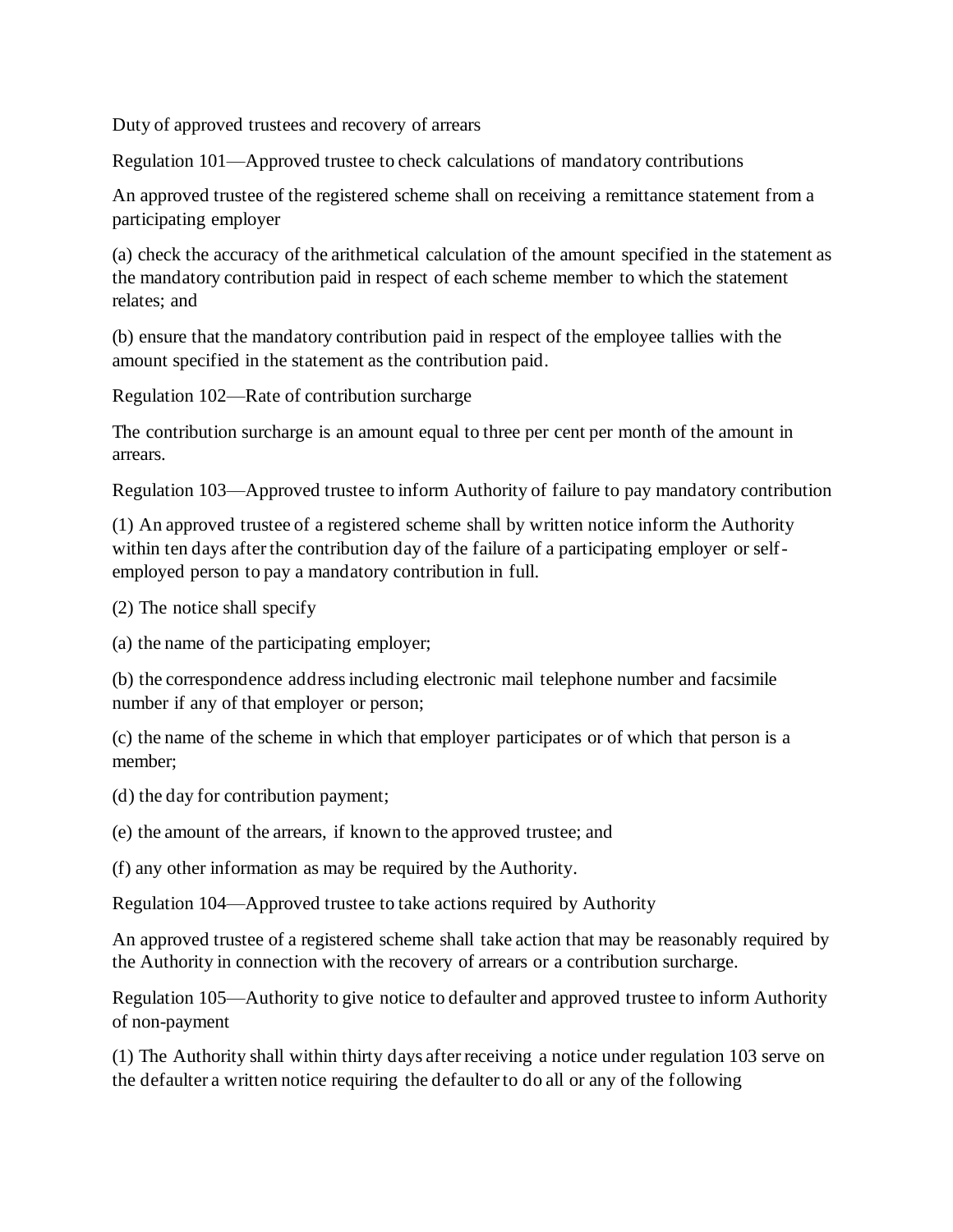(a) pay the arrears and the contribution surcharge payable on the arrears to the approved trustee of the registered scheme within the period specified in the notice;

(b) explain to the Authority the reason for failing to pay the arrears to enable the Authority determine whether there has actually been a default;

(c) comply with any other requirement specified in the notice;

(d) lodge with the trustee, when paying the arrears and contribution surcharge, a remittance statement, which shall include the amount of the contribution surcharge paid if the defaulter is a participating employer.

(2) The Authority may not serve a notice on the defaulter where the Authority is reasonably satisfied that

(a) the defaulter has paid all of the arrears and contribution surcharges payable on the arrears to the approved trustee;

(b) the defaulter has paid part of the arrears and contribution surcharges to the approved trustee and that the outstanding arrears and contribution surcharges are irrecoverable;

(c) that all of the arrears and contribution surcharges are irrecoverable;

(d) there has not actually been a default; or

(e) the service of a notice under sub regulation (1) is not reasonably practicable in all the circumstances of the case.

(3) The notice served may include a requirement to produce to the Authority for inspection payroll records or a copy of an auditor's report with respect to those records.

(4) A person who, having been served a notice requiring an explanation under sub regulation (1) (b), fails to comply with the requirement within the period specified in the notice shall be considered as a defaulter.

(5) The Authority shall send a copy of any notice served by it to the approved trustee of the scheme concerned within thirty days after serving the notice.

(6) An approved trustee who has not received payment of arrears and contribution surcharge within the payment period shall by written notice inform the Authority within ten days after the end of that period.

(7) The Authority may serve another written notice on the defaulter on receiving a notice from the approved trustee.

(8) This regulation does not apply if legal proceedings have been instituted to recover from the defaulter the amount of arrears or contribution surcharge in default.

(9) A defaulter shall comply with the requirements of a notice served on the defaulter under this regulation.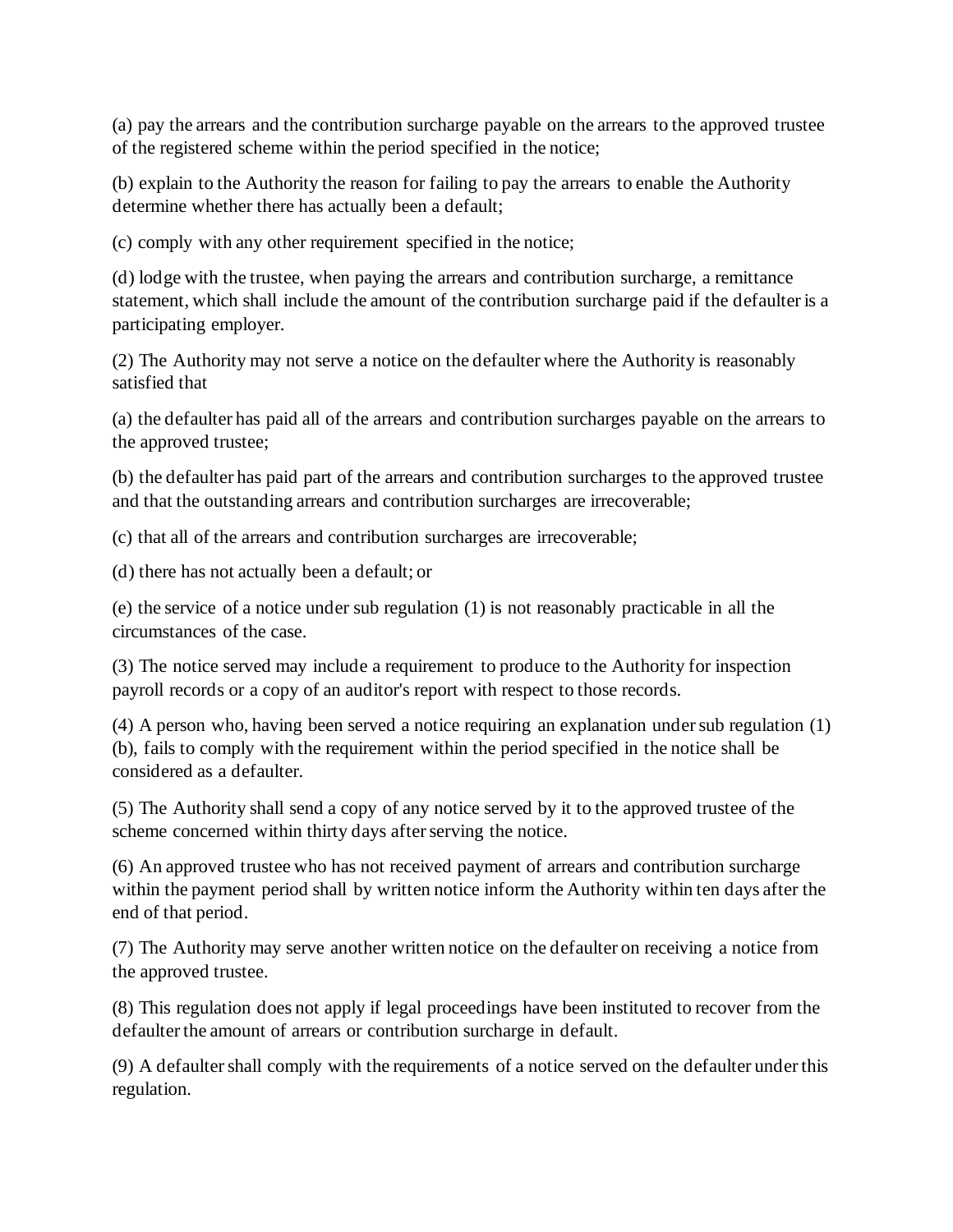Regulation 106—Approved trustee to check calculations of arrears and contribution surcharge

(1) The approved trustee of a scheme shall check that the arithmetical calculations of the arrears and contribution surcharge payable by a defaulter are correct having regard to the remittance statement lodged by a participating employer, or to the information given by a self-employed person.

(2) The approved trustee shall notify the participating employer and the Authority of the discrepancy.

(3) The trustee shall require the employer or person to rectify the discrepancy as soon as the approved trustee notices a discrepancy between the relevant calculations in respect of the arrears or the contribution surcharge, and the amount received by the trustee as arrears or as the surcharge practicable.

Regulation 107—Crediting of payments

(1) An approved trustee of a scheme shall credit an amount to the relevant scheme member's account in accordance with accounting and other records to be kept under these Regulations if the trustee is satisfied that the amount of contributions or, where applicable, the amount of arrears and contribution surcharge, paid by a participating employer is correct.

(2) An approved trustee who, without reasonable excuse, fails to comply with sub-regulation (1) is liable to pay a penalty of two hundred and fifty penalty units for each day that the default subsists and shall have its licence suspended after thirty days.

Other duties of employers and self-employed persons

Regulation 108—Participating employer to give monthly pay-records to scheme members

(1) A participating employer shall

(a) prepare a pay-record for each month in respect of each relevant employee of the employer who is a scheme member; and

(b) ensure that the record is given to the employee not later than seven working days after the payment, or the last payment if there is more than one payment, of mandatory contributions during the month concerned.

(2) A pay-record shall contain the following information:

(a) the amount of each payment of relevant income paid to the employee by the employer during the month;

(b) the amount of each mandatory contribution paid by the employer in respect of the employee during the month;

(c) the amount of each mandatory contribution deducted in respect of the employee during the month;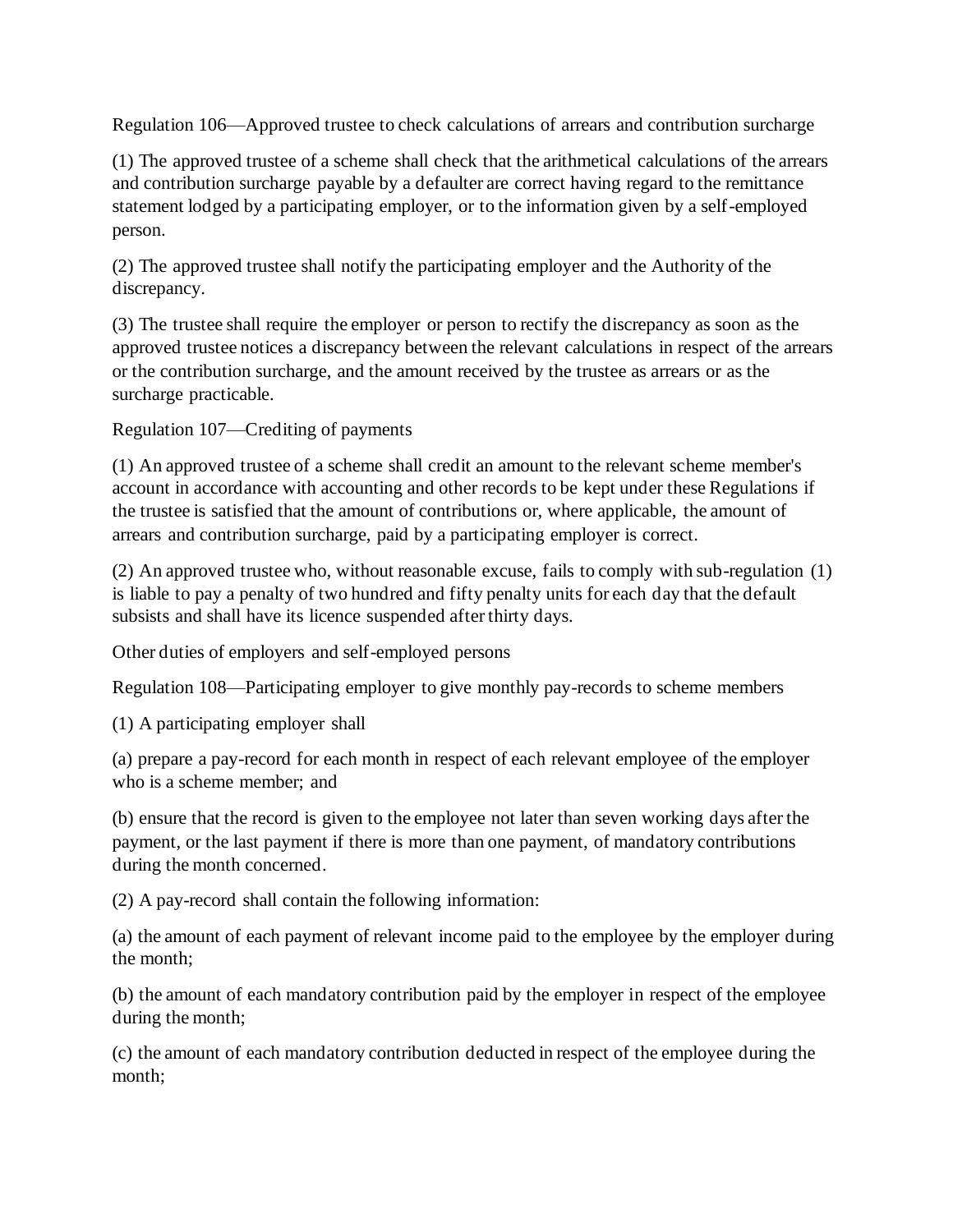(d) the amount if any, of each voluntary contribution paid by the employer in respect of the employee during the month;

(e) the amount if any, of each voluntary contribution deducted in respect of the employee during the month; and

(f) the date on which the contributions were paid to the approved trustee of the registered scheme concerned.

(3) A pay-record shall either be in writing or in a form that enables employees to easily read the information contained in the pay-record.

Regulation 109—Employers to keep records

(1) An employer of a relevant employee shall ensure that a record of each payment of relevant income made by the employer to the employee is kept.

(2) The record shall include

(a) the total amount of each payment;

(b) the respective amounts of the items making up each payment described as "pensionable salary" in regulation 156; and

(c) the date on which each payment is made.

(3) An employer of a relevant employee shall ensure that a record of the date on which the employee's employment with the employer began is kept in respect of the employee until at least six months after that employment ceases.

(4) An employer of a relevant employee who is a member of a registered scheme shall ensure that records of the following particulars are kept in respect of the employee

(a) the name and correspondence address of the employee, and the date on which the employee's employment with the employer began; and

(b) the notice if any given by the employee authorising the employer to deduct voluntary contributions from the relevant income of the employee for payment to the registered scheme.

(5) The records shall be kept until at least six months after the employee has ceased to work for the employer.

(6) An employer of a relevant employee who is a member of a registered scheme shall ensure that the information required to be included in the remittance statement is kept in respect of the employee until at least seven years after the date of the remittance statement.

(7) An employer who, without reasonable excuse, fails to comply with this regulation is liable to pay to the Authority a penalty of two hundred and fifty penalty units for each day after the contribution period that the employer fails to keep the required records.

Regulation 110—Participating employer to respond to inquiries relating to registered scheme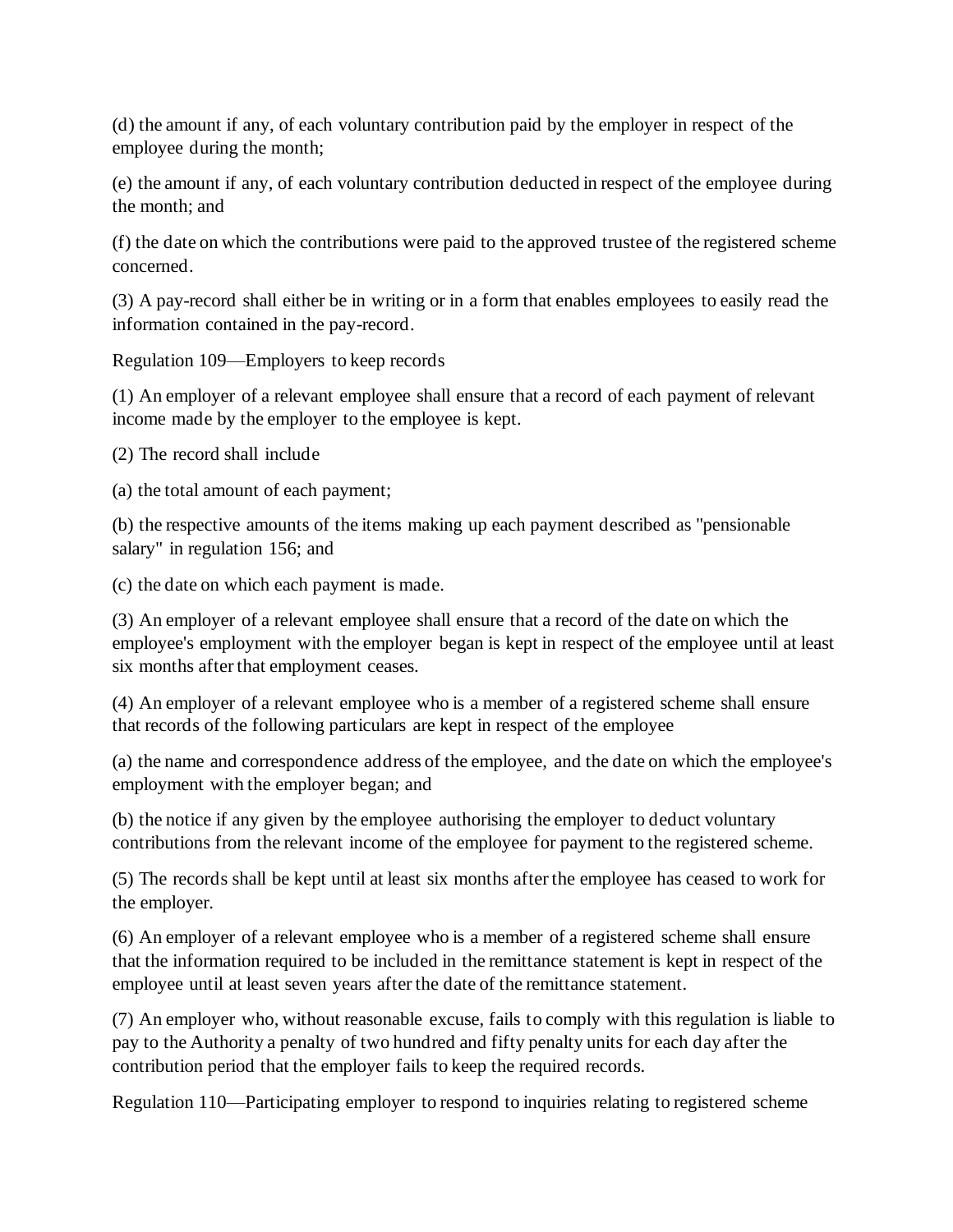A participating employer shall within fourteen days after receiving an inquiry from a relevant employee of the employer regarding contributions that have been made or are required to be made in respect of the employee to a registered scheme, reply to the inquiry in writing.

Regulation 111—Participating employer to notify trustee of certain information

(1) A participating employer in a registered scheme shall give written notice to the approved trustee of the scheme of the date of payment of relevant income of each relevant employee of the employer when the employee becomes a scheme member.

(2) A participating employer in a registered scheme shall give written notice to the approved trustee of the scheme of any change of

(a) the employer's business address including electronic mail, telephone number or facsimile number, if any;

(b) the residential address, telephone number or date of payment of relevant income of each relevant employee of the employer; and

(c) the employer's name as shown in the participation certificate issued under regulation 100 to the employer, within thirty days of the change.

Portability of accrued benefits

Regulation 112—Transfer of accrued benefits

For the purpose of regulation 113 to 124

(a) "transferee trustee" means the approved trustee of the registered scheme to which the accrued benefits of a member of another registered scheme are to be transferred in accordance with an election;

(b) "transferor trustee" means the approved trustee of the registered scheme from which the accrued benefits of a member of the scheme are to be transferred, whether to another registered scheme or to another account within the same scheme, in accordance with an election;

(c) a reference to an election includes a reference to an election taken to have been so made; and

(d) a reference to a person being notified includes a reference to the person taken to have been notified.

Regulation 113—Transfer of accrued benefits of a member of an employer sponsored scheme

(1) An employee shall, subject to sub-regulation (2), elect to have accrued benefits transferred to

(a) an account in a master trust scheme nominated by the employee; or

(b) an existing account of the employee in a group personal pension scheme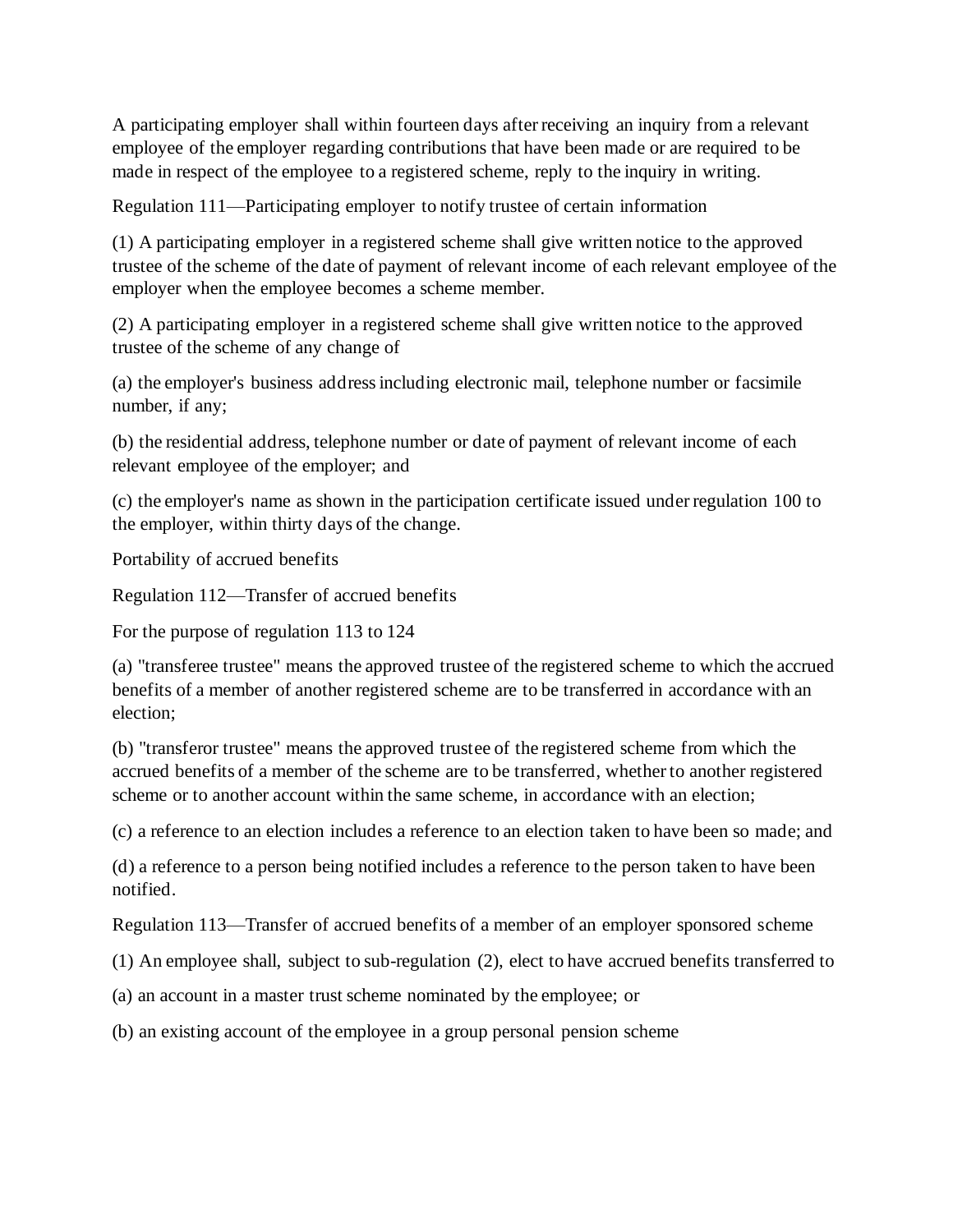if accrued benefits of the employee are held in a contribution account in an employer sponsored scheme and the employee ceases to be employed by the participating employer concerned in the scheme.

(2) Where an employee who is a member of an employer sponsored scheme ceases to be employed by the participating employer of the scheme and is subsequently employed by another employer, the employee may, instead of making an election under sub regulation (1), elect to have the employee's accrued benefits in the scheme transferred to the contribution account in the registered scheme in which the new employer is participating in relation to that employee.

(3) An election is effective when written notice of the election is given to the transferee trustee concerned or to the employee's new employer.

(4) The employer shall give written notice of the election to the transferee trustee concerned within thirty days after the new employer has received a notice of the election.

(5) The former employer shall in respect of a relevant employee inform the approved trustee that the employee has ceased to be in employment and specify the date on which the employment ceased

(a) in the remittance statement that the former employer is required to lodge with the approved trustee of the employer sponsored scheme concerned in respect of the contribution period that ends immediately following the employee's cessation of employment; or

(b) by written notice given to the approved trustee of the employer sponsored scheme concerned not later than the date on which that remittance statement is required to be lodged, inform the approved trustee.

(6) Where an employee fails to give notice of an election within three months after the approved trustee of the employer sponsored scheme concerned has been notified, by the employee's former employer or by the employee, that the employee has ceased to be employed by the former employer

(a) the employee shall be considered at the end of that period to have elected to have the employee's accrued benefits in the scheme transferred to a preserved account in a master trust scheme nominated by the transferor trustee concerned and administered by either that trustee or another approved trustee; and

(b) the transferor trustee is taken at the end of that period to have been notified of the election and give notice to the member.

(7) This regulation does not apply to an election or in relation to an election under section 108 (6) of the Act or any concomitant transfer of the accrued benefits of an employee.

Regulation 114—Transfer of accrued benefits of a member of master trust scheme or group personal pension scheme

(1) An employee may elect to have the accrued benefits of that employee transferred to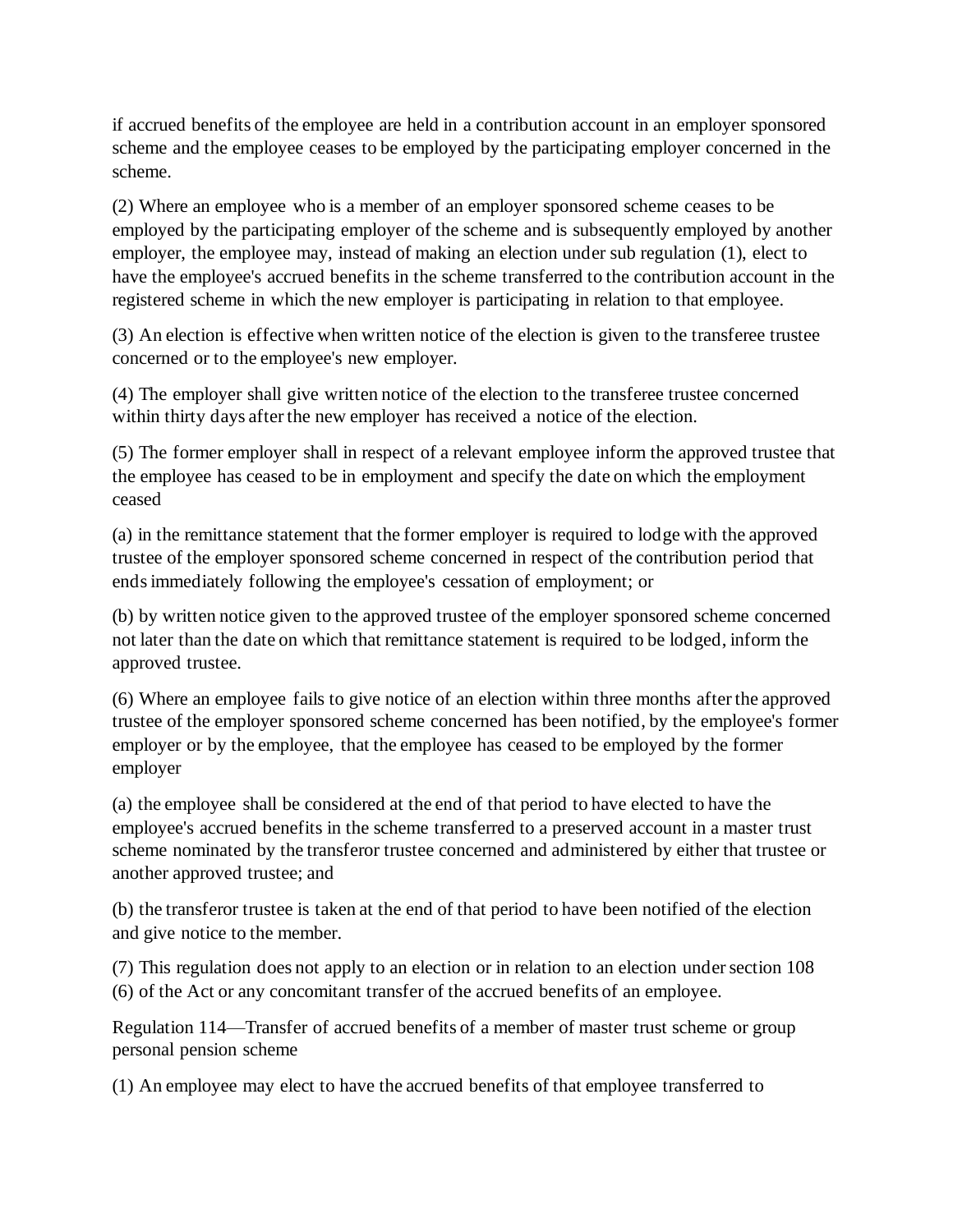(a) another account in the scheme; or

(b) an account in another master trust scheme nominated by the employee;

if the accrued benefits are held in a contribution account in a master trust scheme and the employee ceases to be employed by the participating employer concerned in the scheme.

(2) An employee may elect to have the employee's accrued benefits in a scheme transferred to the contribution account in the registered scheme in which the new employer is participating if the employee who is a member of a master trust scheme ceases to be employed by the participating employer concerned in the scheme and subsequently becomes employed by another employer.

(3) An election under sub regulation (1) is effective

(a) in relation to an account referred to in paragraph (a) when written notice of the election is given to the transferor trustee concerned; and

(b) in relation to an account referred to in paragraph (b) when written notice of the election is given to the transferee trustee concerned.

(4) An election under sub regulation (2) is effective when written notice of the election is given to the transferee trustee concerned or to the employee's new employer.

(5) An employer shall give written notice of the election to the transferee trustee concerned within thirty days after the new employer has received notice of the election.

(6) The former employer shall in respect of a relevant employee inform the approved trustee of the employee's cessation of employment and of the date on which the employment ceased

(a) in the remittance statement that the former employer is required to lodge with the approved trustee of the registered scheme concerned in respect of the contribution period that ends immediately following the employee's cessation of employment; or

(b) by written notice given to the approved trustee of the registered scheme concerned no later than the date on which that remittance statement is required to be lodged.

(7) An approved trustee may accept a written notice given by the employee concerned as evidence of the employee's cessation of employment and the date of cessation if the approved trustee of the registered scheme concerned is satisfied that the former employer cannot be located or refuses to comply with sub regulation (6).

(8) A written notice given by an employee shall be in a form approved by the Authority.

(9) Where an employee fails to give notice of an election within three months after the approved trustee of the registered scheme concerned has been notified, by the employee's former employer or by the employee, that the employee has ceased to be employed by the former employer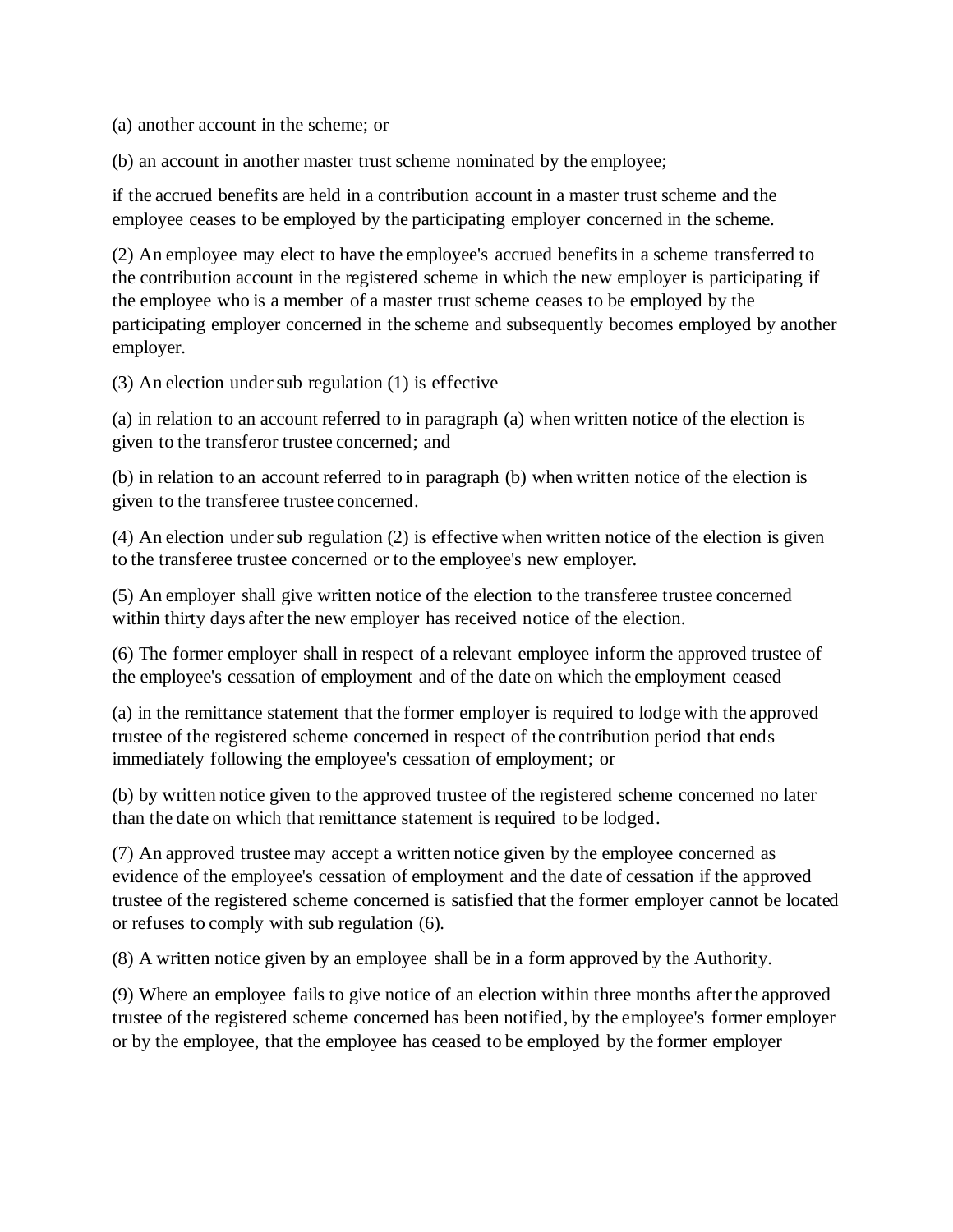(a) the employee shall be considered to have elected to have its accrued benefits held in the contribution account concerned in the scheme transferred to a separate preserved account in the same scheme; and

(b) the transferor trustee concerned is considered the end of that period to have been notified of the election

and give notice to the employee.

(10) This regulation does not apply to an election under Section 108 (6) of the Act or any concomitant transfer of the accrued benefits of an employee.

Regulation 115—Transfer of accrued benefits of self-employed person

(1) Where the accrued benefits of a self-employed person are held in a contribution account in a master trust scheme, that person may, at any time, elect to have those benefits transferred to

(a) an account in another master trust scheme nominated by the person; or

(b) an account in a group personal pension scheme to which the person is eligible to belong.

(2) Where the accrued benefits of a self-employed person are held in a contribution account in a group personal pension scheme, the person may, at any time, elect to have those benefits transferred to

(a) an account in a master trust scheme nominated by the person;

(b) an existing account of the person in another group personal pension scheme; or

(c) an account in another group personal pension scheme to which the person is eligible to belong.

(3) An election is effective when written notice of the election is given to the transferee trustee concerned.

(4) An organisation shall give written notice of an election to the transferee trustee concerned within thirty days after the organisation receives a notice of the election.

Regulation 116—Transfer of accrued benefits in preserved accounts in master trust scheme or group personal pension scheme

A member of a master trust scheme or a group personal scheme may elect to have the accrued benefits held in a preserved account of the member in the scheme transferred to another registered scheme to which the member is eligible to belong by giving written notice of the election to the transferee trustee concerned.

Regulation 117—Transfer by participating employer of employee's accrued benefits

A participating employer of a scheme may elect to have the accrued benefits of an employee held in the contribution account in the scheme in respect of a member's employment transferred to another registered scheme in which the employer is a participant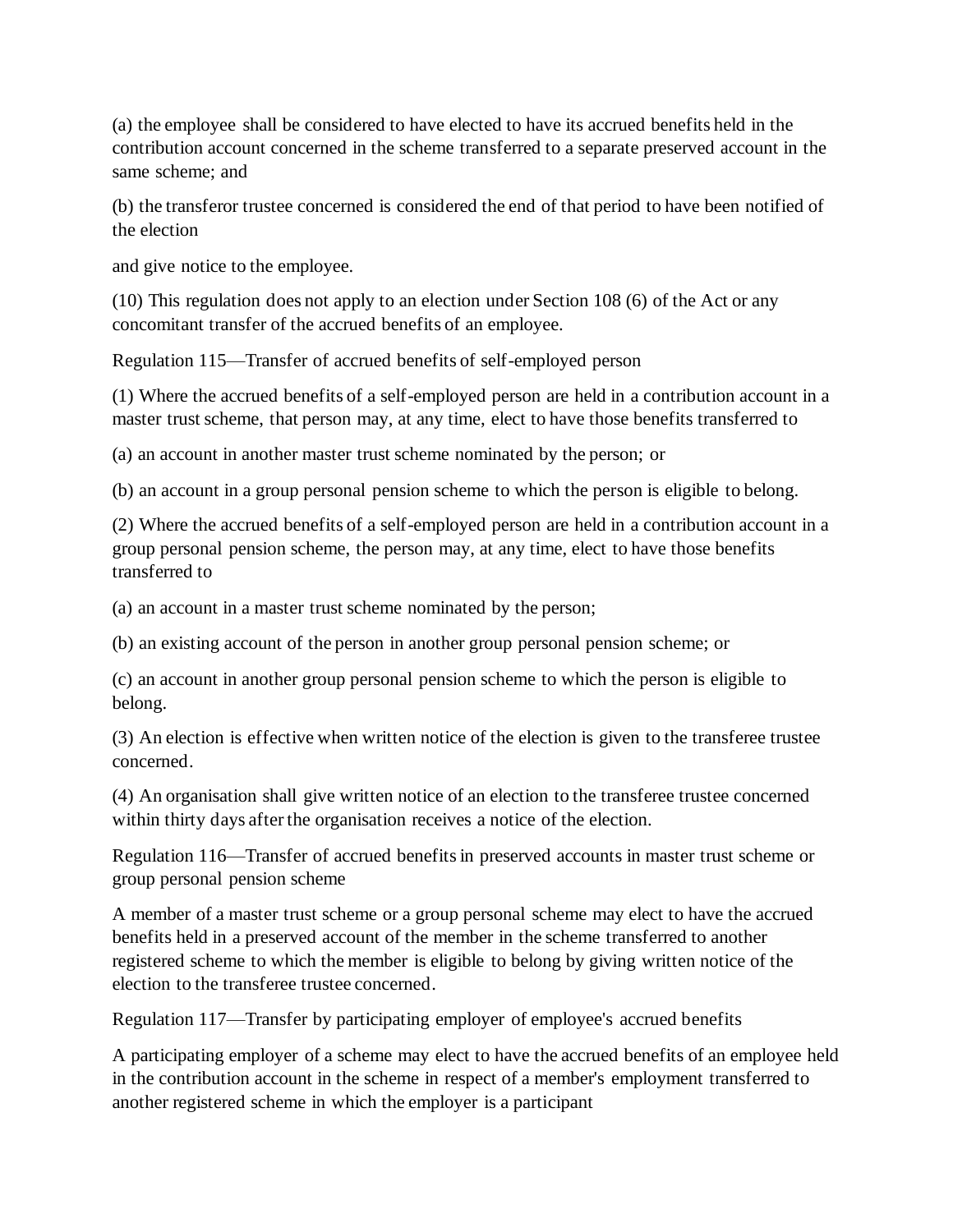(a) by giving written notice of the election to the transferee trustee in the event of the winding up of the scheme under section 118 of the Act; or

(b) by giving notice, personally or through the transferee trustee, of its intention to cease participation in the first scheme in respect of that member.

Regulation 118—Form of election

An election shall be in a form specified or approved by the Authority.

Regulation 119—Approved trustee to notify scheme member of member's options of transfer

An approved trustee of a registered scheme shall within thirty days of receipt of a notice that a scheme member has ceased to be employed by a participating employer or ceased to be self employed and the member has not given written notice of an election inform a member in writing of

(a) the different options that the member has with respect to the transfer of accrued benefits and the time within which the member may elect to exercise one of those options; and

(b) the consequences of not electing to exercise one of the options within that time;

and give notice to the employee.

Regulation 120—Duty of approved trustee on being notified of election

(1) A transferee trustee shall within thirty days after being notified of an election give written notice of the election to the transferor trustee.

(2) The transferee trustee shall complete the appropriate portions of the election form and serve the completed form on the transferor trustee.

(3) The transferor trustee shall

(a) take practicable steps to ensure that all the accrued benefits concerned are transferred in accordance with the election; and

(b) arrange for the accrued benefits concerned to be transferred to a separate account within the same registered scheme in accordance with the election within thirty days after being notified of an election.

(4) A person who opts for an election shall give to the transferor trustee, and the transferee trustee if any, the information as is requested by the trustee to enable the transfer to be made.

Regulation 121—Approved trustee to give transfer statement to scheme member

(1) A transferor trustee shall within thirty days after complying with regulations 121 (2), 124 (2) or 125 (2) give to a scheme member a transfer statement containing

(a) the name of the transferor trustee, the name of the scheme and the account number of the account from which the transfer was made;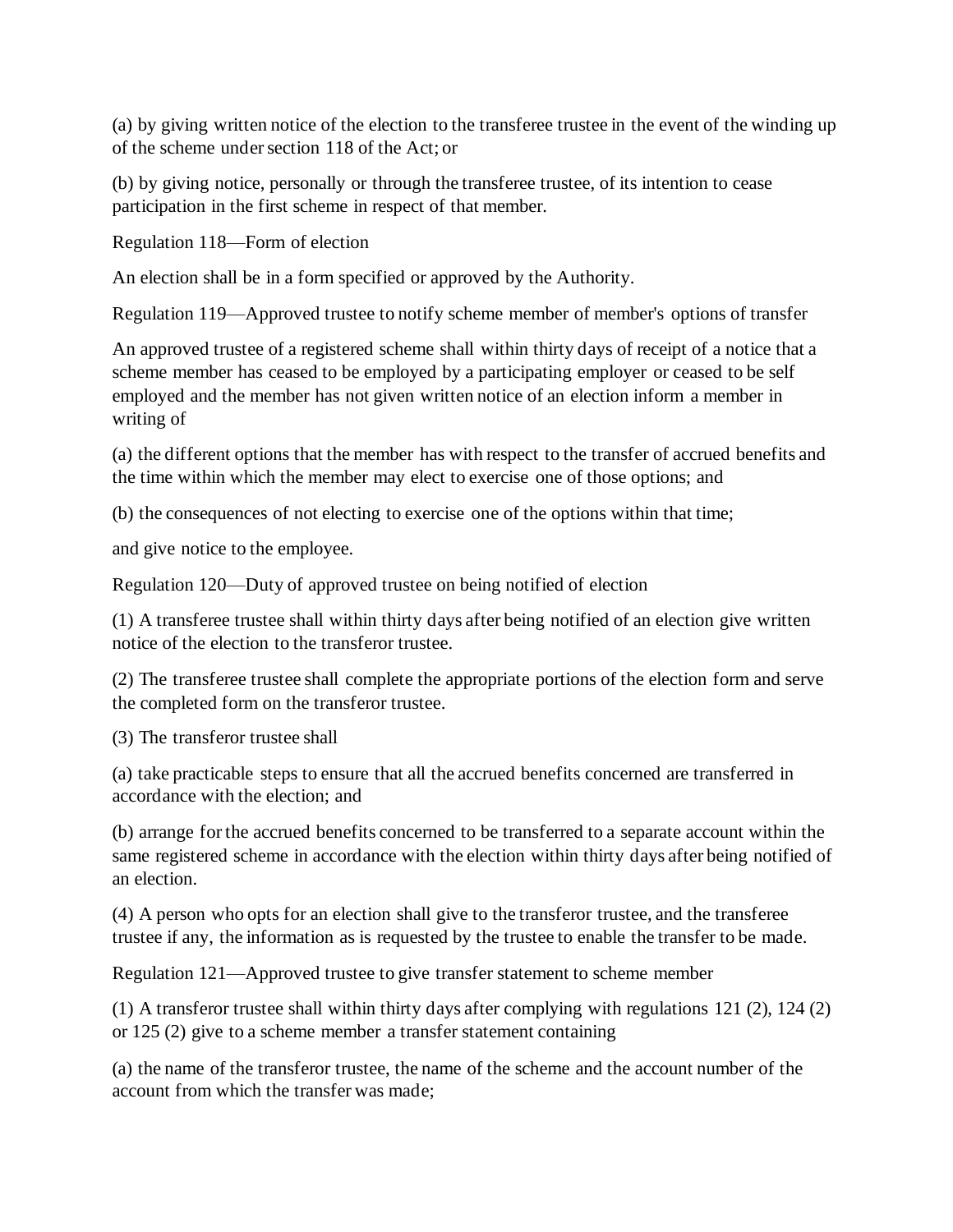(b) the name and address of the member;

(c) the amount expressed in money of the accrued benefits transferred from the account and the respective amounts specified in each sub-account of the account immediately before the transfer;

(d) the name of the registered scheme to which the member's accrued benefits have been transferred, the name and business address of the transferee trustee and the date on which the transfer was made;

(e) an itemised statement of any expenses relating to the transfer that have been deducted from the accrued benefits by the transferor trustee before making the transfer; and

(f) whether or not any contribution or any contribution surcharge outstanding in relation to the account is irrecoverable and, if so, the amount of the contribution or surcharge if known to the transferor trustee

(2) The transferor trustee shall give to the transferee trustee

(a) a copy of the transfer statement; and

(b) a copy of the election form completed by the transferor trustee

within thirty days after giving a transfer statement to a scheme member.

Regulation 122—Confirmation of transfer to new scheme

When the accrued benefits of a member of a registered scheme are transferred to another registered scheme, the transferee trustee shall within thirty days after receiving the benefits, notify the member in writing of the transfer and the amount transferred.

Regulation 123—Accrued benefits not to be transferred if mandatory contributions or contribution surcharges outstanding

(1) A transferor trustee shall not transfer the accrued benefits of a member in respect of an election of contributions or contribution surcharges or both which are due for payment in relation to the scheme member's account unless

(a) the Authority has, by written notice, given its consent for the trustee to give effect to the election; or informed the trustee that all of the outstanding sums are irrecoverable;

(b) the outstanding contributions or contribution surcharges have been paid to the transferor trustee; or

(c) some of the outstanding sums have been paid to the trustee and the Authority has, by written notice, informed that trustee that the other outstanding sums are irrecoverable.

(2) The transferor trustee shall take reasonably practicable steps to ensure that the accrued benefits including the outstanding sums if any paid to the trustee are transferred in accordance with the election within thirty days after receiving the outstanding contributions or contribution surcharges or after receiving notice from the Authority.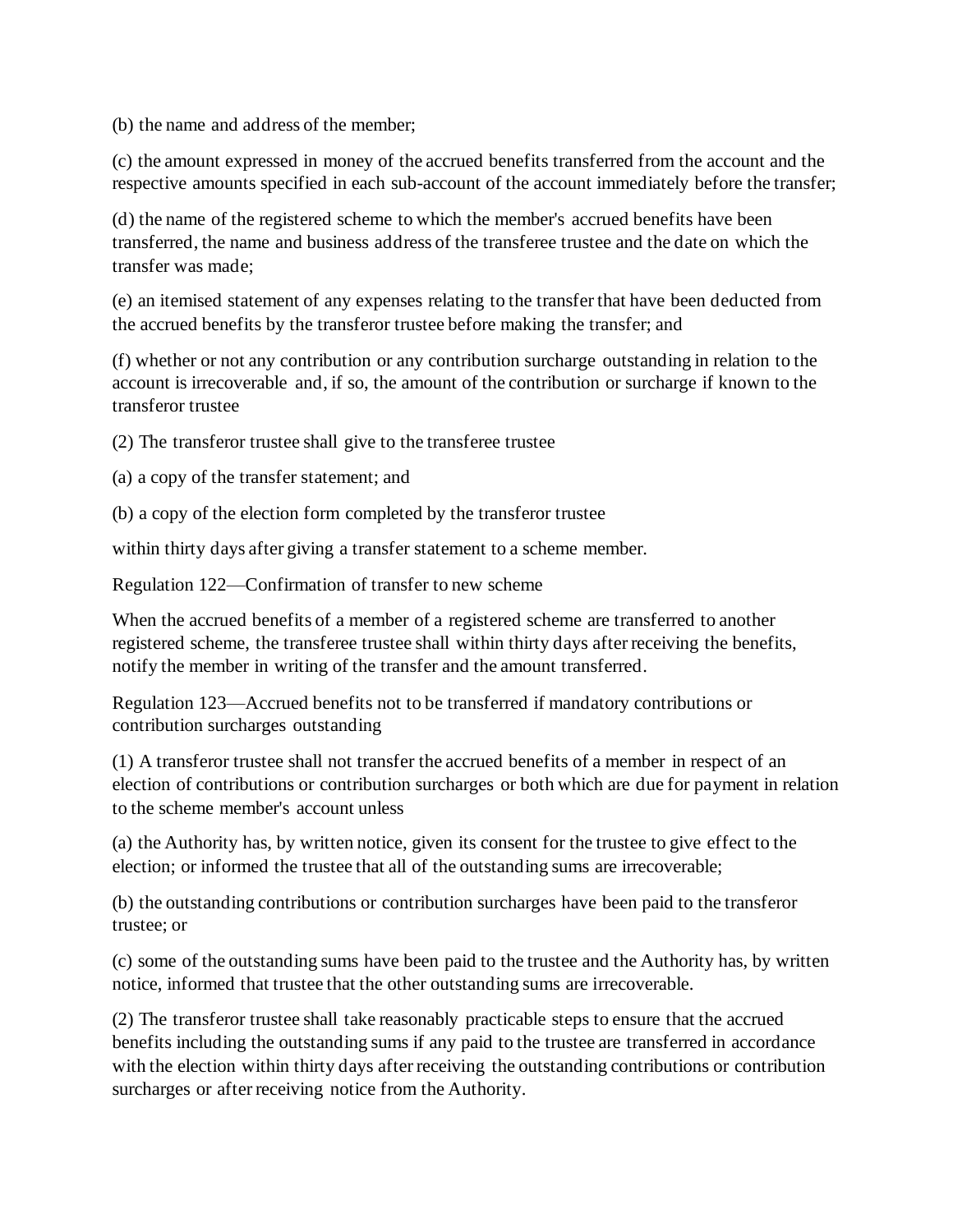Regulation 124—Accrued benefits not to be transferred if scheme accounts are being audited or if scheme is being investigated

(1) A transferor trustee shall not transfer accrued benefits if at the time of election

(a) the Authority has served on the transferor trustee a notice requiring that trustee to arrange for an auditor to investigate and to prepare a report under section 166 of the Act; or

(b) the Authority has served on that trustee a notice informing the trustee that the Authority intends to conduct an investigation under section 186 of the Act, unless the Authority

(i) gives its written consent for the trustee to give effect to the election, or

(ii) notifies the trustee of the results of the valuation of the scheme assets carried out in relation to the report of the investigation.

(2) The trustee shall take reasonably practicable steps to ensure that the accrued benefits are transferred in accordance with the election and the results of the valuation of the scheme assets within thirty days after the Authority has given its written consent for the transferor trustee to give effect to the election, or has notified the transferor trustee of the results of the valuation of the scheme assets.

Payment of accrued benefits

Regulation 125—Claim for payment on attaining retirement age

(1) A claim for the payment of the accrued benefits of a scheme member or a former scheme member is payment made in accordance with section 101 or 110 of the Act.

(2) A member of a registered scheme who has reached the retirement age may lodge with the approved trustee of the scheme a claim for payment of the member's accrued benefits.

(3) The claim shall be in a form specified or approved by the Authority.

Regulation 126—Requirements of sections 111 and 219 of the Act

(1) A contributor who is not covered under a mandatory pension scheme and retires shall utilise seventy five percent of accrued benefits to purchase an annuity for life guaranteed for fifteen years and payable monthly from a Life Insurance Company licenced by the National Insurance Commission.

(2) An employee who retires in accordance with section 219 of the Act shall utilise seventy-five percent of the balance standing to the credit of the employee's retirement savings account to purchase an annuity for life guaranteed for fifteen years and payable monthly from a Life Insurance Company licenced by the National Insurance Commission.

(3) The Authority may consult the National Insurance Commission to ensure that the insurer is able to meet its liabilities in respect of annuity payment.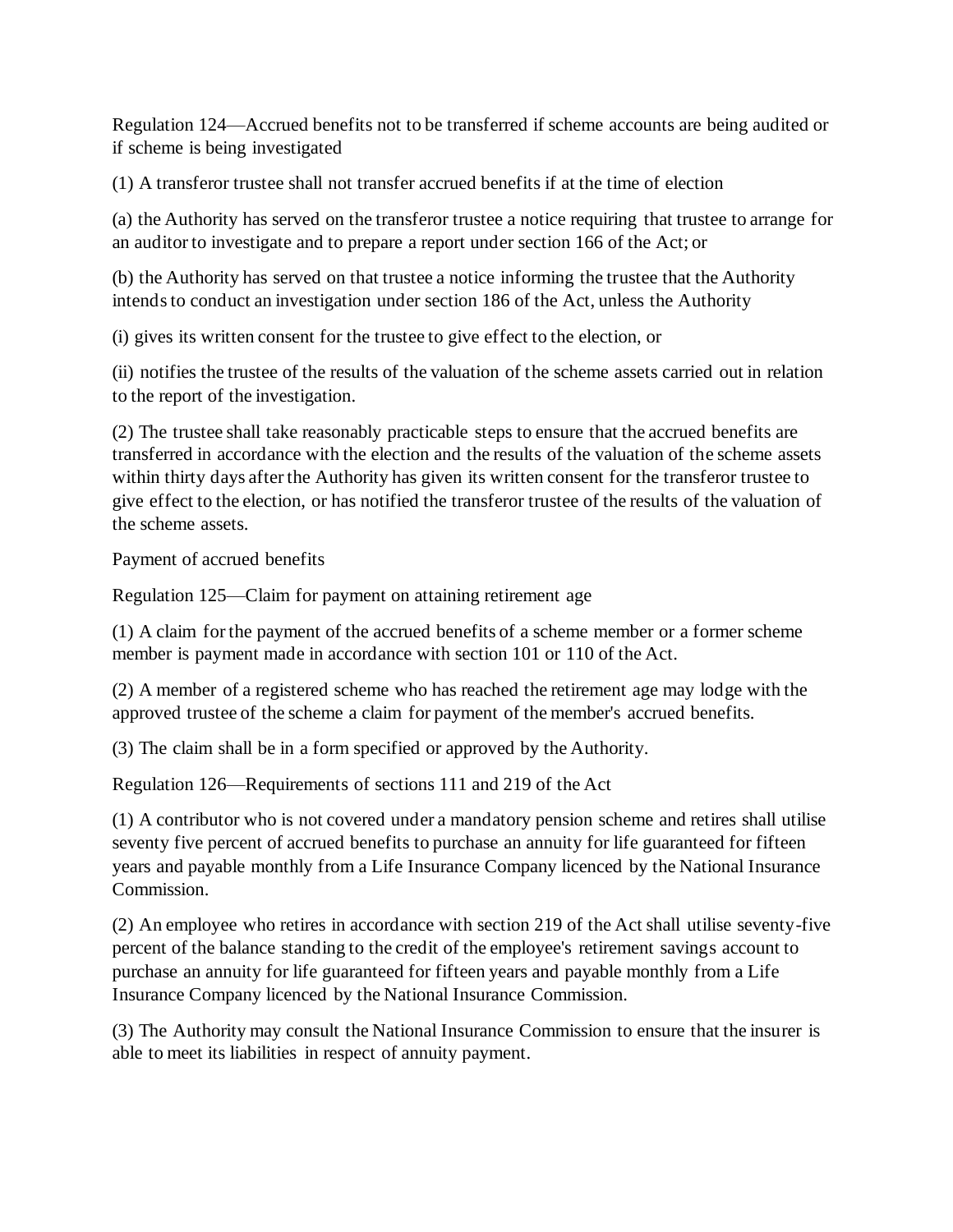(4) Twenty five percent of the accrued benefits of the contributor or the balance standing to the credit of the employee shall be paid as lump sum benefit.

(5) The Authority may issue guidelines to change the proportion that may be paid as annuity or lump sum benefits.

Regulation 127—Claim for payment on attaining early retirement age

(1) A member of a registered scheme who wishes to be paid the member's accrued benefits shall lodge with the approved trustee of the scheme a claim for payment of the member's accrued benefits in accordance with this regulation.

(2) The claim shall be in a form specified or approved by the Authority.

(3) The claim shall be accompanied by

(a) evidence satisfactory to the trustee that the member has reached the early retirement age; and

(b) a statutory declaration.

Regulation 128—Claim for payment on death

(1) Where a member of a registered scheme dies, a personal representative of the member may lodge with the approved trustee of the scheme a claim for payment of the member's accrued benefits.

(2) The claim shall be in a form specified or approved by the Authority.

(3) A claim made by a person who has been nominated or purports to be the personal representative of the relevant scheme member shall be accompanied by letters of administration, probate or any other relevant document.

(4) Where there are no personal representatives of the member's estate, or if they are unwilling to act, the trustee may treat the member's accrued benefits as unclaimed benefits.

Regulation 129—Additional classes of persons entitled to be paid accrued benefits

For the purposes of section 101 of the Act, a member of a registered scheme who has not reached the retirement age is, subject to this regulation, entitled to be paid by the approved trustee of the scheme, the whole of the member's accrued benefits in the scheme as a lump sum if the member

(a) has attained the age of fifty years and is not employed or self-employed;

(b) is not a citizen of Ghana and has permanently emigrated from Ghana or desires to emigrate permanently from Ghana; or

(c) is totally incapacitated.

Regulation 130—Claim for payment on ground of permanent emigration from Ghana

(1) A member of a registered scheme who is not a citizen of Ghana and who, before reaching the retirement age, wishes to be paid the member's accrued benefits in the scheme on the ground that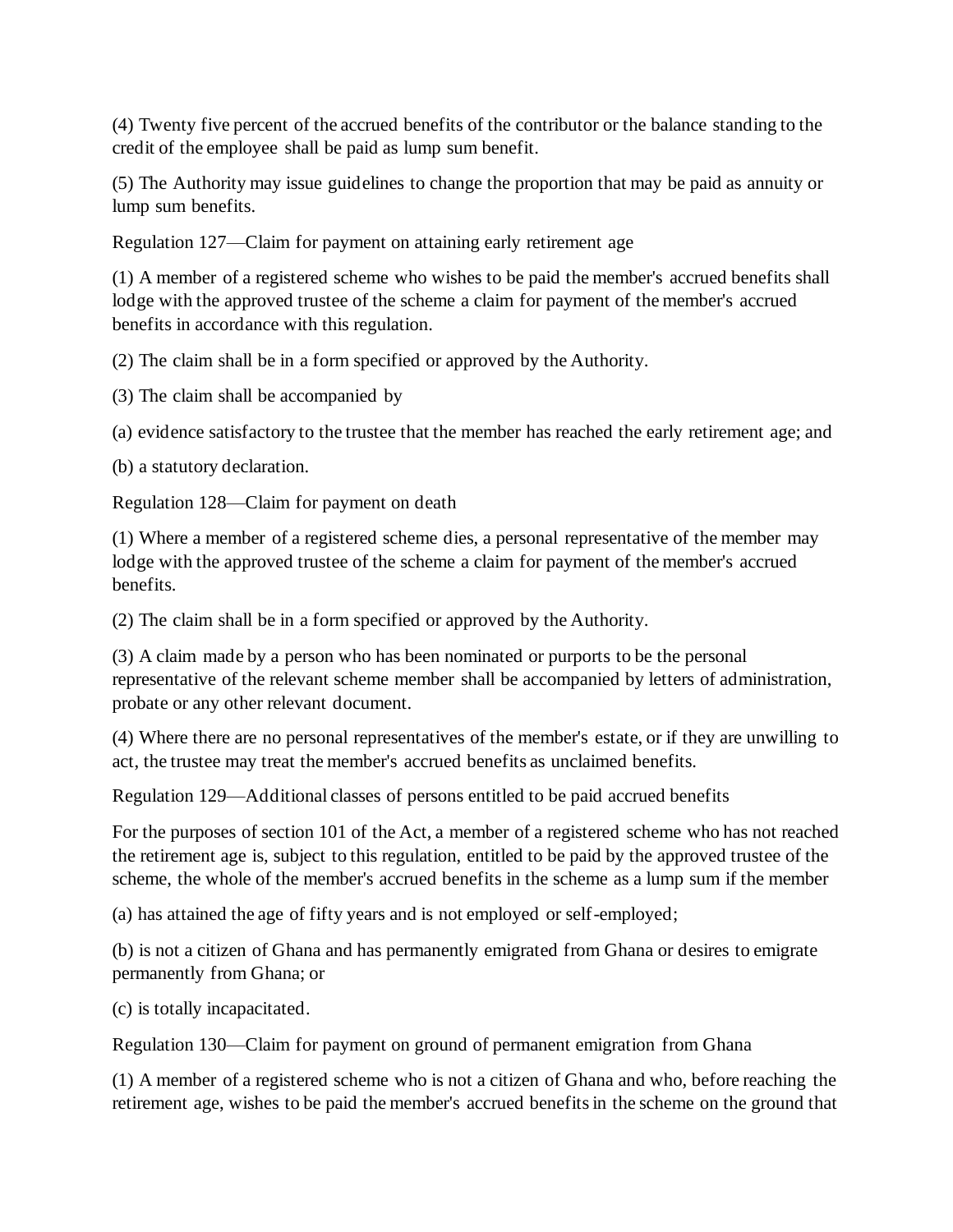the member has emigrated, or desires to emigrate, from Ghana permanently, shall lodge with the approved trustee of the scheme a claim for payment of the member's accrued benefits.

(2) The claim shall be in a form specified or approved by the Authority.

(3) The claim shall be accompanied by a statutory declaration by the claimant that the claimant has emigrated, or will emigrate from Ghana permanently on a specified date.

(4) A person who has been paid accrued benefits from a registered scheme on the ground that, on a specified date, the person has emigrated, or was about to emigrate, from Ghana permanently is not, before reaching the retirement age, entitled to be paid the member's accrued benefits from the same or another registered scheme on the ground that, on a later date, the person purports to have emigrated, or is about to emigrate, from Ghana permanently.

(5) If a member of a registered scheme claims to be entitled to be paid the member's accrued benefits in the scheme on the ground that, on a specified date, the member has emigrated, or is about to emigrate, from Ghana permanently, the approved trustee of the scheme

(a) before paying those benefits to the member shall notify the Authority in writing of the particulars of the claim, including the specified date of the permanent emigration from Ghana, and the reason for which the claim is made; and

(b) may pay those benefits to the member unless the Authority has within fourteen days after being given notice, informed the trustee in writing that the member has previously been paid accrued benefits from a registered scheme on the ground that the member claimed to have permanently emigrated from Ghana on an earlier date.

(6) The approved trustee of the scheme shall, by written notice, give to the Authority particulars of the payment within thirty days after paying the member's accrued benefits on the ground that the member has emigrated, or is about to emigrate, from Ghana permanently.

(7) The particulars shall include the member's name, the date of the member's emigration, the amount paid and any other information that may be specified by the Authority.

(8) Sub regulation (5) or (6) does not apply in relation to the payment of an outstanding mandatory contribution or contribution surcharge under regulation 132.

(9) Where accrued benefits held in an account of a member of a registered scheme is paid to the member with a view that the member has emigrated, or will emigrate on a specified date from Ghana permanently, the member is not before attaining the retirement age

(a) precluded from making a further claim on the ground of permanent emigration on that specified date if the claim is for the payment of other accrued benefits of the member held in another account in that scheme, or

(b) for the payment of other accrued benefits of that member in another registered scheme.

Regulation 131—Claim for payment on ground of total incapacity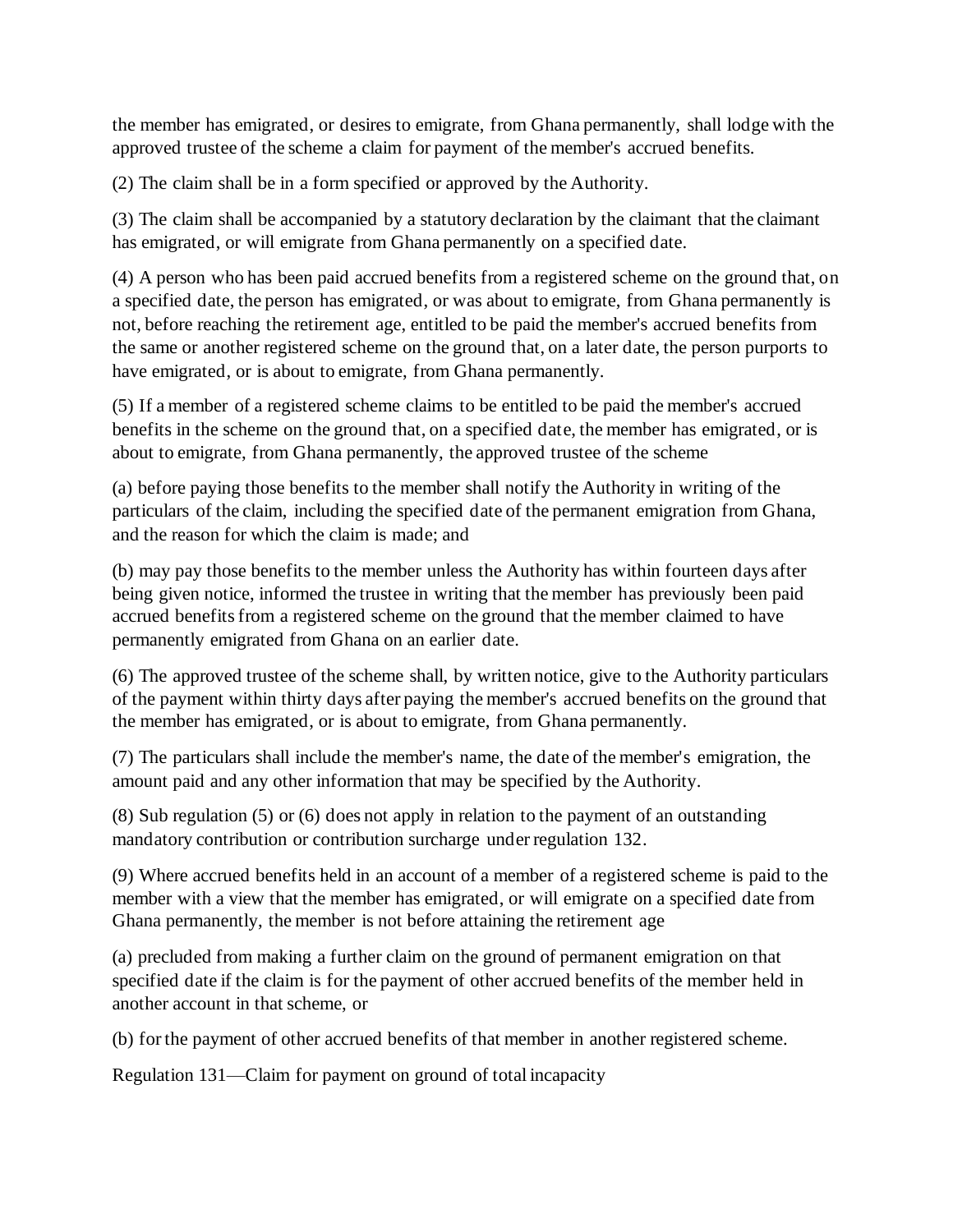(1) A member of a registered scheme who, before attaining the retirement age, wishes to be paid the member's accrued benefits in the scheme due to total incapacity shall lodge with the approved trustee of the scheme a claim for payment of the member's accrued benefits.

(2) The claim shall be in a form determined by the Authority.

(3) The form shall be endorsed by a recognised medical officer.

(4) The applicant shall attach a passport photograph to the form and the appropriate thumb prints shall be taken on the form.

(5) The Authority shall forward the application to a Medical Board for certification.

(6) The Medical Board shall be constituted by the Regional or District Director of health services and shall include a representative of the Authority.

(7) Upon certification by the Medical Board the approved trustee shall pay the member's accrued benefits to the member.

(8) Where a claim is made by a scheme member of a registered scheme who was, immediately before becoming totally incapacitated, unemployed, the approved trustee of the scheme may pay the member's accrued benefits to that member, subject to the requirements specified under subregulation  $(2)$  to  $(7)$ .

Regulation 132—Approved trustee to ensure payment of accrued benefits within certain periods

(1) The trustee shall ensure that accrued benefits are paid to the claimant not later than thirty days after the lodgment of the claim, where

(a) a claim for the payment of a scheme member's accrued benefits is lodged with the approved trustee of a registered scheme;

(b) the claimant satisfies the trustee that the claimant is entitled to be paid those benefits; and

(c) at the time of the lodgment of the claim, there is no outstanding mandatory contributions or contribution surcharges in respect of the member.

(2) The trustee shall ensure that, not later than sixty days after the lodgment of the claim, accrued benefits are paid to the claimant together with all outstanding contributions and contribution surcharges paid to the trustee in respect of the member since the lodgment of the claim, where

(a) a claim for the payment of a scheme member's accrued benefits is lodged with the approved trustee of a registered scheme;

(b) the claimant satisfies the trustee that the claimant is entitled to be paid those benefits; and

(c) at the time of the lodgment of the claim, there are outstanding mandatory contributions or contribution surcharges in respect of the member.

Regulation 133—Accrued benefits not to be paid if scheme accounts are being audited or if scheme is being investigated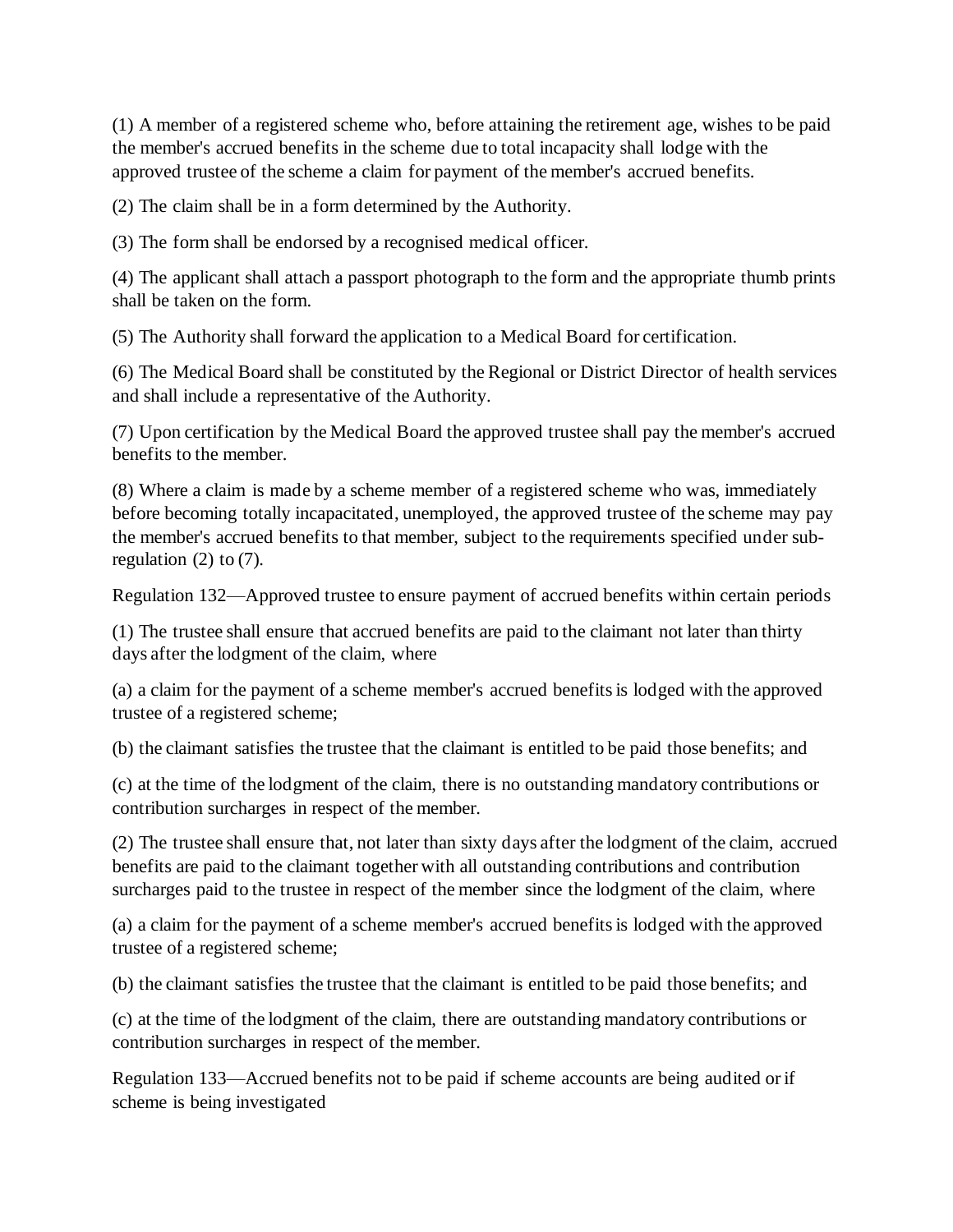(1) An approved trustee of a registered scheme who receives a claim for payment of a member's accrued benefits, or a request for other payment of scheme assets out of the scheme shall not pay accrued benefits or value scheme assets if at the time of the lodgment

(a) the Authority has served on the trustee a notice requiring the trustee to arrange for an auditor to investigate and to prepare a report under section 166 (3) of the Act; or

(b) the Authority has served on the trustee a notice informing the trustee that the Authority intends to conduct an investigation under section 186 of the Act, unless the Authority has given its written consent for the trustee to make the payment, or has notified the trustee of the results of the valuation of the scheme assets carried out in relation to the report or the investigation.

(2) The trustee shall

(a) determine the accrued benefits payable to the member including the arrears and contribution surcharge if any paid to the trustee, and determine those benefits by reference to the valuation if any; and

(b) pay to the member the accrued benefits

within thirty days after the Authority has given its written consent for the trustee to make the payment, or has notified the trustee of the valuation of the scheme assets.

Regulation 134—Approved trustee to ensure claimant is provided with final benefit statement

Where an approved trustee of a registered scheme pays accrued benefits to a claimant the trustee shall ensure that the claimant is provided with a final benefit statement containing the following information:

(a) the name of the trustee, the name of the scheme and the account number of the account from which the payment is made;

(b) the name and address of the scheme member concerned;

(c) the total amount of the accrued benefits paid to the claimant and the date on which the benefits were paid to the claimant;

(d) an itemised statement of any expenses relating to the payment of the accrued benefits that were deducted from those benefits by the trustee before making the payment;

(e) if any contribution or contribution surcharge was outstanding at the time of the payment

(i) the amount of the contribution or surcharge if known to the trustee; and

(ii) if the contribution or surcharge was irrecoverable, the fact that it is irrecoverable and the amount concerned if known to the trustee.

Unclaimed benefits

Regulation 135—Duty of approved trustee if scheme member cannot be located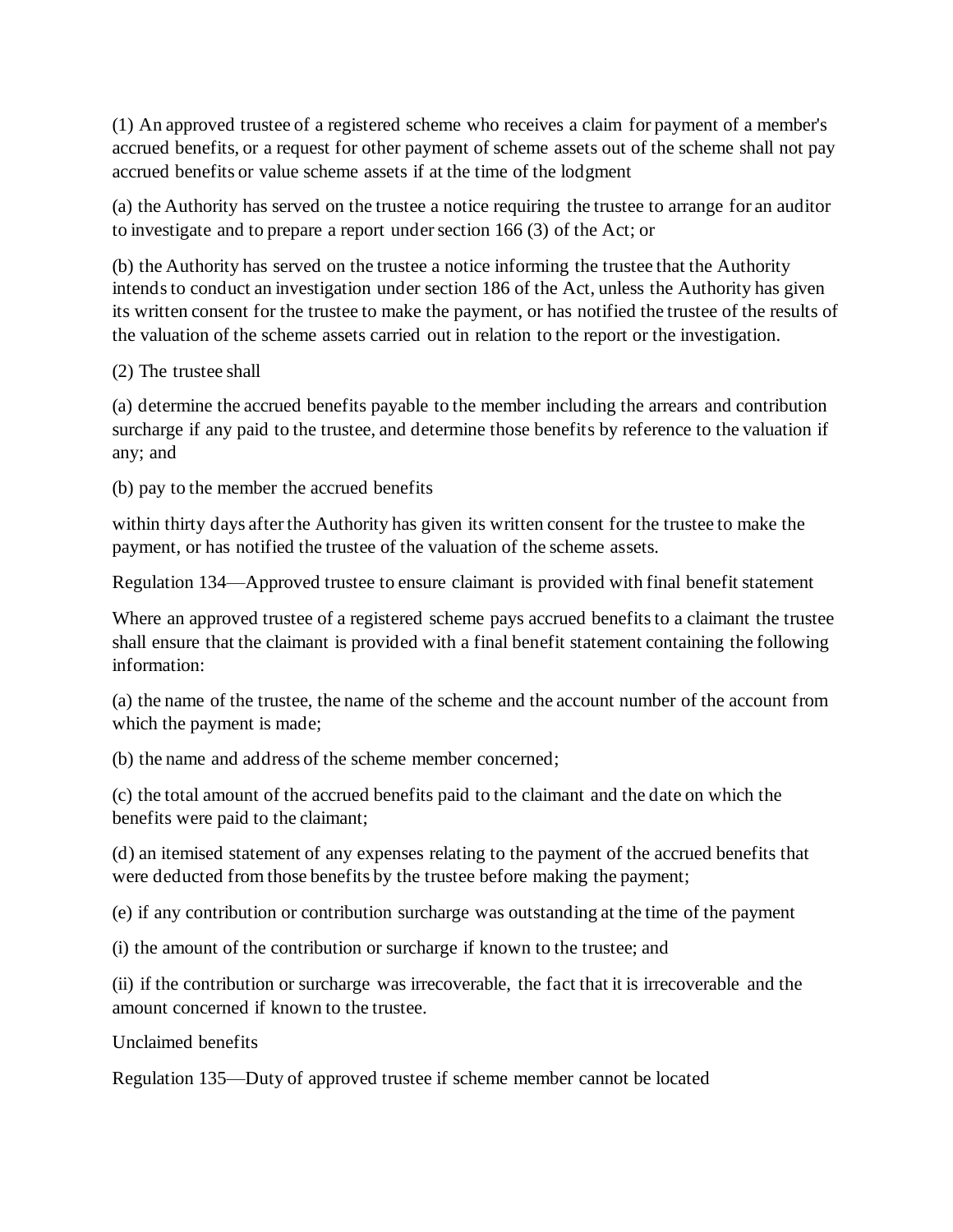(1) Where a member of a registered scheme or other person is entitled to be paid a member's accrued benefits but does not lodge a claim with the approved trustee of the scheme, the trustee shall take steps specified in the Guidelines within thirty days after the trustee becomes aware that the member or other person cannot be located.

(2) Where the trustee cannot locate the member or other person within six months, the accrued benefits shall be registered as unclaimed benefits at the end of that period.

(3) This regulation does not apply in a case where a scheme member of a registered scheme who has reached the retirement age has not lodged a claim with the approved trustee of the scheme for payment of the member's accrued benefits.

Regulation 136—Duty of approved trustee if claimant cannot subsequently be located

(1) Where a member of a registered scheme or any other person has lodged a claim with the approved trustee of the scheme for the payment of the member's accrued benefits and the trustee is satisfied that the member or other person is entitled to be paid the accrued benefits but cannot locate that person the trustee shall take the steps specified in the Guidelines, within thirty days after the trustee becomes aware that the member or person cannot be located.

(2) Where the trustee cannot locate the claimant within six months the accrued benefits shall be regarded as unclaimed benefits at the end of that period.

(3) Where the trustee sends a cheque

(a) to a claimant in respect of the payment of a scheme member's accrued benefits but the claimant does not present the cheque for payment within the period specified in the Guidelines; and

(b) the trustee is unable to locate the claimant during the period of six months after the expiry of the period specified in the Guidelines,

the accrued benefits shall be regarded as unclaimed benefits at the end of the six-month period.

Regulation 137—Duty of approved trustee to notify scheme member who has reached retirement age of his entitlement

(1) Where a member of a registered scheme attains the retirement age and does not lodge a claim with the approved trustee of the scheme for payment of the member's accrued benefits, the trustee shall within twelve months after the member has reached the retirement age, give a written notice to the member to

(a) inform the member of the member's entitlement to be paid in respect of the member's accrued benefits; and

(b) request the member to reply in writing to the trustee specifying whether or not the member elects to retain the member's accrued benefits with the scheme.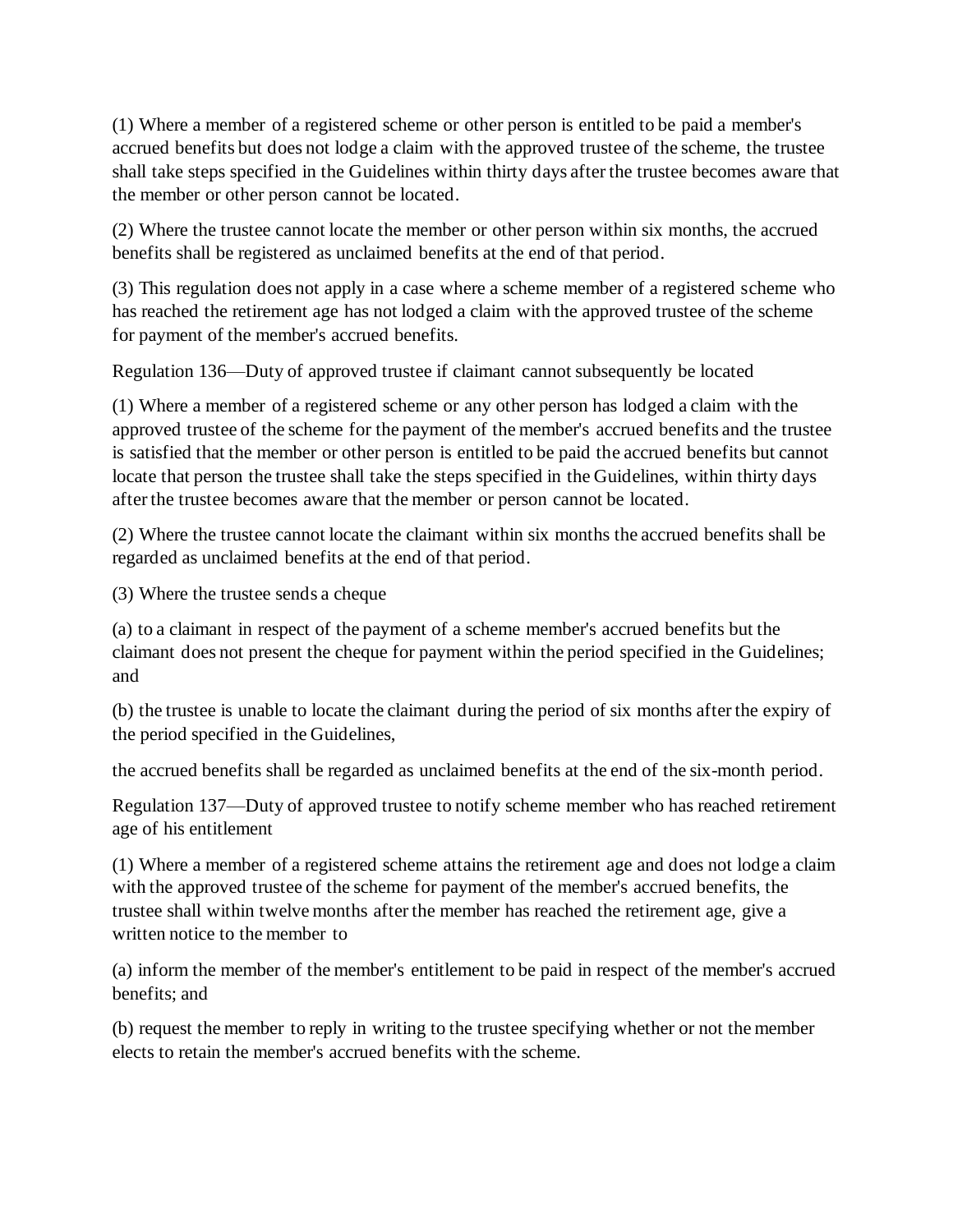(2) Where the trustee does not receive a reply to a request within six months after giving notice and is unable to locate the member by any other means, the accrued benefits of the member in the scheme shall be considered as unclaimed benefits at the end of that period.

(3) Where the trustee receives a reply to a request indicating that the member elects to retain the member's accrued benefits within the scheme or does not receive a reply to the request but is able to locate the member, the trustee shall serve on the member a benefit statement in accordance with regulation 39.

(4) The benefit statement shall

(a) include only those particulars listed in regulation 39 (3) that are applicable to the member; and

(b) be accompanied by a notice informing the member that

(i) the member's accrued benefits are being retained in the scheme; and

(ii) the member may at any time lodge with the approved trustee of the scheme a claim for payment of the member's accrued benefits in accordance with regulation 126.

(5) The trustee shall pay the member's accrued benefits to the member if the trustee receives a reply to the written notice given to the member under sub regulation (1) indicating that the member elects not to retain the member's accrued benefits in the scheme.

Regulation 138—Duty of approved trustee when scheme member whose accrued benefits are retained in a scheme cannot be located

(1) An approved trustee of a registered scheme who becomes aware that a scheme member on whom a benefit statement has been served cannot be located while the member's accrued benefits is retained in the scheme, shall within thirty days after becoming aware of the failure, take steps as are specified in the Guidelines.

(2) If the trustee cannot locate the member within six months after taking the specified steps, in the Guidelines the accrued benefits shall be considered as unclaimed benefits at the end of that period.

Regulation 139—Approved trustee to submit to Authority particulars of scheme members who have unclaimed benefits

(1) The approved trustee of a registered scheme shall submit to the Authority a quarterly report containing

(a) particulars of scheme members

(i) who have unclaimed benefits in the scheme as at the end of the quarter to which the report relates;

(ii) whose particulars have not previously been provided to the Authority in accordance with regulation 141;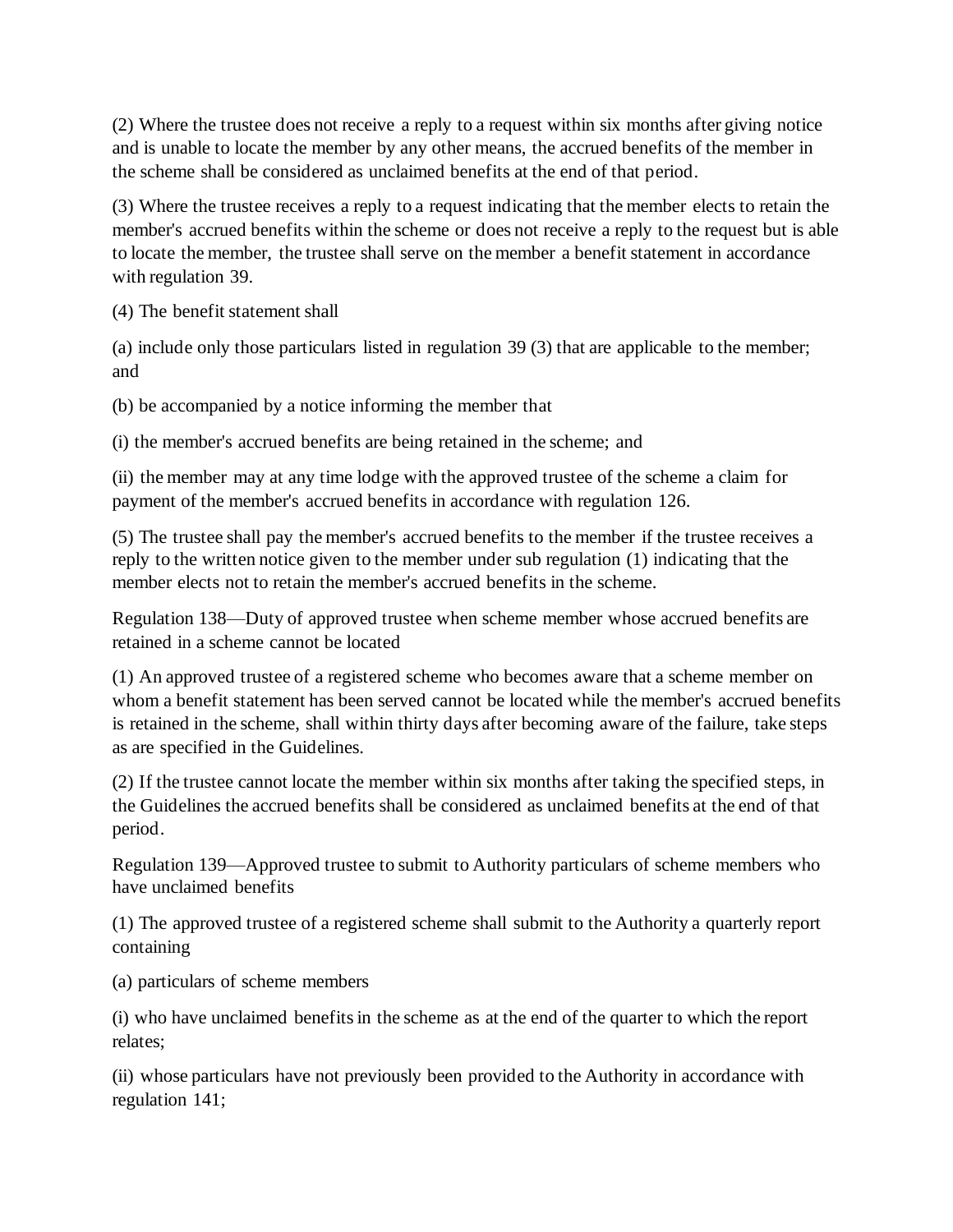(iii) whose unclaimed benefits have been claimed in the quarter to which the report relates; and

(b) any other information relating to unclaimed benefits as may be specified in the Guidelines.

(2) The quarterly report shall be submitted within the period, and in the manner, specified in the Guidelines.

Regulation 140—Register of scheme members who have unclaimed benefits to be kept

(1) The Authority shall establish and maintain a register of scheme members of a registered scheme who have unclaimed benefits in the scheme.

(2) The register

(a) may be in a form, and contain the information, as the Authority may determine;

(b) shall be kept at the offices of the Authority;

(c) shall be made available for inspection to enable a person who may be entitled to benefits in a registered scheme to ascertain whether he has any unclaimed benefits in the scheme; and

(d) may be made available on the website of the Authority.

(3) A member of the public may inspect the register during ordinary business hours of the Authority.

Regulation 141—Disposal of unclaimed benefits in employer sponsored scheme

(1) The approved trustee of an employer sponsored scheme shall within six months after classifying accrued benefits as unclaimed benefits, transfer the benefits to a master trust scheme nominated by the employer concerned or in accordance with the governing rules of the scheme.

(2) Unclaimed benefits in an employer sponsored scheme continue to vest in the scheme members concerned.

Regulation 142—Unclaimed benefits in master trust scheme or group personal pension scheme

The approved trustee of a master trust scheme or a group personal pension scheme shall

(a) continue to retain any unclaimed benefits in the scheme; and

(b) the unclaimed benefits shall continue to vest in the scheme members concerned and the former members of the employer sponsored scheme.

Regulation 143—Offences

An approved trustee who, without reasonable excuse, fails to comply with regulation 132, 133, 134 or 140 is liable to pay to the Authority a penalty of two hundred and fifty penalty units for each day that the default subsists and shall have its licence suspended after thirty d ays.

Winding up of registered schemes

Regulation 144—Winding up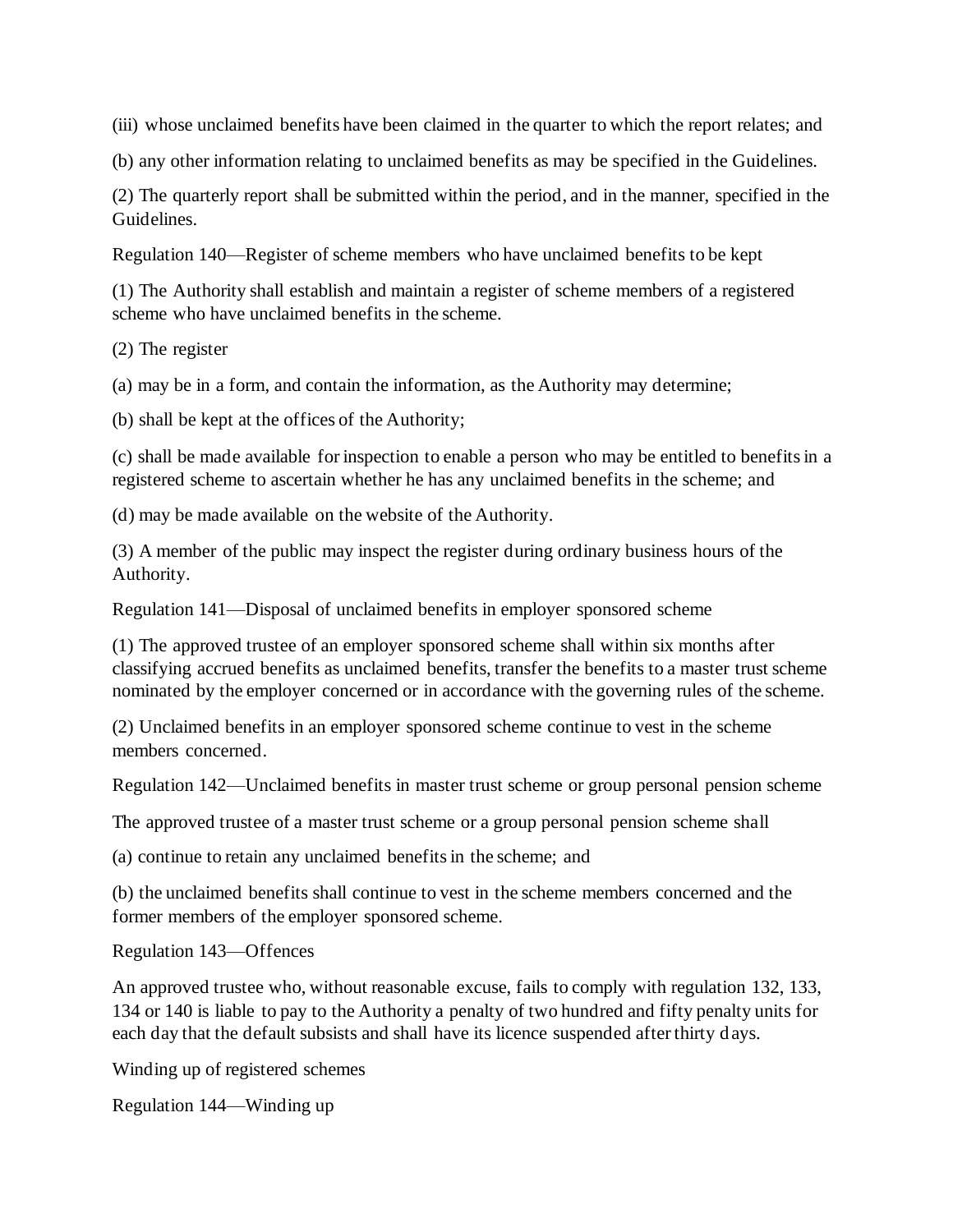For the purposes of winding up of registered schemes, the scheme assets of a scheme includes the funds of each constituent fund of the registered scheme.

Regulation 145—Circumstances in which employer sponsored scheme may be wound up voluntarily

An employer sponsored scheme may be wound up under section 118 of the Act if

(a) the only participating employer or the only remaining participating employer ceases to participate in the scheme or gives notice to the approved trustee of the scheme that the employer intends to cease to participate in the scheme;

(b) the only participating employer or the only remaining participating employer is an individual person and

(i) there is a change of ownership of the business of that employer, whether by transfer or otherwise;

(ii) the person dies;

(iii) the occurrence of an event that entitles a creditor to present a bankruptcy petition against the person;

(iv) the person is found by a Court of competent jurisdiction to be of unsound mind and incapable of managing the person's personal affairs; or

(c) where the only participating employer or the only remaining participating employer is a body corporate

(i) and there is a change of ownership of the body corporate, whether by acquisition of the company's shares, or a transfer of the assets of the body corporate or otherwise; or

(ii) the commencement of the winding up of the body corporate;

(d) the only participating employer or the only remaining participating employer is a partnership and the partnership is dissolved without being reconstituted because of the death, retirement or withdrawal of a partner or the admission of a new partner.

Regulation 146—Application for Authority's consent

(1) The approved trustee or participating employer of an employer sponsored scheme may make an application to the Authority to give consent to the voluntary winding up of the scheme.

(2) The application shall

(a) be a in form prescribed by the Authority [sic];

(b) contain a statement specifying the reasons for the winding up of the scheme and the assets and liabilities of the scheme as at a date not earlier than four days before the application was made; and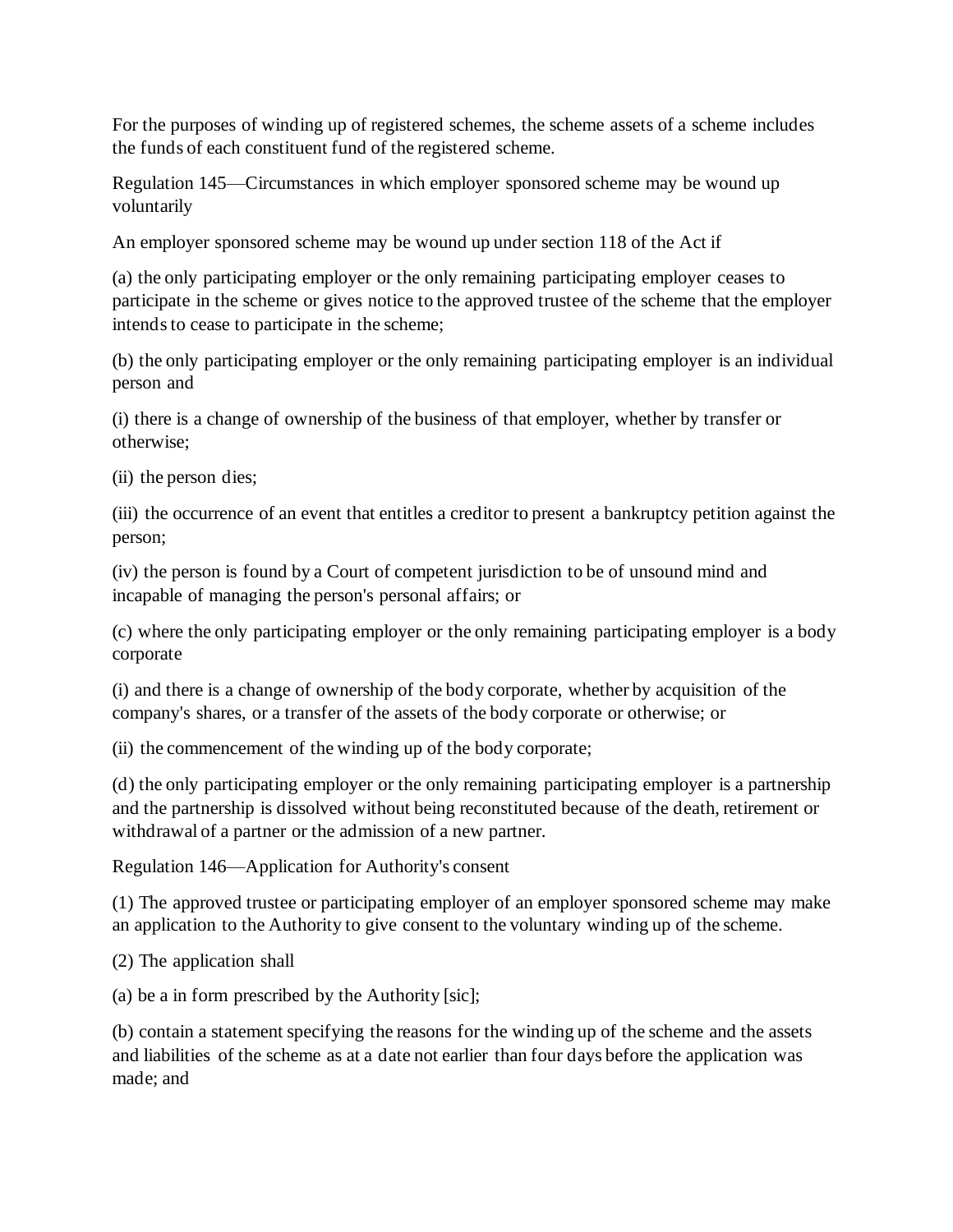(c) be accompanied by a statutory declaration and a winding up proposal that complies with sub regulation (3) and (4).

(3) The statutory declaration shall

(a) be to the effect that, as a result of having conducted an inquiry into the affairs of the scheme, the approved trustee of the scheme is satisfied that all existing liabilities including obligations to scheme members can be met from the scheme assets; and

(b) be signed

(i) by at least two directors of the company if the trustee is or includes a company; or

(ii) by at least two of those persons, one of who must be an independent trustee if the trustee consists wholly of individual persons.

(4) The winding up proposal shall specify

(a) whether or not there are any scheme assets and the arrangements made for the realization and disposal of the scheme assets; and

(b) whether or not there are any members of the scheme and the arrangements made for the transfer of the accrued benefits of the members of the scheme to another registered scheme.

Regulation 147—Consent of Authority to winding up of employer sponsored scheme

(1) The Authority may consent to the voluntary winding up of an employer sponsored scheme without appointing a liquidator if, on receiving an application, the Authority is satisfied that

(a) there are no scheme assets to be realized or disposed of and if there are any such assets, appropriate arrangements have been made for their realization and disposal;

(b) there are no remaining scheme members or if there are remaining scheme members, appropriate arrangements have been made for those members' accrued benefits to be transferred to another registered scheme acceptable to the Authority.

(2) The Authority may consent to the voluntary winding up of an employer sponsored scheme subject to the appointment of a liquidator if, on receiving an application, the Authority is satisfied that

(a) there are scheme assets, and appropriate arrangements have not been made for their realization and disposal; or

(b) there are remaining scheme members, and appropriate arrangements have not been made for those members' accrued benefits to be transferred to another registered scheme acceptable to the Authority.

(3) The Authority may impose reasonable conditions that the Authority considers appropriate in respect of the winding up of an employer sponsored scheme.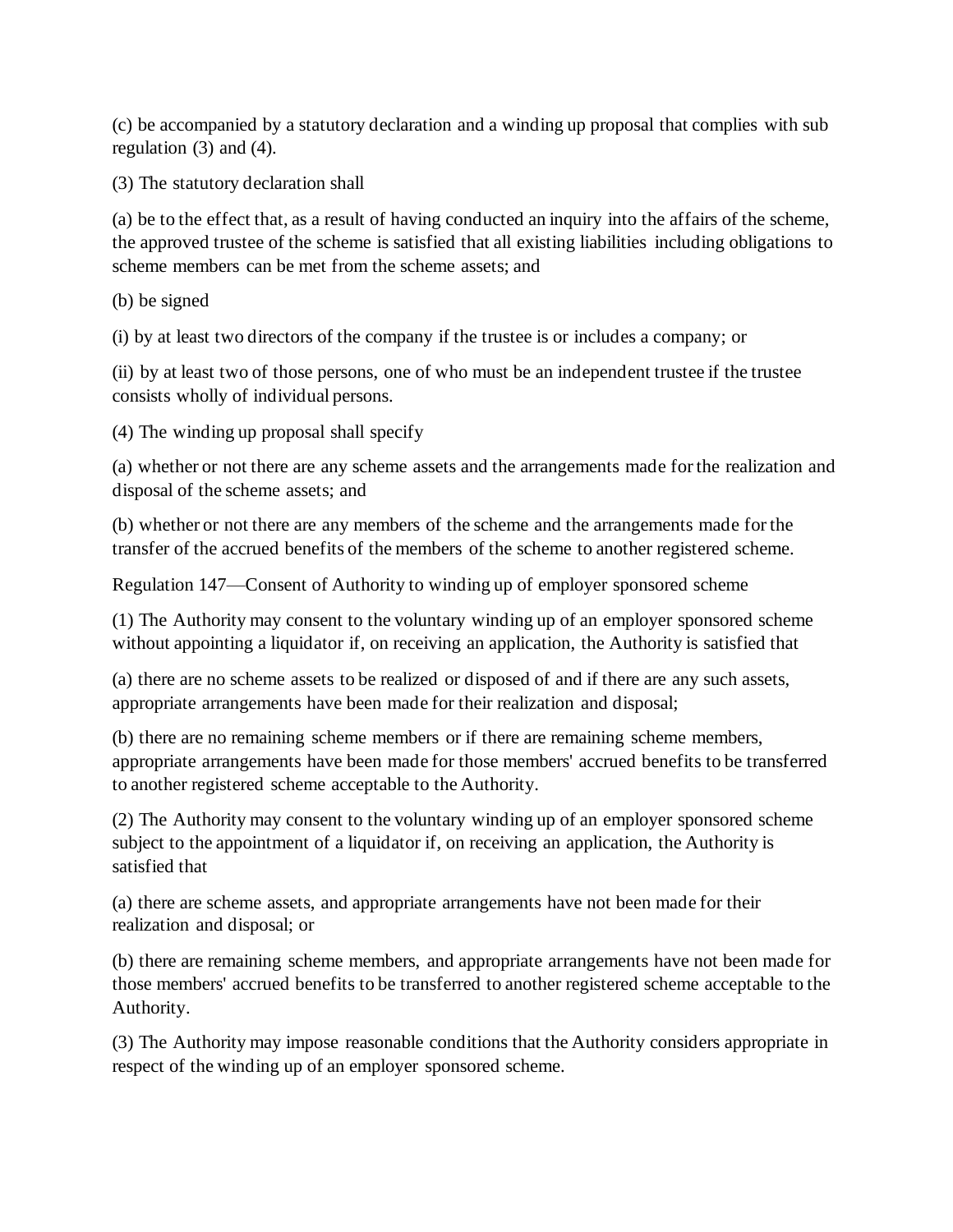(4) Where the Authority proposes to appoint a liquidator to conduct the winding up of the scheme the Authority

(a) shall consult the applicant before the appointment; and

(b) may require the participating employer to give to the Authority a performance guarantee in respect of the payment of the liquidator's fees and the expenses incurred in winding up the scheme.

(5) The performance guarantee shall

(a) be in writing and issued by an authorised financial institution; and

(b) impose an obligation on the authorised financial institution to indemnify the liquidator against any loss sustained by the liquidator as a result of a failure by the participating employer to pay the liquidator's fees and the expenses incurred in winding up the scheme.

(6) The winding up of an employer sponsored scheme commences on the date on which notice of the consent is given to the applicant or, at a later date specified in the notice.

(7) Within thirty days after giving its consent, the Authority shall give written notice of its consent to the applicant and, if the applicant is not the approved trustee of the scheme to the trustee concerned.

(8) The notice shall specify

(a) the conditions which the Authority has imposed with respect to the winding up;

(b) the name and address of the liquidator and the terms and conditions of the liquidator's appointment if the Authority appoint a liquidator to conduct the winding up; and

(c) the date on which the winding up is to commence.

(9) An applicant shall publish in at least two newspapers with wide circulation in Ghana a notice

(a) that the scheme is being wound up and that the Authority has given its consent to the winding up under section 118 of the Act;

(b) specifying any conditions imposed by the Authority in granting its consent to the winding up;

(c) specifying the name and address of the liquidator if a liquidator has been appointed to conduct the winding up; and

(d) specifying the date on which the winding up commenced within fourteen days after the Authority has given its consent for the winding up of the scheme.

(10) The applicant shall within fourteen days after the date on which the notice is published, serve a copy of that notice

(a) on each of the remaining scheme members if there are any remaining scheme members;

(b) on the trustee if the applicant is not the approved trustee of the scheme; and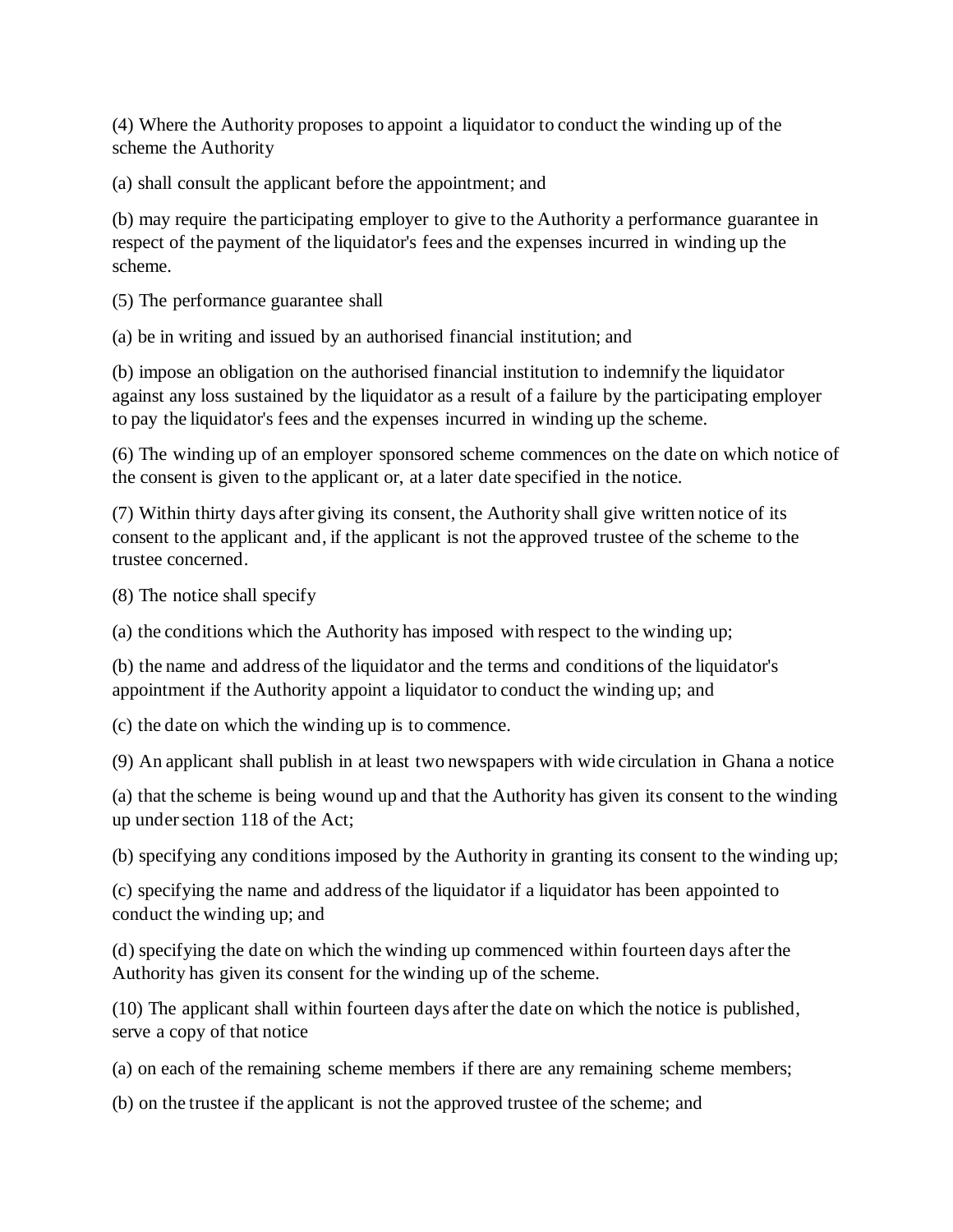(c) on the employer if the applicant is not the participating employer concerned.

Regulation 148—Appointment of liquidator

(1) On appointing a liquidator to conduct the voluntary winding up of an employer sponsored scheme, the Authority shall give notice in writing of the appointment to the approved trustee or participating employer.

(2) The Authority may appoint another person if the office of the liquidator becomes vacant for any reason.

Regulation 149—Effect of winding up employer sponsored scheme

(1) After the commencement of the voluntary winding up of an employer sponsored scheme, member of the scheme ceases to be a member and an employer ceases to be a participant in the scheme.

(2) An approved trustee of a scheme or, a liquidator appointed to conduct the winding up of a scheme shall transfer any mandatory contributions or voluntary contributions paid to the scheme after three months from the commencement of the winding up of the scheme to the Authority to be dealt with in a manner consistent with the Act.

Regulation 150—Effect of appointment of liquidator

(1) On the appointment of a liquidator to conduct the winding up of an employer sponsored scheme

(a) the scheme assets shall vest in the liquidator, subject to the beneficial interests of the members with respect to their accrued benefits in the scheme; and

(b) the approved trustee, and any persons concerned with the administration of the scheme including any service provider appointed or engaged by that trustee for the purposes of the scheme cease to be responsible for the administration of the scheme and, except as directed or authorised by the liquidator shall not perform any function in relation to the scheme.

(2) A liquidator

(a) shall take reasonably practicable steps to take possession of the scheme assets within thirty days after being appointed;

(b) may require the approved trustee of the scheme or an employee or agent of the approved trustee;

(c) any service provider appointed or engaged for the purposes of the scheme;

(d) any other person who, in the opinion of the liquidator, appears to be with the administration of the scheme, whether directly or indirectly;

(e) the participating employer, or an employee or agent of the participating employer;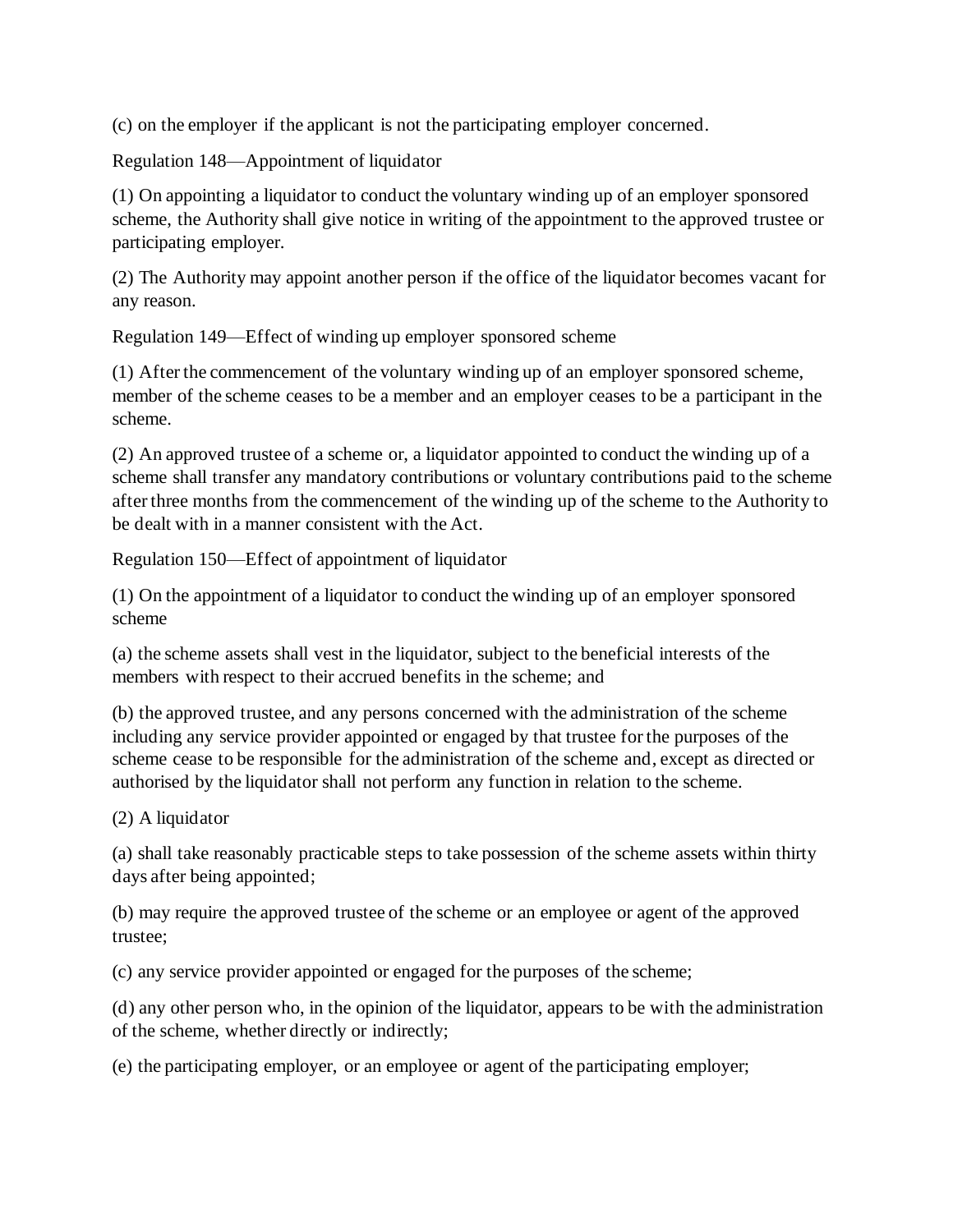to pay, deliver or transfer to the liquidator, within a reasonable period that the liquidator may specify, any scheme assets in the possession of that person.

(3) A person who, except at the direction or with the authority of the liquidator, purports to exercise or perform a function in relation to the administration of an employer sponsored scheme after the appointment of a liquidator commits an offence and is liable on summary conviction to a fine of not less than one thousand and five hundred penalty units and not more than two thousand, five hundred and fifty penalty units or to a term of imprisonment of not more than five years or to both.

(4) A person who, without reasonable excuse, fails to comply with a requirement of a liquidator commits an offence and is liable on summary conviction to a fine of not less than one thousand and five hundred penalty units and not more than two thousand, five hundred and fifty penalty units or to a term of imprisonment of not more than five years or to both.

(5) A person who,

(a) makes a statement that that person knows to be false or misleading in a material respect in a document given to the liquidator; or

(b) recklessly makes a statement which is false or misleading in a material respect in a document given to the liquidator

commits an offence and is liable on summary conviction to a fine of not less than one thousand and five hundred penalty units and not more than two thousand, five hundred and fifty penalty units or to a term of imprisonment of not more than five years or to both.

Regulation 151—Powers of liquidator on winding up

(1) A liquidator appointed in respect of the winding up of a scheme may subject to the beneficial interests of the members with respect to their accrued benefits in an employer sponsored scheme exercise any of the following

(a) the power to realise the scheme assets by public auction or private contract, with the power to transfer those assets to any person including the power to sell them in parcels;

(b) the power to bring or defend any legal proceedings in the name of the approved trustee of the scheme and on behalf of the trustee;

(c) the power to enter into a compromise or arrangement with respect to any debt, claim or liability relating to the scheme assets;

(d) the power to engage the services of others to assist in the performance of the liquidator's functions; and

(e) the power to do other things that are necessary for winding up the scheme, including the power to transfer the scheme assets to another registered scheme and, to pay or transfer members' accrued benefits, in accordance with the Act.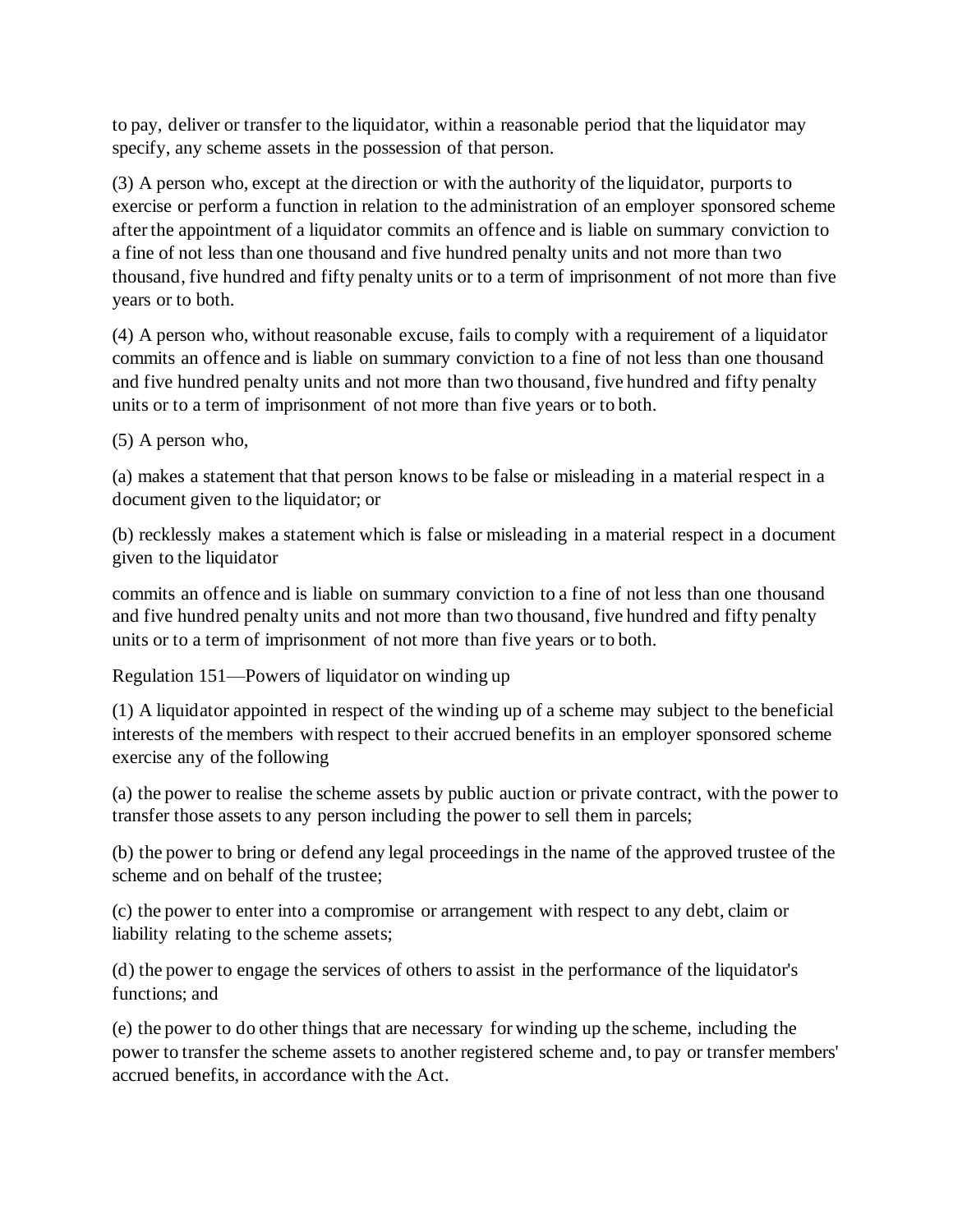(2) The liquidator may request the Authority to give directions to the liquidator with respect to the conduct of the winding up of the scheme concerned.

(3) The Authority shall give directions to the liquidator in response to a request made under sub regulation (2).

Regulation 152—Duty of liquidator to report to Authority

(1) The Authority may

(a) require the liquidator to report to the Authority on matters relating to the winding up of the scheme; and

(b) give directions to the liquidator in respect of the winding up of the scheme.

(2) The liquidator shall comply with a requirement or direction made or given by the Authority.

(3) The Authority may remove from office a liquidator who fails, without reasonable excuse, to comply with a requirement or direction.

(4) The participating employer shall pay the liquidator's fees and expenses incurred in winding up the scheme

Regulation 153—Disposal of scheme assets on winding up

(1) In a voluntary winding up of an employer sponsored scheme, the scheme assets shall be applied in the following order of priority:

(a) the payment of amounts owing to general creditors of the approved trustee of the scheme in relation to the scheme at the date of commencement of the winding up;

(b) if, at the commencement of the winding up, there are any remaining scheme members whose accrued benefits have not previously been transferred to another registered scheme or paid in accordance with the Act, the transfer or payment of those benefits in accordance with arrangements approved by the Authority.

(2) Any surplus after satisfying all outstanding liabilities shall be distributed

(a) in accordance with the governing rules of the scheme; or

(b) to the participating employer if the rules of the scheme do not make provision for the distribution of the surplus.

Winding up of registered schemes generally

Regulation 154—Appointment of liquidator

A person may be appointed as a liquidator under section 118 of the Act only if the person

(a) has consented in writing to the appointment;

(b) is qualified to be appointed as a liquidator under the Companies Act, 1963 (Act 179); and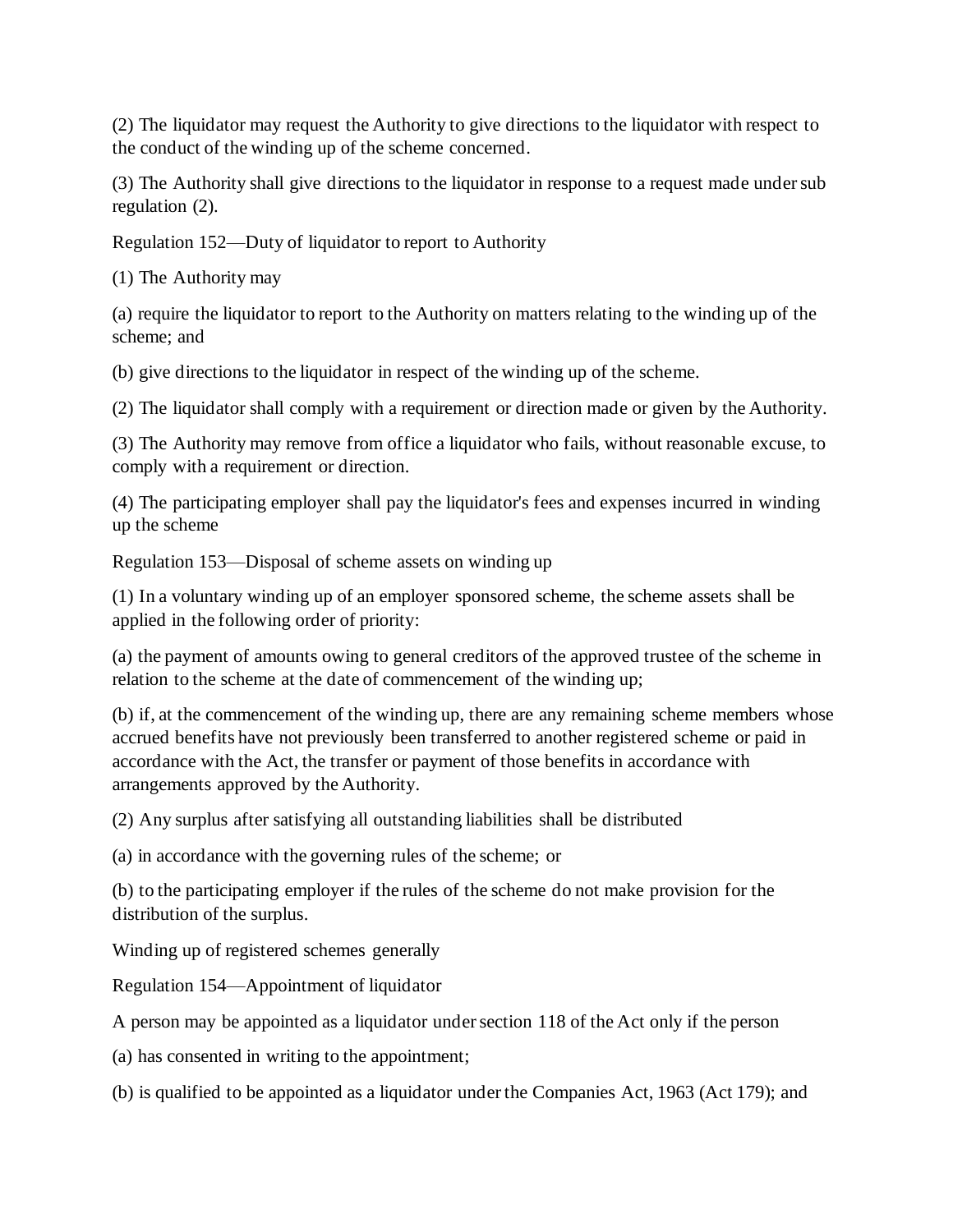(c) is not an undischarged bankrupt.

**Miscellaneous** 

Regulation 155—Notices to be served for purposes of the Act

(1) Unless otherwise provided, a notice or other document to be given, served or lodged for the purposes of the Act shall be given, served or lodged

(a) in the case of a person other than a body corporate or partnership.

(i) by delivering it to the person personally; or

(ii) by sending it by registered post in a letter addressed to the person at the person's usual place of residence or business or,

(iii) if the person's address is unknown, addressed to the person's last known place of residence or business; or

(b) in the case of a body corporate

(i) by delivering it to any place in Ghana at which the body carries on business and giving it to a person concerned with the management of, that body employed by that body, or authorised to receive mails;

(ii) by sending it to the body by registered post addressed to the body at its registered office in Ghana or at any place in Ghana at which the body carries on business; or

(c) in the case of a partnership

(i) by delivering it to any place in Ghana at which the partnership carries on business and giving it to a person apparently concerned with the management of, or apparently employed by, the partnership; or

(ii) by sending it to the partnership by registered post addressed to the partnership at any place in Ghana at which the partnership carries on business.

(2) A notice or document is considered to have been given, served or lodged for the purposes of the Act if

(a) it is sent to the recipient by facsimile transmission, electronic mail or other similar means of communication at the recipient's facsimile number or electronic mail address last known to the sender; and

(b) a record, generated by the means of transmission, establishes that the notice or document was so sent.

(3) Sub regulation (2) does not apply to a document given under regulation 37 or 100.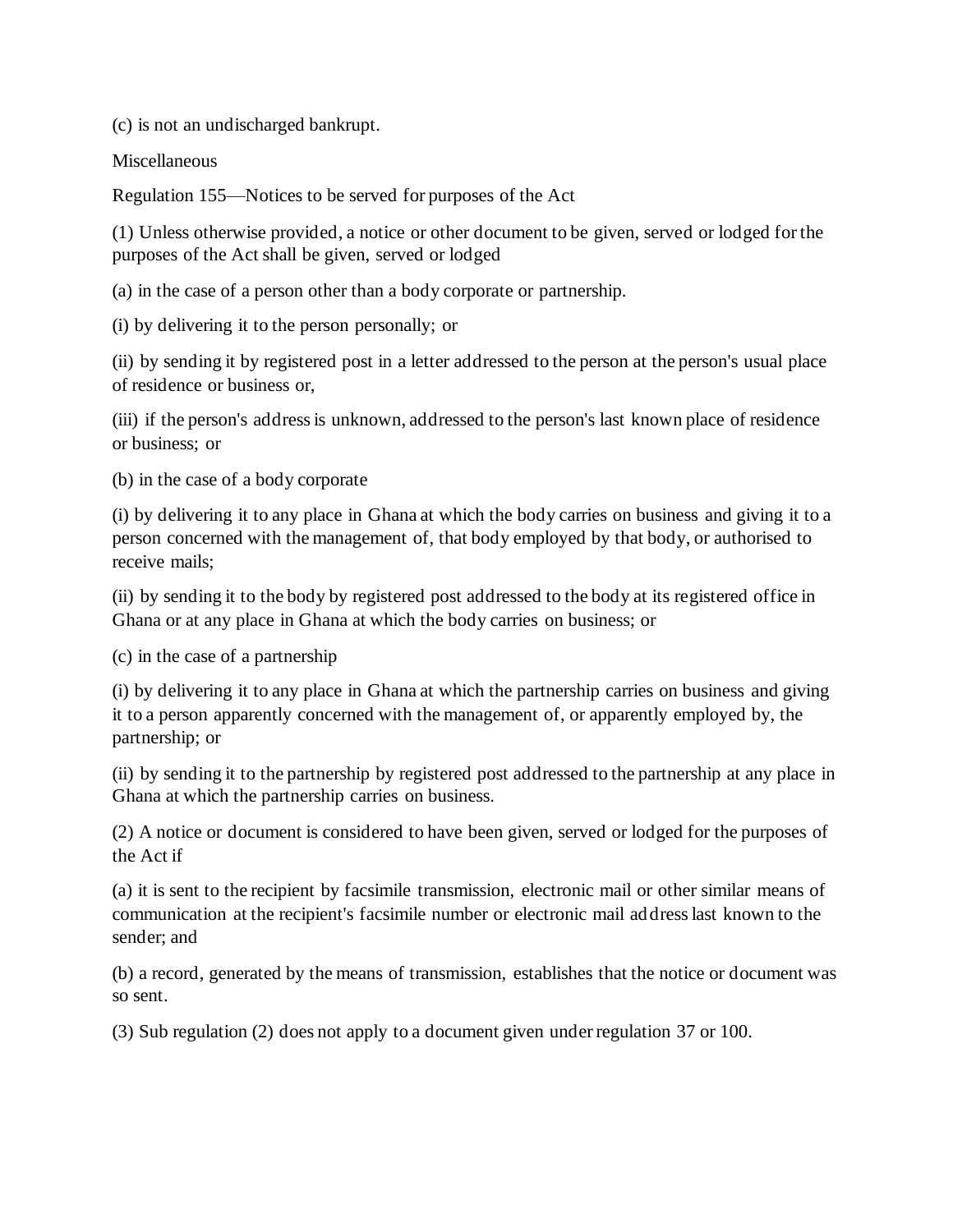(4) A notice or other document to be given, served or lodged for the purposes of the Act shall, in the absence of evidence to the contrary, be considered to be given, served or lodged if it is sent by registered post to the last known place of business or residence of the person

(a) to whom the notice or other document is required to be given or served;

(b) with whom the notice or document is required to be lodged, as the case may be.

Regulation 156—Interpretation

In these Regulations, unless the context otherwise requires

"accrued benefits", in relation to a registered scheme, means the amount of each scheme member's beneficial interest in the registered scheme at any time, including sums derived from the contributions made by or in respect of that scheme member, together with the income or profits arising from any investments of the contributions, but taking into account any losses in respect of the investments;

"Act" means the National Pensions Act, 2008 (Act 766);

"account number" includes a reference to a combination of numbers, letters or other symbols that identifies a member's account with a registered scheme;

"approved trustee" means a company or an individual person approved by the Authority as a trustee in accordance with these Regulations and, when used in relation to a registered scheme that is administered by two or more approved trustees, it means the trustees jointly and severally;

"assets held in Ghana" means any of the following assets held in Ghana in relation to prescribed capital requirements:

(a) immovable property, including a leasehold interest in real property, located in Ghana;

(b) computer equipment, office machinery, furniture, motor vehicles and other equipment located in Ghana;

(c) deposits in any currency or monetary unit held with an authorised financial institution in Ghana;

(d) debt securities issued in Ghana, but only if they are transferable and registrable in a register in Ghana and, in the case of debt securities that are in the form of certificates or shares in securities depositories, the certificates are kept in Ghana;

(e) shares of a company incorporated in Ghana, being shares that:

(i) are transferable and registrable only in a register kept in Ghana; or

(ii) are, in the ordinary course of business, transferable and registrable in a register kept in Ghana and their certificates, if any, are kept in Ghana; or

(f) an interest in an authorised unit trust that is realizable in Ghana, but only if the governing law of the trust is the law of Ghana.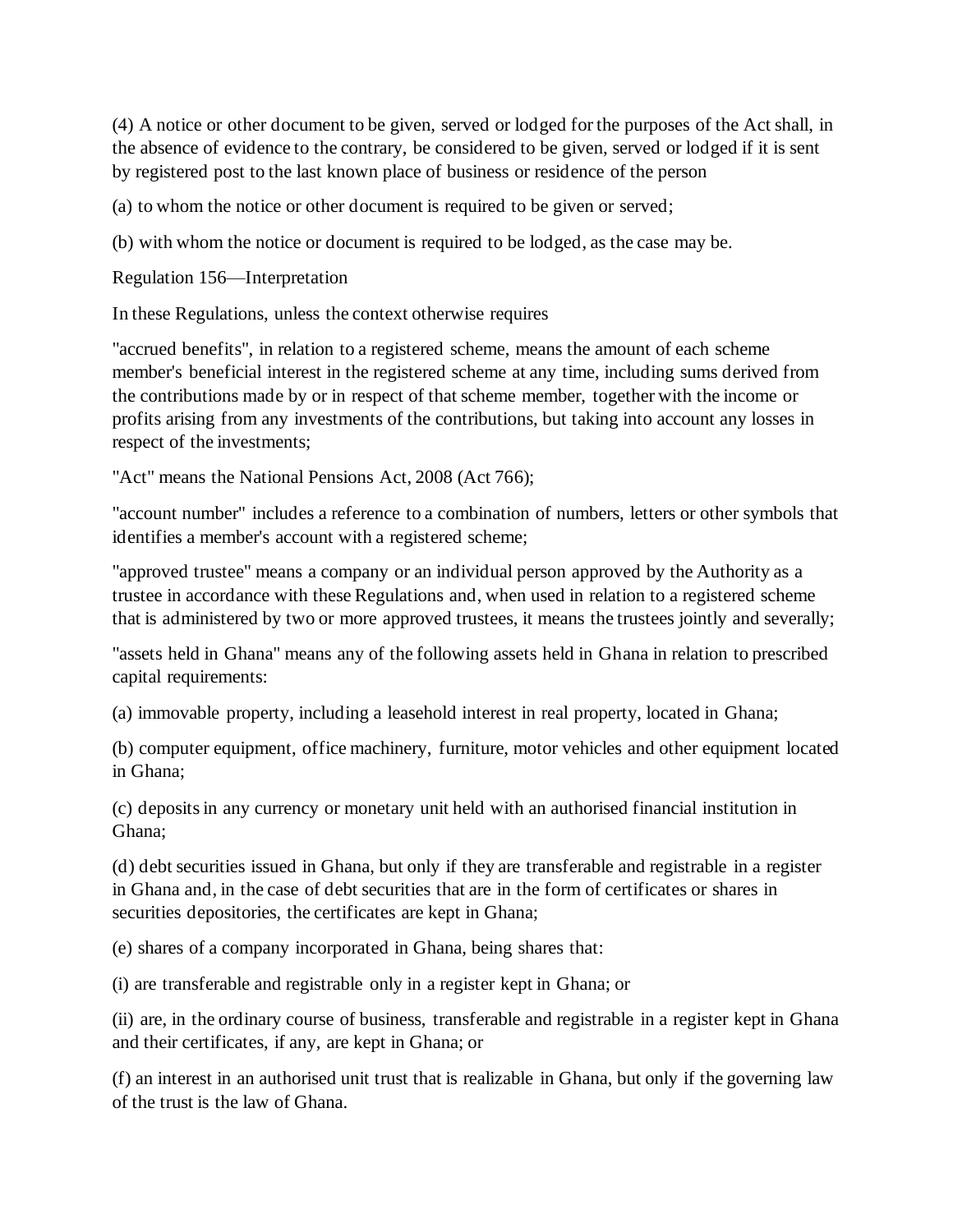"Authority" means the National Pensions Regulatory Authority established under Section 5 of the Act;

"authorised financial institution" means a Bank licensed under the Banking Act, 2004 (Act 673) or an Insurance Company licensed under the Insurance Act, 2006 (Act 724);

"authorised mutual fund" means a mutual fund authorised as a collective investment scheme by the Securities and Exchange Commission under Part IV of the Securities Industry Act, 1993 (P.N.D.C.L 333);

"authorised unit trust" means a unit trust authorized as a collective investment scheme by the Securities and Exchange Commission under Part IV of the Securities Industry Act, 1993 (P.N.D.C.L 333);

"claim" means a claim for the payment of the accrued benefits of a scheme member or a former scheme member in accordance with Section 101 or 110 of the Act;

"central securities depository" means a depository in Ghana that is approved by the Securities and Exchange Commission;

"constituent fund", in relation to a registered scheme, means the fund that constitutes a registered scheme, or a fund that forms part of the scheme, and complies with the requirements set out in regulation 22;

"contribution account", in relation to a member of a registered scheme, means an account with the scheme into which mandatory contributions and voluntary contributions if any are paid in respect of any current employment or current self-employment of the member;

"contribution period" means the period from the end of each month to the 14th day of the ensuing month;

"controller" in relationship to a company includes, the shareholders, directors and chief executive officer of the company;

"control objectives", in relation to a registered scheme, means the control objectives for the time being applicable to the scheme;

"custodian", in relation to the assets of a registered scheme, includes the approved trustee of the scheme if acting as the custodian of those assets;

"debt security" means

(a) any debenture or other document issued by a person as evidence of a debt owed by the person or as security for the repayment of a loan whether with or without interest;

(b) debenture stock and bonds issued by a company whether constituting a charge on the assets of the company or not; or

(c) convertible loan stock;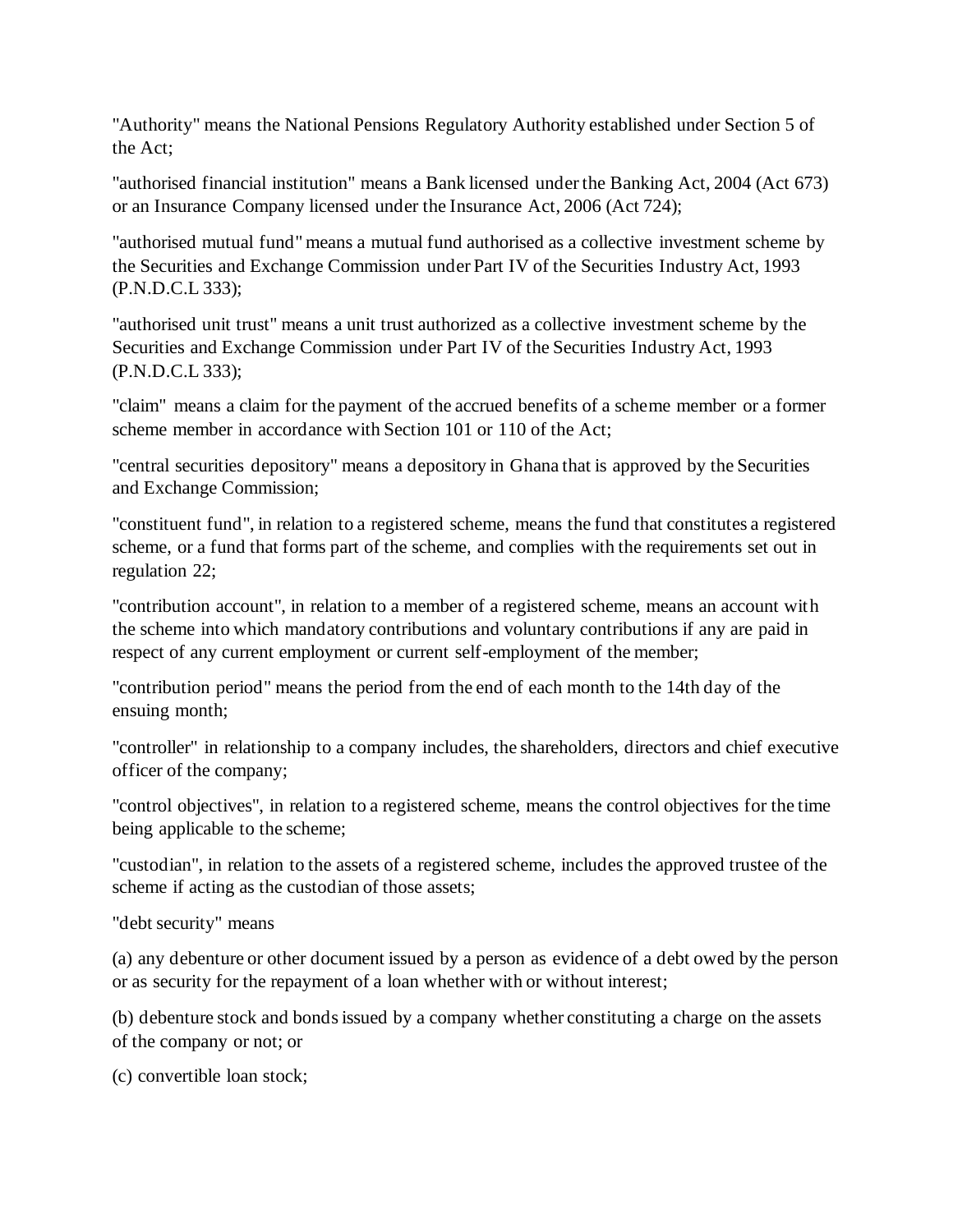"employer sponsored scheme" means a single employer scheme whose membership is limited to the employees of the sponsoring company and only its associated companies;

"encumbrance" includes a charge, pledge, lien and mortgage;

"financial futures contract" means a contract under which

(a) a party to the contract agrees to deliver to the other party to the contract at an agreed future time a specified security, or an agreed quantity of specified securities, at an agreed price; or

(b) the parties agree to make an adjustment between themselves at an agreed future time according to whether at that time—

(i) a specified security, or an agreed quantity of specified securities, is worth more or less than a value agreed at the time when the contract is entered into; or

(ii) a number of an index of securities stands at a higher or lower level than a level agreed at the time when the contract is entered into;

"financial option contract" means a contract under which a party to the contract acquires from the other party to the contract an option or right, exercisable at or before a specified time, to be paid by that other party an amount of money to be determined by reference to the amount by which a number specified in the contract is more or less than the number of a specified index of securities as at the time when the option or right is exercised;

"financial period" in relation to a registered scheme, has the meaning given under regulation 59;

"financial statements" in relation to a registered scheme, means a balance sheet and statement of account prepared or to be prepared in respect of the scheme;

"governing rules" in relation to a registered scheme, means the rules and provisions contained in a trust instrument or other document relating to the trust instrument and the other document taken together, and governing the establishment and operation of the registered scheme;

"group personal pension scheme" means an arrangement made for members of a particular informal sector group to participate in a personal pension scheme on a grouped basis not a separate scheme; merely a collecting arrangement;

"Insurance Commission" means the National Insurance Commission established under the Insurance Act, 2006 (Act 724);

"market value" in relation to any property, means the price that can reasonably be expected to be paid for the property if it were sold by a willing seller to a willing buyer on the open market;

"master trust scheme" is a multiple-employer scheme whose membership is open to employees of more than one employer, self-employed persons and persons with accrued benefits transferred from other schemes;

"net assets", in relation to a company or corporation, means the amount by which the company's total tangible assets exceeds its total liabilities;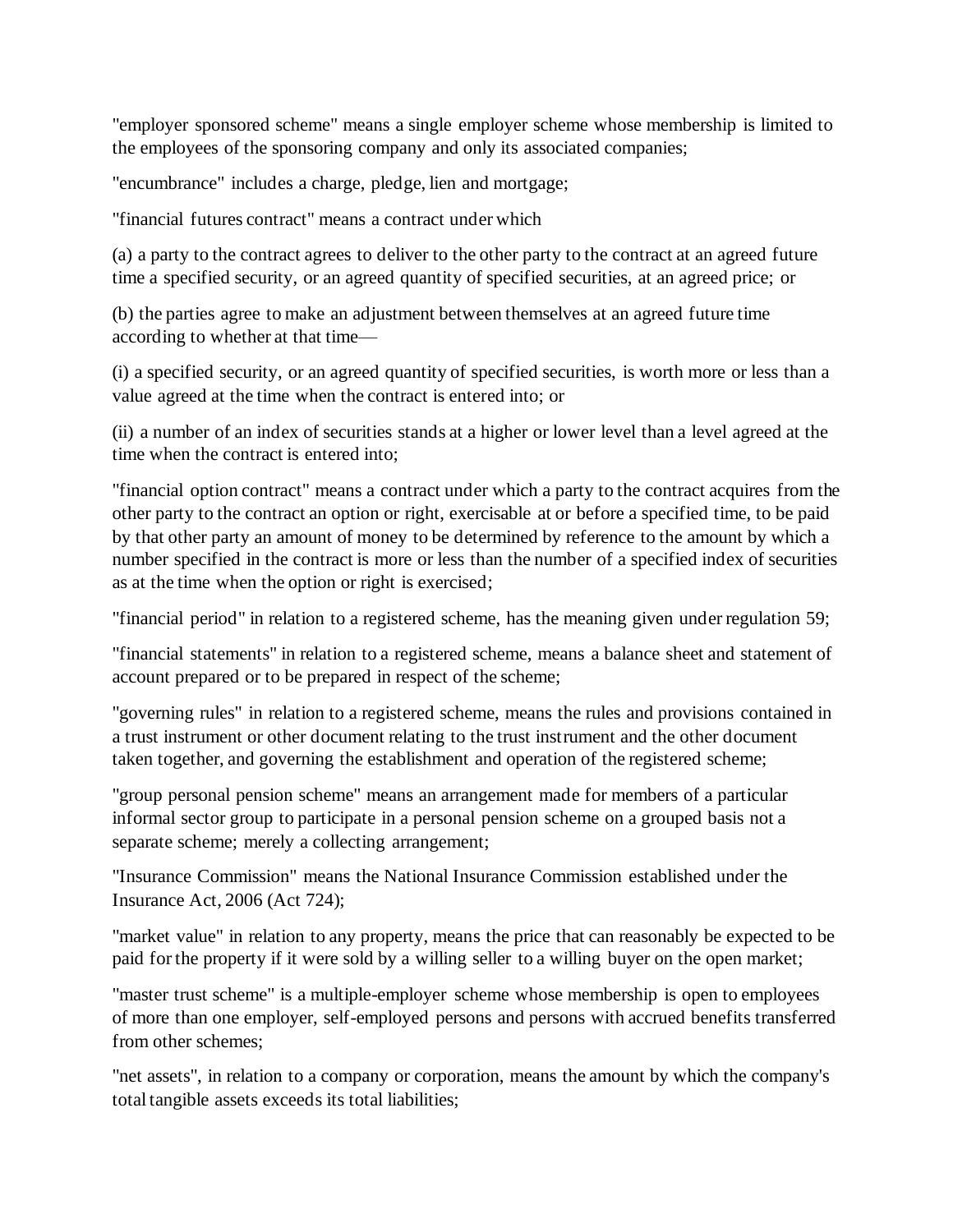"ordinarily resident" means a person who has been resident in Ghana for a period of one year or a shorter period that the Authority may in a particular case determine;

"overseas" in relation to Ghana, means outside Ghana;

"participation agreement" in relation to a registered scheme, means an agreement between a

(a) participating employer and the approved trustee of the scheme for the employer and his employees to participate in the scheme;

(b) self-employed person and the approved trustee of the scheme for the self-employed person to participate in the scheme; or

(c) person intending to maintain a preserved account in the scheme and the approved trustee of the scheme;

"participating employer" means the employer of employees who are members;

"pensionable salary" means in the case of a relevant employee the salary on which social security contribution is paid;

"penalty unit" means a penalty unit as defined in section 27 of the Interpretation Act, 2009 (Act 792);

"preserved account" in relation to a member of a master trust scheme or a group personal pension scheme, means an account with the scheme in which the accrued benefits (if any) in respect of any former employment or former self-employment of the member are held;

"provident fund scheme" means a fully funded, defined contribution scheme governed by a trust, in which funds are manage privately and benefits paid as lump sum to the employee or his dependant in case of death and in some cases it is possible for the employee to draw income prior to retirement to meet specific needs;

"prescribed capital requirements" means requirements that have to be complied with by a company that applies to an approved trustee of a registered scheme or the prescribed capital requirements are complied with if the company

(a) has a paid up share capital of at least  $GH\varphi1,000,000$  or as amended from time to time;

(b) owns net assets of at least the same amount; and

(c) owns fixed assets held in Ghana to the value of at least  $GH\epsilon 500,000$  or as amended from time to time;

"qualifications of an independent director" means qualifications specified under section 119 (1) of the Act;

"record" means, any record of information, however compiled, recorded or stored, and includes—

(a) any book, a register and any other document containing information; and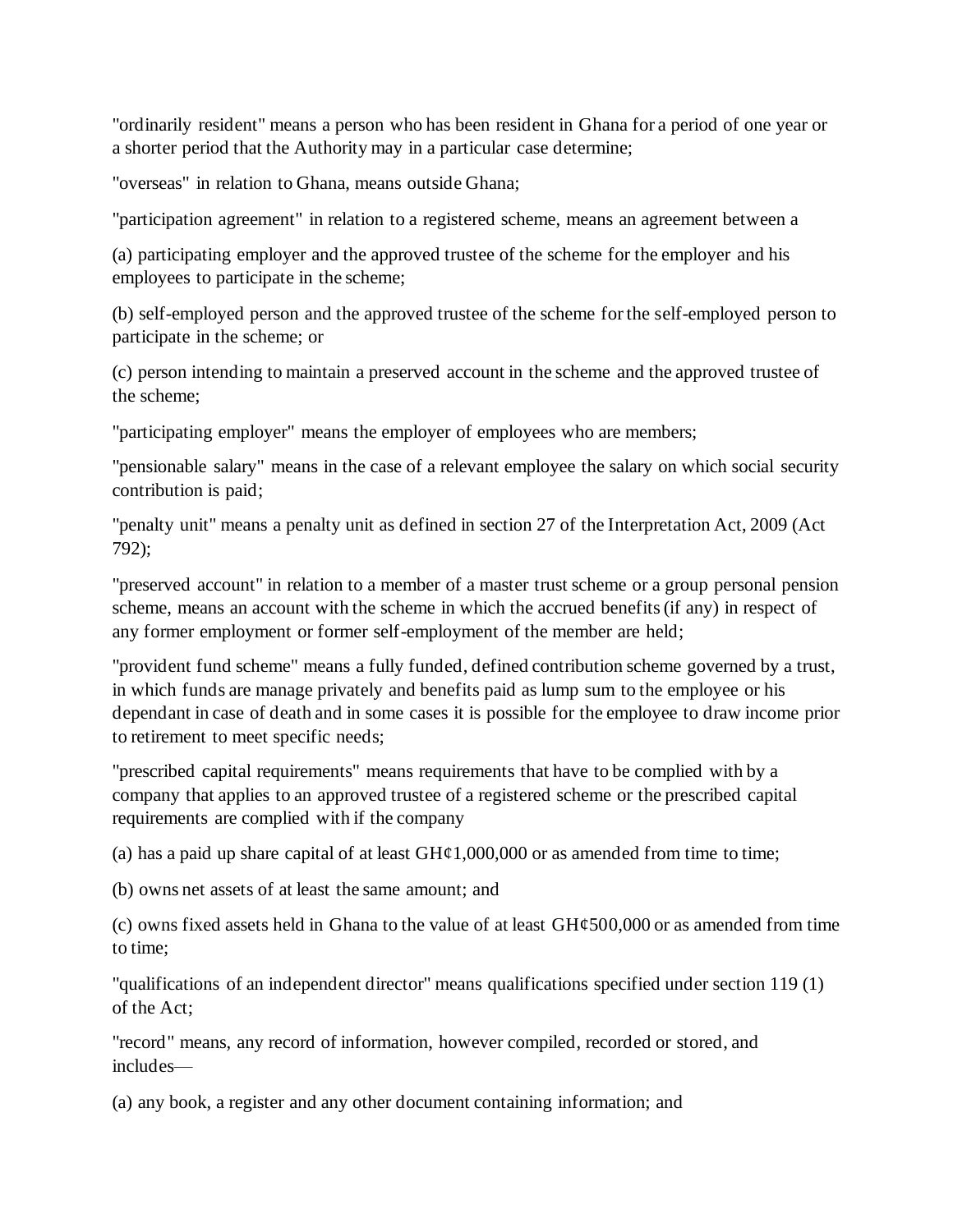(b) any disc, tape or other article from which information is capable of being produced;

"registered scheme" means an occupational pension scheme or a provident fund scheme registered under section 129 of the Act as an employer sponsored scheme or a master trust scheme or registered under section 135 as a group personal pension scheme;

"relevant employee" means an employee of fifteen years of age or over and below retirement age;

"retirement age", in relation to

(a) a worker in the formal sector, means sixty years of age or, if the regulations prescribe an earlier age, that earlier age; and

(b) a self-employed person in the informal sector, means the retirement age defined in the governing rules of the registered scheme;

"scheme assets" means securities and other assets acquired and held for the purposes of a registered scheme, and includes

(a) income derived from the investment of those securities or other assets; and

(b) money payable to the scheme;

"scheme" means occupational pension scheme, provident fund scheme or personal pension scheme;

"securities" has the same meaning as in section 142 of the Securities Industry Act, 1993 (P.N.D.C.L 333)

"service provider" in relation to an occupational pension scheme, a provident fund scheme or group personal pension scheme, means a pension fund manager, custodian of scheme assets or other person appointed or engaged by the trustee of the scheme to provide services for the purposes of the scheme, but does not include a person appointed or so engaged as an auditor, solicitor or actuary;

"total incapacity" in relation to a scheme member, means permanent unfitness to perform the kind of work that the member was last performing before becoming incapacitated; and

"trustee" means an individual or company appointed to carryout the purposes of a trust in accordance with the trust instrument and general principles of trust law.

#### **SCHEDULES**

FIRST SCHEDULE

(Regulations 29 and 31)

INVESTMENT MANAGEMENT CONTRACTS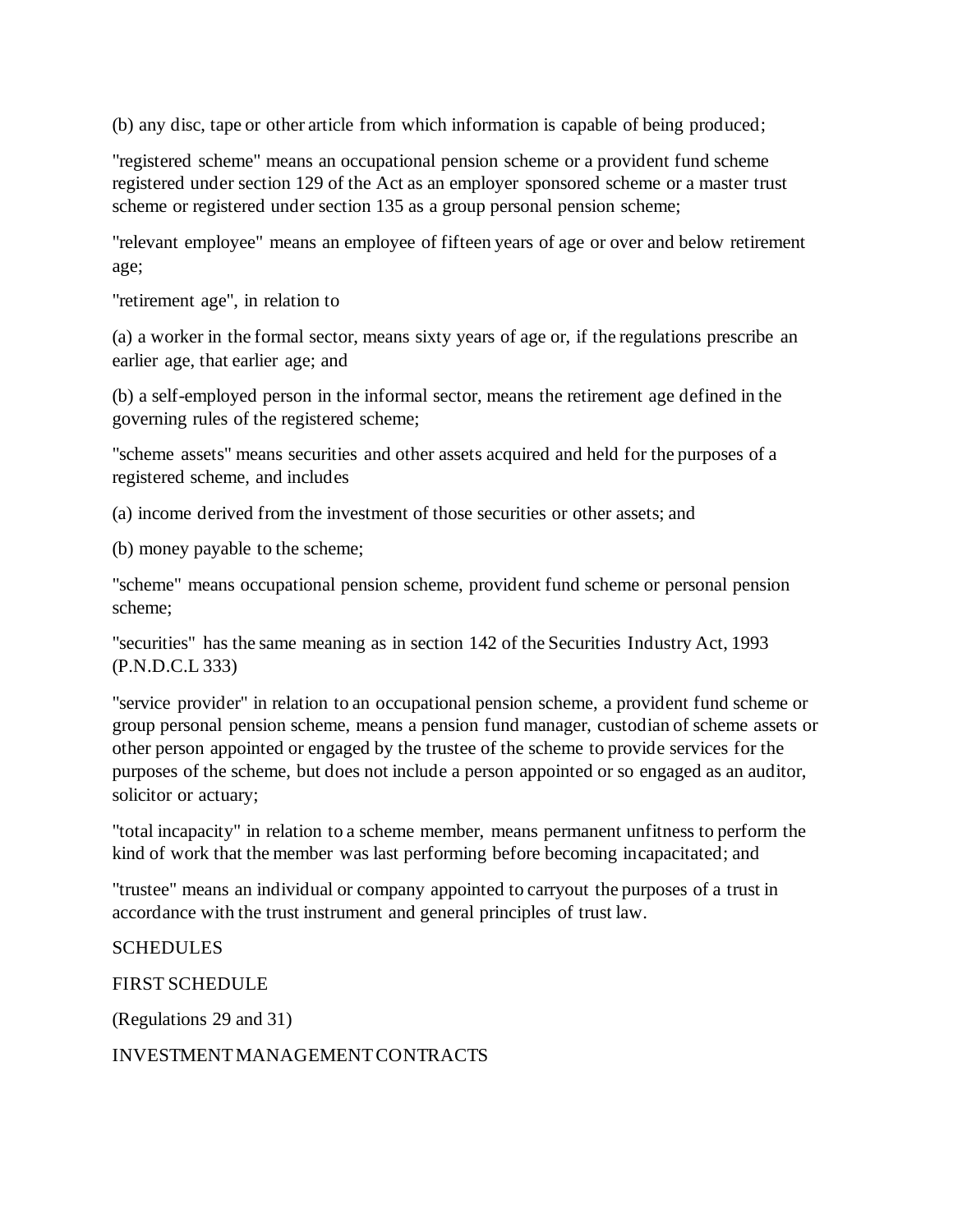(1) An investment management contract relating to a registered scheme shall be in writing and shall be governed by the laws of Ghana.

### (2) The contract shall

(a) oblige the pension fund manager to disclose to the approved trustee particulars (including the form, method of calculation and amount) of all emoluments and other benefits received or to be received by the manager as a result of being the pension fund manager for the scheme;

(b) oblige the pension fund manager to report in writing to the approved trustee at intervals of not more than 3 months the amounts of brokerage and commissions charged in respect of dealings with securities relating to the scheme and to include in the report particulars of the persons who charged those amounts;

(c) require that any payment made to the approved trustee or pension fund manager by a third party, either directly or indirectly, will be credited to the scheme if the payment is derived from the acquisition or disposal of scheme assets; and

(d) oblige the pension fund manager

(i) to include in an annual report to the approved trustee a description of the manager's business practices with respect to the provision of goods and services to the manager by a broker or dealer in consideration of directing to the broker or dealer business relating to transactions involving the acquisition or disposal of scheme assets; and

(ii) to specify in the report the value of those goods and services; and

(e) state whether or not the contract restricts the right of the pension fund manager to act as a pension fund manager or in any other capacity for any other person and, if not, specify the capacity in which the pension fund manager may act for another person;

(f) state what period of notice must be given by any of the parties to the contract in order to terminate the contract;

(g) provide for the contract to be terminated if the company constituting the pension fund manager is commenced to be wound up or is dissolved without being wound up;

(h) oblige the pension fund manager to be bound by, and to comply with, the statement of investment policy applicable to the scheme;

(i) state whether or not the contract allows the pension fund manager to delegate any of the manager's functions in respect of the scheme and, if it does, specify which of those functions may be delegated;

(j) oblige the pension fund manager to ensure that the investment of the funds are made in accordance with the Act;

(k) state whether or not, and if so under what conditions, the funds of the scheme may be applied for the purposes of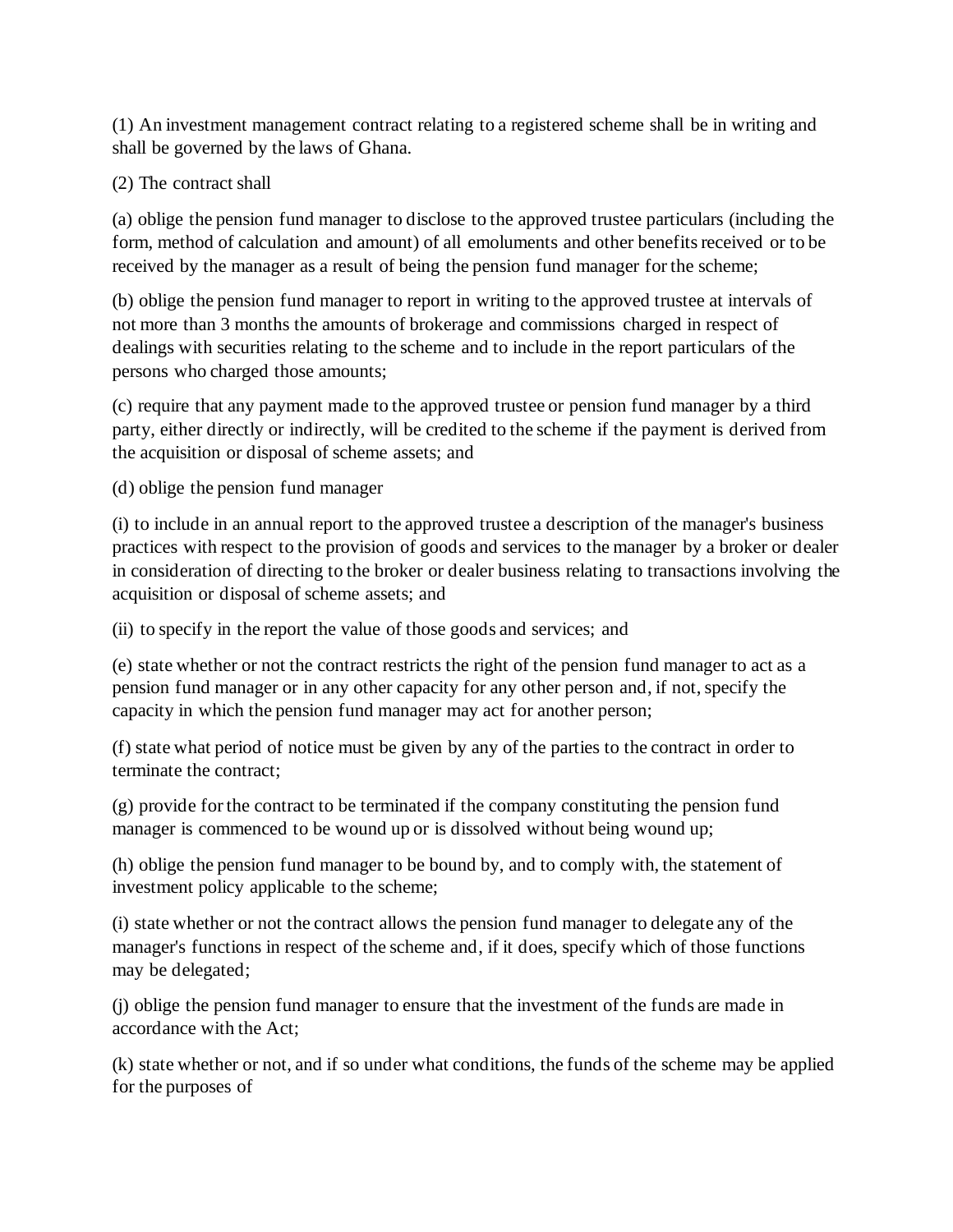(i) subscribing for debt securities from an underwriter or sub-underwriter; or

(ii) purchasing or subscribing for the issue of securities offered to the public by prospectus;

(l) include provisions that will enable the approved trustee to require the pension fund manager from time to time to give to the trustee

(i) appropriate information as to the investment of the funds of the scheme and the return on those investments; and

(ii) such information as is necessary to enable the trustee to assess the capacity of the pension fund manager to manage those investments in a proper manner;

(m) specify whether or not the contract prohibits any of the parties to the contract from entering into any other kinds of contracts and, if so, specify those other kinds of contracts;

(n) oblige the pension fund manager, and any delegate of that manager, to exercise

(i) the duty of care, skill, diligence and prudence reasonably to be expected of a prudent person who is acting in a similar capacity to the manager or delegate and is familiar with the management of the investment of the funds of a provident fund scheme;

(ii) the duty to make use of all relevant knowledge and skill that the manager or delegate may be reasonably expected to have because of the business or occupation of the manager or delegate;

(iii) the duty to ensure that the funds of the scheme are invested in different investments so as to minimise the risk of losses to those funds, unless in particular circumstances it is prudent not to do so;

(iv) the duty to act in the interest of scheme members and not in the interest of the manager or delegate; and

(v) the duty to act in accordance with the governing rules of the scheme;

(o) oblige the pension fund manager, and any delegate of that manager, to do everything within their power to enable the trustee to comply with Regulation 40 of this Regulation;

(p) oblige the pension fund manager to report to the trustee as soon as is practicable

(i) any matter affecting the pension fund manager's qualifications or capacity to perform the manager's functions in relation to the scheme;

(ii) material contraventions of the pension fund manager's obligations;

(q) oblige the pension fund manager to report to the approved trustee

(i) any relationship that the pension fund manager has with a service provider appointed or engaged for the purposes of the scheme because either of them is an associate of the other; and

(ii) any arrangement whereby fees, commissions or other payments are received from, paid to or shared with any third party to the contract as a result of being appointed as pension fund manager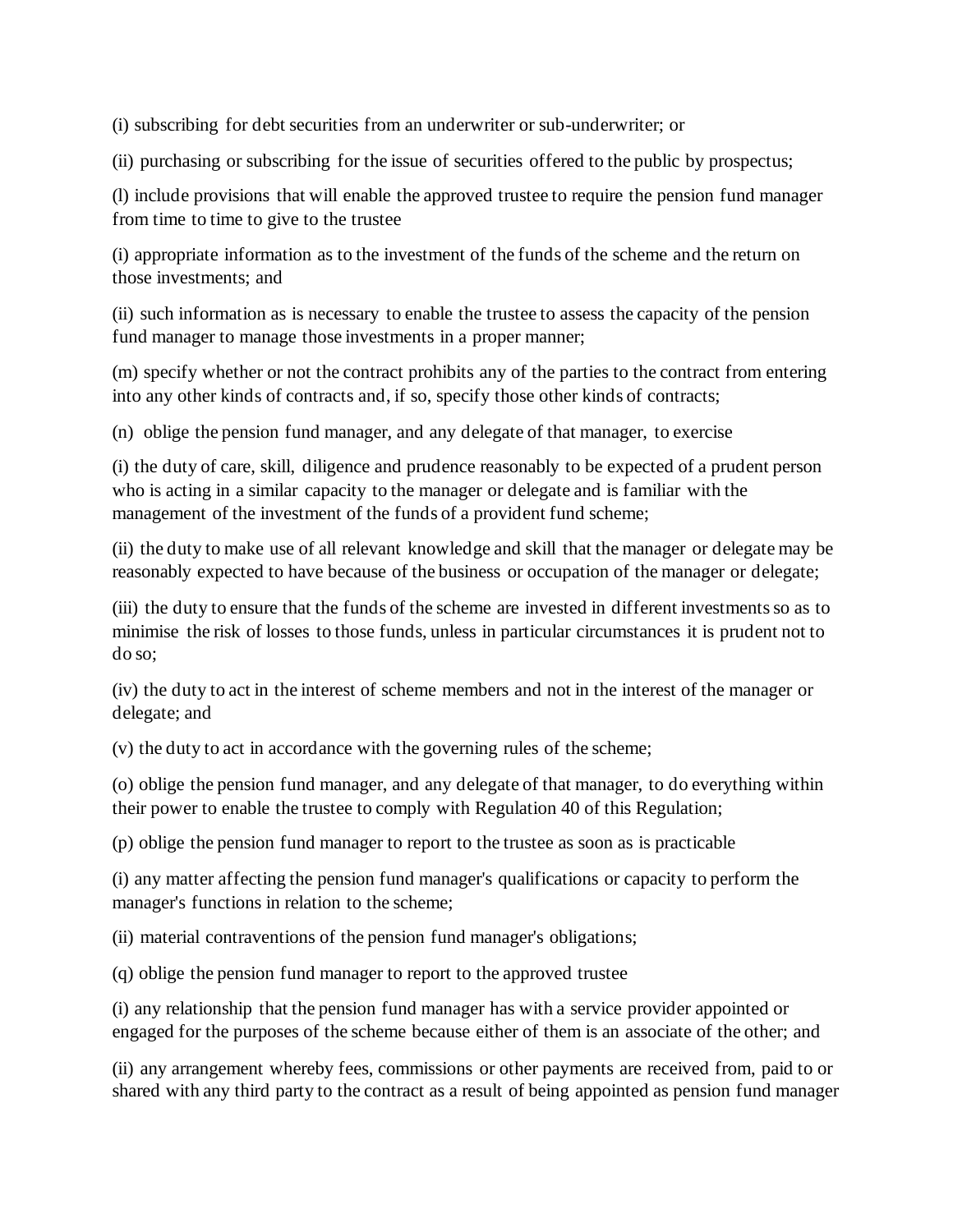for the scheme, and to disclose to the trustee the amounts of those fees, commissions or payments;

(r) require the pension fund manager to provide information necessary to enable the approved trustee to perform the trustee's duties with respect to the scheme;

(s) if the pension fund manager breaches the contract, oblige the manager, within 30 days, to take all practicable steps to rectify the breach;

(t) if the pension fund manager, or a delegate of the manager, fails to comply with a direction given, guideline issued or requirement made by the approved trustee with respect to the investment of the funds of the scheme, oblige the manager to compensate the scheme for any loss that is attributable to the failure, except where the failure is a result of an event that was not under the control of the pension fund manager or that manager's delegate or could not have been foreseen;

(u) oblige the pension fund manager to rectify within 30 days any failure to comply with a direction given, guideline issued or requirement made by the approved trustee with respect to the investment of the funds of the scheme;

and

(v) if the pension fund manager contravenes the Act, oblige the pension fund manager to take into account the interests of scheme members before entering into any transaction to rectify the contravention, and to compensate those members for any loss attributable to the contravention.

#### SECOND SCHEDULE

(Regulation 52)

## CONTENTS OF CUSTODIAL AGREEMENTS

1. The agreement shall require the scheme assets

(a) to be recorded and controlled in such manner as may be customary and prudent in the circumstances;

(b) to be entrusted to the custodian for safe keeping;

(c) entrusted to the custodian

(i) where the scheme assets are in registered form, to be registered in the name of the custodian; or administered and dealt with by the custodian in such manner as may be customary and prudent in the relevant market;

(ii) where the scheme assets are in bearer form, to be held in the physical possession of the custodian; and

(d) to be segregated from the custodian's assets.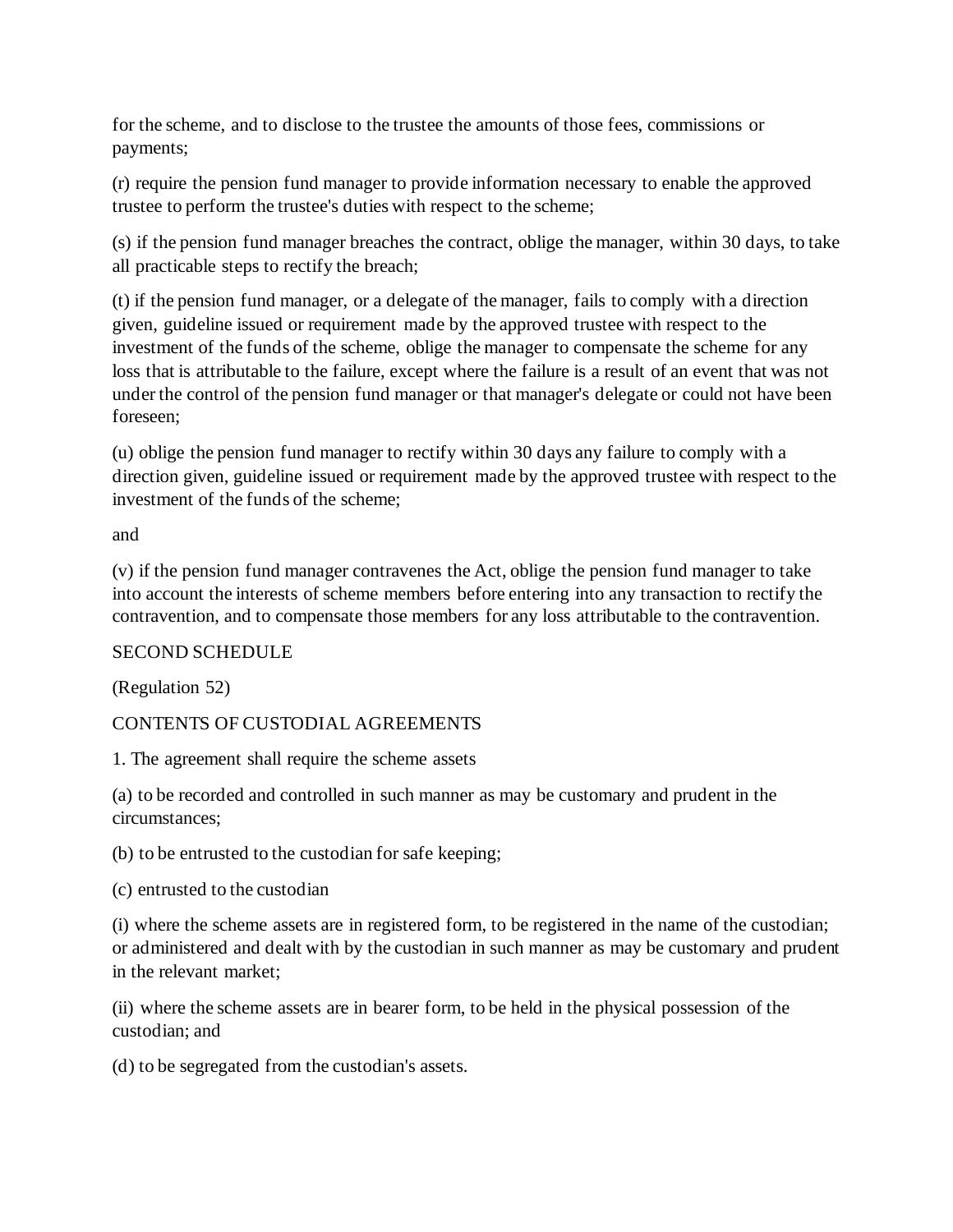2. The agreement must require the scheme assets to be recorded separately from all other assets of the custodian and trustee, including any assets held by the custodian or trustee for the benefit of a participating employer or any other person.

3. The agreement must require that the scheme assets are not to be made subject to any encumbrance.

4. The agreement must require that the scheme assets can be applied only for the purpose of the registered scheme.

5. The agreement must require the scheme to be indemnified by the custodian for any direct losses incurred by scheme members that are attributable to fraudulent, dishonest or negligent acts or omissions committed by the custodian or its employees in connection with the performance of the custodian's obligations under the agreement.

6. (1) The agreement shall require the custodian to report to the trustee any of the following events within 30 days after they occur

(a) material changes affecting the custodian's eligibility to be a custodian of the scheme assets or its capacity to exercise its functions; and

(b) material breaches of the custodian's obligations.

(2) The agreement must also require the custodian to lodge with the trustee periodically but not less than once during each financial period of the scheme concerned a report stating whether or not any material events have occurred during the period to which the report relates and, if any such events have occurred during that period, specify details of those events. However, details of a material event do not have to be included in the report if the event has already been reported.

7. The agreement shall require the custodian to provide to the trustee within 4 months after the end of each financial year of the custodian a copy of the balance sheet and profit and loss account of the custodian with respect to that financial year, together with a copy of the auditor's report with respect to those documents.

8. The agreement shall require the custodian to maintain accurate records of the scheme assets and allow the approved trustee including its agents and the auditors appointed in respect of the scheme to have access to those records.

9. The agreement shall require the custodian, when exercising its functions in relation to the scheme concerned; to apply the same degree of care, skill, diligence and prudence as may be reasonably expected of a prudent person who has custody of scheme assets.

10. The agreement shall be in writing and provide that it is to be governed by the laws of Ghana.

11. For the avoidance of doubt, scheme assets

(a) comprising cash held by a custodian which is an authorized financial institution may be held by a custodian in its capacity as a bank; and